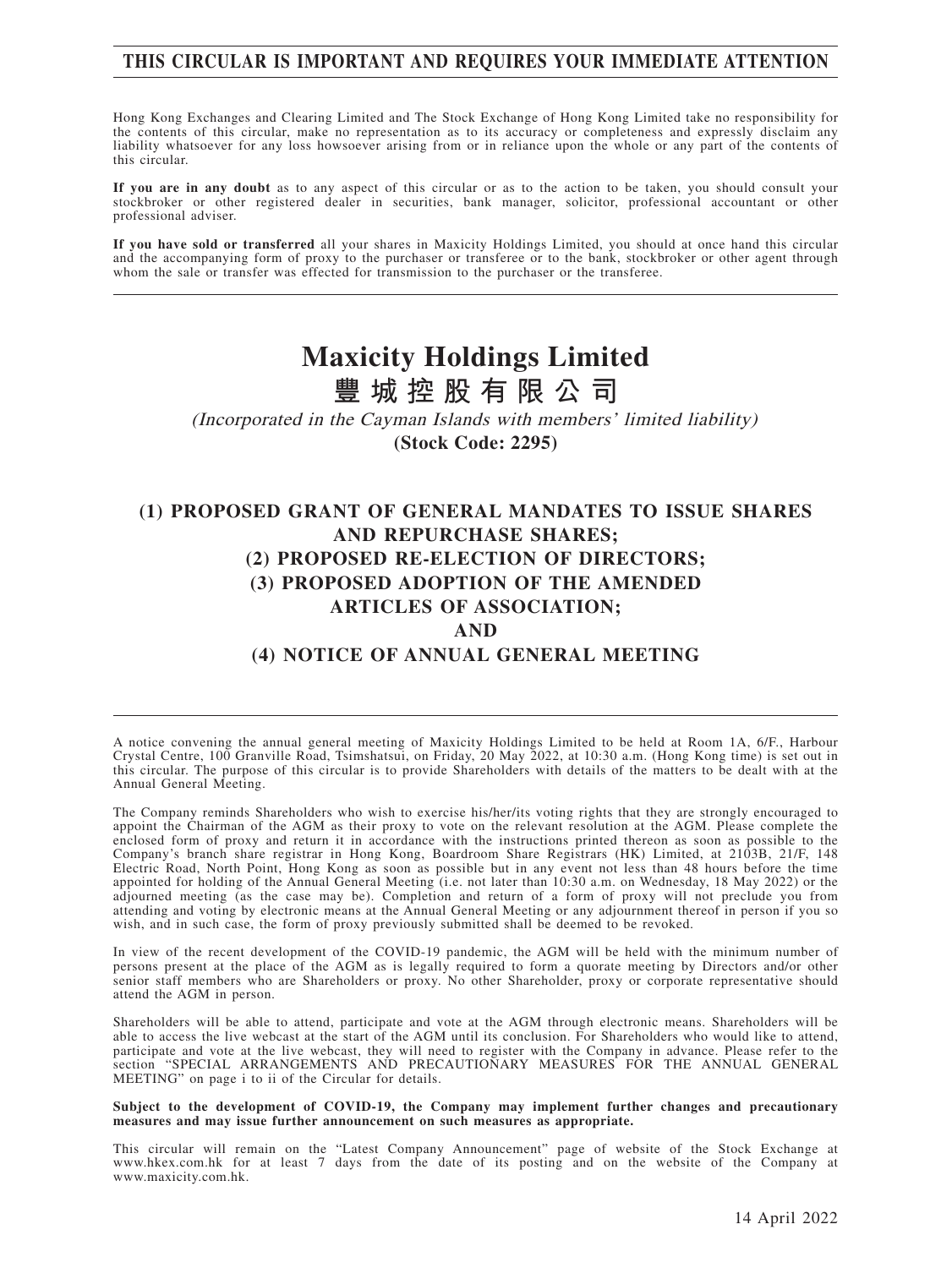# **SPECIAL ARRANGEMENTS AND PRECAUTIONARY MEASURES FOR THE ANNUAL GENERAL MEETING**

#### **ATTENDANCE BY ELECTRONIC MEANS**

In view of the recent development of the COVID-19 pandemic and the announcement of the Hong Kong Government on the latest Prevention and Control of Disease (Prohibition on Gathering) Regulation (Chapter 599G of the Laws of Hong Kong) and Prevention and Control of Disease (Requirements and Directions) (Business and Premises) Regulation (Chapter 599F of the Laws of Hong Kong), including a ban on conducting of physical general meeting of companies, Article 10 governs variation of share rights which is irrelevant, the Company will adopt the following special arrangements at the AGM:

- a. The AGM will be held with the minimum number of persons present at the place of the AGM as is legally required to form a quorate meeting by the chairman of the AGM, the Directors and/or other senior staff members who are Shareholders or proxy. No other Shareholder, proxy or corporate representative should attend the AGM in person. Any other person who attempts to attend the AGM in person will be denied entry to the venue of the AGM.
- b. Shareholders are strongly encouraged to exercise their rights either to attend and vote at the AGM by electronic means, or to vote at the AGM by appointing the chairman of the AGM as their proxy according to voting instructions as indicated in their proxy form. Completion and return of the form of proxy shall not preclude Shareholders from attending and voting by means of electronic facilities at the AGM (or any adjournment thereof) should they so desire.
- c. The AGM will be conducted through electronic means where all shareholders, proxies and corporate representatives can attend, vote and submit questions at the AGM. In order to do so, any shareholder, proxy or corporate representative who wishes to join the AGM must contact the Company to pre-register no later than 10:30 a.m. on Wednesday, 18 May 2022 (being not less than forty-eight (48) hours before the AGM) by emailing to info@maxicity.com.hk to provide personal particulars as follows:
	- i. Full name;
	- ii. Registered Address;
	- iii. Number of Shares held;
	- iv. Hong Kong Identity Card Number or passport number (in case of natural person)/ company registration number (in case of body corporate);
	- v. Contact Telephone Number; and
	- vi. Email Address.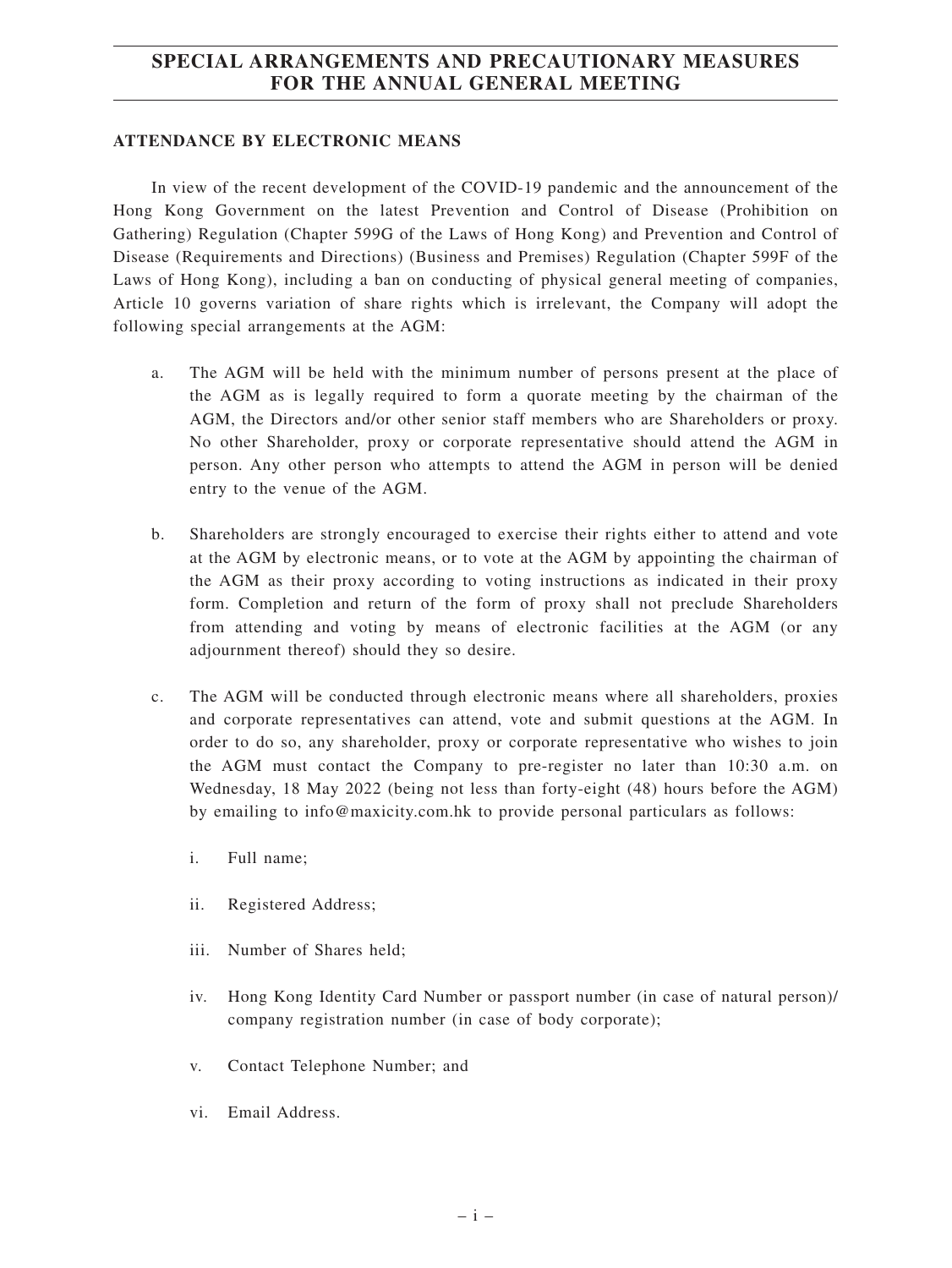# **SPECIAL ARRANGEMENTS AND PRECAUTIONARY MEASURES FOR THE ANNUAL GENERAL MEETING**

The Company will provide the pre-registered Shareholders with the link to the live webcast platform upon confirmation of the Shareholders' identification and interest in participating the AGM through electronic means. Shareholders MUST NOT forward the link to other persons who are not Shareholders and who are not entitled to attend the AGM.

- d. Non-registered shareholder who wish to pre-register will need to provide information listed in (c) and
	- i. contact and instruct their banks, brokers, custodians, nominees or the Hong Kong Securities Clearing Company Limited through which their shares are held (together, the "**Intermediary**") to appoint themselves as proxies or corporate representatives to attend the AGM via electronic means; and
	- ii. provide their e-mail address to their Intermediary before the time limit required by the relevant Intermediary.
- e. Shareholders can submit questions relevant to the business of the AGM by emailing to info@maxicity.com.hk in advance. If considered appropriate by the Directors at their absolute discretion, the questions will be answered.

# **ATTENDANCE AT THE AGM VENUE (ONLY THOSE WHO ARE PERMITTED TO ATTEND THE AGM PHYSICALLY TO FORM A QUORATE MEETING)**

- a. The Company will take the body temperature of the intended attendees and refuse entry of those with a temperature of 37.4 degree Celsius or above.
- b. Attendees are requested to observe good personal hygiene at all times at the AGM venue and alcohol rubs or hand sanitiser will be provided for use.
- c. Attendees must wear face-masks throughout the AGM and sit at a distance from other attendees and those not wearing face-masks may be denied entry to the AGM venue. Please note that no masks will be provided at the AGM venue and attendees should bring and wear their own masks.
- d. No distribution of corporate gift or refreshment.
- e. Attendees who do not comply with the precautionary measures (i) to (iii) above or been found to have the symptom(s) of an upper respiratory system disease or be obeying a quarantine order may be denied entry to the AGM venue at the absolute discretion of the Company as permitted by law.

**Due to the constantly evolving COVID-19 pandemic situation, the Company may be required to change the AGM arrangements at short notice. Shareholders should check the websites of the Company and the Stock Exchange for future announcement(s) and updates on the AGM arrangements.**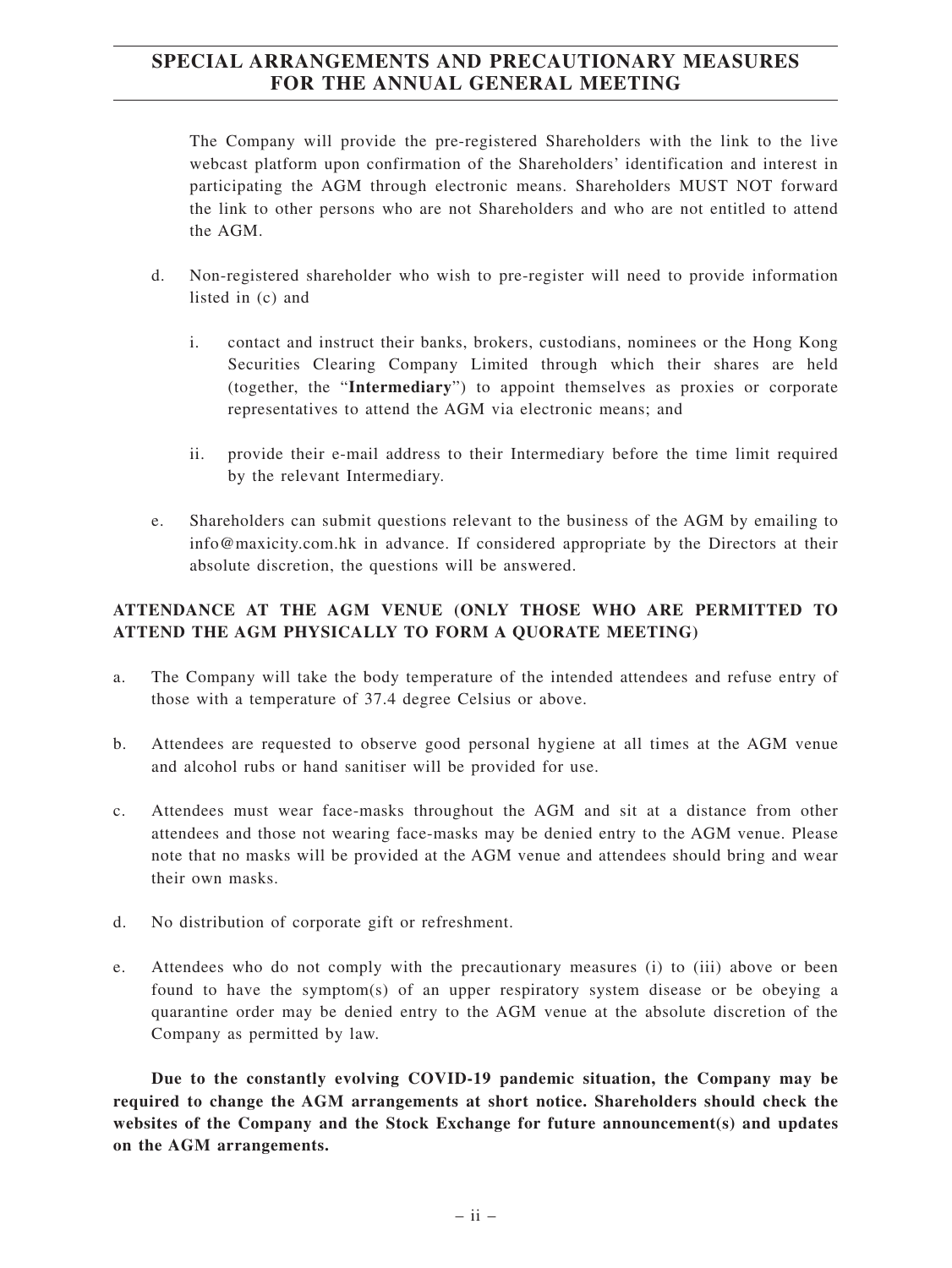# **CONTENTS**

|--|

|                                                                                                                                       | $\mathbf{1}$   |
|---------------------------------------------------------------------------------------------------------------------------------------|----------------|
| <b>LETTER FROM THE BOARD</b>                                                                                                          |                |
|                                                                                                                                       | 3              |
| PROPOSED GRANT OF GENERAL MANDATE TO ISSUE SHARES                                                                                     | $\overline{4}$ |
| PROPOSED GRANT OF GENERAL MANDATE TO REPURCHASE SHARES                                                                                | $\overline{4}$ |
| PROPOSED RE-ELECTION OF THE DIRECTORS                                                                                                 | 5              |
| PROPOSED ADOPTION OF THE AMENDED ARTICLES                                                                                             | 6              |
| ANNUAL GENERAL MEETING AND PROXY ARRANGEMENT                                                                                          | $\tau$         |
|                                                                                                                                       | $\overline{7}$ |
|                                                                                                                                       | 7              |
|                                                                                                                                       | 8              |
|                                                                                                                                       | 8              |
| APPENDIX I — EXPLANATORY STATEMENT                                                                                                    | 9              |
| APPENDIX II - BIOGRAPHIES OF RETIRING DIRECTORS PROPOSED<br>FOR RE-ELECTION $\ldots \ldots \ldots \ldots \ldots \ldots \ldots \ldots$ | 12             |
|                                                                                                                                       | 15             |
| NOTICE OF ANNUAL GENERAL MEETING                                                                                                      | 80             |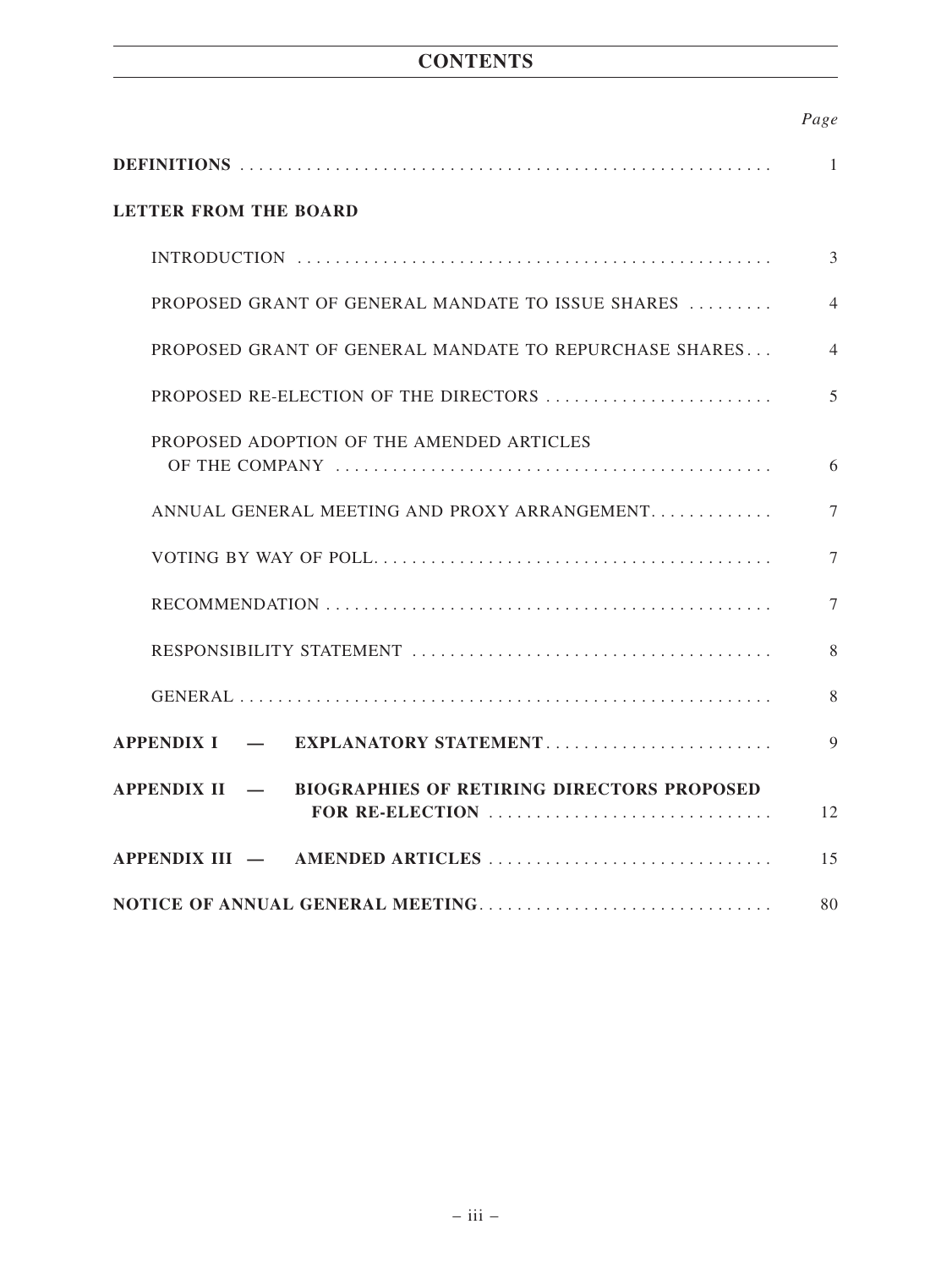# **DEFINITIONS**

*In this circular, the following expressions have the following meanings unless the context otherwise requires:*

| "Amended Articles"                   | the second amended and restated articles of association<br>proposed to be adopted at the Annual General Meeting                                                                                                                                                                                           |
|--------------------------------------|-----------------------------------------------------------------------------------------------------------------------------------------------------------------------------------------------------------------------------------------------------------------------------------------------------------|
| "Annual General Meeting" or<br>"AGM" | the annual general meeting of the Company to be held at<br>Unit 1A, 6/F, Harbour Crystal Centre, 100 Granville Road,<br>Tsimshatsui, Hong Kong and by electronic means on<br>Friday, 20 May 2022, at 10:30 a.m. (Hong Kong time) in<br>relation to the Company's financial year ended 31<br>December 2021 |
| "Articles of Association"            | the amended and restated articles of association of the<br>Company as amended from time to time                                                                                                                                                                                                           |
| "Board"                              | the board of Directors                                                                                                                                                                                                                                                                                    |
| "Company"                            | Maxicity Holdings Limited, an exempted company<br>incorporated in the Cayman Islands with members' limited<br>liability, the Shares of which are listed on Main Board                                                                                                                                     |
| "COVID-19"                           | the novel coronavirus (COVID-19) disease                                                                                                                                                                                                                                                                  |
| " $Directory$ "                      | the director(s) of the Company                                                                                                                                                                                                                                                                            |
| "General Mandates"                   | New Issue Mandate and New Repurchase Mandate                                                                                                                                                                                                                                                              |
| "Group"                              | the Company and its subsidiaries                                                                                                                                                                                                                                                                          |
| "HK\$" and "cents"                   | Hong Kong dollars and cents respectively, the lawful<br>currency of Hong Kong                                                                                                                                                                                                                             |
| "Hong Kong"                          | Hong Kong Special Administrative Region of the People's<br>Republic of China                                                                                                                                                                                                                              |
| "Latest Practicable Date"            | 31 March 2021, being the latest practicable date prior to<br>the printing of this circular for ascertaining certain<br>information in this circular                                                                                                                                                       |
| "Listing Rules"                      | the Rules Governing the Listing of Securities on Main<br>Board, as amended, supplemented or otherwise modified<br>from time to time                                                                                                                                                                       |
| "Main Board"                         | the Main Board of the Stock Exchange                                                                                                                                                                                                                                                                      |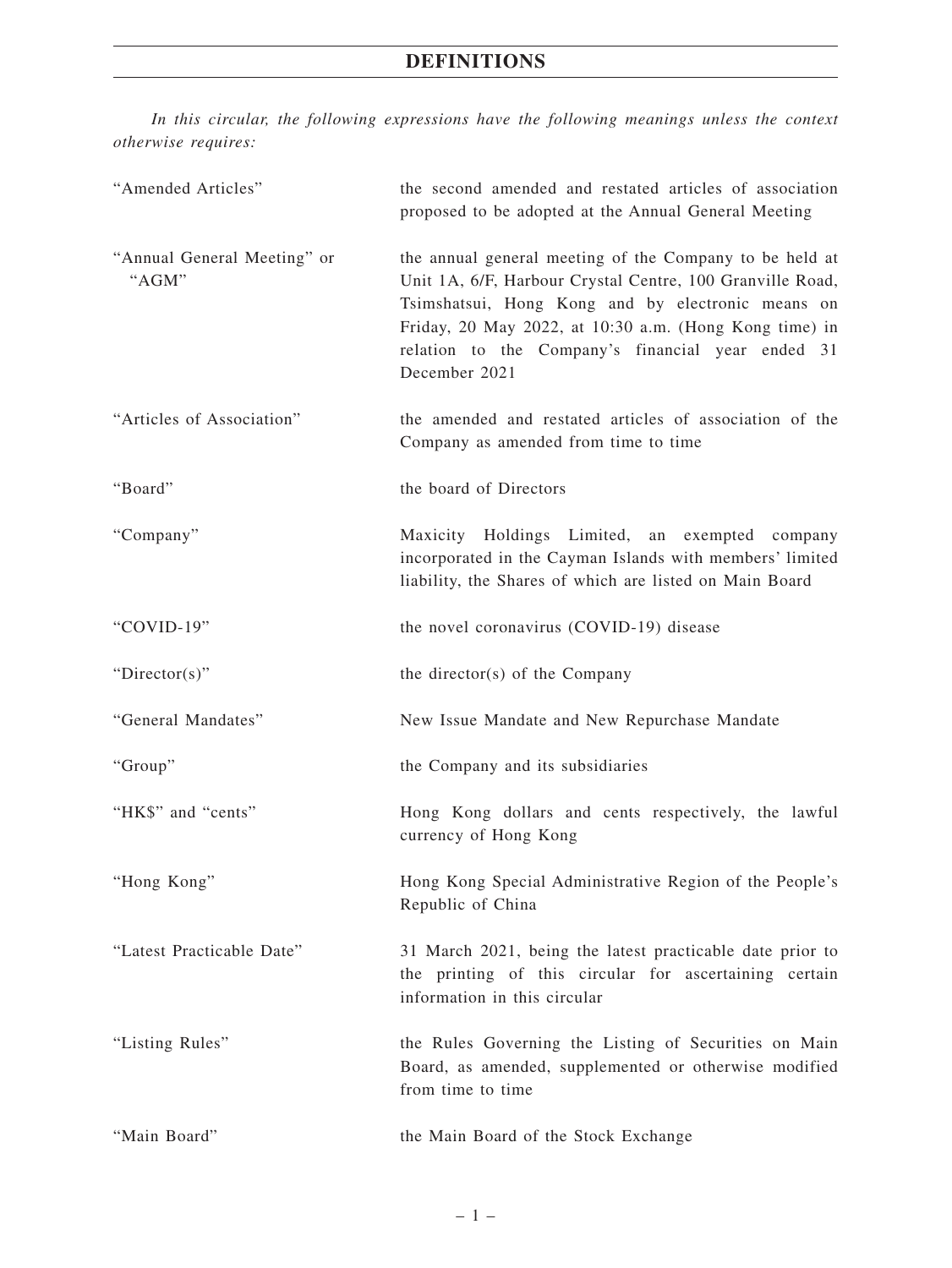# **DEFINITIONS**

| "New Issue Mandate" | the general and unconditional mandate proposed to be      |
|---------------------|-----------------------------------------------------------|
|                     | granted to the Directors at the Annual General Meeting to |
|                     | exercise all powers of the Company to allot, issue and    |
|                     | otherwise deal with additional Shares not exceeding 20%   |
|                     | of the total number of Shares in issue as at the date of  |
|                     | passing of the resolution approving such mandate, and by  |
|                     | an additional number of Shares repurchased by the         |
|                     | Company pursuant to the New Repurchase Mandate, as set    |
|                     | out in resolution numbered 5 in the notice convening the  |
|                     | Annual General Meeting                                    |

- "New Repurchase Mandate" the general and unconditional mandate proposed to be granted to the Directors at the Annual General Meeting to exercise all powers of the Company to repurchase the Shares up to a maximum of 10% of the total number of Shares in issue as at the date of passing of the resolution approving such mandate as set out in resolution numbered 6, in the notice convening the Annual General Meeting
- "SFO" the Securities and Futures Ordinance (Chapter 571 of the Laws of Hong Kong), as amended, supplemented or otherwise modified from time to time "Share(s)" ordinary share(s) of par value HK\$0.01 each in the issued share capital of the Company

"Shareholder(s)" the holder(s) of the Share(s) for the time being

"Stock Exchange" The Stock Exchange of Hong Kong Limited

"Takeovers Code" the Codes on Takeovers and Mergers and Share Buybacks issued by the Securities and Futures Commission of Hong Kong, as amended, supplemented or otherwise modified from time to time

"%" per cent.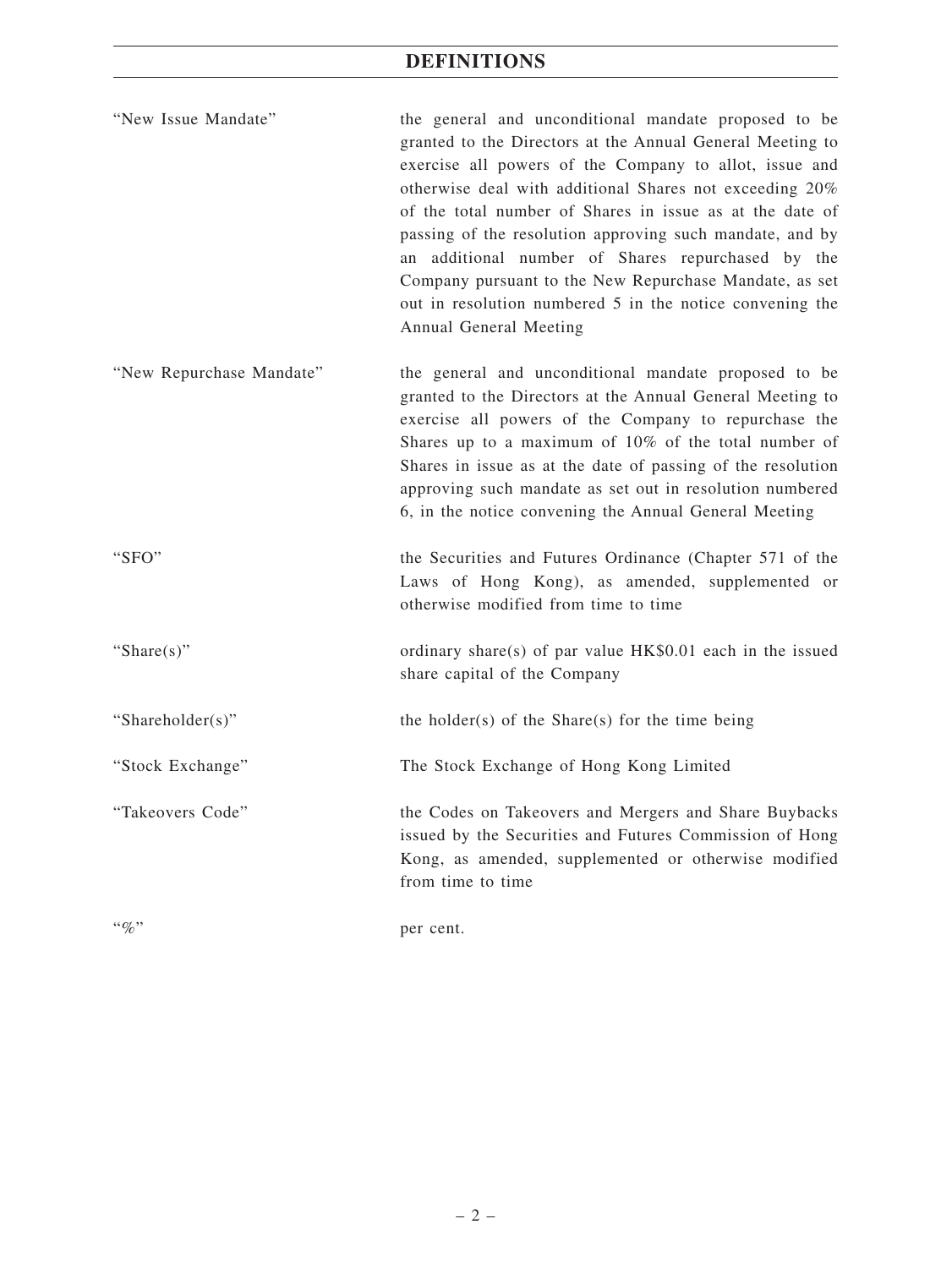# **Maxicity Holdings Limited 豐城控股有限公司**

(Incorporated in the Cayman Islands with members' limited liability) **(Stock Code: 2295)**

*Executive Directors:* Mr. Sieh Shing Kee *(Chairman)* Mr. Ho Ka Ki *(Chief Executive Officer)*

*Independent Non-executive Directors:* Ms. Chiao Siu Ling Mr. Kwong Che Sing Mr. Ling Siu Tsang Mr. Tso Ping Cheong Brian

*Registered office:* Cricket Square, Hutchins Drive P.O. Box 2681 Grand Cayman, KY1-1111 Cayman Islands

*Head office and principal place of business in Hong Kong:* Unit 1A, 6/F Harbour Crystal Centre 100 Granville Road Tsimshatsui, Hong Kong

14 April 2022

*To the Shareholders*

Dear Sir or Madam,

# **(1) PROPOSED GRANT OF GENERAL MANDATES TO ISSUE SHARES AND REPURCHASE SHARES; (2) PROPOSED RE-ELECTION OF DIRECTORS; (3) PROPOSED ADOPTION OF THE AMENDED ARTICLES OF ASSOCIATION; AND (4) NOTICE OF ANNUAL GENERAL MEETING**

#### **1. INTRODUCTION**

The purpose of this circular is to provide you with information regarding resolutions to be proposed at the Annual General Meeting to be held at Unit 1A, 6/F, Harbour Crystal Centre, 100 Granville Road, Tsimshatsui, Hong Kong and by electronic means on Friday, 20 May 2022, at 10:30 a.m. relating to, among other things, (i) the proposed granting of the General Mandates to issue Shares and repurchase Shares; (ii) the proposed re-election of the Directors; and (iii) the proposed adoption of the Amended Articles. The notice of the Annual General Meeting containing the proposed resolutions and other information is set out on pages 80 to 85 of this circular.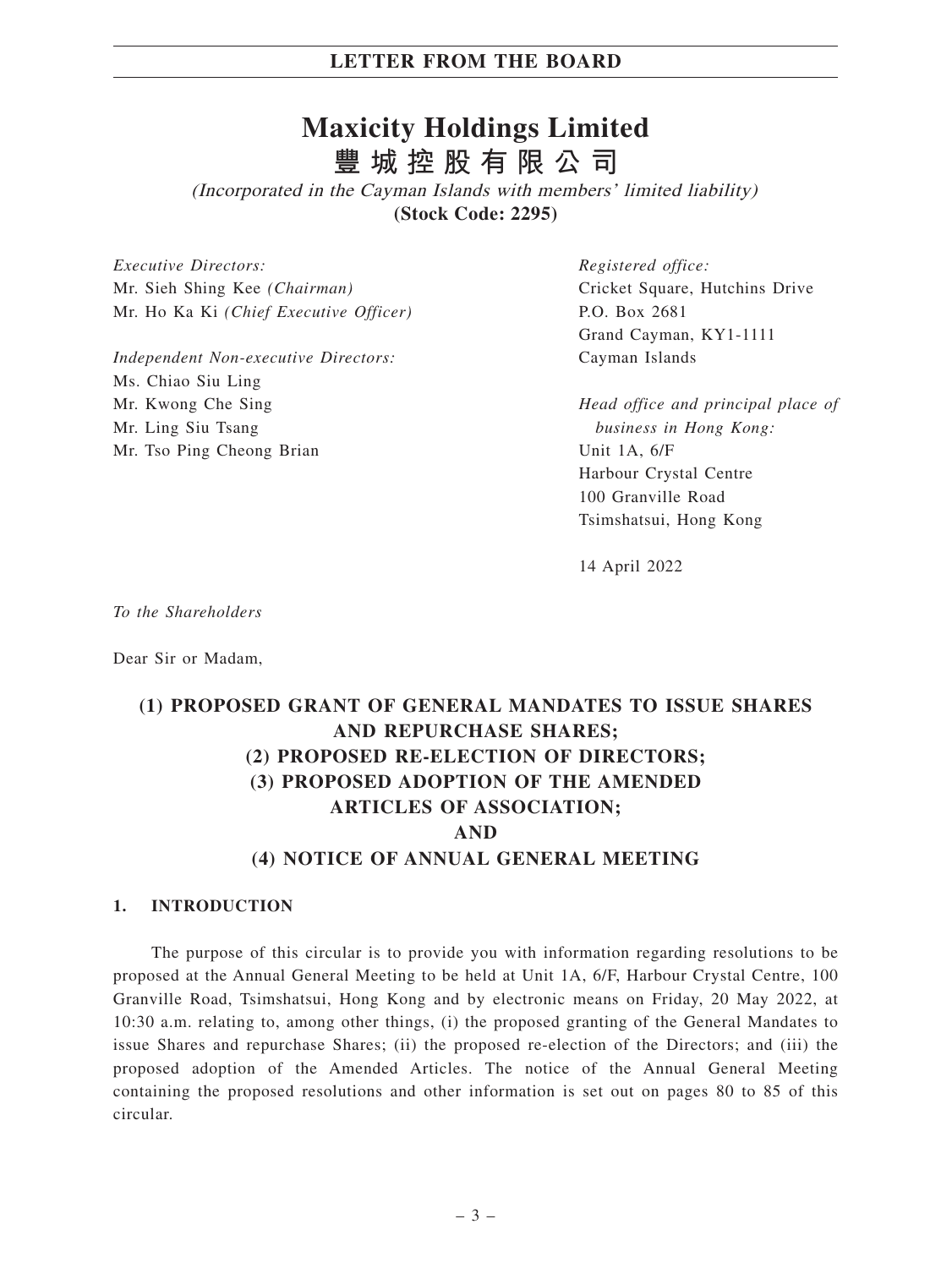#### **2. PROPOSED GRANT OF GENERAL MANDATE TO ISSUE SHARES**

At the Annual General Meeting, an ordinary resolution will be proposed which, if passed, will grant the Directors a general and unconditional mandate to allot, issue and otherwise deal with new Shares not exceeding 20% of the total number of Shares in issue on the date of passing of such resolution (or 80,000,000 Shares based on (i) the Company's issued Shares as at the Latest Practicable Date of 400,000,000 Shares; and (ii) the assumption that no further Shares are issued or repurchased prior to the Annual General Meeting). In addition, conditional upon the proposed resolution to authorise the New Repurchase Mandate and the New Issue Mandate being passed, an ordinary resolution will be proposed to authorise the Directors to allot, issue and otherwise deal with new Shares up to an amount equal to the total number of Shares repurchased by the Company pursuant to the New Repurchase Mandate in order to provide flexibility for issuing new Shares when it is in the interests of the Company.

### **3. PROPOSED GRANT OF GENERAL MANDATE TO REPURCHASE SHARES**

At the Annual General Meeting, an ordinary resolution will be proposed which, if passed, will grant the Directors a general and unconditional mandate to repurchase issued Shares not exceeding 10% of the total number of issued Shares on the date of passing of such resolution (or 40,000,000 Shares based on (i) the Company's issued Shares as at the Latest Practicable Date of 400,000,000 Shares; and (ii) the assumption that no further Shares are issued or repurchased prior to the Annual General Meeting).

The General Mandates will remain in effect until whichever is the earliest of the date of the next annual general meeting of the Company, the date by which the next annual general meeting of the Company is required to be held by law or the Articles of Association, or the date upon which such authority is revoked or varied by an ordinary resolution of the Shareholders in a general meeting of the Company. The Company may not purchase Shares on Main Board if such purchase would result in the number of Shares which are in the hands of the public falling below 25% of the total number of issued Shares.

With reference to the General Mandates, the Directors wish to state that they have no immediate plan to repurchase any Shares or issue any Shares pursuant thereto. In accordance with the requirements of the Listing Rules, the Company is required to send to the Shareholders an explanatory statement containing all the information reasonably necessary to enable them to make an informed decision on whether to vote for or against the granting of the New Repurchase Mandate. The explanatory statement as required by the Listing Rules in connection with the New Repurchase Mandate is set out in Appendix I to this circular.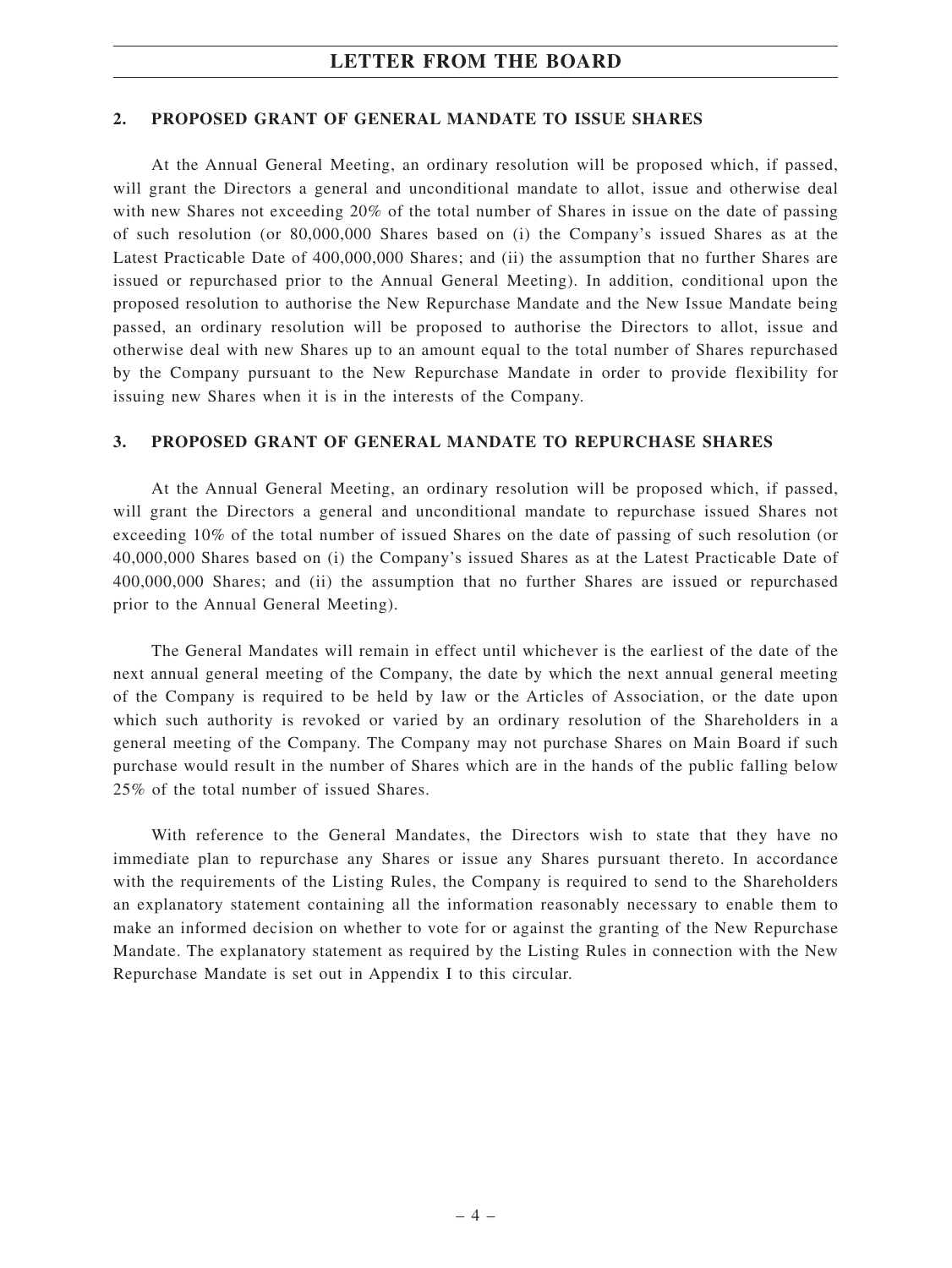#### **4. PROPOSED RE-ELECTION OF THE DIRECTORS**

Pursuant to Rule 13.74 of the Listing Rules, a listed issuer shall disclose the details required under Rule 13.51(2) of the Listing Rules of any directors proposed to be re-elected or proposed new director in the notice or accompanying circular to its shareholders of the relevant general meeting, if such re-election or appointment is subject to shareholders' approval at that relevant general meeting (including, but not limited to, an annual general meeting).

In accordance with Article 84(1) of the Articles of Association at each annual general meeting, one-third of the Directors for the time being (or, if their number is not a multiple of three (3), the number nearest to but not less than one-third) shall retire from office by rotation provided that every Director, including those appointed for a specific term, shall be subject to retirement by rotation at least once every three years. Accordingly, Ms. Chiao Siu Ling and Mr. Tso Ping Cheong Brian will retire at the Annual General Meeting, being eligible, have offered themselves for re-election at the Annual General Meeting.

The Board, upon the recommendation of the nomination committee of the Board, proposed Ms. Chiao Siu Ling and Mr. Tso Ping Cheong Brian, the retiring Directors, to stand for re-election as Directors at the Annual General Meeting.

The independent non-executive Directors proposed for re-election at the Annual General Meeting were identified by the management after having taken into account the skills and experience of the candidates. The Board considered that the appointment of Ms. Chiao Siu Ling and Mr. Tso Ping Cheong Brian, who possess expertise relevant to the Group's business, will form a balanced skill matrix beneficial to the Group's corporate governance as well as business development and thereby contribute to the diversity of the Board. As the Company has received from each of the independent non-executive Directors proposed for re-election an annual confirmation of independence pursuant to Rule 3.13 of the Listing Rules, the Board considers all of them to be independent under the Listing Rules.

Details of the retiring Directors proposed to be re-elected at the Annual General Meeting are set out in Appendix II to this circular.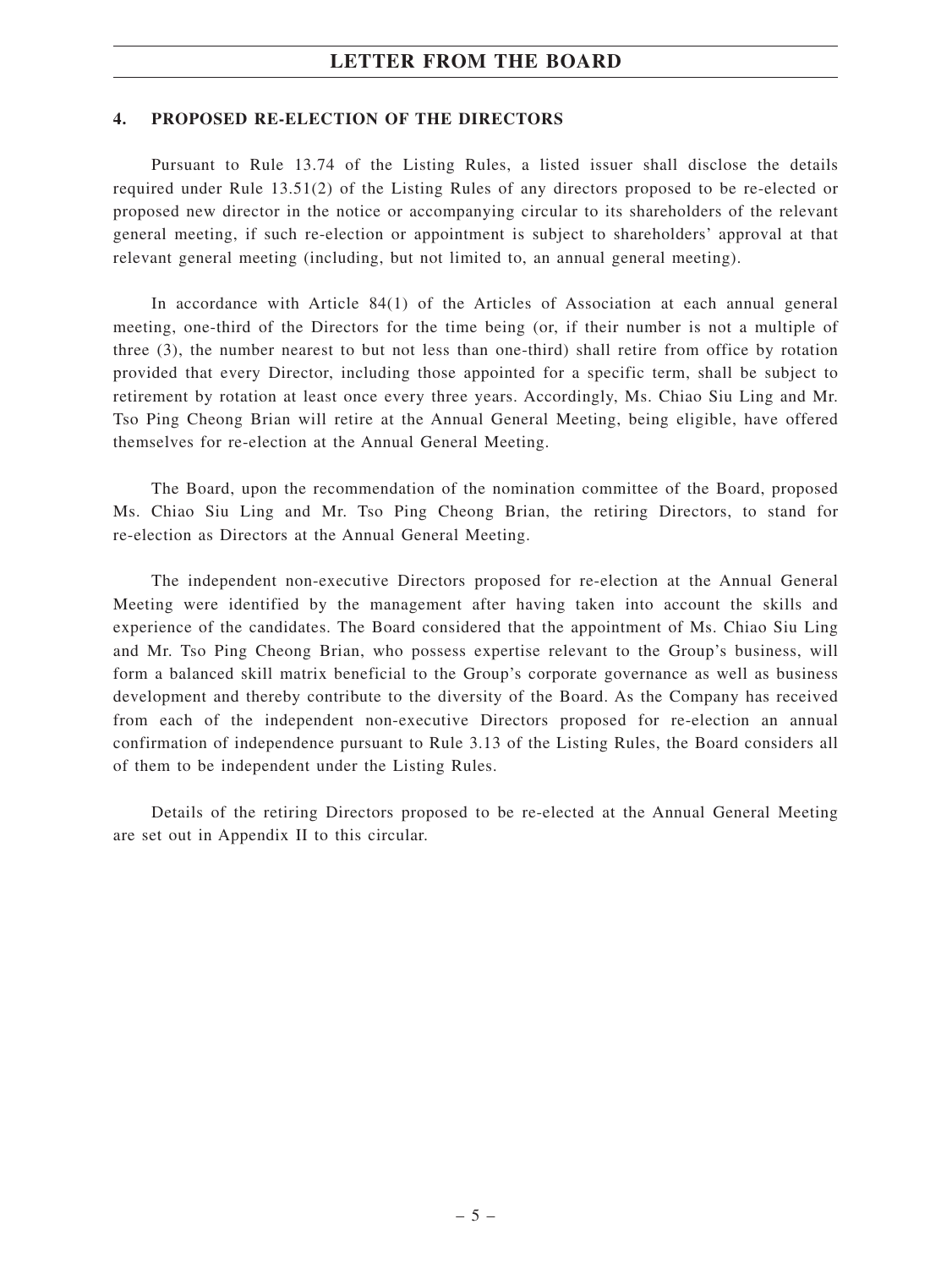#### **5. PROPOSED ADOPTION OF THE AMENDED ARTICLES OF THE COMPANY**

A special resolution will be proposed at the Annual General Meeting to adopt the Amended Articles to replace the existing amended and restated articles of association of the Company. The main reasons for the adoption of the Amended Articles are to (i) reflect changes to the requirements of the applicable laws of the Cayman Islands and the Listing Rules; and (ii) make other consequential and housekeeping changes.

The major proposed amendments to the Articles of Association are summarised as follows:

- 1. to provide that the Company must hold an annual general meeting in each financial year and such annual general meeting must be held within six months after the end of the Company's financial year;
- 2. to amend the notice period for a general meeting to follow the requirement of the Listing Rules;
- 3. to provide that any director appointed by the Board to fill a casual vacancy shall hold office until the next following annual general meeting of the Company and shall then be eligible for re-election;
- 4. to expressly state that shareholders shall have the right to speak and vote at a general meeting except where a shareholder is required by the Listing Rules to abstain from voting to approve the matter under consideration;
- 5. to change the requirement for a special resolution to remove an auditor to an ordinary resolution;
- 6. to state the financial year end of the Company; and
- 7. other amendments to better align with the wordings in the Listing Rules and the applicable laws of the Cayman Islands.

Details of the proposed changes to the Articles of Association of the Company brought about by the adoption of the Amended Articles are set out in Appendix III to this circular. A special resolution will be proposed at the Annual General Meeting to approve the Amended Articles.

The legal advisers to the Company as to Hong Kong laws have confirmed that the Amended Articles comply with the requirements of the Listing Rules and the legal advisers to the Company as to the Cayman Islands laws have confirmed that the Amended Articles are not inconsistent with the laws of the Cayman Islands.

The Company confirms that there is nothing unusual about the Amended Articles. The Shareholders are advised that the Amended Articles are available only in English and the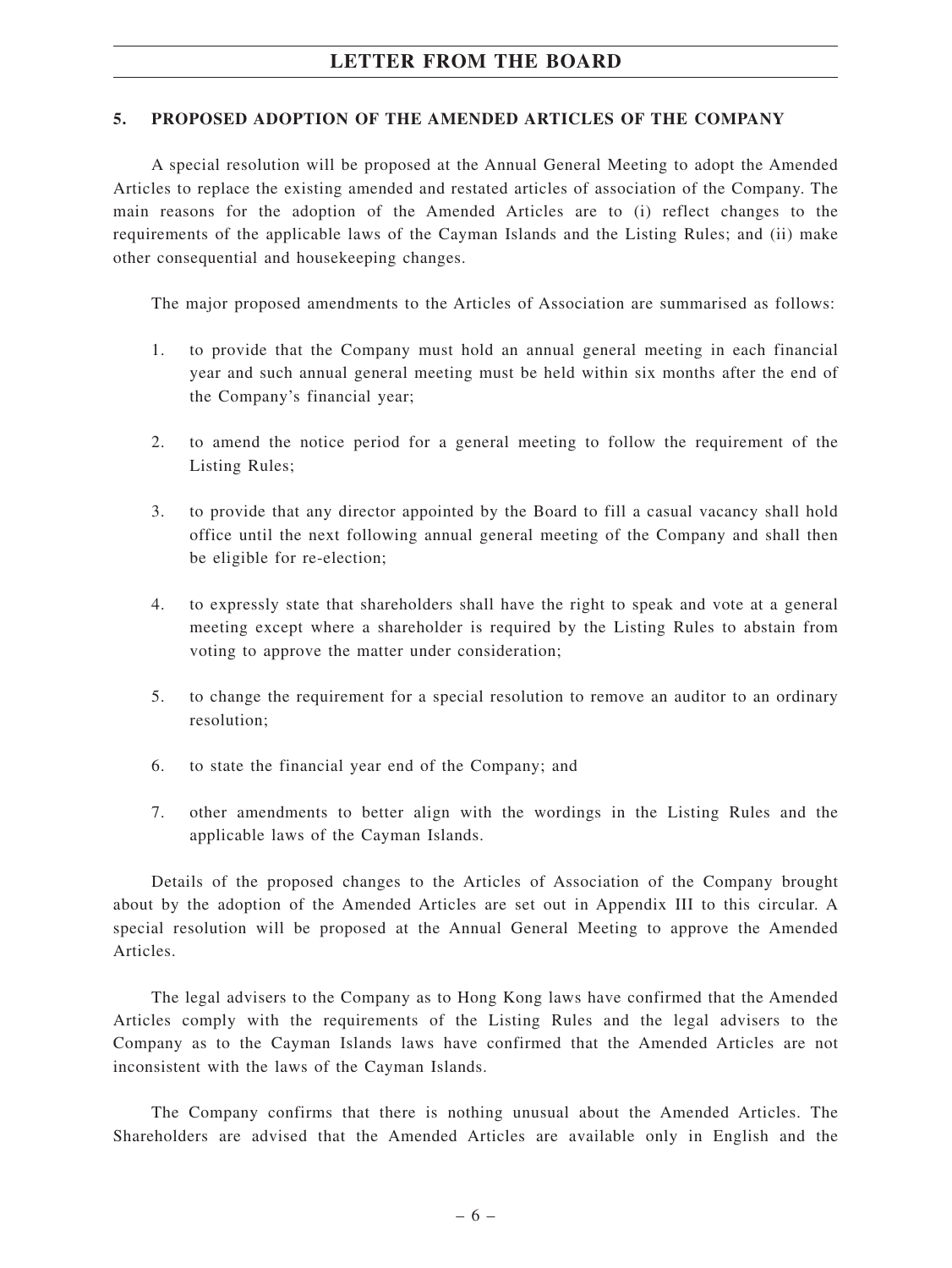Chinese translation of the Amended Articles provided in Appendix III to this circular in Chinese is for reference only. In case of any inconsistency, the English version shall prevail.

### **6. ANNUAL GENERAL MEETING AND PROXY ARRANGEMENT**

The notice convening the Annual General Meeting to be held at Room 1A, 6/F., Harbour Crystal Centre, 100 Granville Road, Tsimshatsui and by electronic means on Friday, 20 May 2022, at 10:30 a.m. (Hong Kong time) is set out in this circular. At the Annual General Meeting, resolutions relating to, *inter alia*, the audited consolidated financial statements of the Company and its subsidiaries for the year ended 31 December 2021, the receipt and consideration of the re-appointment of auditors, the granting of the General Mandates, the re-election of the retiring Directors and the adoption of the Amended Articles will be proposed for your consideration and approval.

A form of proxy for the Annual General Meeting is enclosed with this circular. If you do not intend to be present at the Annual General Meeting, you are requested to complete and return the form of proxy in accordance with the instructions printed thereon to the Company's branch registrar in Hong Kong, Boardroom Share Registrars (HK) Limited, at Room 2103B, 21/F, 148 Electric Road, North Point, Hong Kong as soon as possible but in any event not less than 48 hours before the time fixed for the Annual General Meeting. Completion and return of a form of proxy will not preclude you from attending and voting by electronic means at the Annual General Meeting or any adjourned meeting in person if you so wish, and in such case, the form of proxy previously submitted shall be deemed to be revoked.

#### **7. VOTING BY WAY OF POLL**

Pursuant to Rule 13.39(4) of the Listing Rules, all votes of the shareholders at the Annual General Meeting must be taken by way of poll except where the chairman of the meeting, in good faith, decides to allow a resolution which relates purely to a procedural or administrative matter to be voted on by a show of hands. Therefore, all resolutions proposed at the Annual General Meeting shall be voted by poll, and the Company will announce the results of the poll in the manner as prescribed under Rule 13.39(5) of the Listing Rules.

On a poll, every Shareholder present in person or by proxy or (being a corporation) by its duly authorised representative shall have one vote for each Share registered in his name in the register of members of the Company. A Shareholder entitled to more than one vote need not use all his votes or cast all the votes he uses in the same way.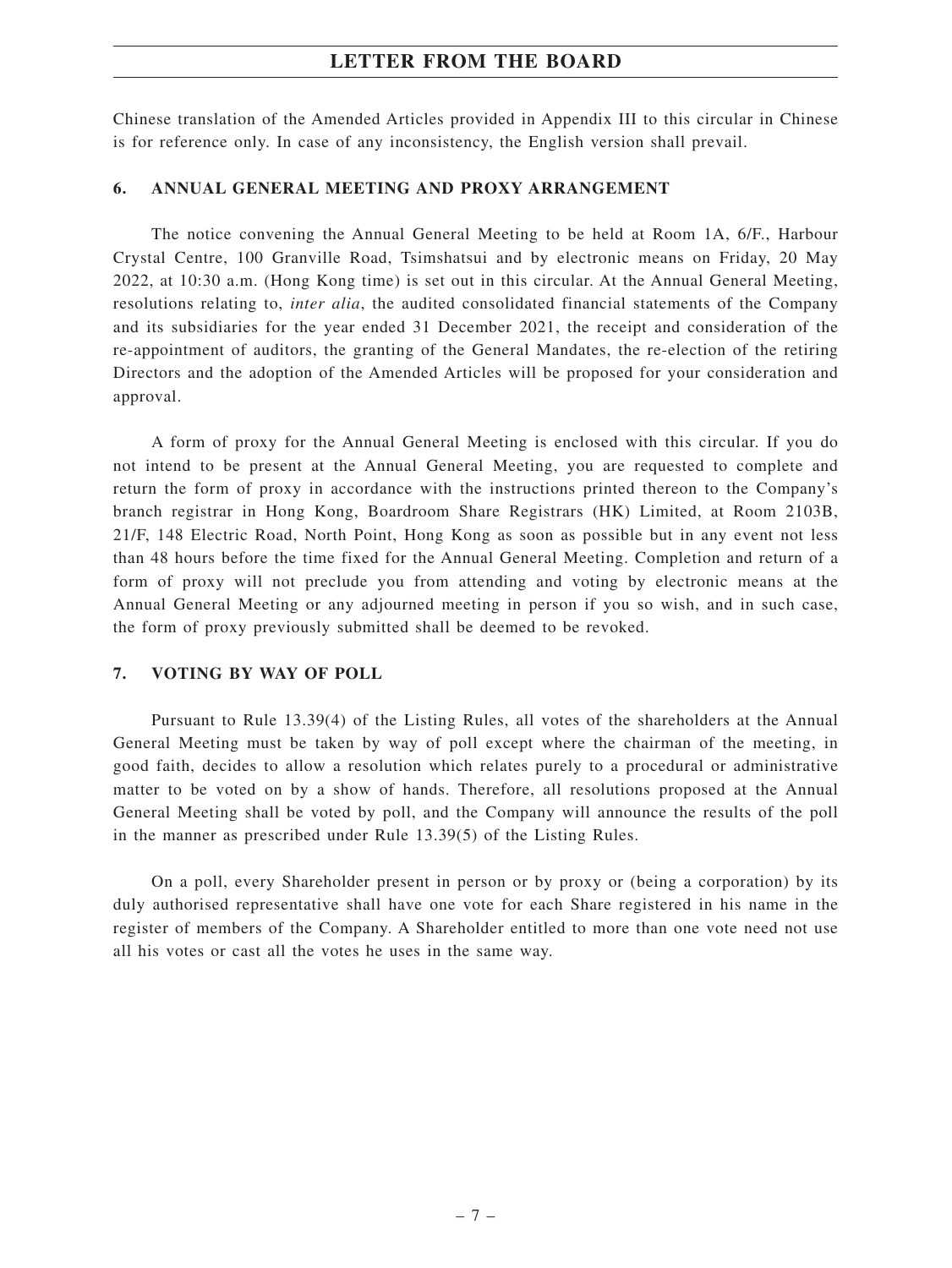#### **8. RECOMMENDATION**

The Board is of the opinion that the granting of the General Mandates, the re-election of the retiring Directors, the adoption of the Amended Articles, the proposed re-appointment of auditors and all other resolutions set out in the notice of the Annual General Meeting are in the best interests of the Company, the Group and the Shareholders as a whole and so recommend the Shareholders to vote in favour of the relevant resolutions to be proposed at the Annual General Meeting.

### **9. RESPONSIBILITY STATEMENT**

This circular, for which the Directors collectively and individually accept full responsibility, includes particulars given in compliance with the Listing Rules for the purpose of giving information with regard to the Company. The Directors, having made all reasonable enquiries, confirm that to the best of their knowledge and belief, the information contained in this circular is accurate and complete in all material respects and not misleading or deceptive, and there are no other matters the omission of which would make any statement herein or this circular misleading.

### **10. GENERAL**

Your attention is drawn to the information set out in the appendices to this circular.

Yours faithfully, By order of the Board **Maxicity Holdings Limited Sieh Shing Kee** *Chairman*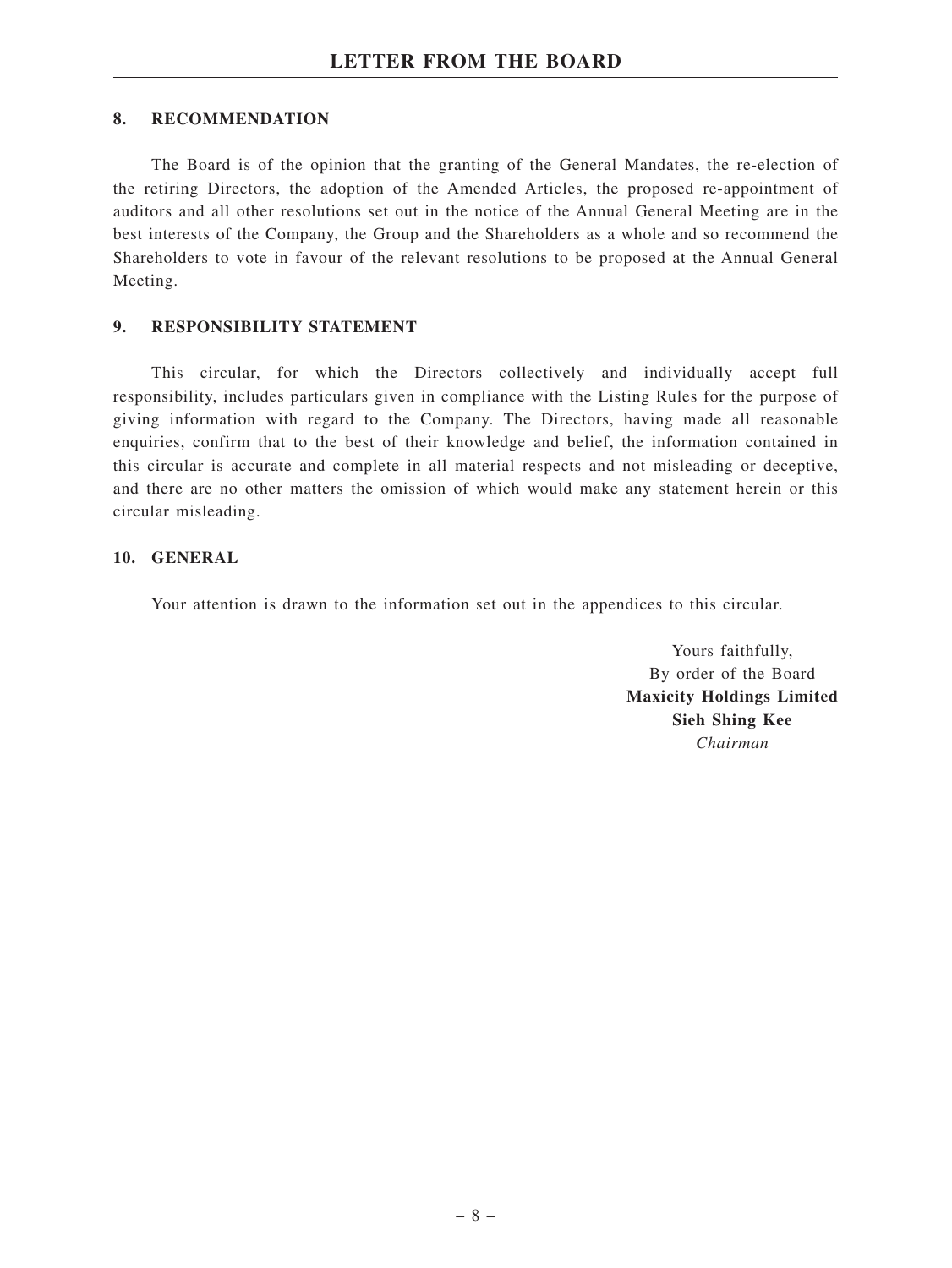## **APPENDIX I EXPLANATORY STATEMENT**

*The following is an explanatory statement required to be sent to the Shareholders under the Listing Rules to enable them to make an informed decision on whether to vote for or against the ordinary resolution to be proposed at the Annual General Meeting in connection with the New Repurchase Mandate.*

### **SHARES IN ISSUE**

As at the Latest Practicable Date, the Company had a total of 400,000,000 Shares of HK\$0.01 each in issue.

Subject to the passing of ordinary resolution No. 6 and on the basis that no further Shares are issued or repurchased prior to the Annual General Meeting, the Company would be allowed under the New Repurchase Mandate to repurchase a maximum of 40,000,000 Shares, equivalent to 10% of the total number of Shares in issue as at the passing of the relevant resolutions at the Annual General Meeting. The Shares repurchased by the Company shall, subject to applicable law, be automatically cancelled upon such repurchase.

#### **SHARE PRICES**

The highest and lowest prices at which the Shares have been traded on Main Board in the twelve months preceding the Latest Practicable Date were as follows:

|                                                | <b>Highest</b> | Lowest |
|------------------------------------------------|----------------|--------|
|                                                | HK\$           | HK\$   |
| 2021                                           |                |        |
| March 2021                                     | 1.380          | 1.220  |
| April 2021                                     | 1.350          | 1.250  |
| May 2021                                       | 1.780          | 1.260  |
| June 2021                                      | 1.430          | 1.170  |
| <b>July 2021</b>                               | 1.470          | 1.250  |
| August 2021                                    | 1.440          | 1.290  |
| September 2021                                 | 1.380          | 1.250  |
| October 2021                                   | 1.400          | 1.290  |
| November 2021                                  | 1.340          | 1.250  |
| December 2021                                  | 1.450          | 1.250  |
| 2022                                           |                |        |
| January 2022                                   | 1.430          | 1.150  |
| February 2022                                  | 1.400          | 1.250  |
| March 2022 (up to the Latest Practicable Date) | 1.390          | 1.240  |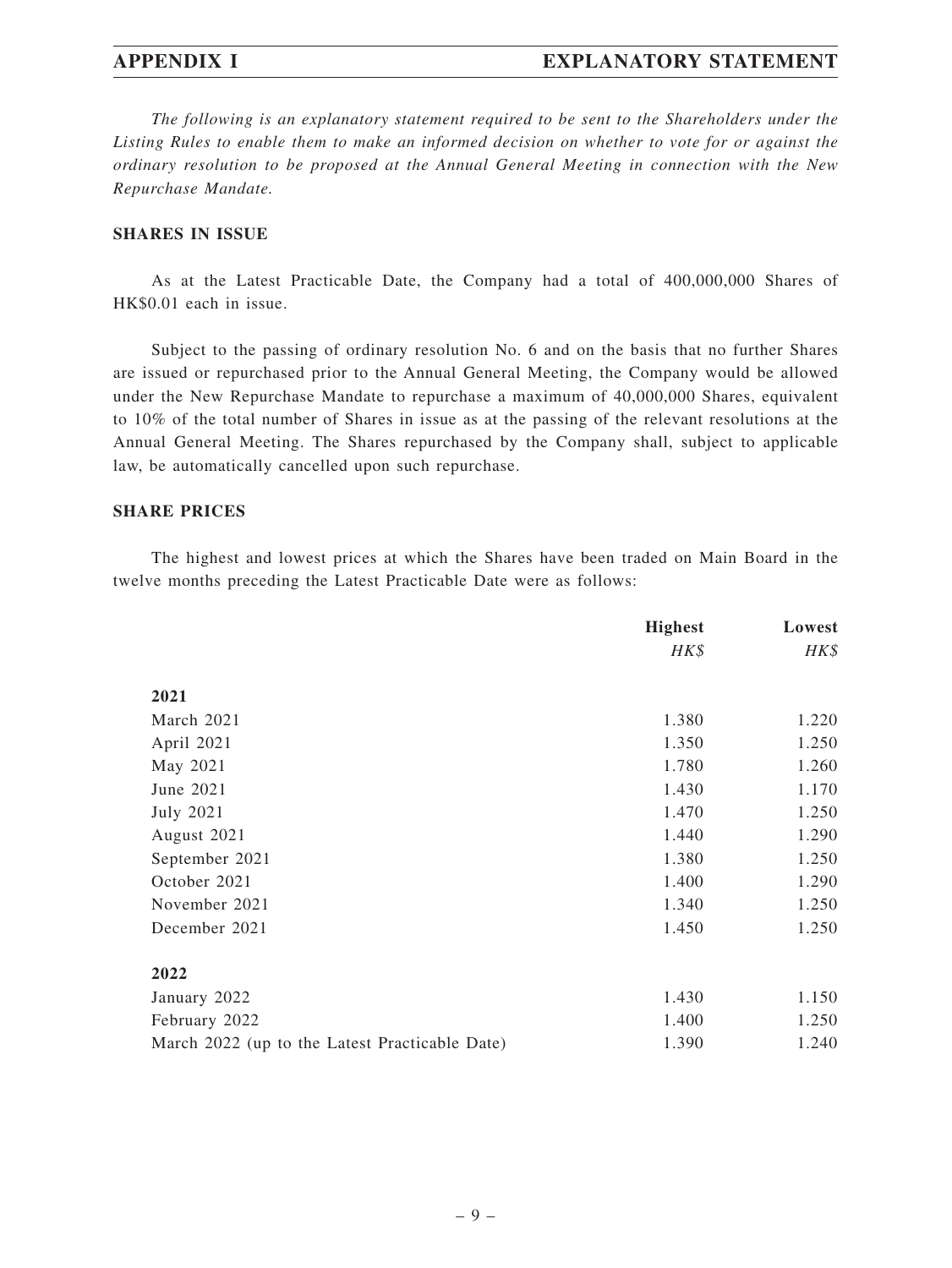#### **DIRECTORS' UNDERTAKING**

The Directors have undertaken to the Stock Exchange that, they will exercise the power of the Company to make repurchase of Shares pursuant to the New Repurchase Mandate in accordance with the Listing Rules, the memorandum of association and the Articles of Association and the applicable laws of the Cayman Islands.

#### **REASONS AND FUNDING OF REPURCHASES**

The Directors believe that it is in the best interests of the Company and the Shareholders as a whole to seek a general authority from the Shareholders to enable the Company to repurchase its Shares on the Stock Exchange. Such repurchases may, depending on market conditions and funding arrangements at the time, lead to an enhancement of the net asset value per Share and/or earnings per Share and will only be made when the Directors believe that such a repurchase will benefit the Company, the Group and the Shareholders as a whole.

Repurchases of Shares will be financed out of funds legally available for such purpose and in accordance with the Articles of Association, the Cayman Companies Act and the Listing Rules. Under the Listing Rules, a listed company may not repurchase its own shares listed on Main Board for a consideration other than cash or for settlement otherwise than in accordance with the trading rules of the Stock Exchange as amended from time to time. The Cayman Companies Act provides that the amount of capital repaid in connection with a share repurchase may be paid out of the profits of the Company or the proceeds of a fresh issue of Shares made for the purposes of the repurchase or out of capital subject to and in accordance with the Cayman Companies Act. The amount of premium payable on repurchase may only be paid out of either the profits of the Company or from sums standing to the credit of the share premium account of the Company.

The Directors have no present intention to repurchase any Shares and they would only exercise the power to repurchase in circumstances where they consider that the repurchase would be in the best interests of the Company. The Directors consider that, based on the current prevailing market price, even if the New Repurchase Mandate is to be exercised in full, it would not have a material adverse impact on the working capital and the gearing position of the Company as compared with the positions disclosed in the audited consolidated financial statements of the Company as at 31 December 2021, being the date to which the latest published audited consolidated financial statements of the Company were made up. The Directors do not propose to exercise the New Repurchase Mandate to such extent as would, in the circumstances, have a material adverse effect on the working capital requirements of the Company or the gearing levels which in the opinion of the Directors are from time to time appropriate for the Company.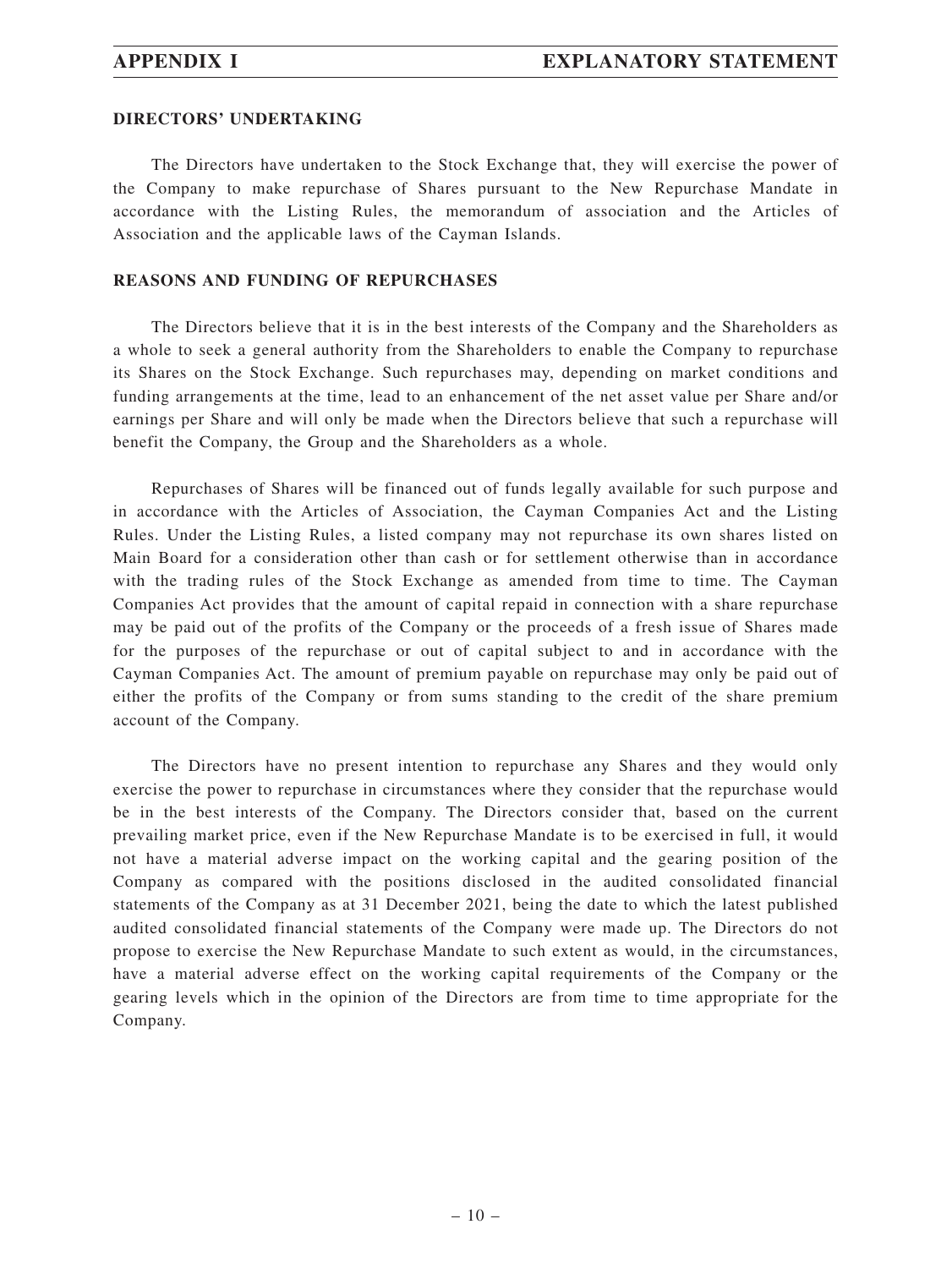#### **GENERAL**

None of the Directors and, to the best of their knowledge, having made all reasonable enquiries, none of their close associates (as defined in the Listing Rules) have any present intention to sell any Shares to the Company, in the event that the New Repurchase Mandate is granted by the Shareholders.

No core connected person (as defined in the Listing Rules) of the Company has notified the Company that he/she has a present intention to sell any Share to the Company, or has undertaken not to do so, if the New Repurchase Mandate is granted.

If as a result of a repurchase of Shares by the Company pursuant to the New Repurchase Mandate, a Shareholder's proportionate interest in the voting rights of the Company increases, such increase will be treated as an acquisition for the purposes of Rule 32 of the Takeovers Code. Accordingly, a Shareholder, or group of Shareholders acting in concert (as defined in the Takeovers Code), depending on the level of increase of the Shareholder's interest, could obtain or consolidate control of the Company and become obliged to make a mandatory offer in accordance with Rule 26 of the Takeovers Code.

As at the Latest Practicable Date, Good Hill Investment Limited ("**Good Hill**") is the largest Shareholder of the Company, owned 300,000,000 Shares, in which its entire issued share capital is legally and beneficially owned as to 50% by Mr. Sieh Shing Kee ("**Mr. Sieh**") and as to 50% by Mr. Ho Ka Ki ("**Mr. Ho**") and thus a controlled corporation of Mr. Sieh and Mr. Ho. Accordingly, Mr. Sieh and Mr. Ho are deemed to be interested in 300,000,000 Shares held by Good Hill by virtue of the SFO. Mr. Sieh and Mr. Ho are executive Director of the Company. In the event that the Directors exercise the New Repurchase Mandate in full, the shareholding of Good Hill will be increased from 75% to approximately 83.33%. On the basis of the aforesaid increase in shareholding, the Directors are aware that exercising the New Repurchase Mandate in part or in full would not result in Good Hill becoming obliged to make a mandatory offer under Rule 26 of the Takeovers Code but would result in the aggregate amount of the issued shares of the Company in public hands being reduced to less than 25%.

The Listing Rules prohibit a company from making repurchase on the Stock Exchange if the result of the repurchase would be that less than 25% (or such other prescribed minimum percentage as determined by the Stock Exchange) of the issued share capital would be in public hands. The Directors do not propose to repurchase Shares which would result in less than the prescribed minimum percentage of Shares in public hands.

#### **SHARES REPURCHASES BY THE COMPANY**

The Company had not repurchased any of its Shares (whether on Main Board or otherwise) during the six months prior to the Latest Practicable Date.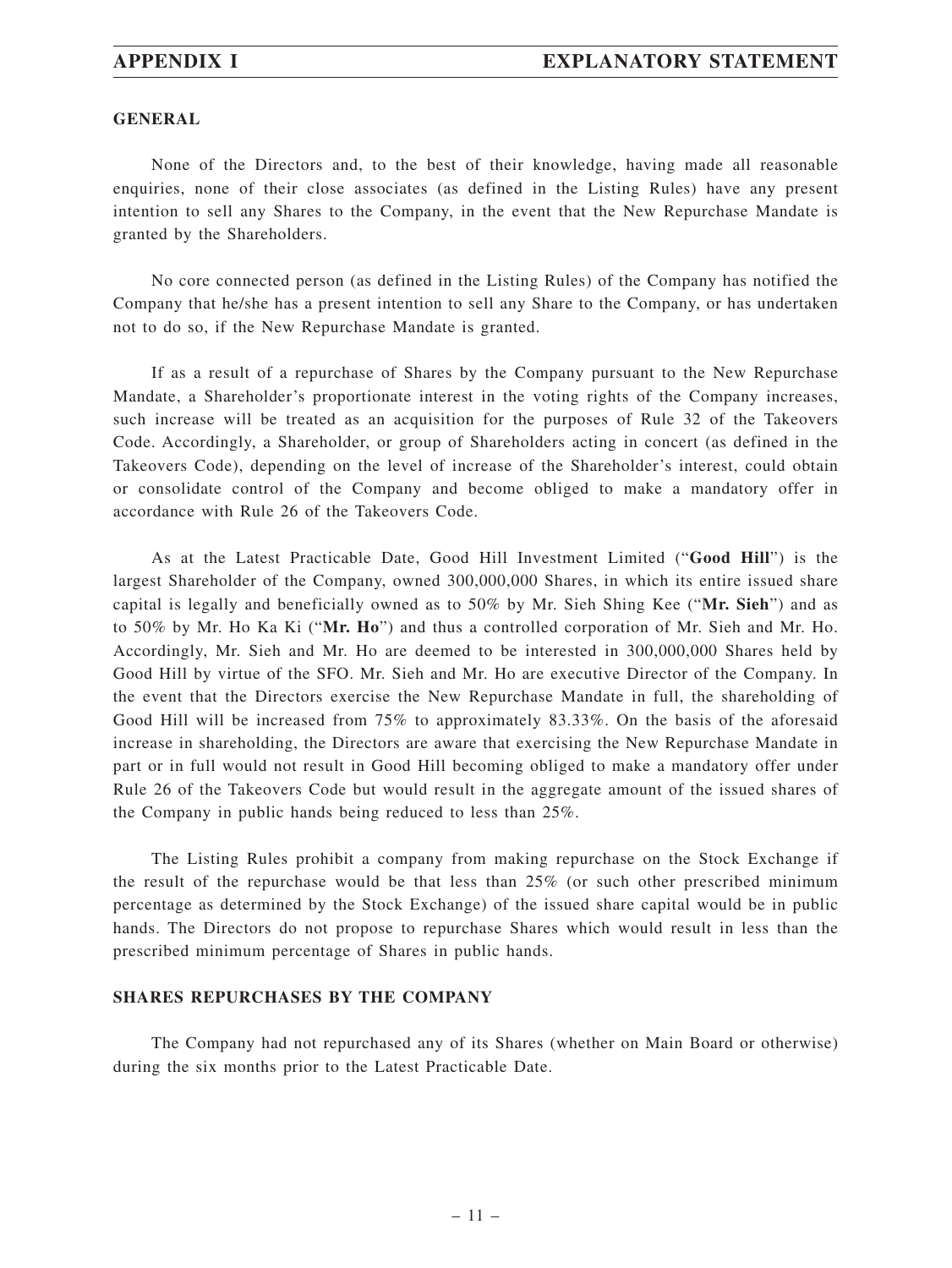*The following are the biographical details of the retiring Directors proposed to be re-elected at the Annual General Meeting.*

#### **INDEPENDENT NON-EXECUTIVE DIRECTORS**

#### **Ms. Chiao Siu Ling ("Ms. Chiao")**

Ms. Chiao, aged 49, is an independent non-executive Director of the Group. She is a member of the Audit Committee, the Remuneration Committee and the Nomination Committee. She obtained a bachelor of arts degree from the University of Hong Kong in November 1995, a bachelor of laws degree from the University of London in August 2002 and a Postgraduate Certificate in Laws from the University of Hong Kong in June 2003. She was admitted as a solicitor of the High Court of Hong Kong in November 2005. From September 1996 to September 2002, Ms. Chiao worked for Taikoo Shing (Management) Limited, being a property management company, first as a community relations officer and was later promoted to a senior community relations officer responsible for community relation services including organizing functions for the residents and providing charity services to the community. She has worked for LCP Solicitors & Notaries since September 2003, first as a trainee solicitor and currently as an assistant solicitor specialising in conveyancing transactions, commercial transactions and contracts, probate, and family, civil and criminal litigations.

Ms. Chiao has entered into a service contract with the Company for 3 years, and is terminable by either party giving not less than 3 months' written notice or payment in lieu. The appointment of Ms. Chiao is subject to retirement by rotation and re-election at the Annual General Meeting of the Company in accordance with the Articles of Association.

Ms. Chiao is entitled to a director's emolument of HK\$150,000 per annum, which is determined by the remuneration committee of the Company with reference to Ms. Chiao's relevant experience, responsibilities and duties in the Company and the prevailing market benchmarks.

Save as disclosed, Ms. Chiao has no relationship with any other Directors, senior management, substantial shareholders, or controlling shareholders of the Company (within the meaning of the Listing Rules).

Save as disclosed, Ms. Chiao did not hold any other positions in the Company or any of its subsidiaries and did not hold any directorships in any other listed companies on the Stock Exchange and any other stock exchange in the three years preceding the Latest Practicable Date.

Save as disclosed, Ms. Chiao is not interested in any Shares within the meaning of the Part XV of the SFO.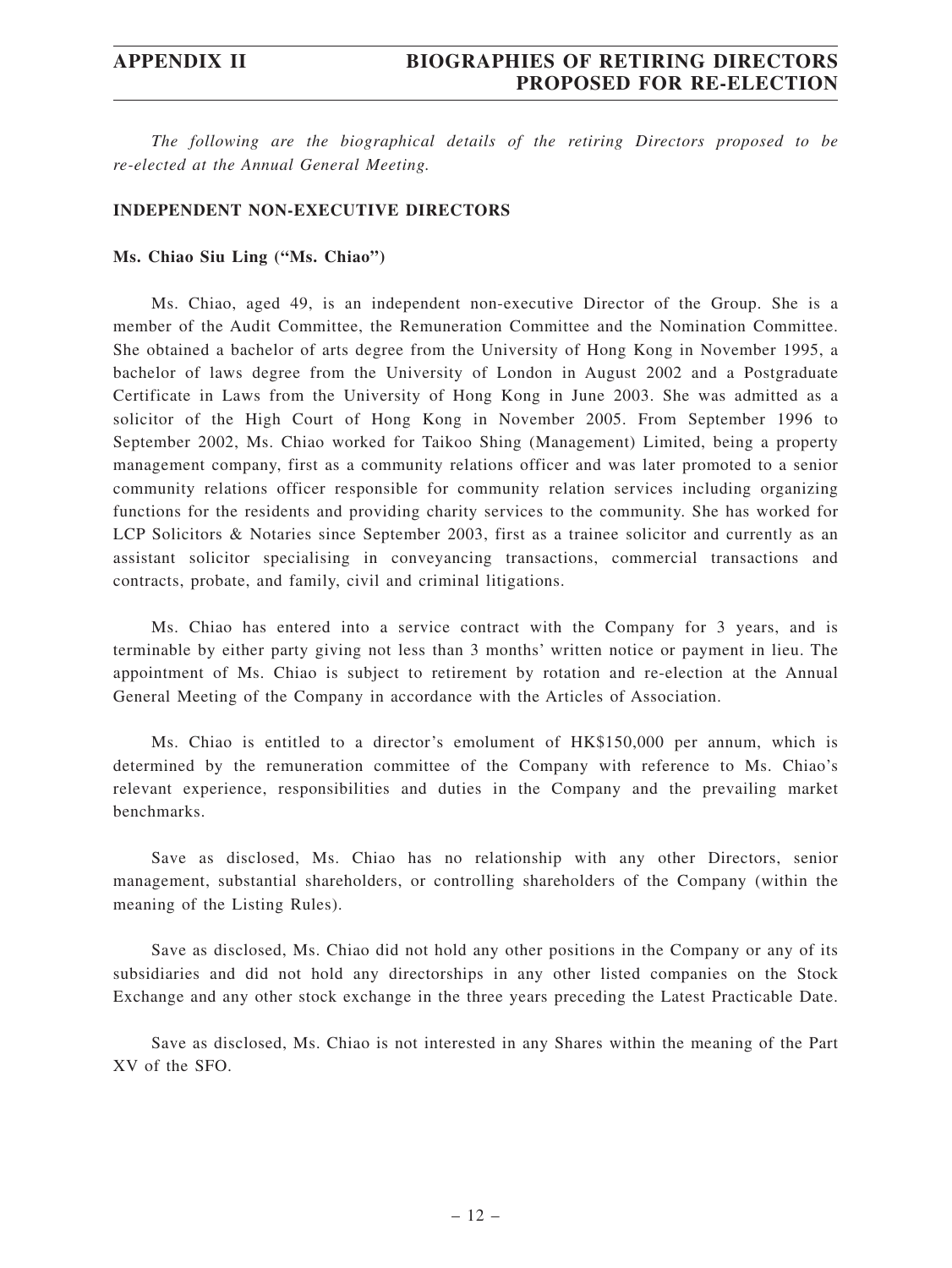Other than those disclosed above, in relation to re-election of Ms. Chiao, the Board is not aware of any information that ought to be disclosed pursuant to any of the requirements of Rules  $13.51(2)(h)$  to (w) of the Listing Rules, nor are there any other matters that ought to be brought to the attention of the Shareholders.

### **Mr. Tso Ping Cheong Brian ("Mr. Tso")**

Mr. Tso, aged 42, is an independent non-executive Director and the chairman of the Audit Committee. Mr. Tso obtained a bachelor's degree of arts in accountancy from Hong Kong Polytechnic University in November 2003 and a master's degree of corporate governance from the same university in October 2013. Mr. Tso was admitted as a member and was advanced as a fellow of Association of Chartered Certified Accountants in October 2006 and October 2011, respectively. He was also admitted as a member and was advanced as a fellow of Hong Kong Institute of Certified Public Accountants in September 2008 and October 2015 respectively. Mr. Tso was admitted as a fellow of the Institute of Chartered Secretaries and Administrators in November 2015 and an associate and subsequently a fellow of the Hong Kong Institute of Chartered Secretaries in January 2014 and November 2015, respectively. From September 2003 to December 2008, Mr. Tso worked for Ernst & Young, being an international accounting firm, and last held the position of manager. From December 2008 to May 2010, Mr. Tso worked for Greenheart Group Limited (formerly known as Omnicorp Limited), being a company listed on the Main Board of the Stock Exchange (stock code: 94) as a financial controller. From May 2010 to August 2012, Mr. Tso worked for Maxdo Project Management Company Limited, as senior vice president of the investment team. Mr. Tso founded Teton CPA Company, an accounting firm, in January 2013 as the sole proprietor since then. Mr. Tso served as an independent non-executive director of Larry Jewelry International Limited (stock code: 8351) from October 2014 to August 2019. He has been an independent non-executive director of Guru Online (Holdings) Limited (stock code: 8121) since May 2014, of Huasheng International Holding Limited (stock code: 1323) since February 2015, of Shenglong Splendecor International Limited (stock code: 8481) since June 2018 and of EFT Solutions Holdings Limited (stock code: 8062) since September 2019.

Mr. Tso has entered into a service contract with the Company for 3 years, and is terminable by either party giving not less than 3 months' written notice or payment in lieu. The appointment of Mr. Tso is subject to retirement by rotation and re-election at the Annual General Meeting of the Company in accordance with the Articles of Association.

Mr. Tso is entitled to a director's emolument of HK\$168,000 per annum, which is determined by the remuneration committee of the Company with reference to Mr. Tso's relevant experience, responsibilities and duties in the Company and the prevailing market benchmarks.

Save as disclosed, Mr. Tso has no relationship with any other Directors, senior management, substantial shareholders, or controlling shareholders of the Company (within the meaning as prescribed under the Listing Rules).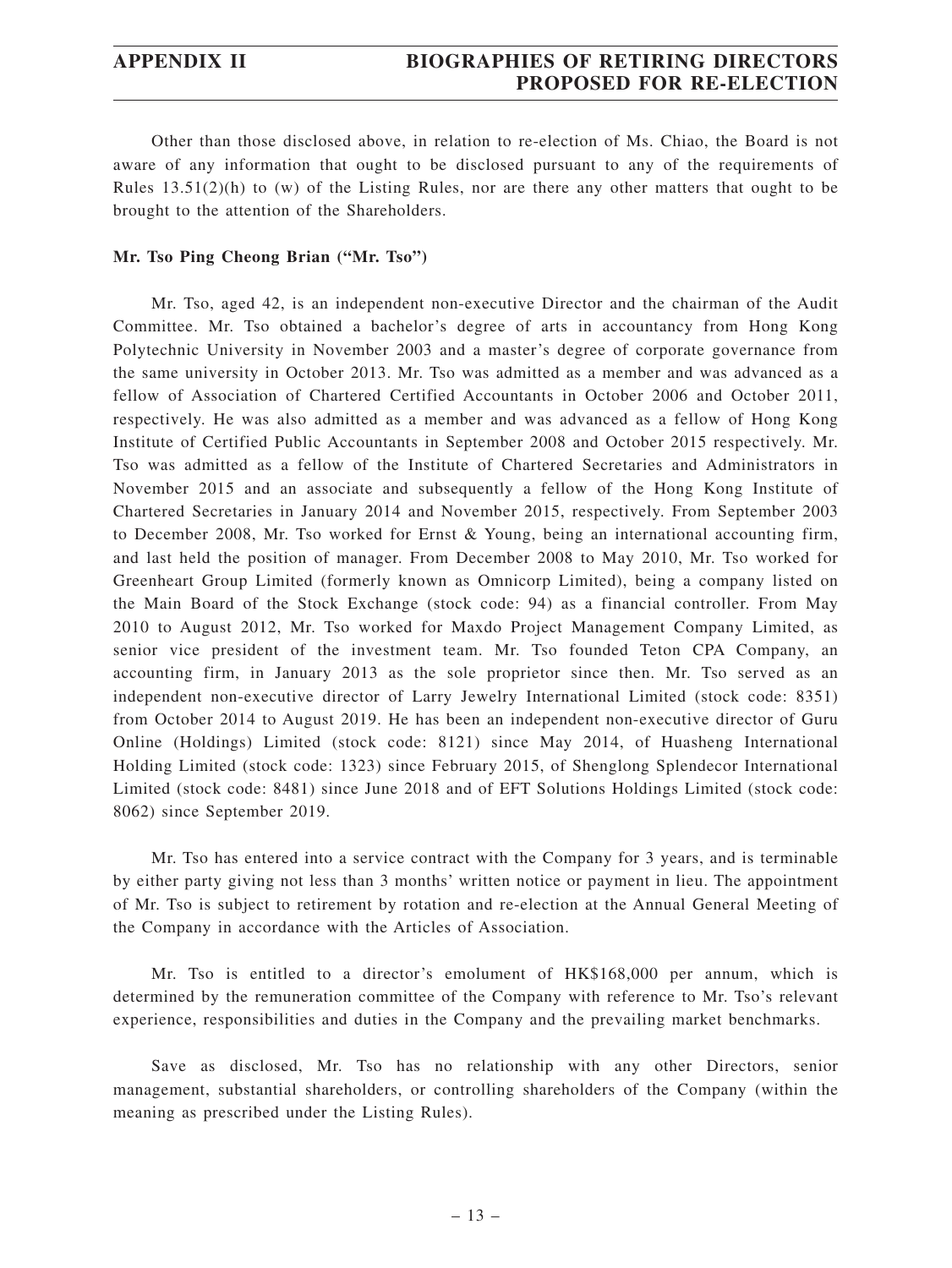# **APPENDIX II BIOGRAPHIES OF RETIRING DIRECTORS PROPOSED FOR RE-ELECTION**

Save as disclosed, Mr. Tso did not hold any other positions in the Company or any of its subsidiaries and did not hold any directorships in any other listed companies on the Stock Exchange and any other stock exchange in the three years preceding the Latest Practicable Date.

Save as disclosed, Mr. Tso is not interested in any Shares within the meaning of the Part XV of the SFO.

Other than those disclosed above, in relation to re-election of Mr. Tso, the Board is not aware of any information that ought to be disclosed pursuant to any of the requirements under Rules 13.51(2)(h) to (w) of the Listing Rules, nor are there any other matters that ought to be brought to the attention of the Shareholders.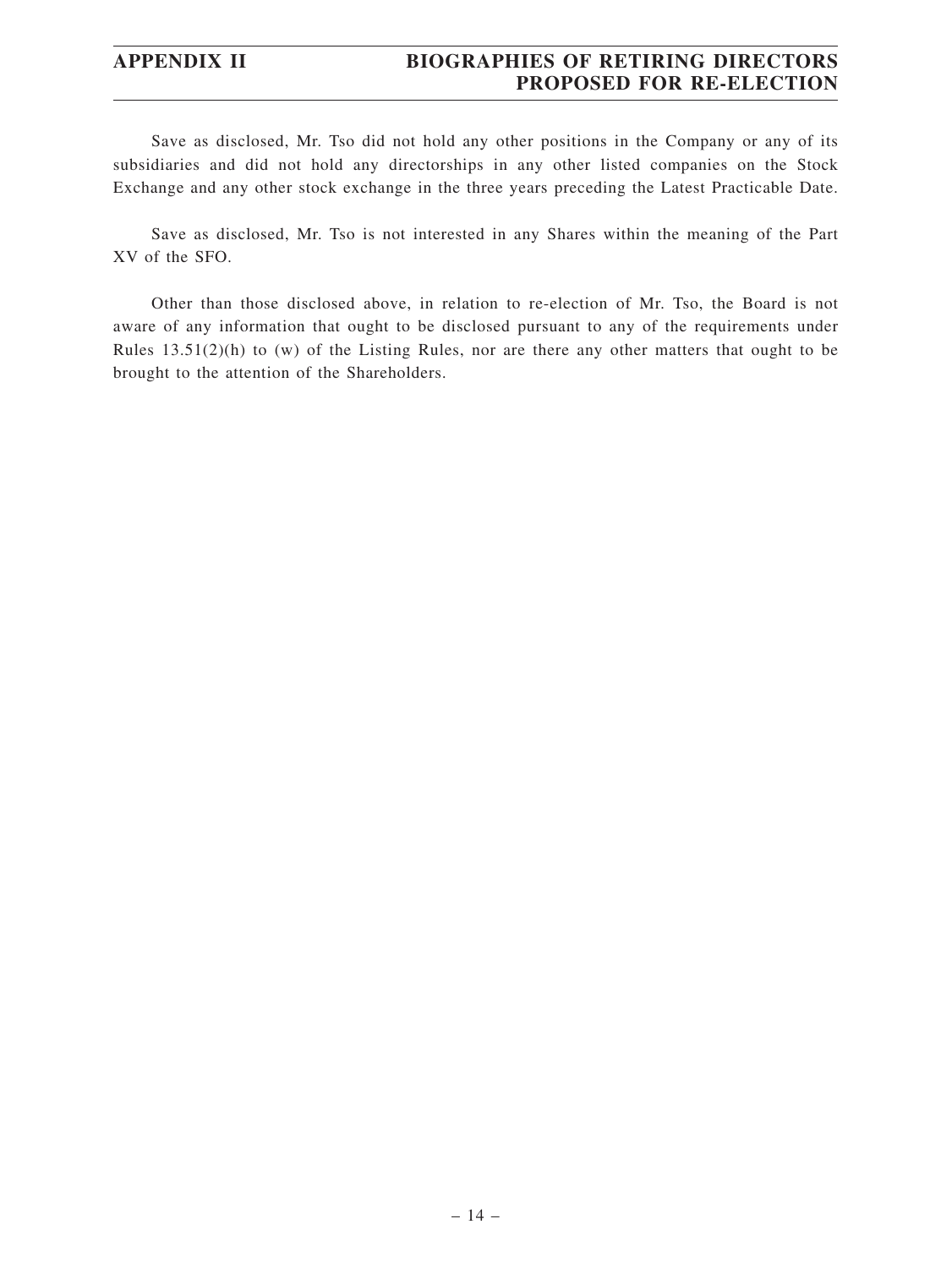# **THE COMPANIES ACT (AS REVISED) COMPANY LIMITED BY SHARES**

### **SECOND AMENDED AND RESTATED ARTICLES OF ASSOCIATION**

#### **OF**

# **Maxicity Holdings Limited 豐城控股有限公司**

### (Adopted by a special resolution dated 20 May 20226 May, 2021)

### **TABLE A**

1. The regulations in Table A in the Schedule to the Companies Act (As Revised) do not apply to the Company.

### **INTERPRETATION**

2. (1) In these Articles, unless the context otherwise requires, the words standing in the first column of the following table shall bear the meaning set opposite them respectively in the second column.

| <b>WORD</b>               | <b>MEANING</b>                                                                                                                                                                                                                                                                                                                                |
|---------------------------|-----------------------------------------------------------------------------------------------------------------------------------------------------------------------------------------------------------------------------------------------------------------------------------------------------------------------------------------------|
| "Act"                     | the Companies Act, Cap. 22 (Act 3 of 1961, as consolidated<br>and revised) of the Cayman Islands.                                                                                                                                                                                                                                             |
| "announcement"            | an official publication of a Notice or document of the<br>Company, including a publication, subject to and to such<br>extent permitted by the Listing Rules, by electronic<br>communication or by advertisement published in the<br>newspapers or in such manner or means ascribed and<br>permitted by the Listing Rules and applicable laws. |
| "Articles"                | these Articles in their present form or as supplemented or<br>amended or substituted from time to time.                                                                                                                                                                                                                                       |
| "Auditor"                 | the auditor of the Company for the time being and may<br>include any individual or partnership.                                                                                                                                                                                                                                               |
| "Board" or<br>"Directors" | the board of directors of the Company or the directors<br>present at a meeting of directors of the Company at which a                                                                                                                                                                                                                         |

quorum is present.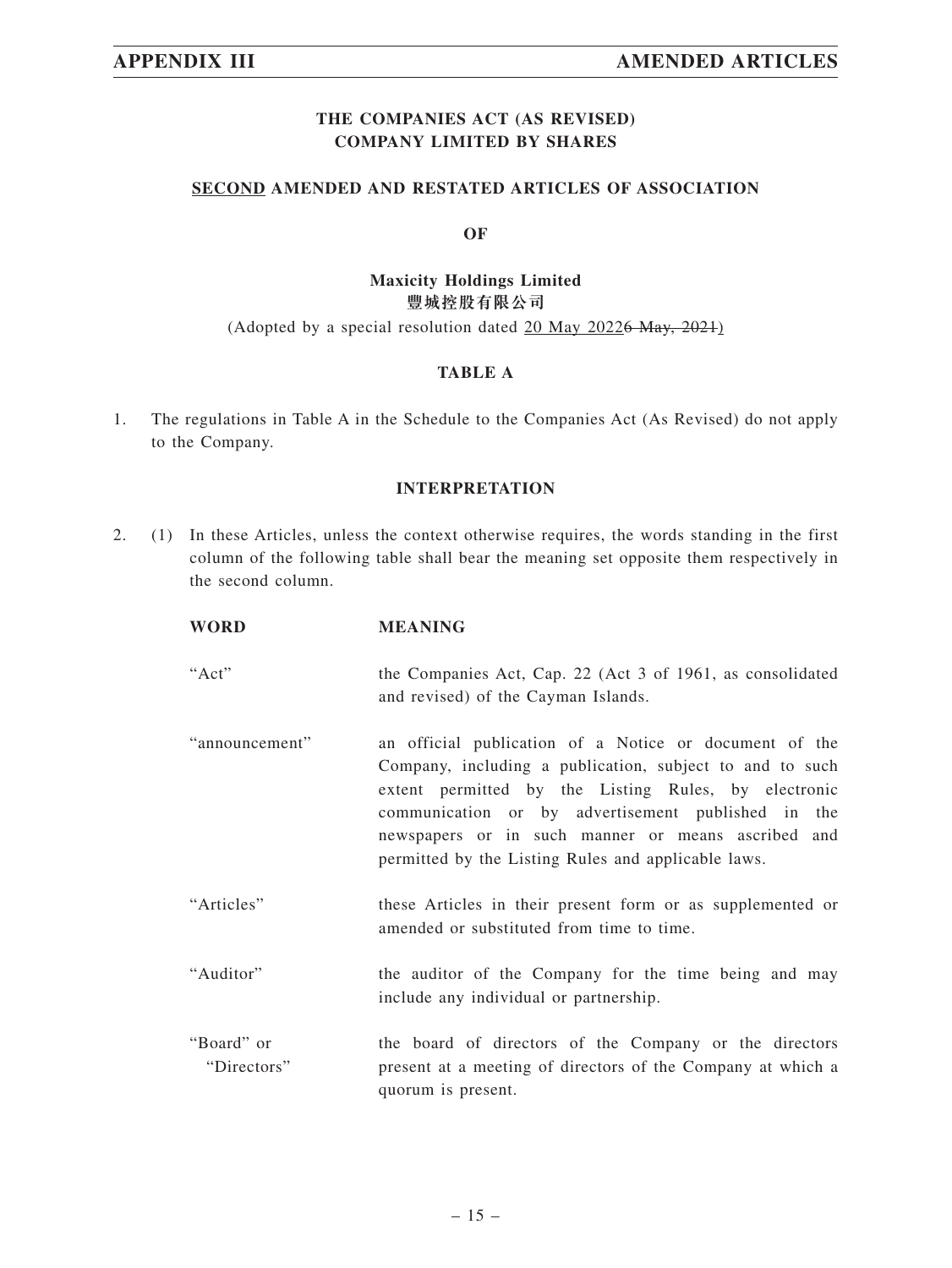| "business day"                        | shall mean a day on which the Designated Stock Exchange<br>generally is open for the business of dealing in securities in<br>Hong Kong. For the avoidance of doubt, where the<br>Designated Stock Exchange is closed for the business of<br>dealing in securities in Hong Kong on a business day by<br>reason of a number 8 or higher typhoon signal, black<br>rainstorm warning or other similar event, such day shall for<br>the purposes of these Articles be counted as a business day. |
|---------------------------------------|---------------------------------------------------------------------------------------------------------------------------------------------------------------------------------------------------------------------------------------------------------------------------------------------------------------------------------------------------------------------------------------------------------------------------------------------------------------------------------------------|
| "capital"                             | the share capital of the Company from time to time.                                                                                                                                                                                                                                                                                                                                                                                                                                         |
| "clear days"                          | in relation to the period of a notice that period excluding the<br>day when the notice is given or deemed to be given and the<br>day for which it is given or on which it is to take effect.                                                                                                                                                                                                                                                                                                |
| "clearing house"                      | a clearing house recognised by the laws of the jurisdiction in<br>which the shares of the Company are listed or quoted on a<br>stock exchange in such jurisdiction.                                                                                                                                                                                                                                                                                                                         |
| "close associate"                     | in relation to any Director, shall have the same meaning as<br>defined in the Listing Rules as modified from time to time,<br>except that for purposes of Article 100 where the transaction<br>or arrangement to be approved by the Board is a connected<br>transaction referred to in the Listing Rules, it shall have the<br>same meaning as that ascribed to "associate" in the Listing<br>Rules.                                                                                        |
| "Company"                             | Maxicity Holdings Limited 豐城控股有限公司                                                                                                                                                                                                                                                                                                                                                                                                                                                          |
| "competent regulatory<br>authority"   | a competent regulatory authority in the territory where the<br>shares of the Company are listed or quoted on a stock<br>exchange in such territory.                                                                                                                                                                                                                                                                                                                                         |
| "debenture" and<br>"debenture holder" | include<br>debenture<br>debenture<br>stock<br>and<br>stockholder<br>respectively.                                                                                                                                                                                                                                                                                                                                                                                                           |
| "Designated Stock<br>Exchange"        | a stock exchange in respect of which the shares of the<br>Company are listed or quoted and where such stock exchange<br>deems such listing or quotation to be the primary listing or<br>quotation of the shares of the Company.                                                                                                                                                                                                                                                             |
| "dollars" and "\$"                    | dollars, the legal currency of Hong Kong.                                                                                                                                                                                                                                                                                                                                                                                                                                                   |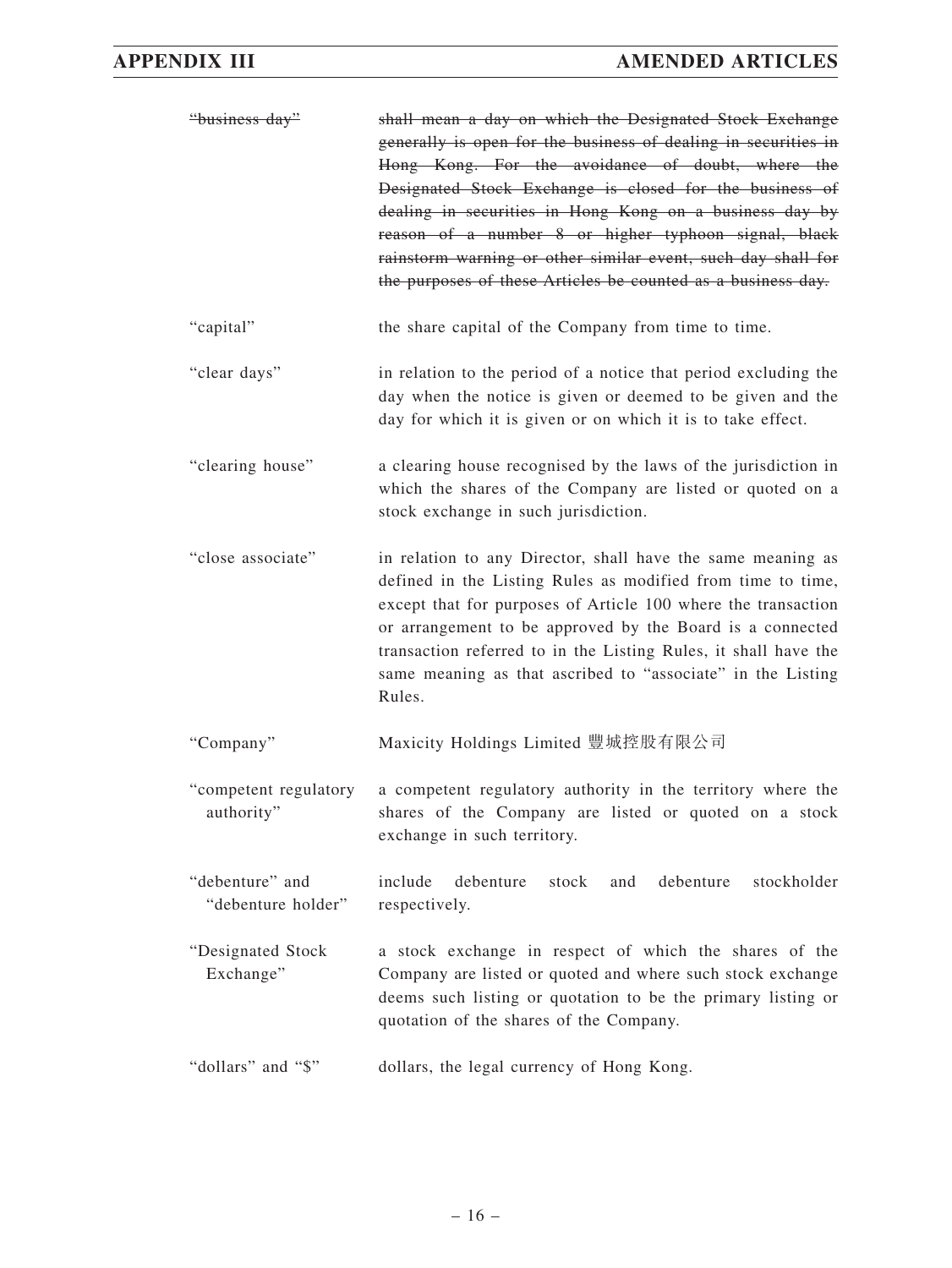| "electronic<br>communication" | a communication sent, transmitted, conveyed and received by<br>wire, by radio, by optical means or by other electron<br>magnetic means in any form through any medium.                                                                                                                                                                                                                                         |
|-------------------------------|----------------------------------------------------------------------------------------------------------------------------------------------------------------------------------------------------------------------------------------------------------------------------------------------------------------------------------------------------------------------------------------------------------------|
| "electronic meeting"          | a general meeting held and conducted wholly and exclusively<br>by virtual attendance and participation by Members and/or<br>proxies by means of electronic facilities.                                                                                                                                                                                                                                         |
| "head office"                 | such office of the Company as the Directors may from time<br>to time determine to be the principal office of the Company.                                                                                                                                                                                                                                                                                      |
| "hybrid meeting"              | a general meeting convened for the (i) physical attendance<br>by Members and/or proxies at the Principal Meeting Place<br>and where applicable, one or more Meeting Locations and<br>(ii) virtual attendance and participation by Members and/or<br>proxies by means of electronic facilities.                                                                                                                 |
| "Listing Rules"               | rules of the Designated Stock Exchange.                                                                                                                                                                                                                                                                                                                                                                        |
| "Meeting Location"            | has the meaning given to it in Article 64A.                                                                                                                                                                                                                                                                                                                                                                    |
| "Member"                      | a duly registered holder from time to time of the shares in<br>the capital of the Company.                                                                                                                                                                                                                                                                                                                     |
| "month"                       | a calendar month.                                                                                                                                                                                                                                                                                                                                                                                              |
| "Notice"                      | written notice unless otherwise specifically stated and as<br>further defined in these Articles.                                                                                                                                                                                                                                                                                                               |
| "Office"                      | the registered office of the Company for the time being.                                                                                                                                                                                                                                                                                                                                                       |
| "ordinary resolution"         | a resolution shall be an ordinary resolution when it has been<br>passed by a simple majority of votes cast by such Members<br>as, being entitled so to do, vote in person or, in the case of<br>any Member being a corporation, by its duly authorised<br>representative or, where proxies are allowed, by proxy at a<br>general meeting of which Notice has been duly given in<br>accordance with Article 59. |
| "paid up"                     | paid up or credited as paid up.                                                                                                                                                                                                                                                                                                                                                                                |
| "physical meeting"            | a general meeting held and conducted by physical attendance<br>and participation by Members and/or proxies at the Principal<br>Meeting Place and where applicable, one or more Meeting<br>Locations.                                                                                                                                                                                                           |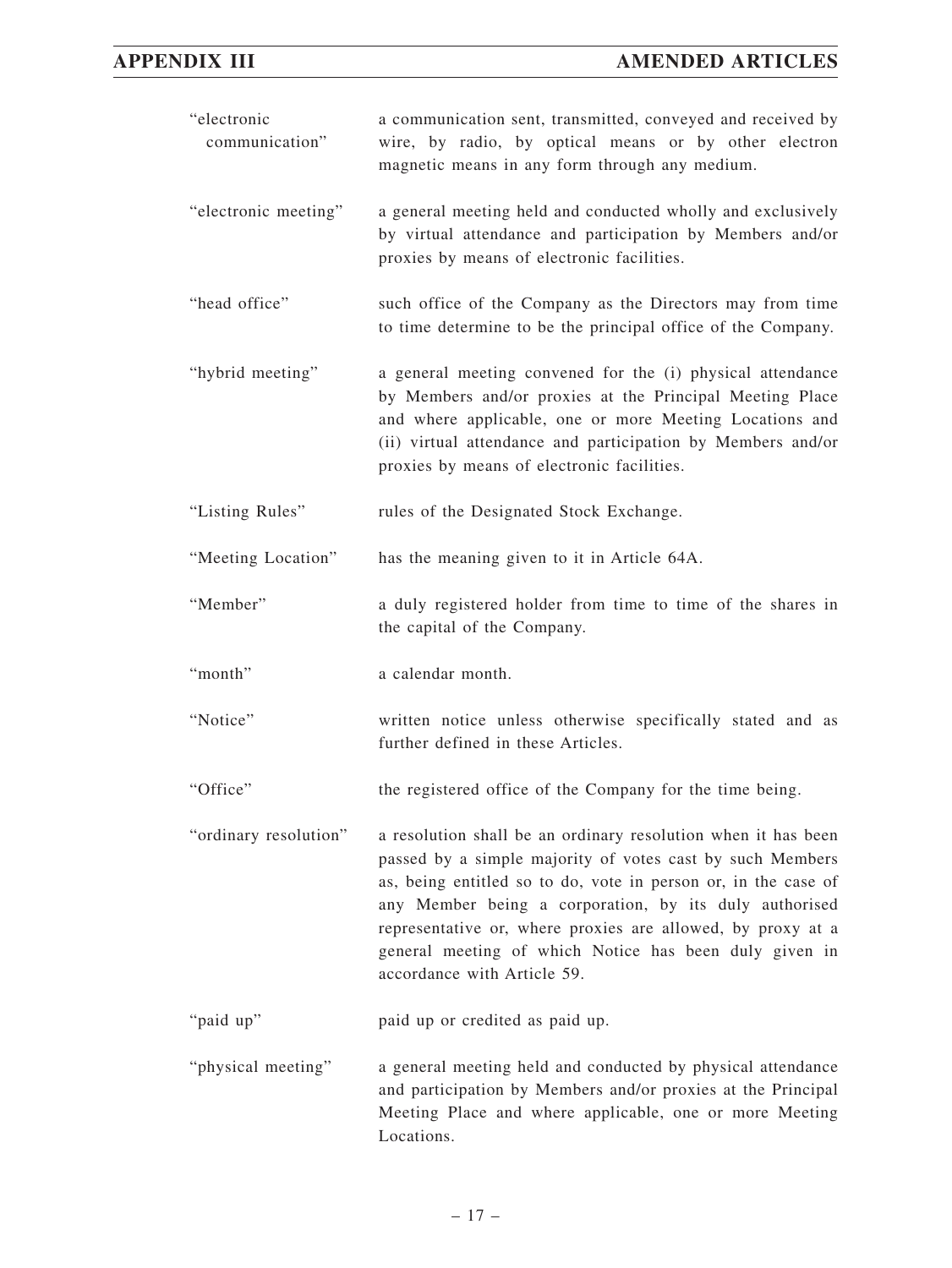| "Principal Meeting<br>Place" | shall have the meaning given to it in Article $59(2)$ .                                                                                                                                                                                                                                                                                                                                                                                             |
|------------------------------|-----------------------------------------------------------------------------------------------------------------------------------------------------------------------------------------------------------------------------------------------------------------------------------------------------------------------------------------------------------------------------------------------------------------------------------------------------|
| "Register"                   | the principal register and where applicable, any branch<br>register of Members to be maintained at such place within or<br>outside the Cayman Islands as the Board shall determine<br>from time to time.                                                                                                                                                                                                                                            |
| "Registration Office"        | in respect of any class of share capital such place as the<br>Board may from time to time determine to keep a branch<br>register of Members in respect of that class of share capital<br>and where (except in cases where the Board otherwise<br>directs) the transfers or other documents of title for such<br>class of share capital are to be lodged for registration and are<br>to be registered.                                               |
| "Seal"                       | common seal or any one or more duplicate seals of the<br>Company (including a securities seal) for use in the Cayman<br>Islands or in any place outside the Cayman Islands.                                                                                                                                                                                                                                                                         |
| "Secretary"                  | any person, firm or corporation appointed by the Board to<br>perform any of the duties of secretary of the Company and<br>includes any assistant, deputy, temporary or acting secretary.                                                                                                                                                                                                                                                            |
| "special resolution"         | a resolution shall be a special resolution when it has been<br>passed by a majority of not less than three-fourths of votes<br>cast by such Members as, being entitled so to do, vote in<br>person or, in the case of such Members as are corporations,<br>by their respective duly authorised representative or, where<br>proxies are allowed, by proxy at a general meeting of which<br>Notice has been duly given in accordance with Article 59; |
|                              | a special resolution shall be effective for any purpose for<br>which an ordinary resolution is expressed to be required<br>under any provision of these Articles or the Statutes.                                                                                                                                                                                                                                                                   |
| "Statutes"                   | the Act and every other law of the Legislature of the Cayman<br>Islands for the time being in force applying to or affecting<br>the Company, its memorandum of association and/or these<br>Articles.                                                                                                                                                                                                                                                |
| "substantial<br>shareholder" | a person who is entitled to exercise, or to control the<br>exercise of, 10% or more (or such other percentage as may<br>be prescribed by the Listing Rules from time to time) of the<br>voting power at any general meeting of the Company.                                                                                                                                                                                                         |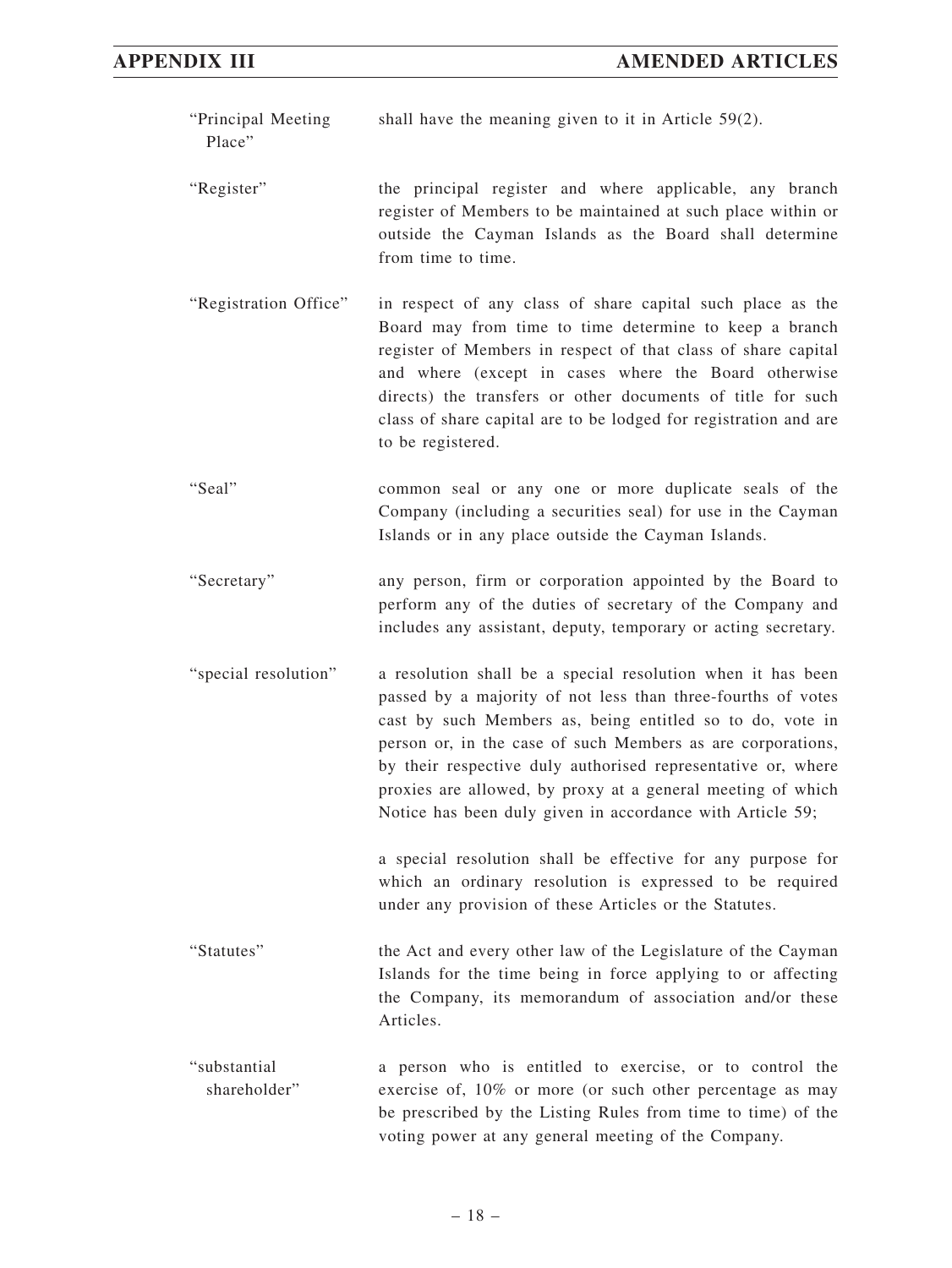"year" a calendar year.

- (2) In these Articles, unless there be something within the subject or context inconsistent with such construction:
	- (a) words importing the singular include the plural and vice versa;
	- (b) words importing a gender include both gender and the neuter;
	- (c) words importing persons include companies, associations and bodies of persons whether corporate or not;
	- (d) the words:
		- (i) "may" shall be construed as permissive;
		- (ii) "shall" or "will" shall be construed as imperative;
	- (e) expressions referring to writing shall, unless the contrary intention appears, be construed as including printing, lithography, photography and other modes of representing or reproducing words or figures in a legible and non-transitory form or, to the extent permitted by and in accordance with the Statutes and other applicable laws, rules and regulations, any visible substitute for writing (including an electronic communication), or modes of representing or reproducing words partly in one visible form and partly in another visible form, and including where the representation takes the form of electronic display, provided that both the mode of service of the relevant document or Notice and the Member's election comply with all applicable Statutes, rules and regulations;
	- (f) references to any law, ordinance, statute or statutory provision shall be interpreted as relating to any statutory modification or re-enactment thereof for the time being in force;
	- (g) save as aforesaid words and expressions defined in the Statutes shall bear the same meanings in these Articles if not inconsistent with the subject in the context;
	- (h) references to a document (including, but without limitation, a resolution in writing) being signed or executed include references to it being signed or executed under hand or under seal or by electronic signature or by electronic communication or by any other method and references to a Notice or document include a Notice or document recorded or stored in any digital, electronic, electrical, magnetic or other retrievable form or medium and information in visible form whether having physical substance or not;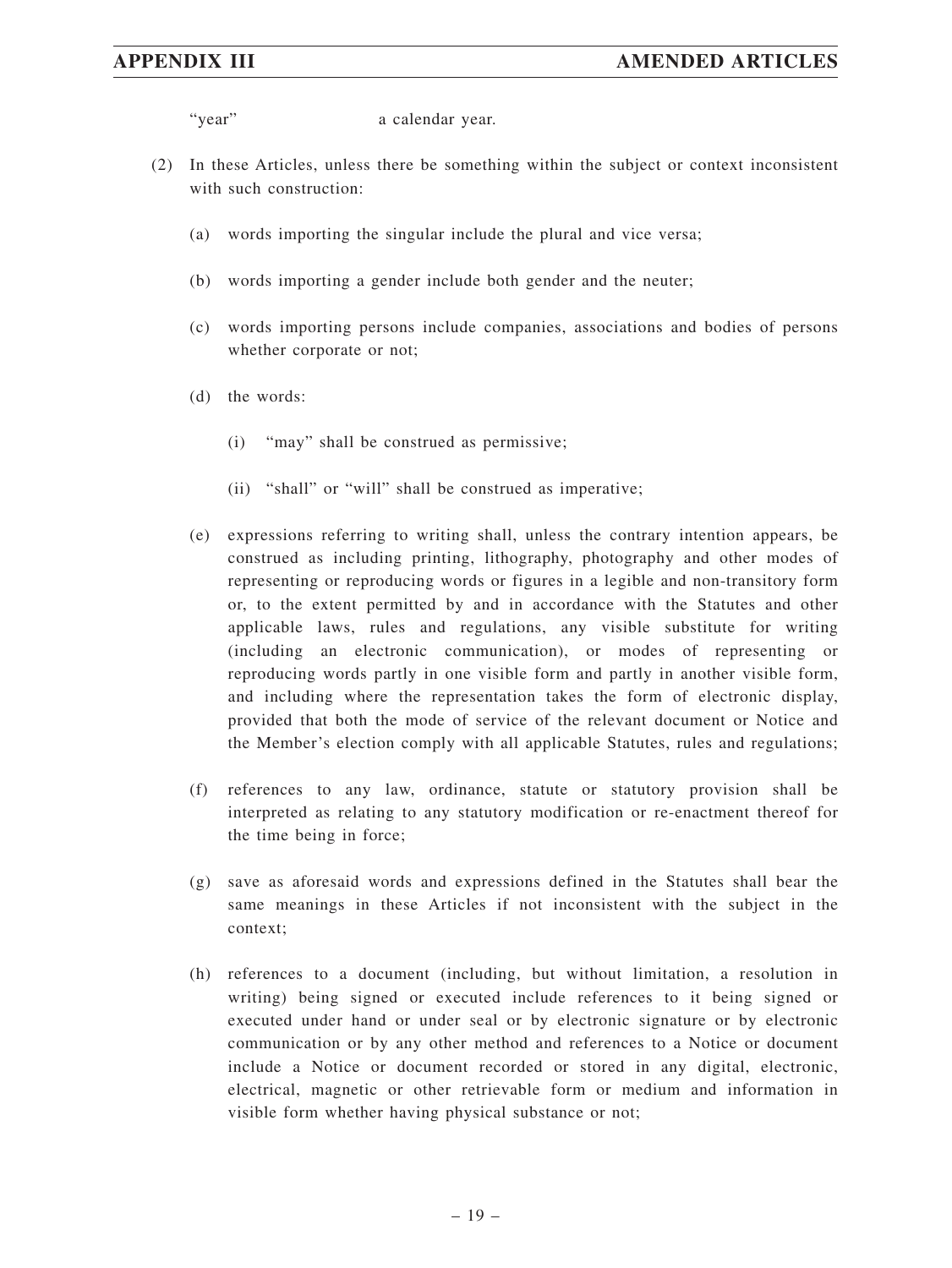- (i) Section 8 and Section 19 of the Electronic Transactions Act (2003) of the Cayman Islands, as amended from time to time, shall not apply to these Articles to the extent it imposes obligations or requirements in addition to those set out in these Articles;
- (j) a reference to a meeting: (a) shall mean a meeting convened and held in any manner permitted by these Articles and any Member or Director attending and participating at a meeting by means of electronic facilities shall be deemed to be present at that meeting for all purposes of the Statutes and these Articles, and attend, participate, attending, participating, attendance and participation shall be construed accordingly;
- (k) references to a person's participation in the business of a general meeting include without limitation and as relevant the right (including, in the case of a corporation, through a duly authorised representative) to speak or communicate, vote, be represented by a proxy and have access in hard copy or electronic form to all documents which are required by the Statutes or these Articles to be made available at the meeting, and participate and participating in the business of a general meeting shall be construed accordingly;
- (l) references to electronic facilities include, without limitation, website addresses, webinars, webcast, video or any form of conference call systems (telephone, video, web or otherwise);
- (m) nothing in these Articles precludes the holding and conducting of a general meeting in such a way that persons who are not present together at the same place or places may by electronic means attend and participate in it; and
- (n) where a Member is a corporation, any reference in these Articles to a Member shall, where the context requires, refer to a duly authorised representative of such Member.

### **SHARE CAPITAL**

- 3. (1) The share capital of the Company at the date on which these Articles come into effect shall be divided into shares of a par value of \$0.01 each.
	- (2) Subject to the Act, the Company's Memorandum and Articles of Association and, where applicable, the Listing Rules and/or the rules of any competent regulatory authority, the Company shall have the power to purchase or otherwise acquire its own shares and such power shall be exercisable by the Board in such manner, upon such terms and subject to such conditions as it in its absolute discretion thinks fit and any determination by the Board of the manner of purchase shall be deemed authorised by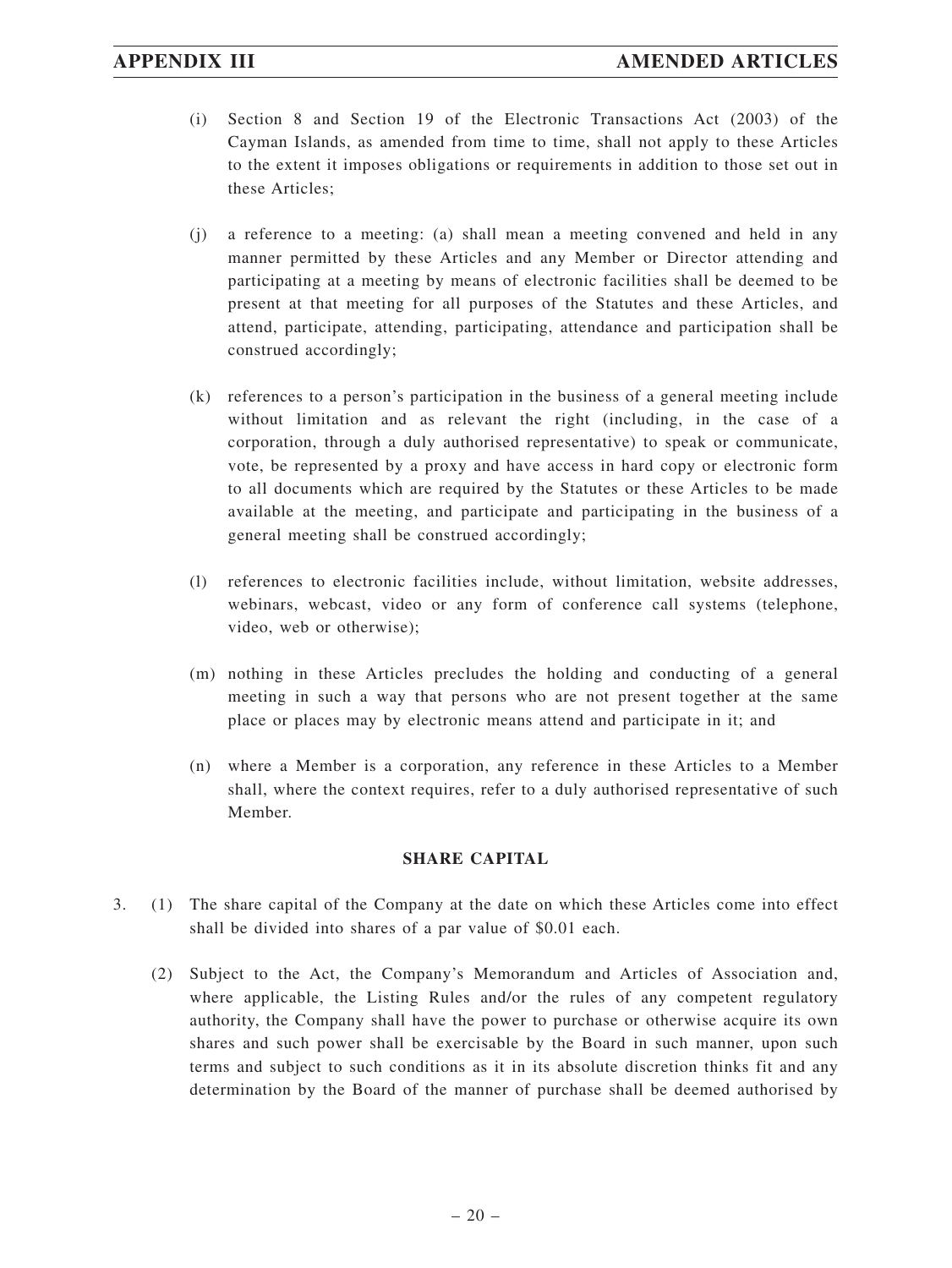these Articles for purposes of the Act. The Company is hereby authorised to make payments in respect of the purchase of its shares out of capital or out of any other account or fund which can be authorised for this purpose in accordance with the Act.

- (3) Subject to compliance with the Listing Rules and any other competent regulatory authority, the Company may give financial assistance for the purpose of or in connection with a purchase made or to be made by any person of any shares in the Company.
- (4) The Board may accept the surrender for no consideration of any fully paid share.
- (5) No share shall be issued to bearer.

### **ALTERATION OF CAPITAL**

- 4. The Company may from time to time by ordinary resolution in accordance with the Act alter the conditions of its Memorandum of Association to:
	- (a) increase its capital by such sum, to be divided into shares of such amounts, as the resolution shall prescribe;
	- (b) consolidate and divide all or any of its capital into shares of larger amount than its existing shares;
	- (c) divide its shares into several classes and without prejudice to any special rights previously conferred on the holders of existing shares attach thereto respectively any preferential, deferred, qualified or special rights, privileges, conditions or such restrictions which in the absence of any such determination by the Company in general meeting, as the Directors may determine provided always that where the Company issues shares which do not carry voting rights, the words "non-voting" shall appear in the designation of such shares and where the equity capital includes shares with different voting rights, the designation of each class of shares, other than those with the most favourable voting rights, must include the words "restricted voting" or "limited voting";
	- (d) sub-divide its shares, or any of them, into shares of smaller amount than is fixed by the Company's Memorandum of Association (subject, nevertheless, to the Act), and may by such resolution determine that, as between the holders of the shares resulting from such sub-division, one or more of the shares may have any such preferred, deferred or other rights or be subject to any such restrictions as compared with the other or others as the Company has power to attach to unissued or new shares;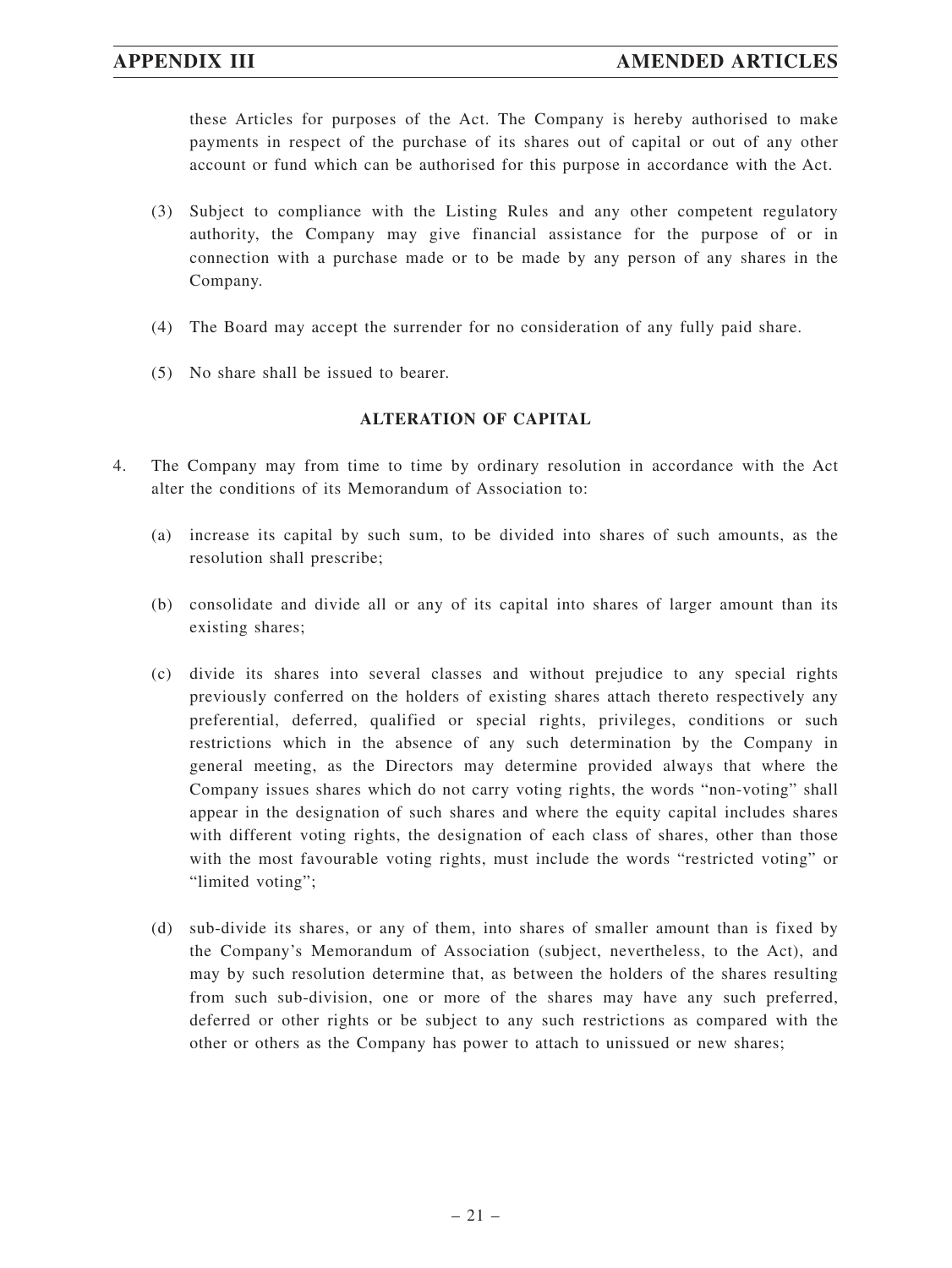- (e) cancel any shares which, at the date of the passing of the resolution, have not been taken, or agreed to be taken, by any person, and diminish the amount of its capital by the amount of the shares so cancelled or, in the case of shares, without par value, diminish the number of shares into which its capital is divided.
- 5. The Board may settle as it considers expedient any difficulty which arises in relation to any consolidation and division under the last preceding Article and in particular but without prejudice to the generality of the foregoing may issue certificates in respect of fractions of shares or arrange for the sale of the shares representing fractions and the distribution of the net proceeds of sale (after deduction of the expenses of such sale) in due proportion amongst the Members who would have been entitled to the fractions, and for this purpose the Board may authorise some person to transfer the shares representing fractions to their purchaser or resolve that such net proceeds be paid to the Company for the Company's benefit. Such purchaser will not be bound to see to the application of the purchase money nor will his title to the shares be affected by any irregularity or invalidity in the proceedings relating to the sale.
- 6. The Company may from time to time by special resolution, subject to any confirmation or consent required by the Act, reduce its share capital or any capital redemption reserve or other undistributable reserve in any manner permitted by law.
- 7. Except so far as otherwise provided by the conditions of issue, or by these Articles, any capital raised by the creation of new shares shall be treated as if it formed part of the original capital of the Company, and such shares shall be subject to the provisions contained in these Articles with reference to the payment of calls and instalments, transfer and transmission, forfeiture, lien, cancellation, surrender, voting and otherwise.

### **SHARE RIGHTS**

- 8. (1) Subject to the provisions of the Act and the Company's Memorandum and Articles of Association and to any special rights conferred on the holders of any shares or class of shares, any share in the Company (whether forming part of the present capital or not) may be issued with or have attached thereto such rights or restrictions whether in regard to dividend, voting, return of capital or otherwise as the Board may determine.
	- (2) Subject to the provisions of the Act, the Listing Rules and the Memorandum and Articles of Association of the Company, and to any special rights conferred on the holders of any shares or attaching to any class of shares, shares may be issued on the terms that they may be, or at the option of the Company or the holder are, liable to be redeemed on such terms and in such manner, including out of capital, as the Board may deem fit.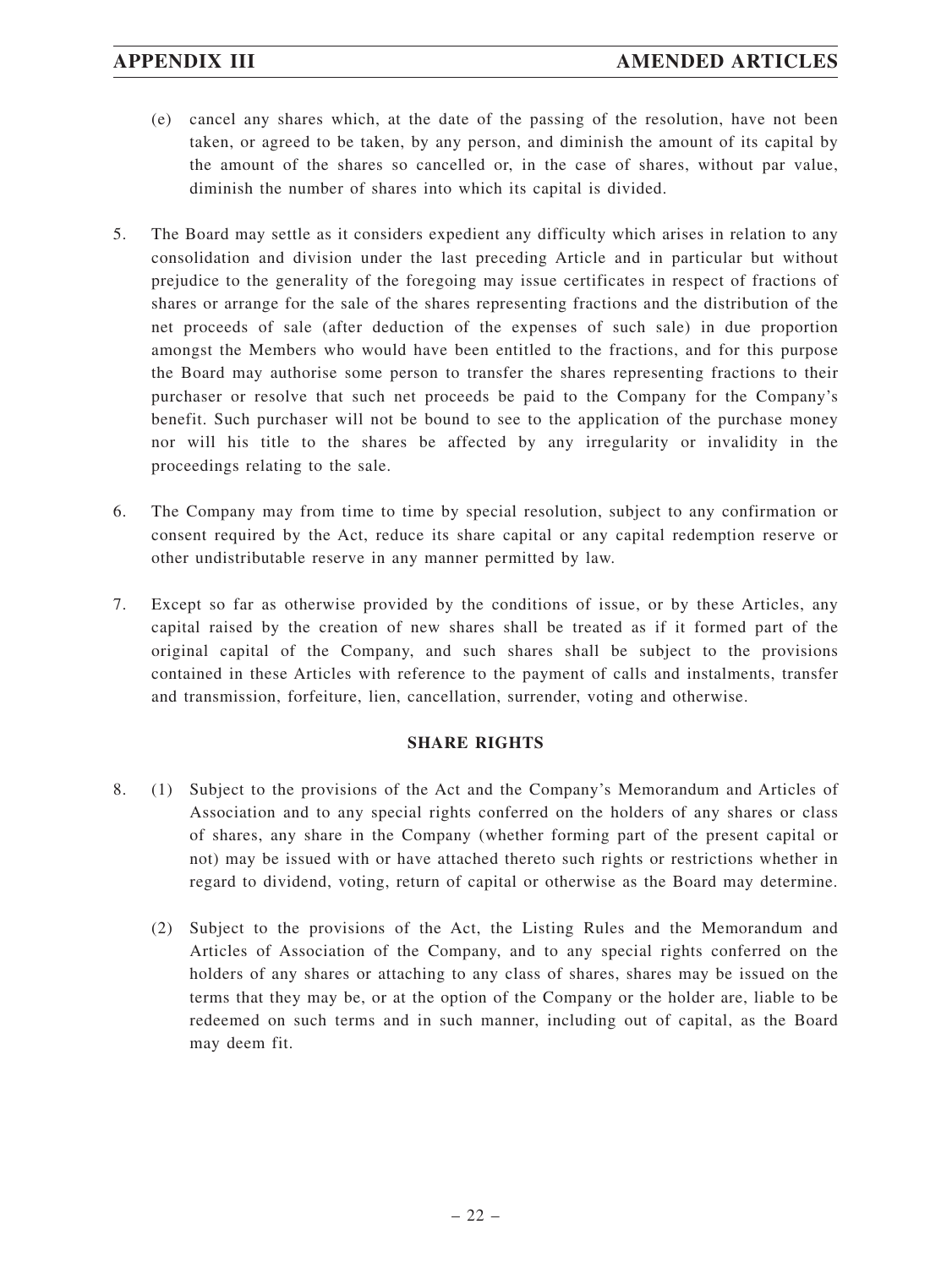9. Where the Company purchases for redemption a redeemable share, purchases not made through the market or by tender shall be limited to a maximum price as may from time to time be determined by the Company in general meeting, either generally or with regard to specific purchases. If purchases are by tender, tenders shall be available to all Members alike.

### **VARIATION OF RIGHTS**

- 10. Subject to the Act and without prejudice to Article 8, all or any of the special rights for the time being attached to the shares or any class of shares may, unless otherwise provided by the terms of issue of the shares of that class, from time to time (whether or not the Company is being wound up) be varied, modified or abrogated either with the consent in writing of the holders of not less than three-fourths in nominal value of the issued shares of that class or with the sanction of a special resolution passed at a separate general meeting of the holders of the shares of that class. To every such separate general meeting all the provisions of these Articles relating to general meetings of the Company shall, *mutatis mutandis*, apply, but so that:
	- (a) the necessary quorum (other than at an adjourned meeting) shall be two persons (or in the case of a Member being a corporation, its duly authorized representative) holding or representing by proxy not less than one-third in nominal value of the issued shares of that class and at any adjourned meeting of such holders, two holders present in person (including attendance by electronic-means) or (in the case of a Member being a corporation) its duly authorized representative or by proxy (whatever the number of shares held by them) shall be a quorum; and
	- (b) every holder of shares of the class shall be entitled on a poll to one vote for every such share held by him.
- 11. The special rights conferred upon the holders of any shares or class of shares shall not, unless otherwise expressly provided in the rights attaching to or the terms of issue of such shares, be deemed to be varied, modified or abrogated by the creation or issue of further shares ranking *pari passu* therewith.

#### **SHARES**

12. (1) Subject to the Act, these Articles, any direction that may be given by the Company in general meeting and, where applicable, the Listing Rules and without prejudice to any special rights or restrictions for the time being attached to any shares or any class of shares, the unissued shares of the Company (whether forming part of the original or any increased capital) shall be at the disposal of the Board, which may offer, allot, grant options over or otherwise dispose of them to such persons, at such times and for such consideration and upon such terms and conditions as the Board may in its absolute discretion determine but so that no shares shall be issued at a discount to their nominal value. Neither the Company nor the Board shall be obliged, when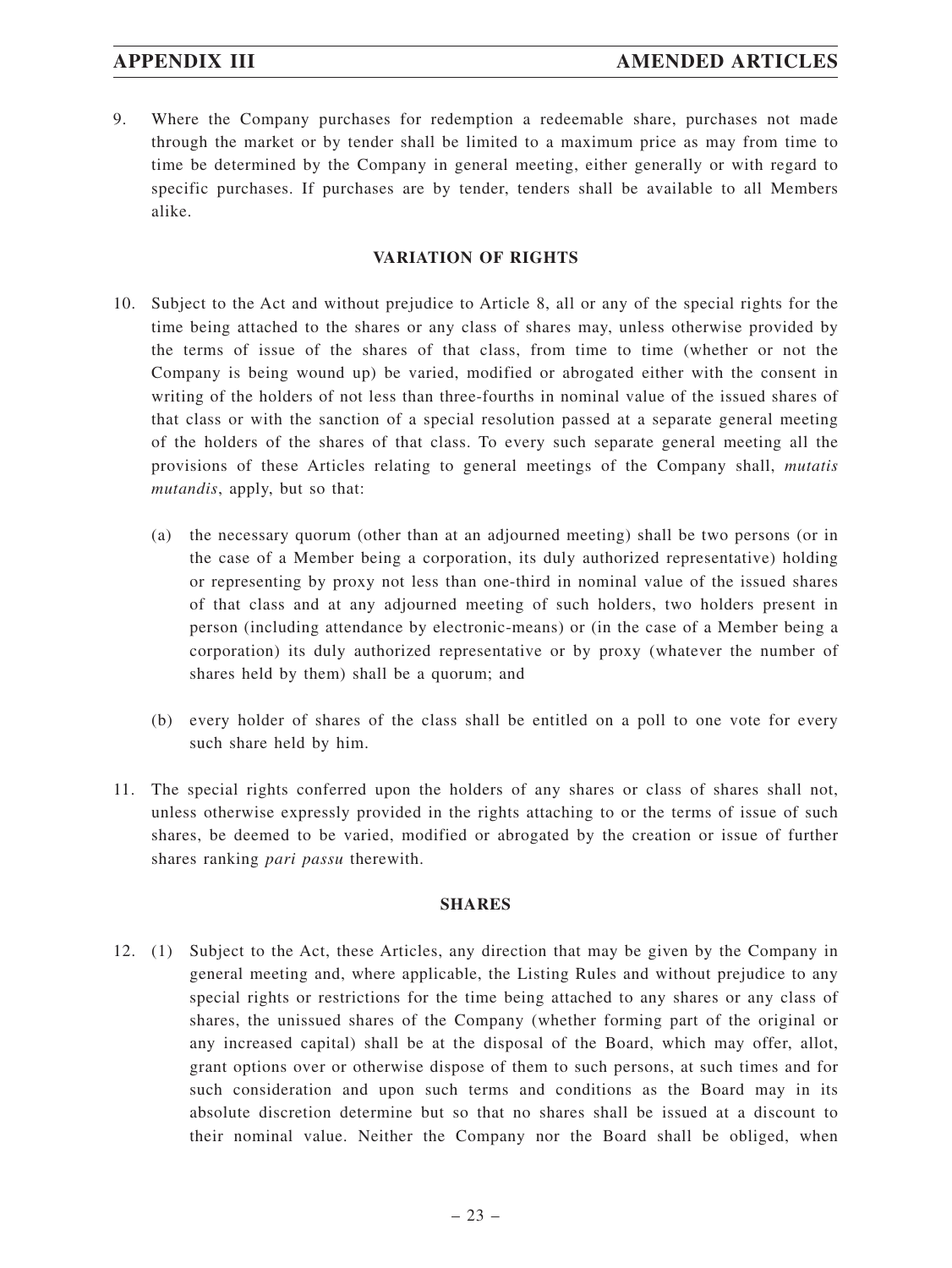making or granting any allotment of, offer of, option over or disposal of shares, to make, or make available, any such allotment, offer, option or shares to Members or others with registered addresses in any particular territory or territories being a territory or territories where, in the absence of a registration statement or other special formalities, this would or might, in the opinion of the Board, be unlawful or impracticable. Members affected as a result of the foregoing sentence shall not be, or be deemed to be, a separate class of members for any purpose whatsoever.

- (2) The Board may issue warrants or convertible securities or securities of similar nature conferring the right upon the holders thereof to subscribe for any class of shares or securities in the capital of the Company on such terms as it may from time to time determine.
- 13. The Company may in connection with the issue of any shares exercise all powers of paying commission and brokerage conferred or permitted by the Act. Subject to the Act, the commission may be satisfied by the payment of cash or by the allotment of fully or partly paid shares or partly in one and partly in the other.
- 14. Except as required by law, no person shall be recognised by the Company as holding any share upon any trust and the Company shall not be bound by or required in any way to recognise (even when having notice thereof) any equitable, contingent, future or partial interest in any share or any fractional part of a share or (except only as otherwise provided by these Articles or by law) any other rights in respect of any share except an absolute right to the entirety thereof in the registered holder.
- 15. Subject to the Act and these Articles, the Board may at any time after the allotment of shares but before any person has been entered in the Register as the holder, recognise a renunciation thereof by the allottee in favour of some other person and may accord to any allottee of a share a right to effect such renunciation upon and subject to such terms and conditions as the Board considers fit to impose.

### **SHARE CERTIFICATES**

16. Every share certificate shall be issued under the Seal or a facsimile thereof or with the Seal printed thereon and shall specify the number and class and distinguishing numbers (if any) of the shares to which it relates, and the amount paid up thereon and may otherwise be in such form as the Directors may from time to time determine. The seal of the Company may only be affixed to a share certificate with the authority of the Directors, or be executed under the signature of appropriate officials with statutory authority, unless otherwise determined by the Directors. No certificate shall be issued representing shares of more than one class. The Board may by resolution determine, either generally or in any particular case or cases, that any signatures on any such certificates (or certificates in respect of other securities) need not be autographic but may be affixed to such certificates by some mechanical means or may be printed thereon.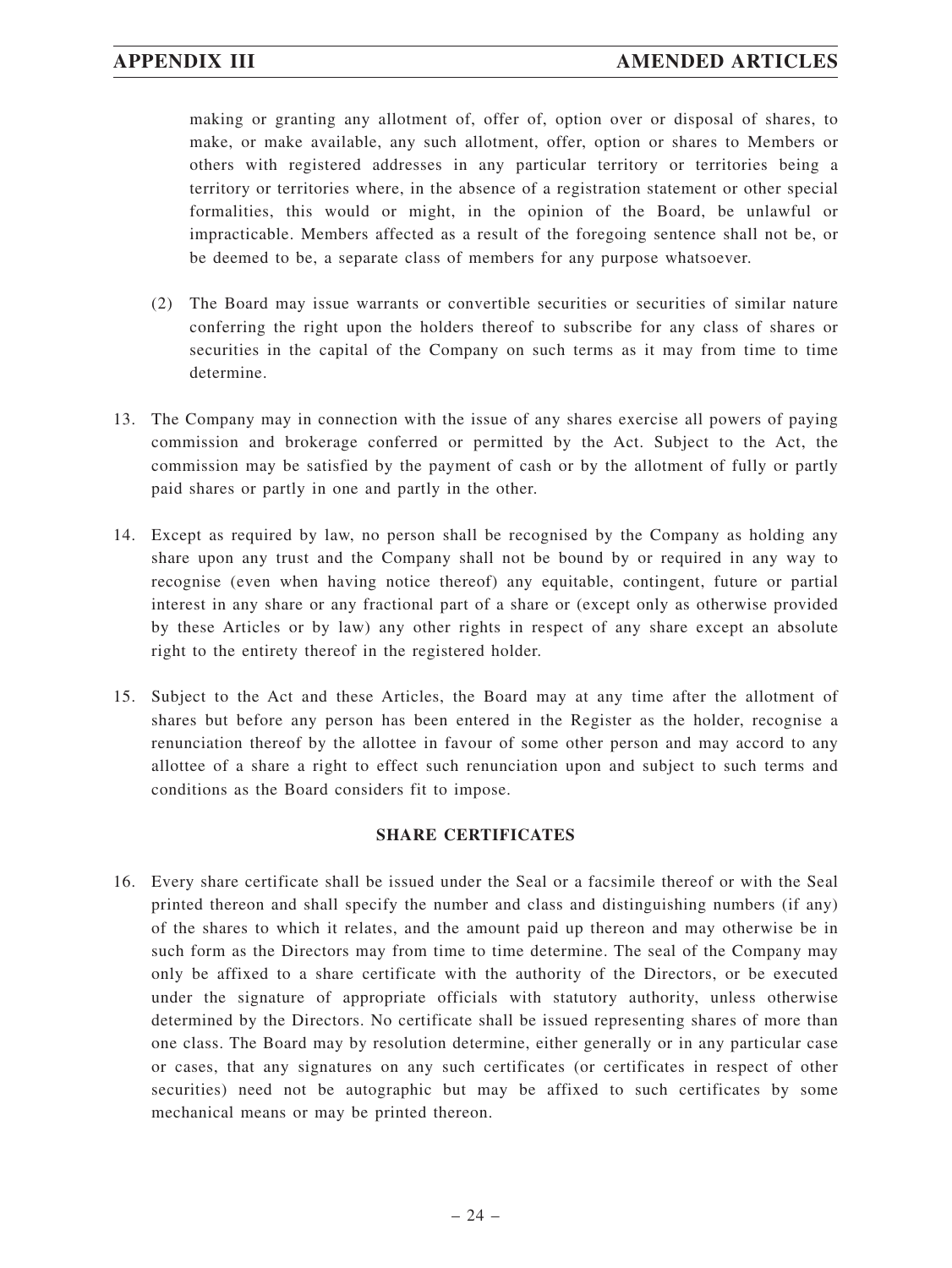- 17. (1) In the case of a share held jointly by several persons, the Company shall not be bound to issue more than one certificate therefor and delivery of a certificate to one of several joint holders shall be sufficient delivery to all such holders.
	- (2) Where a share stands in the names of two or more persons, the person first named in the Register shall as regards service of notices and, subject to the provisions of these Articles, all or any other matters connected with the Company, except the transfer of the shares, be deemed the sole holder thereof.
- 18. Every person whose name is entered, upon an allotment of shares, as a Member in the Register shall be entitled, without payment, to receive one certificate for all such shares of any one class or several certificates each for one or more of such shares of such class upon payment for every certificate after the first of such reasonable out-of-pocket expenses as the Board from time to time determines.
- 19. Share certificates shall be issued within the relevant time limit as prescribed by the Act or as the Designated Stock Exchange may from time to time determine, whichever is the shorter, after allotment or, except in the case of a transfer which the Company is for the time being entitled to refuse to register and does not register, after lodgment of a transfer with the Company.
- 20. (1) Upon every transfer of shares the certificate held by the transferor shall be given up to be cancelled, and shall forthwith be cancelled accordingly, and a new certificate shall be issued to the transferee in respect of the shares transferred to him at such fee as is provided in paragraph (2) of this Article. If any of the shares included in the certificate so given up shall be retained by the transferor a new certificate for the balance shall be issued to him at the aforesaid fee payable by the transferor to the Company in respect thereof.
	- (2) The fee referred to in paragraph (1) above shall be an amount not exceeding the relevant maximum amount as the Designated Stock Exchange may from time to time determine provided that the Board may at any time determine a lower amount for such fee.
- 21. If a share certificate shall be damaged or defaced or alleged to have been lost, stolen or destroyed a new certificate representing the same shares may be issued to the relevant Member upon request and on payment of such fee as the Designated Stock Exchange may determine to be the maximum fee payable or such lesser sum as the Board may determine and, subject to compliance with such terms (if any) as to evidence and indemnity and to payment of the costs and reasonable out-of-pocket expenses of the Company in investigating such evidence and preparing such indemnity as the Board may think fit and, in case of damage or defacement, on delivery of the old certificate to the Company provided always that where share warrants have been issued, no new share warrant shall be issued to replace one that has been lost unless the Directors are satisfied beyond reasonable doubt that the original has been destroyed.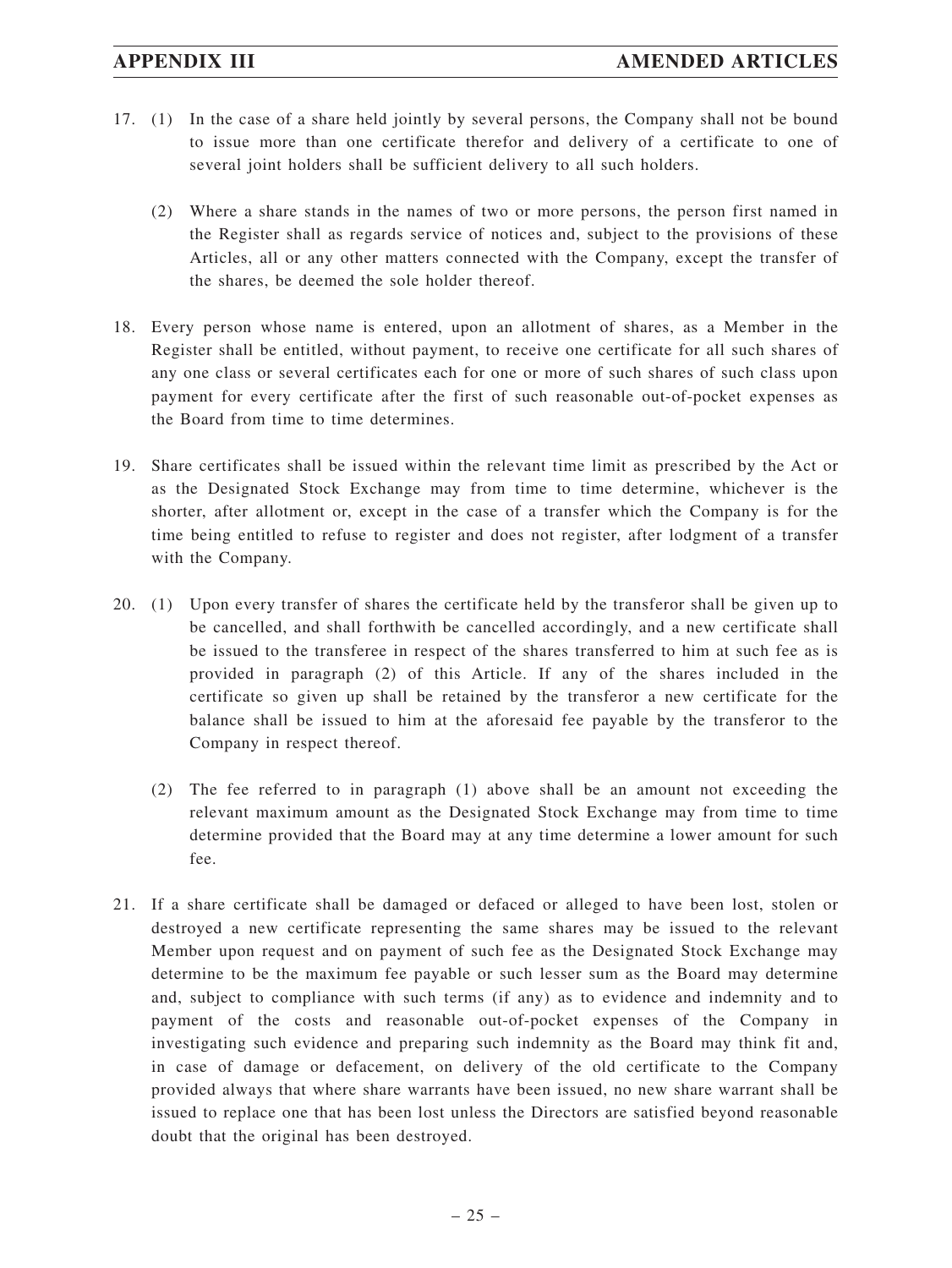### **LIEN**

- 22. The Company shall have a first and paramount lien on every share (not being a fully paid share) for all moneys (whether presently payable or not) called or payable at a fixed time in respect of that share. The Company shall also have a first and paramount lien on every share (not being a fully paid share) registered in the name of a Member (whether or not jointly with other Members) for all amounts of money presently payable by such Member or his estate to the Company whether the same shall have been incurred before or after notice to the Company of any equitable or other interest of any person other than such member, and whether the period for the payment or discharge of the same shall have actually arrived or not, and notwithstanding that the same are joint debts or liabilities of such Member or his estate and any other person, whether a Member or not. The Company's lien on a share shall extend to all dividends or other moneys payable thereon or in respect thereof. The Board may at any time, generally or in any particular case, waive any lien that has arisen or declare any share exempt in whole or in part, from the provisions of this Article.
- 23. Subject to these Articles, the Company may sell in such manner as the Board determines any share on which the Company has a lien, but no sale shall be made unless some sum in respect of which the lien exists is presently payable, or the liability or engagement in respect of which such lien exists is liable to be presently fulfilled or discharged nor until the expiration of fourteen (14) clear days after a notice in writing, stating and demanding payment of the sum presently payable, or specifying the liability or engagement and demanding fulfilment or discharge thereof and giving notice of the intention to sell in default, has been served on the registered holder for the time being of the share or the person entitled thereto by reason of his death or bankruptcy.
- 24. The net proceeds of the sale shall be received by the Company and applied in or towards payment or discharge of the debt or liability in respect of which the lien exists, so far as the same is presently payable, and any residue shall (subject to a like lien for debts or liabilities not presently payable as existed upon the share prior to the sale) be paid to the person entitled to the share at the time of the sale. To give effect to any such sale the Board may authorise some person to transfer the shares sold to the purchaser thereof. The purchaser shall be registered as the holder of the shares so transferred and he shall not be bound to see to the application of the purchase money, nor shall his title to the shares be affected by any irregularity or invalidity in the proceedings relating to the sale.

### **CALLS ON SHARES**

25. Subject to these Articles and to the terms of allotment, the Board may from time to time make calls upon the Members in respect of any moneys unpaid on their shares (whether on account of the nominal value of the shares or by way of premium), and each Member shall (subject to being given at least fourteen (14) clear days' Notice specifying the time and place of payment) pay to the Company as required by such notice the amount called on his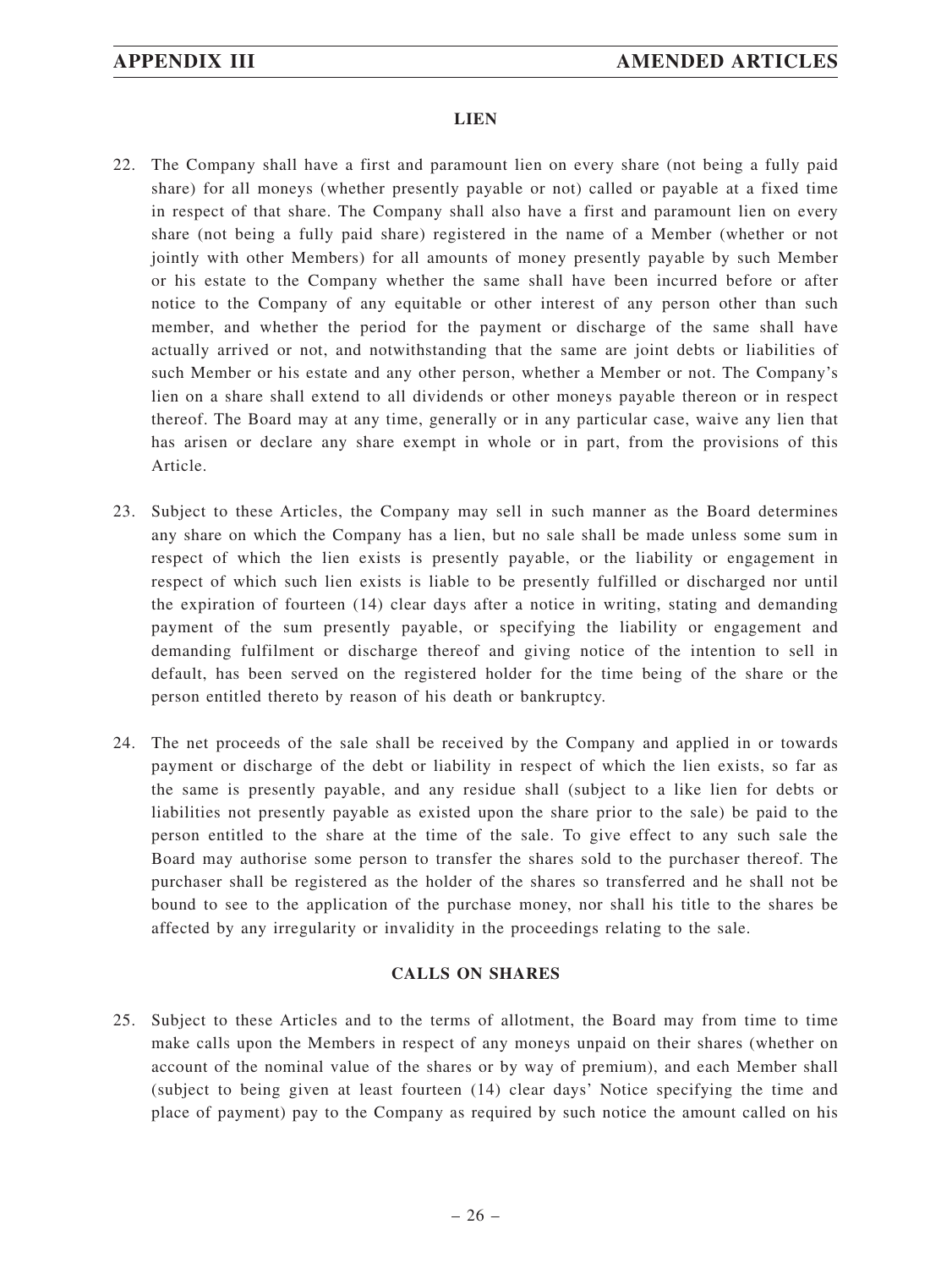shares. A call may be extended, postponed or revoked in whole or in part as the Board determines but no Member shall be entitled to any such extension, postponement or revocation except as a matter of grace and favour.

- 26. A call shall be deemed to have been made at the time when the resolution of the Board authorising the call was passed and may be made payable either in one lump sum or by instalments.
- 27. A person upon whom a call is made shall remain liable for calls made upon him notwithstanding the subsequent transfer of the shares in respect of which the call was made. The joint holders of a share shall be jointly and severally liable to pay all calls and instalments due in respect thereof or other moneys due in respect thereof.
- 28. If a sum called in respect of a share is not paid before or on the day appointed for payment thereof, the person from whom the sum is due shall pay interest on the amount unpaid from the day appointed for payment thereof to the time of actual payment at such rate (not exceeding twenty per cent. (20%) per annum) as the Board may determine, but the Board may in its absolute discretion waive payment of such interest wholly or in part.
- 29. No Member shall be entitled to receive any dividend or bonus or to be present and vote (save as proxy for another Member) at any general meeting either personally or by proxy, or be reckoned in a quorum, or exercise any other privilege as a Member until all calls or instalments due by him to the Company, whether alone or jointly with any other person, together with interest and expenses (if any) shall have been paid.
- 30. On the trial or hearing of any action or other proceedings for the recovery of any money due for any call, it shall be sufficient to prove that the name of the Member sued is entered in the Register as the holder, or one of the holders, of the shares in respect of which such debt accrued, that the resolution making the call is duly recorded in the minute book, and that notice of such call was duly given to the Member sued, in pursuance of these Articles; and it shall not be necessary to prove the appointment of the Directors who made such call, nor any other matters whatsoever, but the proof of the matters aforesaid shall be conclusive evidence of the debt.
- 31. Any amount payable in respect of a share upon allotment or at any fixed date, whether in respect of nominal value or premium or as an instalment of a call, shall be deemed to be a call duly made and payable on the date fixed for payment and if it is not paid the provisions of these Articles shall apply as if that amount had become due and payable by virtue of a call duly made and notified.
- 32. On the issue of shares the Board may differentiate between the allottees or holders as to the amount of calls to be paid and the times of payment.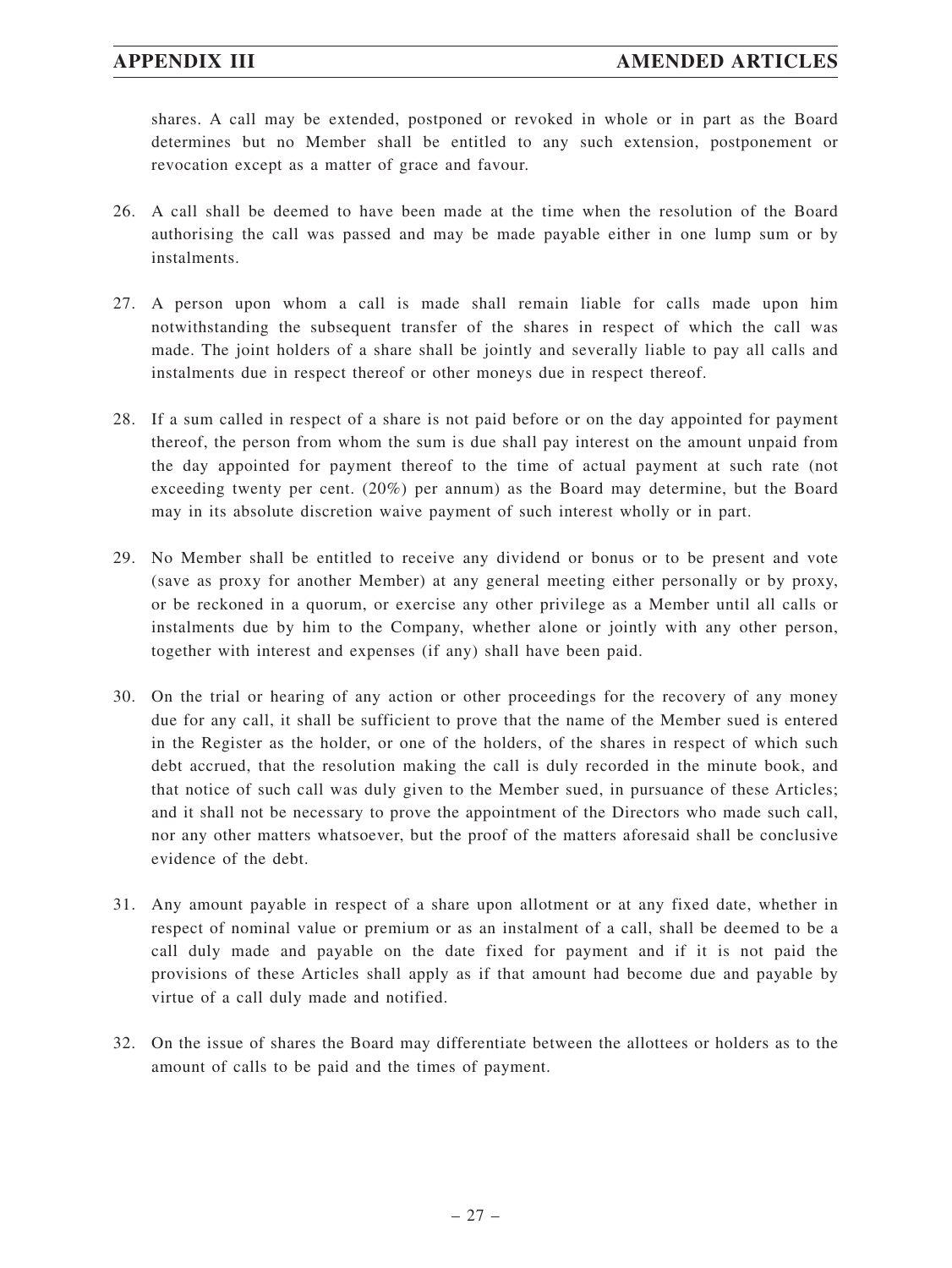33. The Board may, if it thinks fit, receive from any Member willing to advance the same, and either in money or money's worth, all or any part of the moneys uncalled and unpaid or instalments payable upon any shares held by him and upon all or any of the moneys so advanced (until the same would, but for such advance, become presently payable) pay interest at such rate (if any) as the Board may decide. The Board may at any time repay the amount so advanced upon giving to such Member not less than one (1) month's Notice of its intention in that behalf, unless before the expiration of such notice the amount so advanced shall have been called up on the shares in respect of which it was advanced. Such payment in advance shall not entitle the holder of such share or shares to participate in respect thereof in a dividend subsequently declared.

### **FORFEITURE OF SHARES**

- 34. (1) If a call remains unpaid after it has become due and payable the Board may give to the person from whom it is due not less than fourteen (14) clear days' Notice:
	- (a) requiring payment of the amount unpaid together with any interest which may have accrued and which may still accrue up to the date of actual payment; and
	- (b) stating that if the Notice is not complied with the shares on which the call was made will be liable to be forfeited.
	- (2) If the requirements of any such Notice are not complied with, any share in respect of which such Notice has been given may at any time thereafter, before payment of all calls and interest due in respect thereof has been made, be forfeited by a resolution of the Board to that effect, and such forfeiture shall include all dividends and bonuses declared in respect of the forfeited share but not actually paid before the forfeiture.
- 35. When any share has been forfeited, notice of the forfeiture shall be served upon the person who was before forfeiture the holder of the share. No forfeiture shall be invalidated by any omission or neglect to give such Notice.
- 36. The Board may accept the surrender of any share liable to be forfeited hereunder and, in such case, references in these Articles to forfeiture will include surrender.
- 37. Any share so forfeited shall be deemed the property of the Company and may be sold, re-allotted or otherwise disposed of to such person, upon such terms and in such manner as the Board determines, and at any time before a sale, re-allotment or disposition the forfeiture may be annulled by the Board on such terms as the Board determines.
- 38. A person whose shares have been forfeited shall cease to be a Member in respect of the forfeited shares but nevertheless shall remain liable to pay the Company all moneys which at the date of forfeiture were presently payable by him to the Company in respect of the shares, with (if the Directors shall in their discretion so require) interest thereon from the date of forfeiture until payment at such rate (not exceeding twenty per cent. (20%) per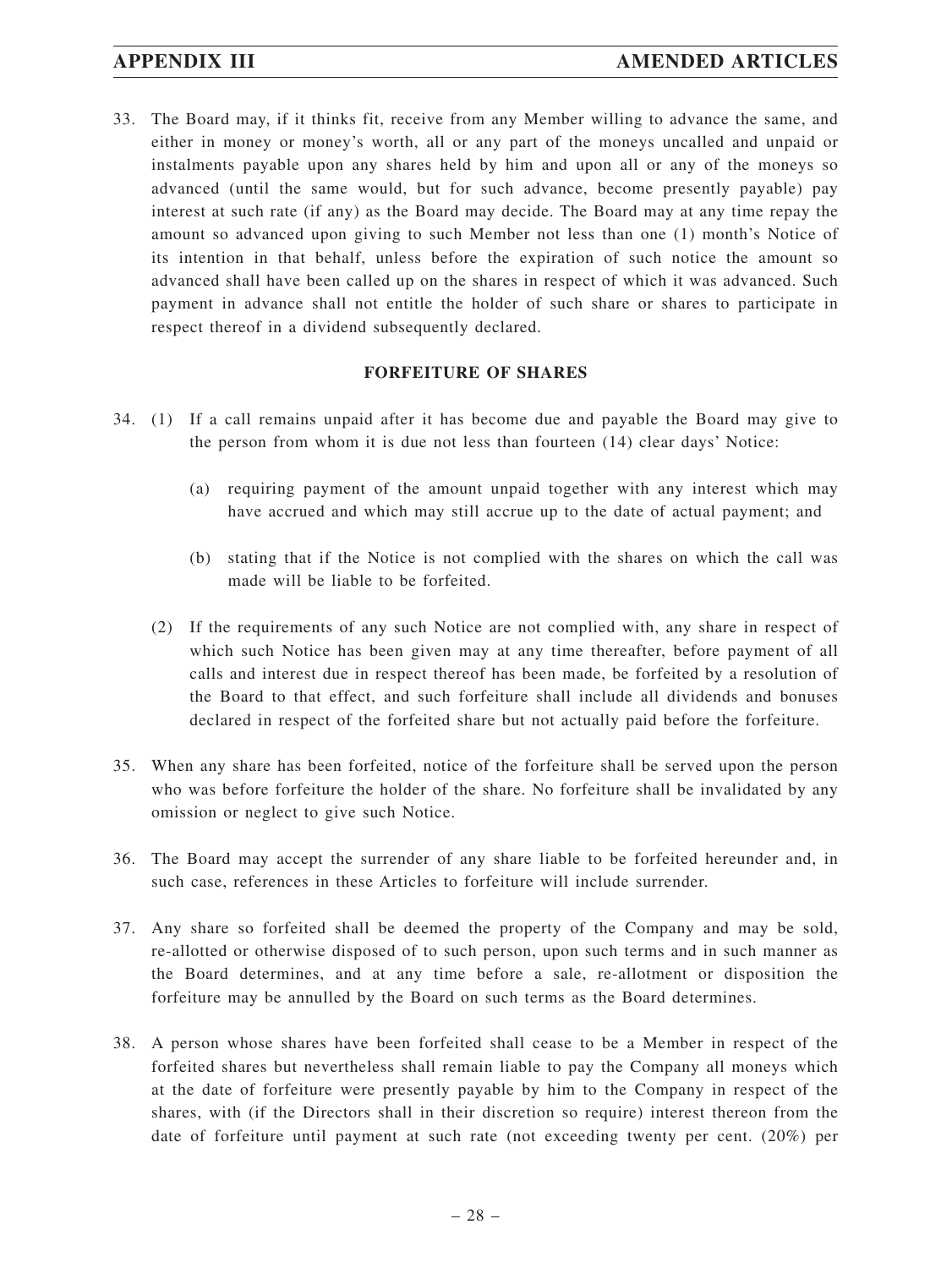annum) as the Board determines. The Board may enforce payment thereof if it thinks fit, and without any deduction or allowance for the value of the forfeited shares, at the date of forfeiture, but his liability shall cease if and when the Company shall have received payment in full of all such moneys in respect of the shares. For the purposes of this Article any sum which, by the terms of issue of a share, is payable thereon at a fixed time which is subsequent to the date of forfeiture, whether on account of the nominal value of the share or by way of premium, shall notwithstanding that time has not yet arrived be deemed to be payable at the date of forfeiture, and the same shall become due and payable immediately upon the forfeiture, but interest thereon shall only be payable in respect of any period between the said fixed time and the date of actual payment.

- 39. A declaration by a Director or the Secretary that a share has been forfeited on a specified date shall be conclusive evidence of the facts therein stated as against all persons claiming to be entitled to the share, and such declaration shall (subject to the execution of an instrument of transfer by the Company if necessary) constitute a good title to the share, and the person to whom the share is disposed of shall be registered as the holder of the share and shall not be bound to see to the application of the consideration (if any), nor shall his title to the share be affected by any irregularity in or invalidity of the proceedings in reference to the forfeiture, sale or disposal of the share. When any share shall have been forfeited, notice of the declaration shall be given to the Member in whose name it stood immediately prior to the forfeiture, and an entry of the forfeiture, with the date thereof, shall forthwith be made in the register, but no forfeiture shall be in any manner invalidated by any omission or neglect to give such notice or make any such entry.
- 40. Notwithstanding any such forfeiture as aforesaid the Board may at any time, before any shares so forfeited shall have been sold, re-allotted or otherwise disposed of, permit the shares forfeited to be bought back upon the terms of payment of all calls and interest due upon and expenses incurred in respect of the share, and upon such further terms (if any) as it thinks fit.
- 41. The forfeiture of a share shall not prejudice the right of the Company to any call already made or instalment payable thereon.
- 42. The provisions of these Articles as to forfeiture shall apply in the case of non-payment of any sum which, by the terms of issue of a share, becomes payable at a fixed time, whether on account of the nominal value of the share or by way of premium, as if the same had been payable by virtue of a call duly made and notified.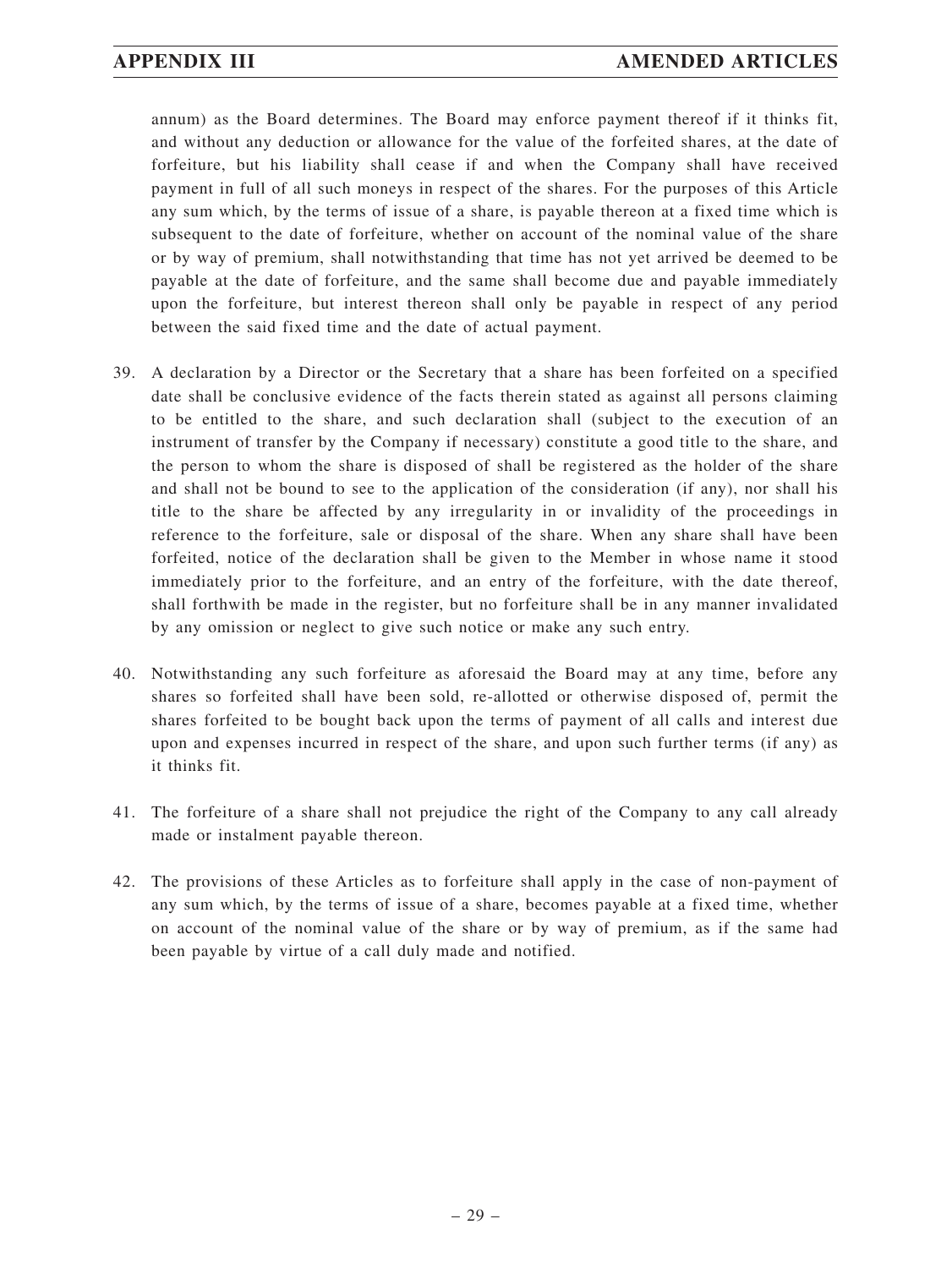### **REGISTER OF MEMBERS**

- 43. (1) The Company shall keep in one or more books a Register of its Members and shall enter therein the following particulars, that is to say:
	- (a) the name and address of each Member, the number and class of shares held by him and the amount paid or agreed to be considered as paid on such shares;
	- (b) the date on which each person was entered in the Register; and
	- (c) the date on which any person ceased to be a Member.
	- (2) The Company may keep an overseas or local or other branch register of Members resident in any place, and the Board may make and vary such regulations as it determines in respect of the keeping of any such register and maintaining a Registration Office in connection therewith.
- 44. The Register and branch register of Members, as the case may be, shall be open to inspection for at least two (2) hours during business hours by Members without charge or by any other person, upon a maximum payment of \$2.50 or such lesser sum specified by the Board, at the Office or such other place at which the Register is kept in accordance with the Act or, if appropriate, upon a maximum payment of \$1.00 or such lesser sum specified by the Board at the Registration Office. The Register including any overseas or local or other branch register of Members may, after notice has been given by advertisement in an appointed newspaper or any other newspapers in accordance with the requirements of any Designated Stock Exchange or by any electronic means in such manner as may be accepted by the Designated Stock Exchange to that effect, be closed at such times or for such periods not exceeding in the whole thirty (30) days in each year as the Board may determine and either generally or in respect of any class of shares.

#### **RECORD DATES**

- 45. Subject to the Listing Rules, notwithstanding any other provision of these Articles the Company or the Directors may fix any date as the record date for:
	- (a) determining the Members entitled to receive any dividend, distribution, allotment or issue;
	- (b) determining the Members entitled to receive notice of and to vote at any general meeting of the Company.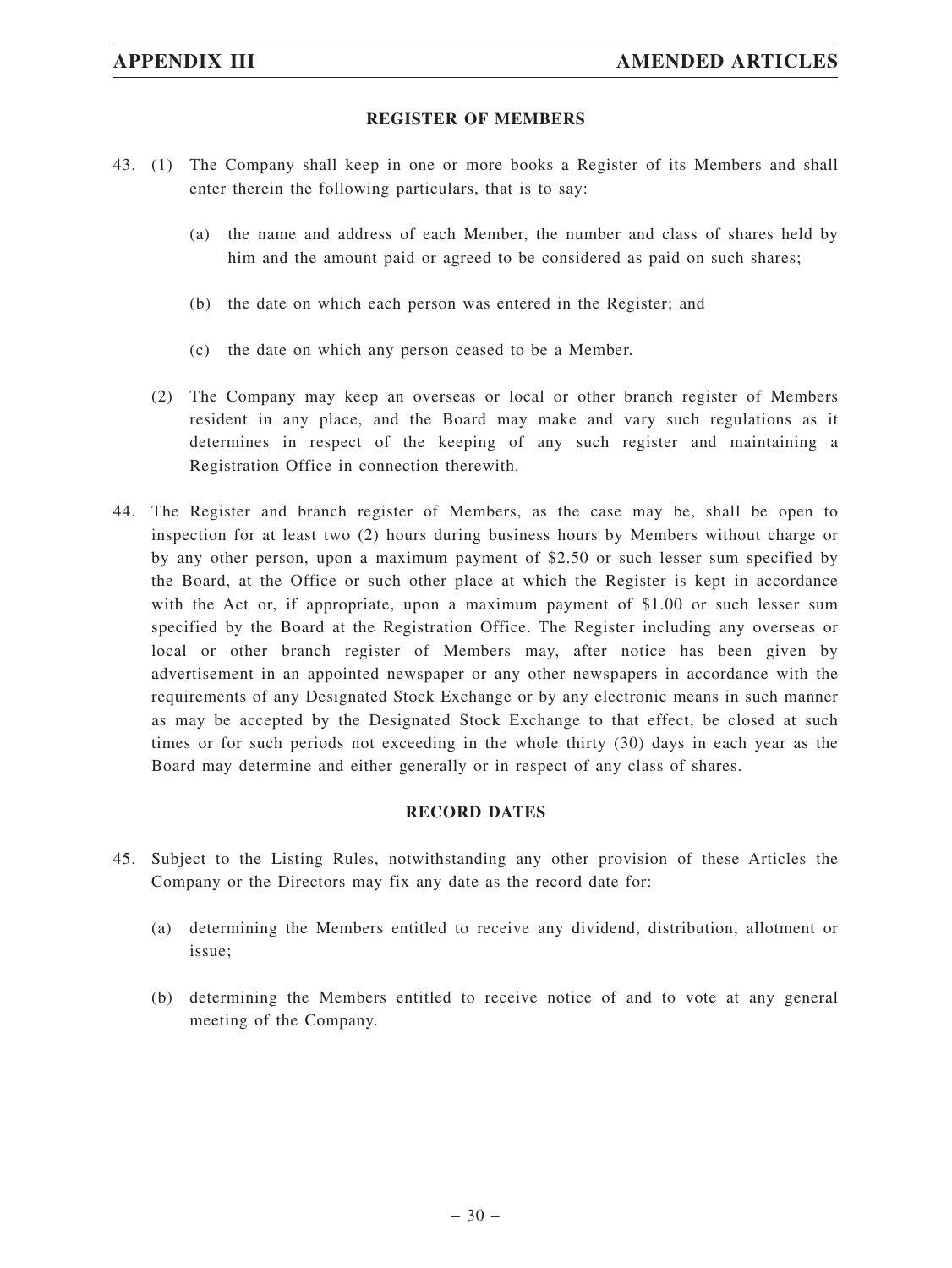### **TRANSFER OF SHARES**

- 46. (1) Subject to these Articles, any Member may transfer all or any of his shares by an instrument of transfer in the usual or common form or in a form prescribed by the Designated Stock Exchange or in any other form approved by the Board and may be under hand or, if the transferor or transferee is a clearing house or its nominee(s), by hand or by machine imprinted signature or by such other manner of execution as the Board may approve from time to time.
	- (2) Notwithstanding the provisions of subparagraph (1) above, for so long as any shares are listed on the Designated Stock Exchange, titles to such listed shares may be evidenced and transferred in accordance with the laws applicable to and the Listing Rules that are or shall be applicable to such listed shares. The register of members of the Company in respect of its listed shares (whether the Register or a branch register) may be kept by recording the particulars required by Section 40 of the Act in a form otherwise than legible if such recording otherwise complies with the laws applicable to and the Listing Rules that are or shall be applicable to such listed shares.
- 47. The instrument of transfer shall be executed by or on behalf of the transferor and the transferee provided that the Board may dispense with the execution of the instrument of transfer by the transferee in any case which it thinks fit in its discretion to do so. Without prejudice to the last preceding Article, the Board may also resolve, either generally or in any particular case, upon request by either the transferor or transferee, to accept mechanically executed transfers. The transferor shall be deemed to remain the holder of the share until the name of the transferee is entered in the Register in respect thereof. Nothing in these Articles shall preclude the Board from recognising a renunciation of the allotment or provisional allotment of any share by the allottee in favour of some other person.
- 48. (1) The Board may, in its absolute discretion, and without giving any reason therefor, refuse to register a transfer of any share (not being a fully paid up share) to a person of whom it does not approve, or any share issued under any share incentive scheme for employees upon which a restriction on transfer imposed thereby still subsists, and it may also, without prejudice to the foregoing generality, refuse to register a transfer of any share to more than four (4) joint holders or a transfer of any share (not being a fully paid up share) on which the Company has a lien.
	- (2) No transfer shall be made to an infant or to a person of unsound mind or under other legal disability.
	- (3) The Board in so far as permitted by any applicable law may, in its absolute discretion, at any time and from time to time transfer any share upon the Register to any branch register or any share on any branch register to the Register or any other branch register. In the event of any such transfer, the shareholder requesting such transfer shall bear the cost of effecting the transfer unless the Board otherwise determines.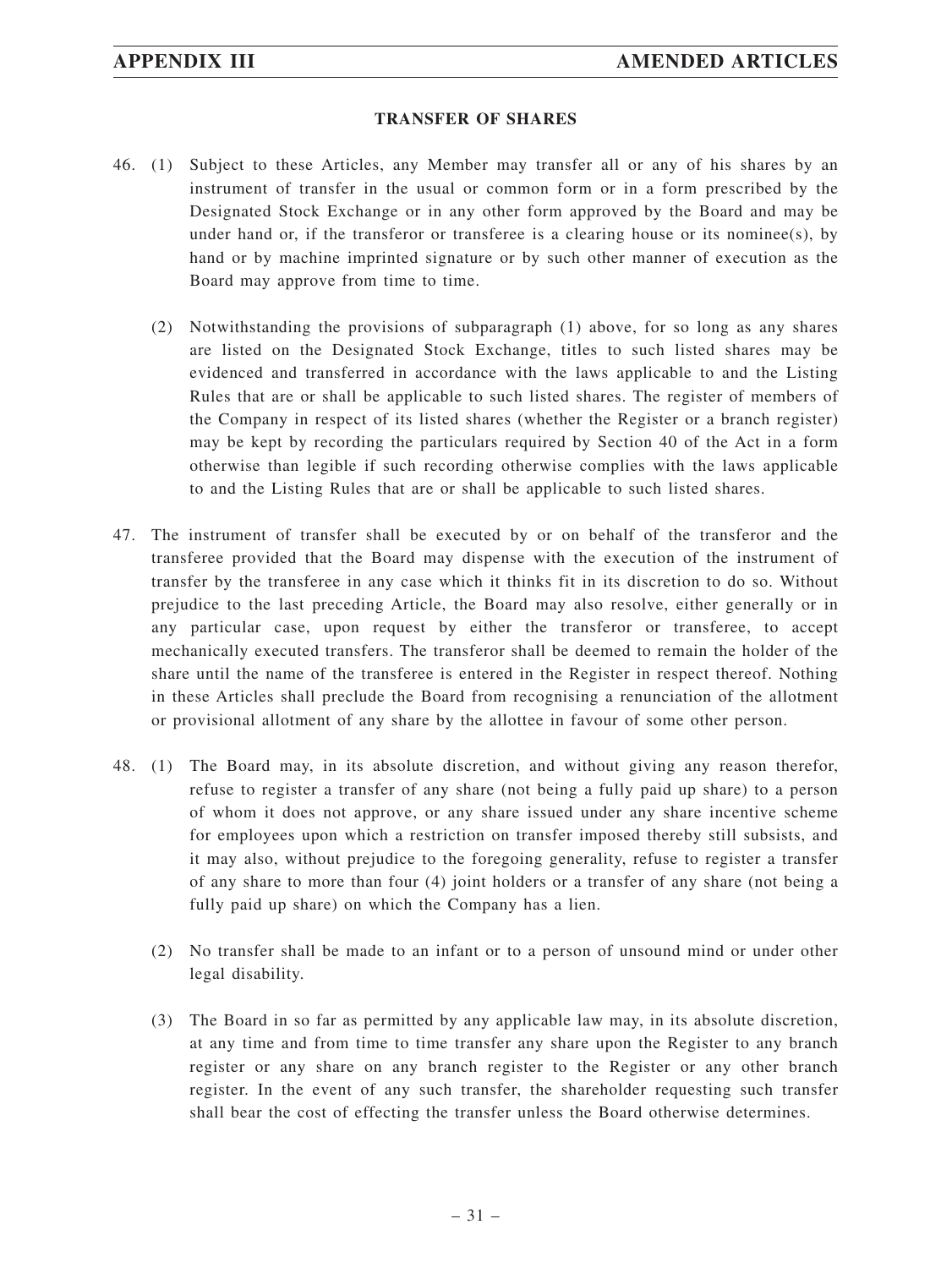- (4) Unless the Board otherwise agrees (which agreement may be on such terms and subject to such conditions as the Board in its absolute discretion may from time to time determine, and which agreement the Board shall, without giving any reason therefor, be entitled in its absolute discretion to give or withhold), no shares upon the Register shall be transferred to any branch register nor shall shares on any branch register be transferred to the Register or any other branch register and all transfers and other documents of title shall be lodged for registration, and registered, in the case of any shares on a branch register, at the relevant Registration Office, and, in the case of any shares on the Register, at the Office or such other place at which the Register is kept in accordance with the Act.
- 49. Without limiting the generality of the last preceding Article, the Board may decline to recognise any instrument of transfer unless:
	- (a) a fee of such maximum sum as the Designated Stock Exchange may determine to be payable or such lesser sum as the Board may from time to time require is paid to the Company in respect thereof;
	- (b) the instrument of transfer is in respect of only one class of share;
	- (c) the instrument of transfer is lodged at the Office or such other place at which the Register is kept in accordance with the Act or the Registration Office (as the case may be) accompanied by the relevant share certificate(s) and such other evidence as the Board may reasonably require to show the right of the transferor to make the transfer (and, if the instrument of transfer is executed by some other person on his behalf, the authority of that person so to do); and
	- (d) if applicable, the instrument of transfer is duly and properly stamped.
- 50. If the Board refuses to register a transfer of any share, it shall, within two (2) months after the date on which the transfer was lodged with the Company, send to each of the transferor and transferee notice of the refusal.
- 51. The registration of transfers of shares or of any class of shares may, after notice has been given by announcement or by electronic communication or by advertisement in any newspapers or by any other means in accordance with the requirements of any Designated Stock Exchange to that effect be suspended at such times and for such periods (not exceeding in the whole thirty (30) days in any year) as the Board may determine. The period of thirty (30) days may be extended in respect of any year if approved by the Members by ordinary resolution.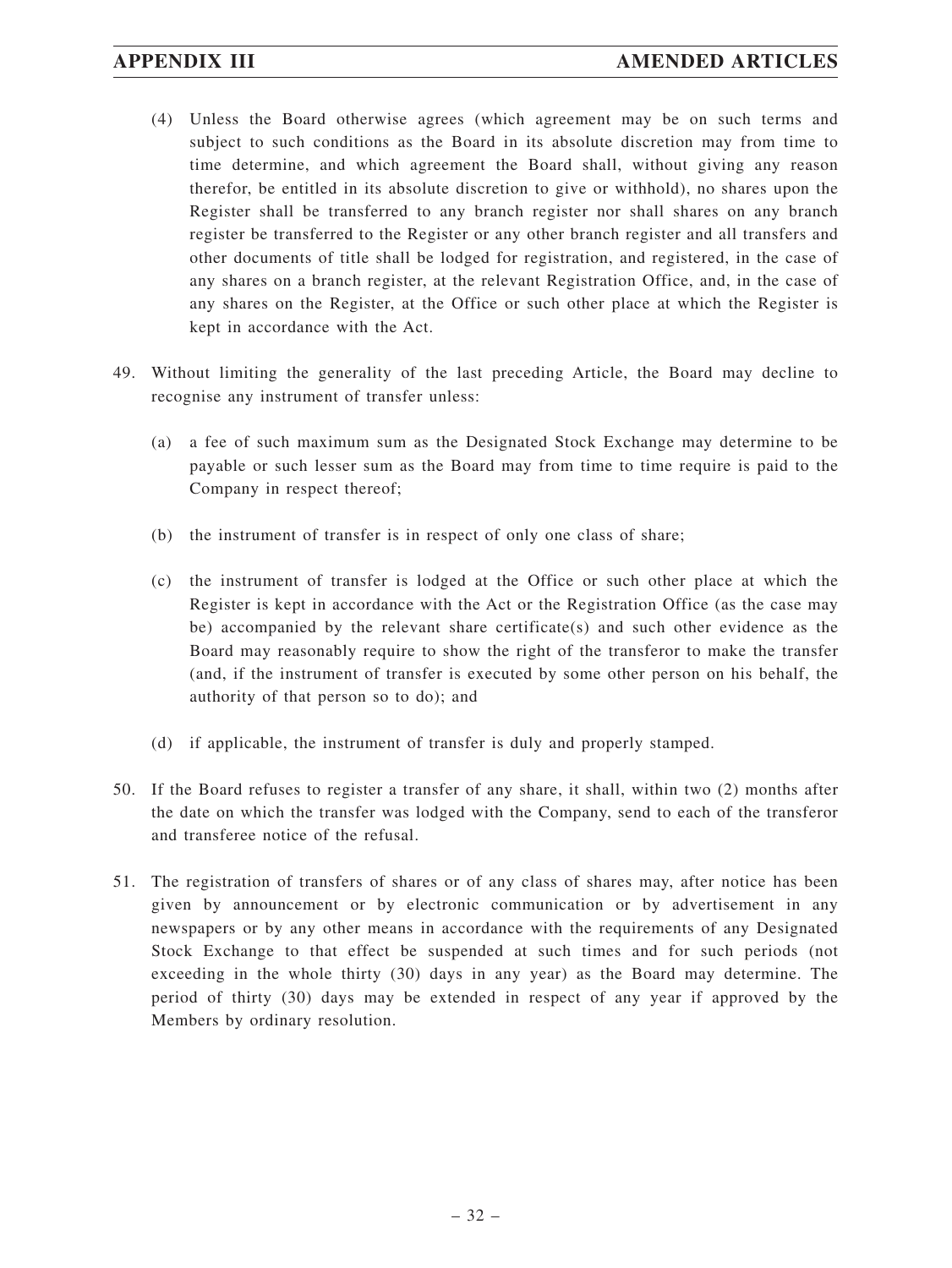### **TRANSMISSION OF SHARES**

- 52. If a Member dies, the survivor or survivors where the deceased was a joint holder, and his legal personal representatives where he was a sole or only surviving holder, will be the only persons recognised by the Company as having any title to his interest in the shares; but nothing in this Article will release the estate of a deceased Member (whether sole or joint) from any liability in respect of any share which had been solely or jointly held by him.
- 53. Any person becoming entitled to a share in consequence of the death or bankruptcy or winding-up of a Member may, upon such evidence as to his title being produced as may be required by the Board, elect either to become the holder of the share or to have some person nominated by him registered as the transferee thereof. If he elects to become the holder he shall notify the Company in writing either at the Registration Office or Office, as the case may be, to that effect. If he elects to have another person registered he shall execute a transfer of the share in favour of that person. The provisions of these Articles relating to the transfer and registration of transfers of shares shall apply to such notice or transfer as aforesaid as if the death or bankruptcy of the Member had not occurred and the notice or transfer were a transfer signed by such Member.
- 54. A person becoming entitled to a share by reason of the death or bankruptcy or winding-up of a Member shall be entitled to the same dividends and other advantages to which he would be entitled if he were the registered holder of the share. However, the Board may, if it thinks fit, withhold the payment of any dividend payable or other advantages in respect of such share until such person shall become the registered holder of the share or shall have effectually transferred such share, but, subject to the requirements of Article 72(2) being met, such a person may vote at meetings.

## **UNTRACEABLE MEMBERS**

- 55. (1) Without prejudice to the rights of the Company under paragraph (2) of this Article, the Company may cease sending cheques for dividend entitlements or dividend warrants by post if such cheques or warrants have been left uncashed on two consecutive occasions. However, the Company may exercise the power to cease sending cheques for dividend entitlements or dividend warrants after the first occasion on which such a cheque or warrant is returned undelivered.
	- (2) The Company shall have the power to sell, in such manner as the Board thinks fit, any shares of a Member who is untraceable, but no such sale shall be made unless:
		- (a) all cheques or warrants in respect of dividends of the shares in question, being not less than three in total number, for any sum payable in cash to the holder of such shares in respect of them sent during the relevant period in the manner authorised by the Articles have remained uncashed;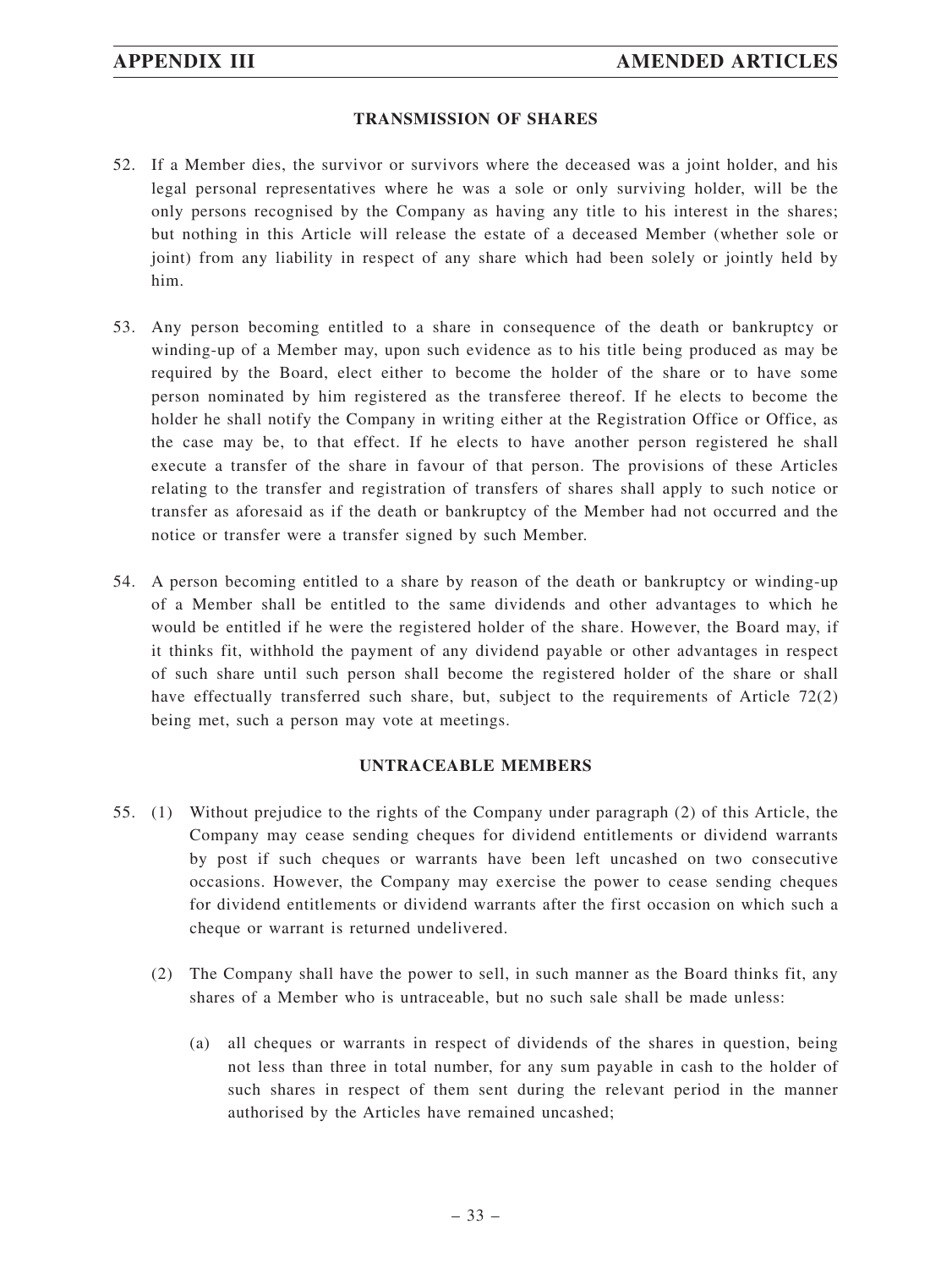- (b) so far as it is aware at the end of the relevant period, the Company has not at any time during the relevant period received any indication of the existence of the Member who is the holder of such shares or of a person entitled to such shares by death, bankruptcy or operation of law; and
- (c) the Company, if so required by the Listing Rules, has given notice to, and caused advertisement in newspapers in accordance with the requirements of, the Designated Stock Exchange to be made of its intention to sell such shares in the manner required by the Designated Stock Exchange, and a period of three (3) months or such shorter period as may be allowed by the Designated Stock Exchange has elapsed since the date of such advertisement.

For the purpose of the foregoing, the "relevant period" means the period commencing twelve (12) years before the date of publication of the advertisement referred to in paragraph (c) of this Article and ending at the expiry of the period referred to in that paragraph.

(3) To give effect to any such sale the Board may authorise some person to transfer the said shares and an instrument of transfer signed or otherwise executed by or on behalf of such person shall be as effective as if it had been executed by the registered holder or the person entitled by transmission to such shares, and the purchaser shall not be bound to see to the application of the purchase money nor shall his title to the shares be affected by any irregularity or invalidity in the proceedings relating to the sale. The net proceeds of the sale will belong to the Company and upon receipt by the Company of such net proceeds it shall become indebted to the former Member for an amount equal to such net proceeds. No trust shall be created in respect of such debt and no interest shall be payable in respect of it and the Company shall not be required to account for any money earned from the net proceeds which may be employed in the business of the Company or as it thinks fit. Any sale under this Article shall be valid and effective notwithstanding that the Member holding the shares sold is dead, bankrupt or otherwise under any legal disability or incapacity.

# **GENERAL MEETINGS**

- 56. An annual general meeting of the Company shall be held in each financial year and such annual general meeting must be held within six (6) months after the end of the Company's financial year (year other than the year of the Company's adoption of these Articles (within a period of not more than fifteen (15) months after the holding of the last preceding annual general meeting or not more than eighteen (18) months after the date of adoption of these Articles, unless a longer period would not infringe the Listing Rules, if any).
- 57. Each general meeting, other than an annual general meeting, shall be called an extraordinary general meeting. All general meetings (including an annual general meeting, any adjourned meeting or postponed meeting) may be held as a physical meeting in any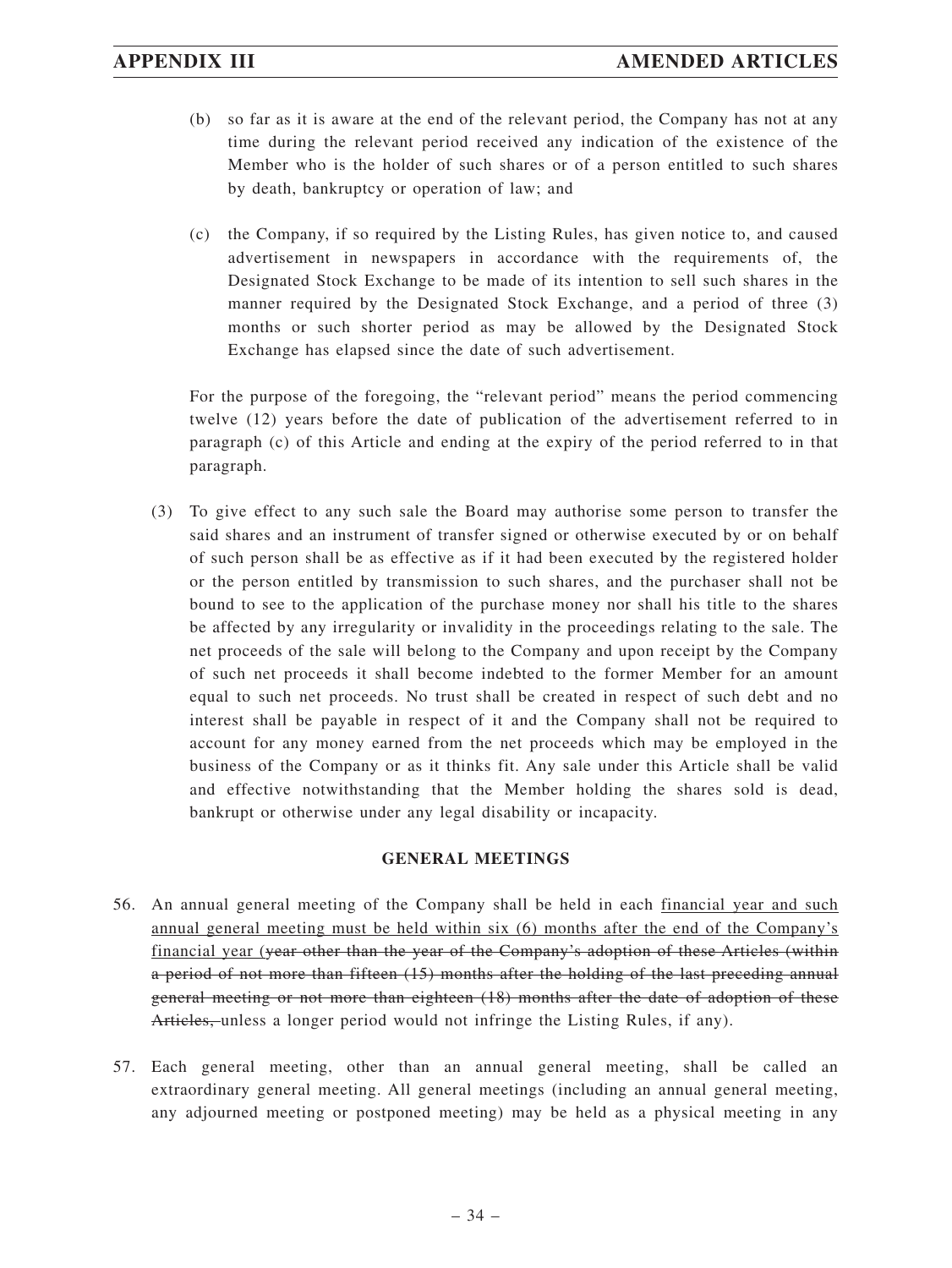part of the world and at one or more locations as provided in Article 64A, as a hybrid meeting or as an electronic meeting, as may be determined by the Board in its absolute discretion.

58. The Board may whenever it thinks fit call extraordinary general meetings. Any one or more Members holding at the date of deposit of the requisition not less than one-tenth of the paid up capital of the Company carrying the right of voting at general meetings of the Company shall at all times have the right, by written requisition to the Board or the Secretary of the Company, to require an extraordinary general meeting to be called by the Board for the transaction of any business specified in such requisition; and such meeting shall be held within two (2) months after the deposit of such requisition. If within twenty-one (21) days of such deposit the Board fails to proceed to convene such meeting the requisitionist(s) himself (themselves) may convene a physical meeting at only one location which will be the Principal Meeting Place, and all reasonable expenses incurred by the requisitionist(s) as a result of the failure of the Board shall be reimbursed to the requisitionist(s) by the Company.

### **NOTICE OF GENERAL MEETINGS**

- 59. (1) An annual general meeting must be called by Notice of not less than twenty-one (21) clear days and not less than twenty (20) clear business days. All other general meetings (including an extraordinary general meeting) must be called by Notice of not less than fourteen  $(14)$  clear days-and not less than ten  $(10)$  clear business days but if permitted by the Listing Rules, a general meeting may be called by shorter notice, subject to the Act, if it is so agreed:
	- (a) in the case of a meeting called as an annual general meeting, by all the Members entitled to attend and vote thereat; and
	- (b) in the case of any other meeting, by a majority in number of the Members having the right to attend and vote at the meeting, being a majority together representing not less than ninety-five per cent. (95%) of the total voting rights at the meeting of all the Members.
	- (2) The Notice shall specify
		- (a) the time and date of the meeting;
		- (b) in the case of a physical meeting or a hybrid meeting, the place of the meeting or where there is more than one meeting location as determined by the Board pursuant to Article 64A, the principal place of the meeting (the "**Principal Meeting Place**") and the other Meeting Location(s) determined by the Board pursuant to Article 64A;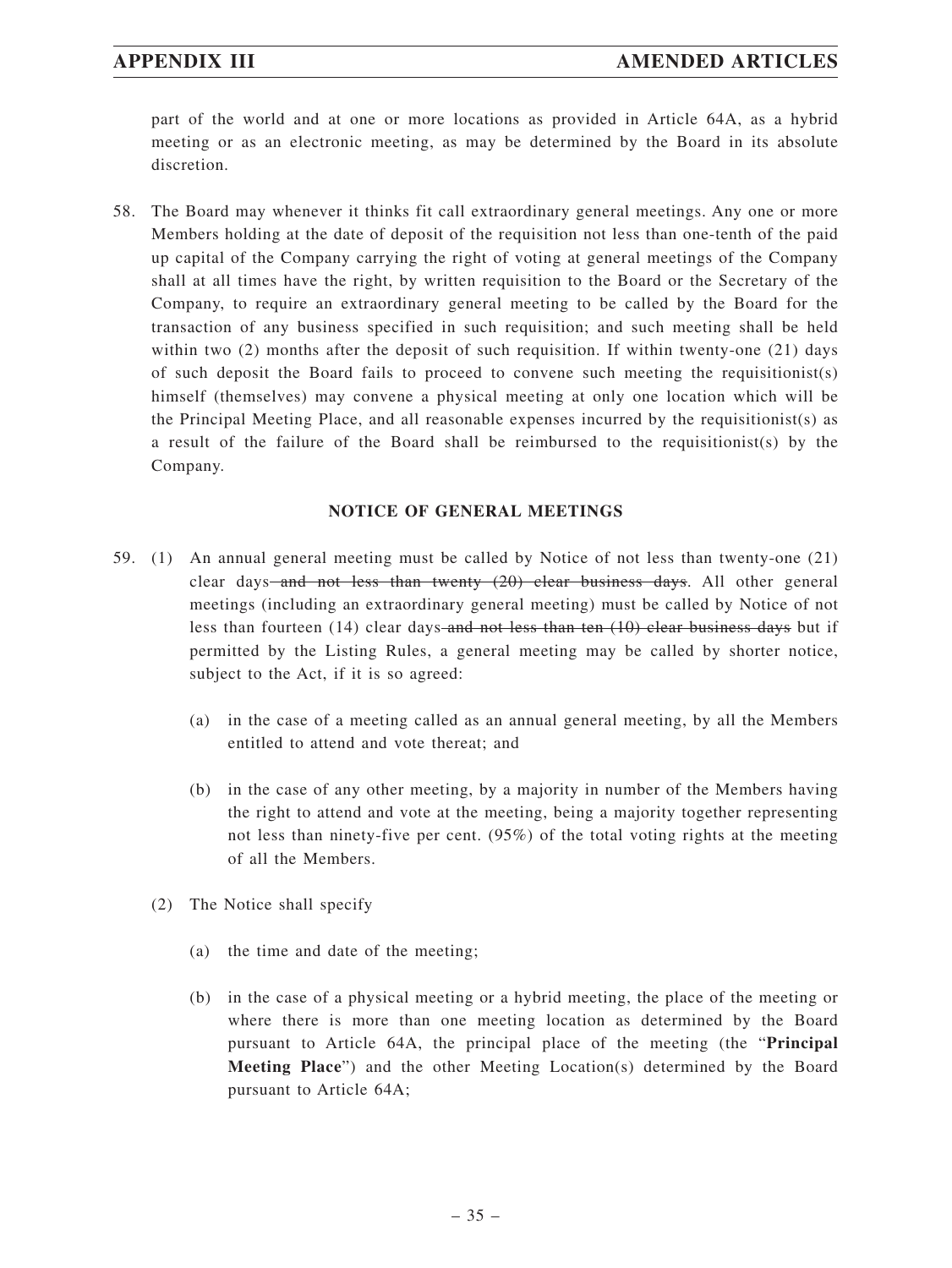- (c) if the general meeting is to be a hybrid meeting, the Notice shall include a statement to that effect and with details of the facilities for attendance and participation by electronic means at the meeting or where such details will be made available by the Company prior to the meeting;
- (d) if the meeting is to be an electronic meeting, the Notice shall include a statement to that effect and with details of the electronic facility or facilities for the meeting (which electronic facility(ies) may vary from time to time and from meeting to meeting as the Board, in its sole discretion, may see fit) or where such details will be made available by the Company prior to the meeting; and
- (d) particulars of resolutions to be considered at the meeting and, in case of special business, the general nature of the business.
- (3) The Notice convening an annual general meeting shall specify the meeting as such. Notice of every general meeting shall be given to all Members other than to such Members as, under the provisions of these Articles or the terms of issue of the shares they hold, are not entitled to receive such Notices from the Company, to all persons entitled to a share in consequence of the death or bankruptcy or winding-up of a Member and to each of the Directors and the Auditors.
- (4) The Directors shall have the power to provide in every Notice calling a general meeting the circumstances in which a postponement of the relevant general meeting may occur automatically without further notice including, without limitation, where a number 8 or higher typhoon signal, black rainstorm warning or other similar event is in force on the day of the general meeting.
- 60. The accidental omission to give Notice of a meeting or (in cases where instruments of proxy are sent out with the Notice) to send such instrument of proxy to, or the non-receipt of such Notice or such instrument of proxy by, any person entitled to receive such Notice shall not invalidate any resolution passed or the proceedings at that meeting.

## **PROCEEDINGS AT GENERAL MEETINGS**

- 61. (1) All business shall be deemed special that is transacted at an extraordinary general meeting, and also all business that is transacted at an annual general meeting, with the exception of:
	- (a) the declaration and sanctioning of dividends;
	- (b) consideration and adoption of the accounts and balance sheet and the reports of the Directors and Auditors and other documents required to be annexed to the balance sheet;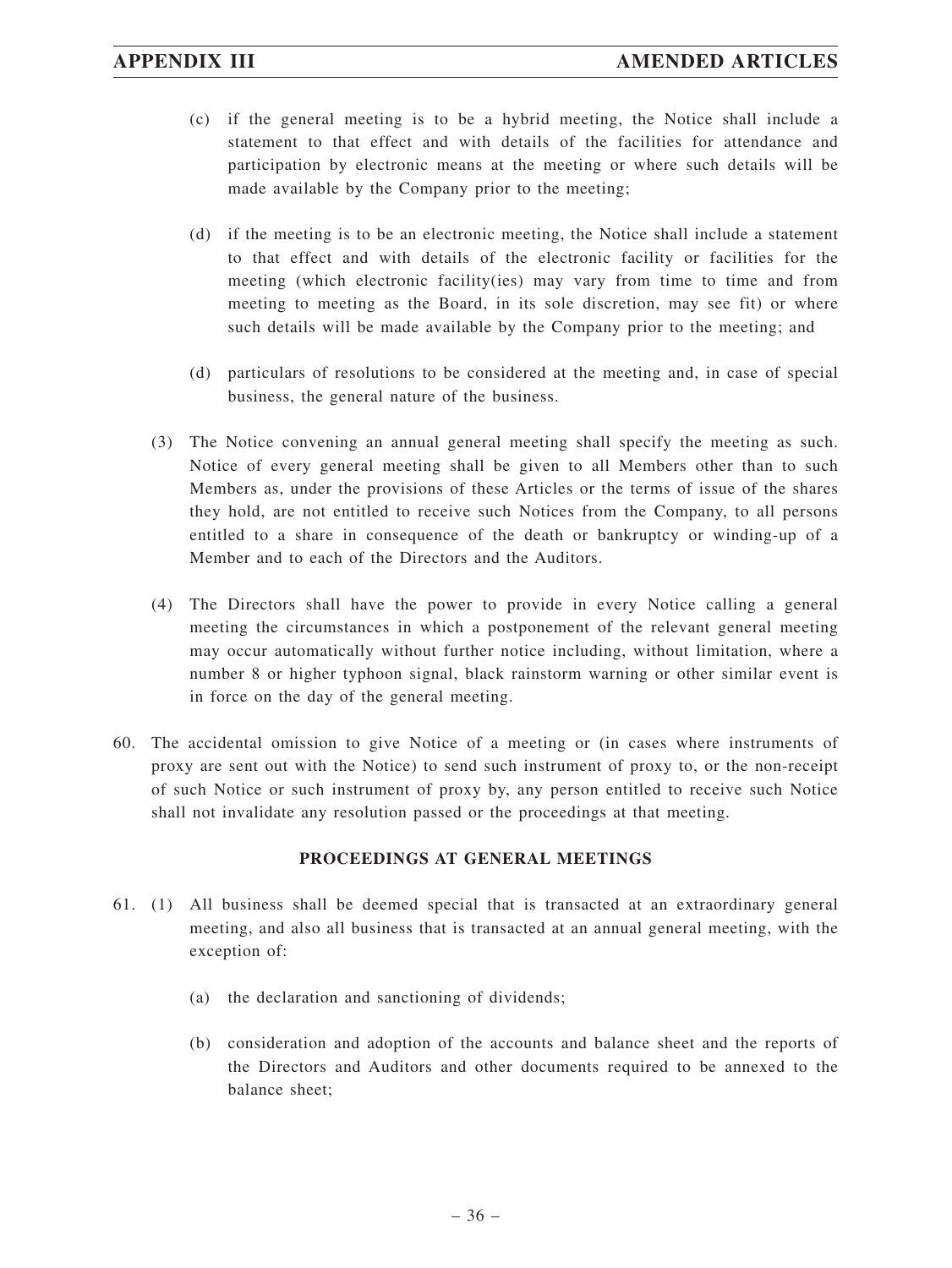- (c) the election of Directors whether by rotation or otherwise in the place of those retiring;
- (d) appointment of Auditors (where special notice of the intention for such appointment is not required by the Act) and other officers; and
- (e) the fixing of the remuneration of the Auditors, and the voting of remuneration or extra remuneration to the Directors.
- (2) No business other than the appointment of a chairman of a meeting shall be transacted at any general meeting unless a quorum is present at the commencement of the business. Two (2) Members entitled to vote and present in person (including attendance by electronic means) (in the case of a Member being a corporation) by its duly authorised representative or by proxy shall form a quorum for all purposes.
- 62. If within thirty (30) minutes (or such longer time not exceeding one hour as the chairman of the meeting may determine to wait) after the time appointed for the meeting a quorum is not present, the meeting, if convened on the requisition of Members, shall be dissolved. In any other case it shall stand adjourned to the same day in the next week at the same time and (where applicable) same place(s) or to such time and (where applicable) such place(s) and in such form and manner referred to in Article 57 as the chairman of the meeting (or in default, the Board) may absolutely determine. If at such adjourned meeting a quorum is not present within half an hour from the time appointed for holding the meeting, the meeting shall be dissolved.
- 63. The chairman of the Company or if there is more than one chairman, any one of them as may be agreed amongst themselves or failing such agreement, any one of them elected by all the Directors present shall preside as chairman at a general meeting. If at any meeting no chairman, is present within fifteen (15) minutes after the time appointed for holding the meeting, or is willing to act as chairman, the deputy chairman of the Company or if there is more than one deputy chairman, any one of them as may be agreed amongst themselves or failing such agreement, any one of them elected by all the Directors present shall preside as chairman. If no chairman or deputy chairman is present or is willing to act as chairman of the meeting, the Directors present shall choose one of their number to act, or if one Director only is present he shall preside as chairman if willing to act. If no Director is present, or if each of the Directors present declines to take the chair, or if the chairman chosen shall retire from the chair, the Members present in person or (in the case of a Member being a corporation) by its duly authorised representative or by proxy and entitled to vote shall elect one of their number to be chairman of the meeting. For the avoidance of doubt and without prejudice to the foregoing, the chairman of the meeting is not required to be physically present at the Principal Meeting Place so long as he/she is electronically present in the manner provided in Article 64A.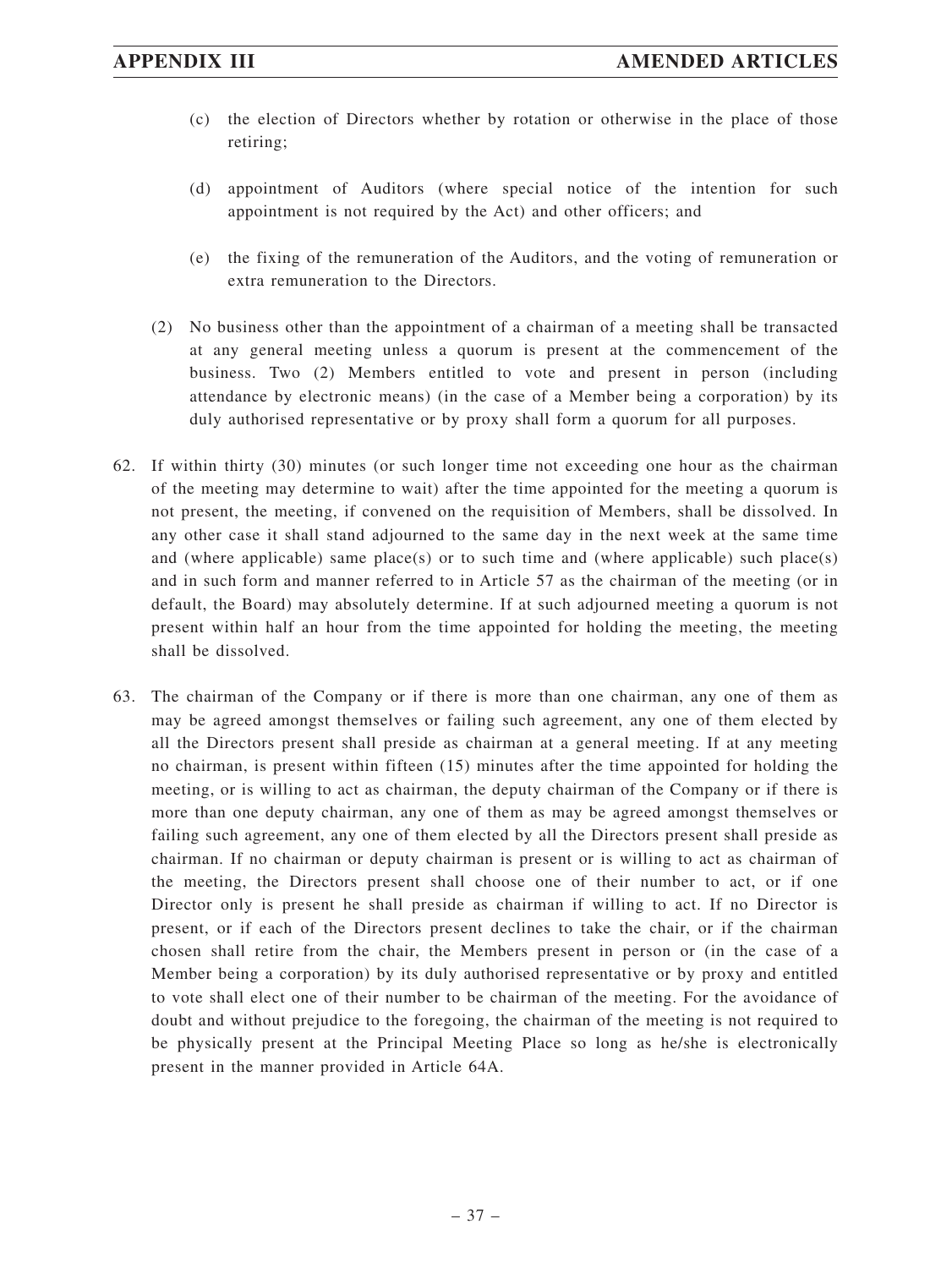- 64. Subject to Article 64C, the chairman may, with the consent of any meeting at which a quorum is present (and shall if so directed by the meeting), adjourn the meeting from time to time (or indefinitely) and/or from place to place(s) and/or from one form to another (a physical meeting, a hybrid meeting or an electronic meeting) as the meeting shall determine, but no business shall be transacted at any adjourned meeting other than the business which might lawfully have been transacted at the meeting had the adjournment not taken place. When a meeting is adjourned for fourteen (14) days or more, at least seven (7) clear days' Notice of the adjourned meeting shall be given specifying the details set out in Article 59(2) but it shall not be necessary to specify in such Notice the nature of the business to be transacted at the adjourned meeting and the general nature of the business to be transacted. Save as aforesaid, it shall be unnecessary to give Notice of an adjournment.
- 64A. (1) The Board may, at its absolute discretion, arrange for persons entitled to attend a general meeting to do so by simultaneous attendance and participation by means of electronic facilities at such location or locations ("**Meeting Location(s)**") determined by the Board at its absolute discretion. Any Member or any proxy attending and participating in such way or any Member or proxy attending and participating in an electronic meeting or a hybrid meeting by means of electronic facilities is deemed to be present at and shall be counted in the quorum of the meeting.
	- (2) All general meetings are subject to the following and, where appropriate, all references to a "Member" or "Members" in this sub-paragraph (2) shall include a proxy or proxies respectively:
		- (a) where a Member is attending a Meeting Location and/or in the case of a hybrid meeting, the meeting shall be treated as having commenced if it has commenced at the Principal Meeting Place;
		- (b) Members present in person or by proxy at a Meeting Location and/or Members attending and participating in an electronic meeting or a hybrid meeting by means of electronic facilities shall be counted in the quorum for and entitled to vote at the meeting in question, and that meeting shall be duly constituted and its proceedings valid provided that the chairman of the meeting is satisfied that adequate electronic facilities are available throughout the meeting to ensure that Members at all Meeting Locations and Members participating in an electronic meeting or a hybrid meeting by means of electronic facilities are able to participate in the business for which the meeting has been convened;
		- (c) where Members attend a meeting by being present at one of the Meeting Locations and/or where Members participating in an electronic meeting or a hybrid meeting by means of electronic facilities, a failure (for any reason) of the electronic facilities or communication equipment, or any other failure in the arrangements for enabling those in a Meeting Location other than the Principal Meeting Place to participate in the business for which the meeting has been convened or in the case of an electronic meeting or a hybrid meeting, the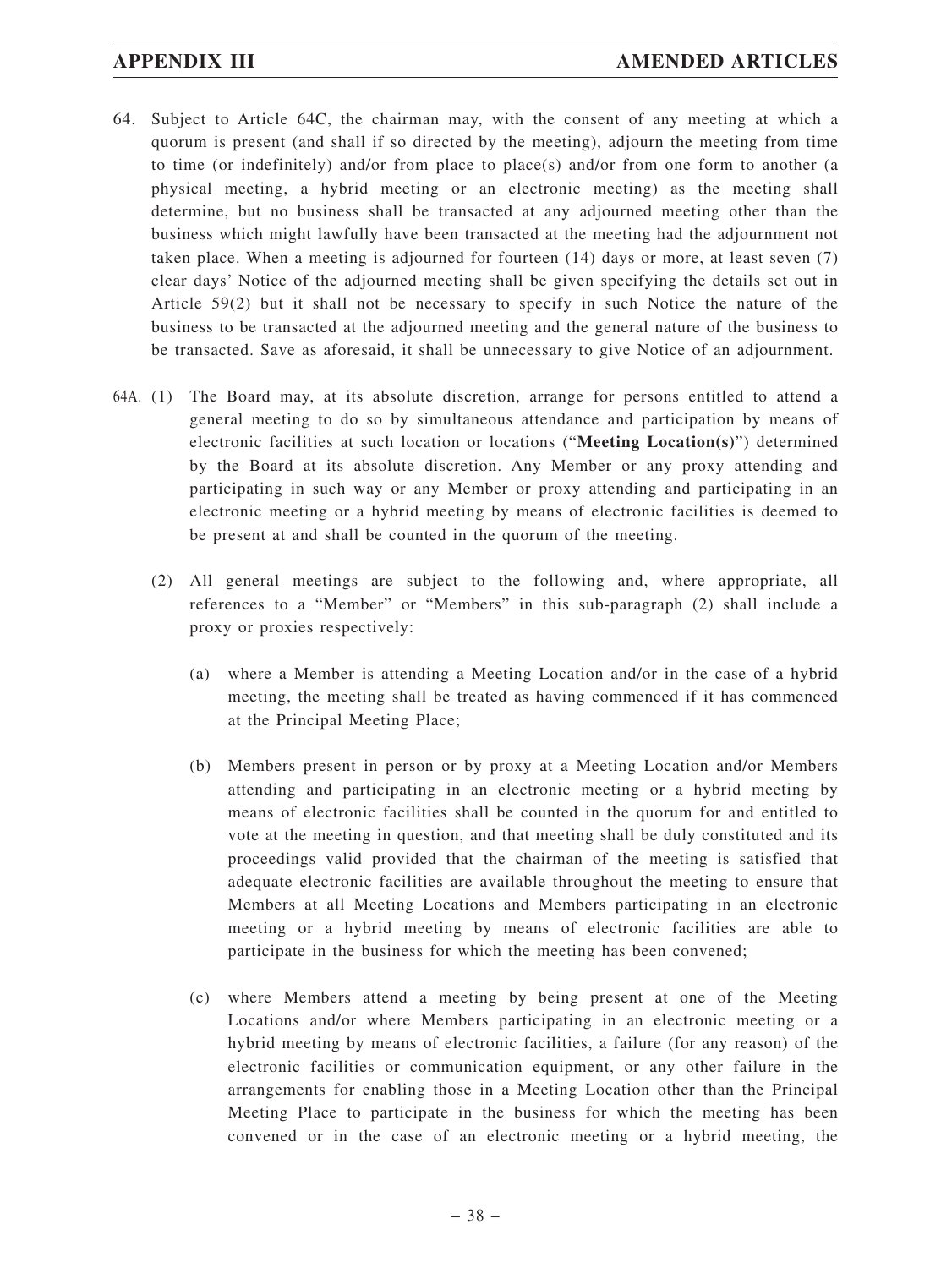inability of one or more Members or proxies to access, or continue to access, the electronic facilities despite adequate electronic facilities having been made available by the Company, shall not affect the validity of the meeting or the resolutions passed, or any business conducted there or any action taken pursuant to such business provided that there is a quorum present throughout the meeting; and

- (d) if any of the Meeting Locations is not in the same jurisdiction as the Principal Meeting Place and/or in the case of a hybrid meeting, the provisions of these Articles concerning the service and giving of Notice for the meeting, and the time for lodging proxies, shall apply by reference to the Principal Meeting Place; and in the case of an electronic meeting, the time for lodging proxies shall be as stated in the Notice for the meeting.
- 64B. The Board and, at any general meeting, the chairman of the meeting may from time to time make arrangements for managing attendance and/or participation and/or voting at the Principal Meeting Place, any Meeting Location(s) and/or participation in an electronic meeting or a hybrid meeting by means of electronic facilities (whether involving the issue of tickets or some other means of identification, passcode, seat reservation, electronic voting or otherwise) as it shall in its absolute discretion consider appropriate, and may from time to time change any such arrangements, provided that a Member who, pursuant to such arrangements, is not entitled to attend, in person or by proxy, at any Meeting Location shall be entitled so to attend at one of the other Meeting Locations; and the entitlement of any Member so to attend the meeting or adjourned meeting or postponed meeting at such Meeting Location or Meeting Locations shall be subject to any such arrangement as may be for the time being in force and by the Notice of meeting or adjourned meeting or postponed meeting stated to apply to the meeting.
- 64C. If it appears to the chairman of the general meeting that:
	- (a) the electronic facilities at the Principal Meeting Place or at such other Meeting Location(s) at which the meeting may be attended have become inadequate for the purposes referred to in Article 64A(1) or are otherwise not sufficient to allow the meeting to be conducted substantially in accordance with the provisions set out in the Notice of the meeting; or
	- (b) in the case of an electronic meeting or a hybrid meeting, electronic facilities being made available by the Company have become inadequate; or
	- (c) it is not possible to ascertain the view of those present or to give all persons entitled to do so a reasonable opportunity to communicate and/or vote at the meeting; or
	- (d) there is violence or the threat of violence, unruly behaviour or other disruption occurring at the meeting or it is not possible to secure the proper and orderly conduct of the meeting;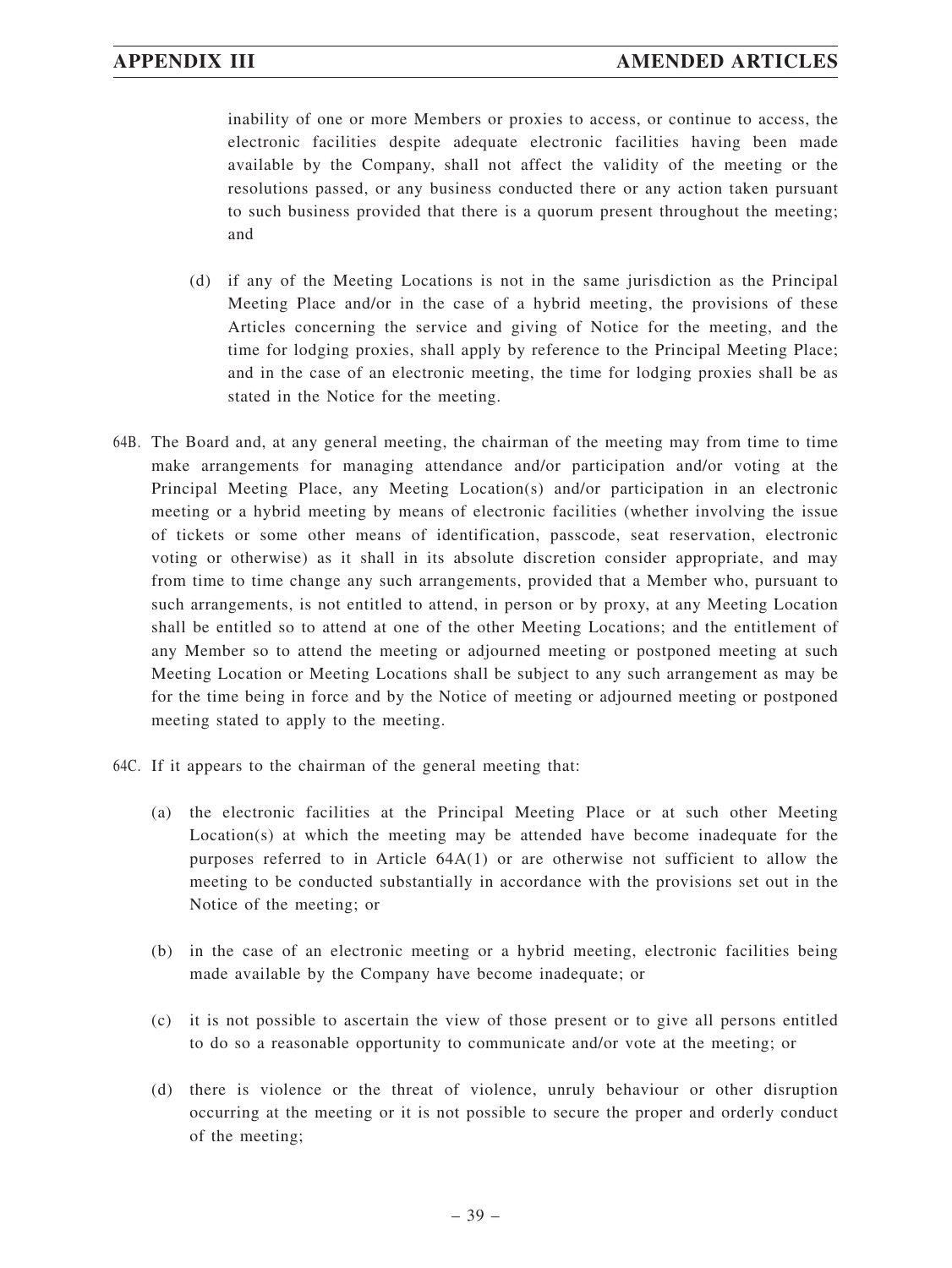then, without prejudice to any other power which the chairman of the meeting may have under these Articles or at common law, the chairman may, at his/her absolute discretion, without the consent of the meeting, and before or after the meeting has started and irrespective of whether a quorum is present, interrupt or adjourn the meeting (including adjournment for indefinite period). All business conducted at the meeting up to the time of such adjournment shall be valid.

- 64D. The Board and, at any general meeting, the chairman of the meeting may make any arrangement and impose any requirement or restriction the Board or the chairman of the meeting, as the case may be, considers appropriate to ensure the security and orderly conduct of a meeting (including, without limitation, requirements for evidence of identity to be produced by those attending the meeting, the searching of their personal property and the restriction of items that may be taken into the meeting place, determining the number and frequency of and the time allowed for questions that may be raised at a meeting). Members shall also comply with all requirements or restrictions imposed by the owner of the premises at which the meeting is held. Any decision made under this Article shall be final and conclusive and a person who refuses to comply with any such arrangements, requirements or restrictions may be refused entry to the meeting or ejected (physically or electronically) from the meeting.
- 64E. If, after the sending of Notice of a general meeting but before the meeting is held, or after the adjournment of a meeting but before the adjourned meeting is held (whether or not Notice of the adjourned meeting is required), the Directors, in their absolute discretion, consider that it is inappropriate, impracticable, unreasonable or undesirable for any reason to hold the general meeting on the date or at the time or place or by means of electronic facilities specified in the Notice calling the meeting, they may change or postpone the meeting to another date, time and/or place and/or change the electronic facilities and/or change the form of the meeting (a physical meeting, an electronic meeting or a hybrid meeting) without approval from the Members. Without prejudice to the generality of the foregoing, the Directors shall have the power to provide in every Notice calling a general meeting the circumstances in which a postponement of the relevant general meeting may occur automatically without further notice, including without limitation where a number 8 or higher typhoon signal, black rainstorm warning or other similar event is in force at any time on the day of the meeting. This Article shall be subject to the following:
	- (a) when a meeting is so postponed, the Company shall endeavour to post a Notice of such postponement on the Company's website as soon as practicable (provided that failure to post such a Notice shall not affect the automatic postponement of a meeting);
	- (b) when only the form of the meeting or electronic facilities specified in the Notice are changed, the Board shall notify the Members of details of such change in such manner as the Board may determine;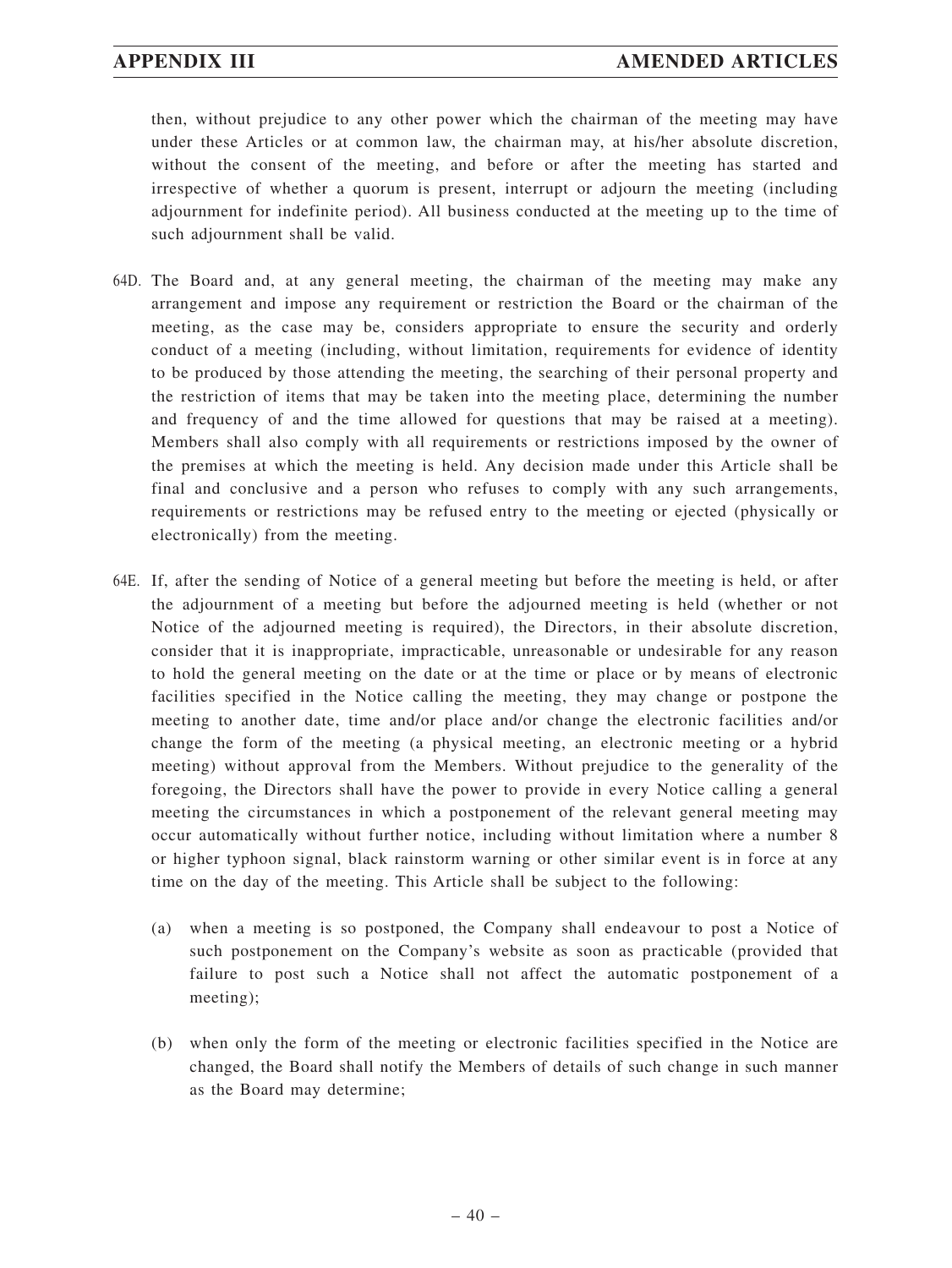- (c) when a meeting is postponed or changed in accordance with this Article, subject to and without prejudice to Article 64, unless already specified in the original Notice of the meeting, the Board shall fix the date, time, place (if applicable) and electronic facilities (if applicable) for the postponed or changed meeting and shall notify the Members of such details in such manner as the Board may determine; further all proxy forms shall be valid (unless revoked or replaced by a new proxy) if they are received as required by these Articles not less than 48 hours before the time of the postponed meeting; and
- (d) Notice of the business to be transacted at the postponed or changed meeting shall not be required, nor shall any accompanying documents be required to be recirculated, provided that the business to be transacted at the postponed or changed meeting is the same as that set out in the original Notice of general meeting circulated to the Members.
- 64F. All persons seeking to attend and participate in an electronic meeting or a hybrid meeting shall be responsible for maintaining adequate facilities to enable them to do so. Subject to Article 64C, any inability of a person or persons to attend or participate in a general meeting by way of electronic facilities shall not invalidate the proceedings of and/or resolutions passed at that meeting.
- 64G. Without prejudice to other provisions in Article 64, a physical meeting may also be held by means of such telephone, electronic or other communication facilities as permit all persons participating in the meeting to communicate with each other simultaneously and instantaneously, and participation in such a meeting shall constitute presence in person at such meeting.
- 65. If an amendment is proposed to any resolution under consideration but is in good faith ruled out of order by the chairman of the meeting, the proceedings on the substantive resolution shall not be invalidated by any error in such ruling. In the case of a resolution duly proposed as a special resolution, no amendment thereto (other than a mere clerical amendment to correct a patent error) may in any event be considered or voted upon.

## **VOTING**

66. (1) Subject to any special rights or restrictions as to voting for the time being attached to any shares by or in accordance with these Articles, at any general meeting on a poll every Member present in person or by proxy or, in the case of a Member being a corporation, by its duly authorised representative shall have one vote for every fully paid share of which he is the holder but so that no amount paid up or credited as paid up on a share in advance of calls or instalments is treated for the foregoing purposes as paid up on the share. A resolution put to the vote of a meeting shall be decided by way of a poll save that in the case of a physical meeting, the chairman of the meeting may in good faith, allow a resolution which relates purely to a procedural or administrative matter to be voted on by a show of hands in which case every Member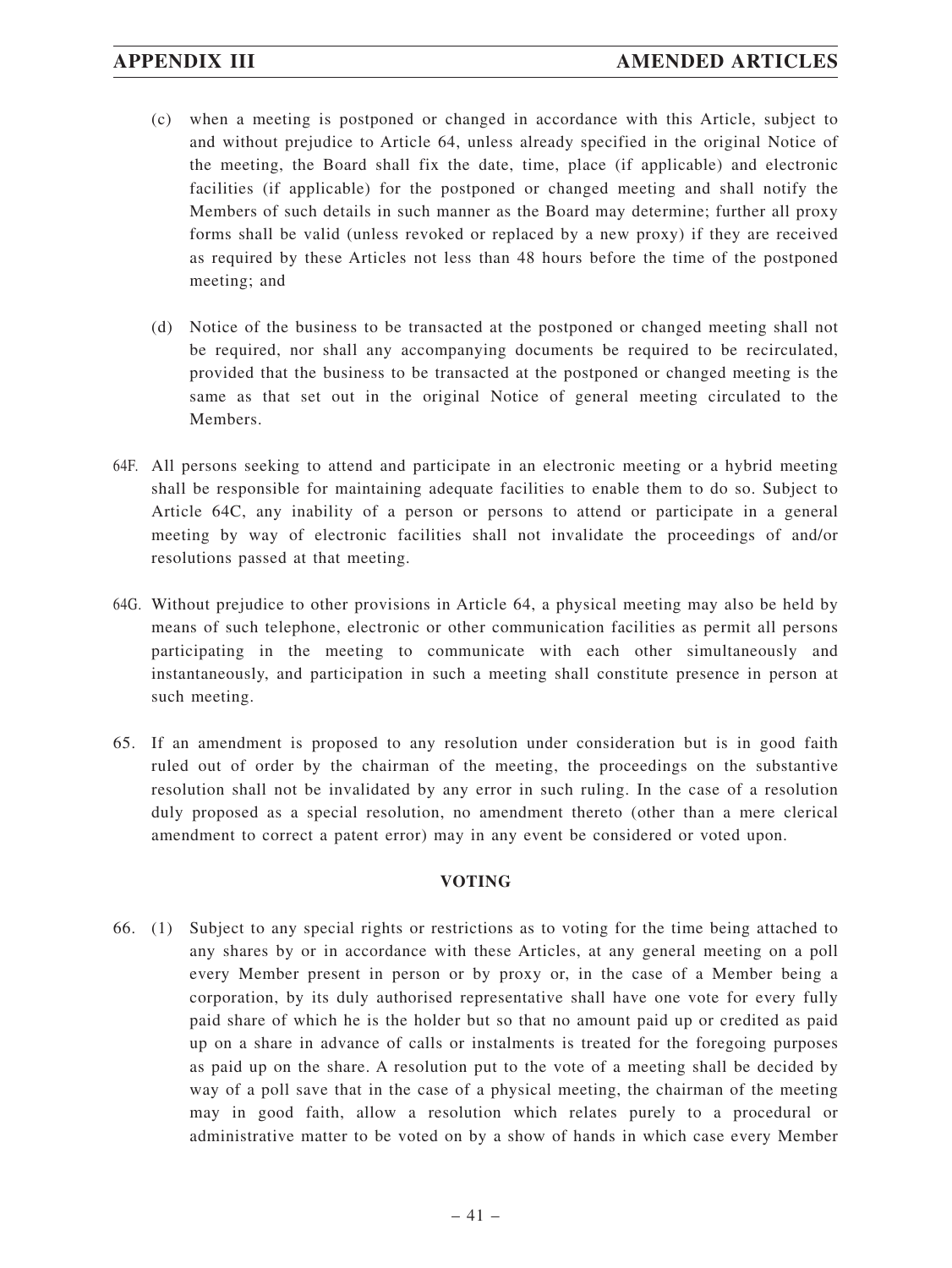present in person (or being a corporation, is present by a duly authorized representative), or by proxy(ies) shall have one vote provided that where more than one proxy is appointed by a Member which is a clearing house (or its nomines(s)), each such proxy shall have one vote on a show of hands. For purposes of this Article, procedural and administrative matters are those that (i) are not on the agenda of the general meeting or in any supplementary circular that may be issued by the Company to its Members; and (ii) relate to the chairman's duties to maintain the orderly conduct of the meeting and/or allow the business of the meeting to be properly and effectively dealt with, whilst allowing all Members a reasonable opportunity to express their views. Votes (whether on a show of hands or by way of poll) may be cast by such means, electronic or otherwise, as the Directors or the chairman of the meeting may determine.

- (2) In the case of a physical meeting where a show of hands is allowed, before or on the declaration of the result of the show of hands, a poll may be demanded:
	- (a) by at least three Members present in person or in the case of a Member being a corporation by its duly authorised representative or by proxy for the time being entitled to vote at the meeting; or
	- (b) by a Member or Members present in person or in the case of a Member being a corporation by its duly authorised representative or by proxy and representing not less than one-tenth of the total voting rights of all Members having the right to vote at the meeting; or
	- (c) by a Member or Members present in person or in the case of a Member being a corporation by its duly authorised representative or by proxy and holding shares in the Company conferring a right to vote at the meeting being shares on which an aggregate sum has been paid up equal to not less than one-tenth of the total sum paid up on all shares conferring that right.

A demand by a person as proxy for a Member or in the case of a Member being a corporation by its duly authorised representative shall be deemed to be the same as a demand by the Member.

- 67. Where a resolution is voted on by a show of hands, a declaration by the chairman that a resolution has been carried, or carried unanimously, or by a particular majority, or not carried by a particular majority, or lost, and an entry to that effect made in the minute book of the Company, shall be conclusive evidence of the facts without proof of the number or proportion of the votes recorded for or against the resolution. The result of the poll shall be deemed to be the resolution of the meeting. The Company shall only be required to disclose the voting figures on a poll if such disclosure is required by the Listing Rules.
- 68. On a poll votes may be given either personally or by proxy.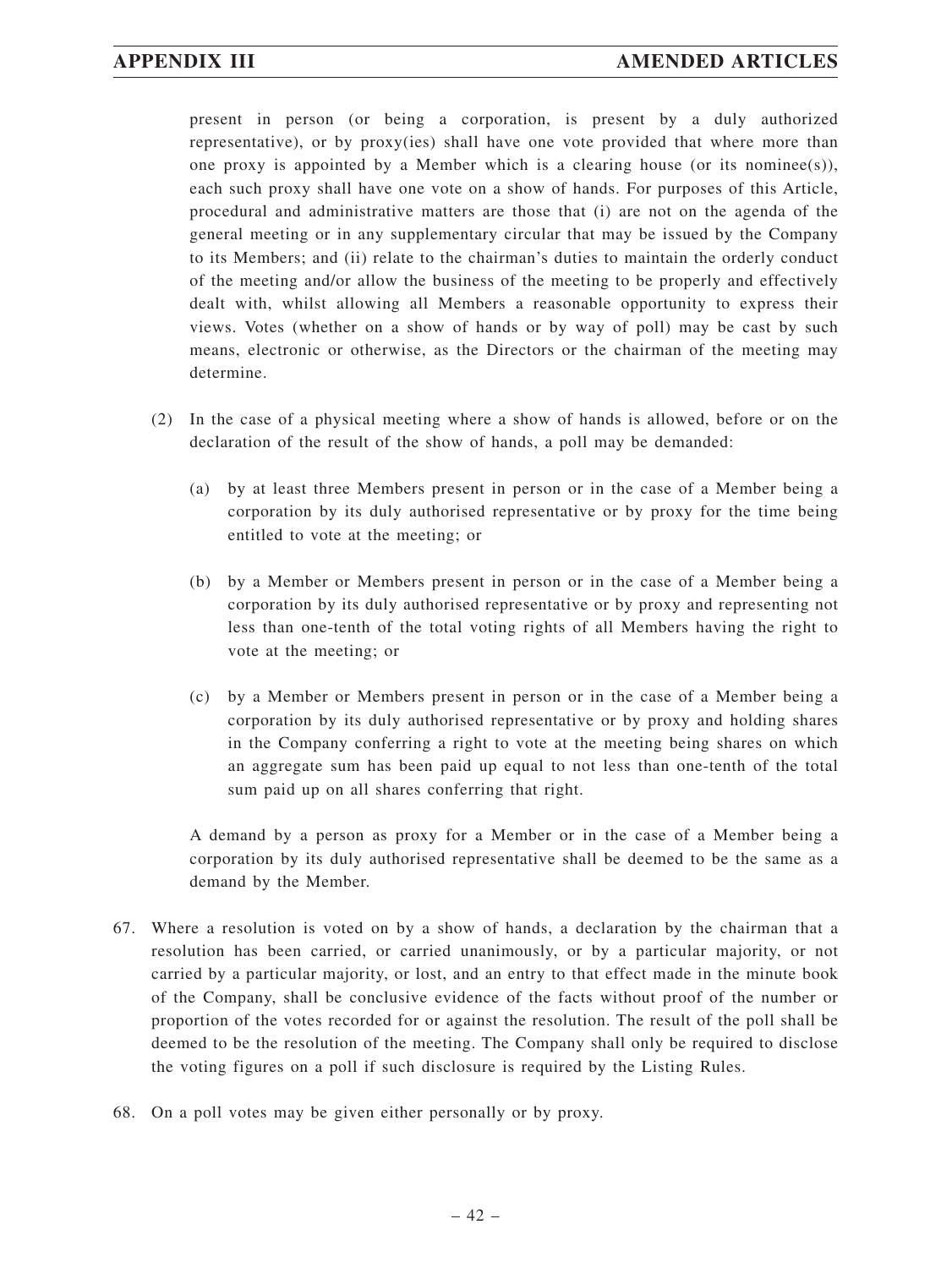- 69. A person entitled to more than one vote on a poll need not use all his votes or cast all the votes he uses in the same way.
- 70. All questions submitted to a meeting shall be decided by a simple majority of votes except where a greater majority is required by these Articles or by the Act. In the case of an equality of votes, the chairman of such meeting shall be entitled to a second or casting vote in addition to any other vote he may have.
- 71. Where there are joint holders of any share any one of such joint holders may vote, either in person or by proxy, in respect of such share as if he were solely entitled thereto, but if more than one of such joint holders be present at any meeting the vote of the senior holder who tenders a vote, whether in person or by proxy, shall be accepted to the exclusion of the votes of the other joint holders, and for this purpose seniority shall be determined by the order in which the names stand in the Register in respect of the joint holding. Several executors or administrators of a deceased Member in whose name any share stands shall for the purposes of this Article be deemed joint holders thereof.
- 72. (1) A Member who is a patient for any purpose relating to mental health or in respect of whom an order has been made by any court having jurisdiction for the protection or management of the affairs of persons incapable of managing their own affairs may vote, by his receiver, committee, *curator bonis* or other person in the nature of a receiver, committee or *curator bonis* appointed by such court, and such receiver, committee, *curator bonis* or other person may vote by proxy, and may otherwise act and be treated as if he were the registered holder of such shares for the purposes of general meetings, provided that such evidence as the Board may require of the authority of the person claiming to vote shall have been deposited at the Office, head office or Registration Office, as appropriate, not less than forty-eight (48) hours before the time appointed for holding the meeting, or adjourned meeting or postponed meeting, as the case may be.
	- (2) Any person entitled under Article 53 to be registered as the holder of any shares may vote at any general meeting in respect thereof in the same manner as if he were the registered holder of such shares, provided that forty-eight (48) hours at least before the time of the holding of the meeting or adjourned meeting or postponed meeting, as the case may be, at which he proposes to vote, he shall satisfy the Board of his entitlement to such shares, or the Board shall have previously admitted his right to vote at such meeting in respect thereof.
- 73. (1) No Member shall, unless the Board otherwise determines, be entitled to attend and vote and to be reckoned in a quorum at any general meeting unless he is duly registered and all calls or other sums presently payable by him in respect of shares in the Company have been paid.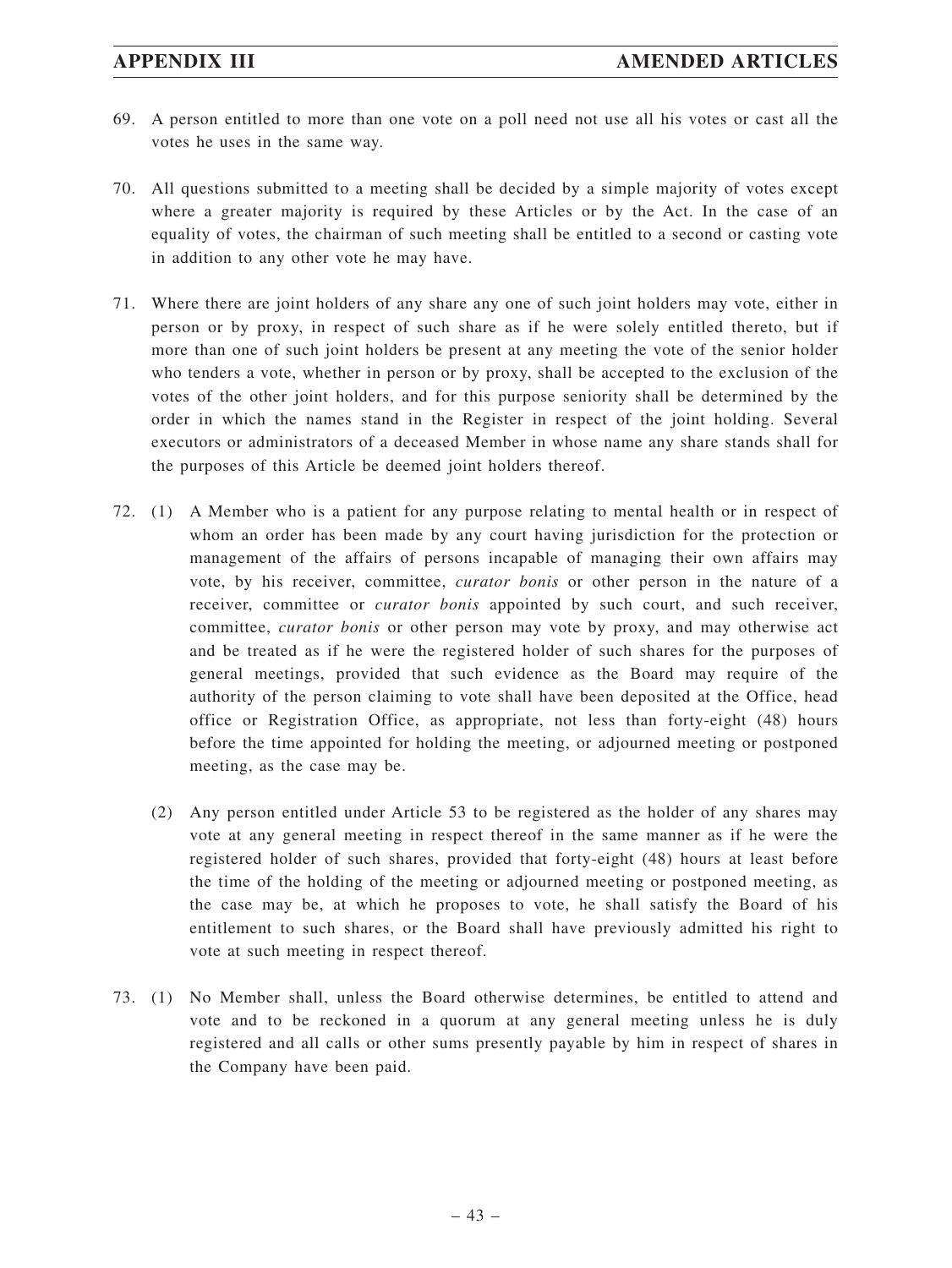- (2) All Members have the right to (a) speak at a general meeting; and (b) vote at a general meeting except where a Member is required by the Listing Rules to abstain from voting to approve the matter under consideration.
- (3) Where the Company has knowledge that any Member is, under the Listing Rules, required to abstain from voting on any particular resolution of the Company or restricted to voting only for or only against any particular resolution of the Company, any votes cast by or on behalf of such Member in contravention of such requirement or restriction shall not be counted.

### 74. If:

- (a) any objection shall be raised to the qualification of any voter; or
- (b) any votes have been counted which ought not to have been counted or which might have been rejected; or
- (c) any votes are not counted which ought to have been counted;

the objection or error shall not vitiate the decision of the meeting or adjourned meeting or postponed meeting on any resolution unless the same is raised or pointed out at the meeting or, as the case may be, the adjourned meeting or postponed meeting at which the vote objected to is given or tendered or at which the error occurs. Any objection or error shall be referred to the chairman of the meeting and shall only vitiate the decision of the meeting on any resolution if the chairman decides that the same may have affected the decision of the meeting. The decision of the chairman on such matters shall be final and conclusive.

### **PROXIES**

- 75. Any Member entitled to attend and vote at a meeting of the Company shall be entitled to appoint another person as his proxy to attend and vote instead of him. A Member who is the holder of two or more shares may appoint more than one proxy to represent him and vote on his behalf at a general meeting of the Company or at a class meeting. A proxy need not be a Member. In addition, a proxy or proxies representing either a Member who is an individual or a Member which is a corporation shall be entitled to exercise the same powers on behalf of the Member which he or they represent as such Member could exercise.
- 76. The instrument appointing a proxy shall be in writing under the hand of the appointor or of his attorney duly authorised in writing or, if the appointor is a corporation, either under its seal or under the hand of an officer, attorney or other person authorised to sign the same. In the case of an instrument of proxy purporting to be signed on behalf of a corporation by an officer thereof it shall be assumed, unless the contrary appears, that such officer was duly authorised to sign such instrument of proxy on behalf of the corporation without further evidence of the facts.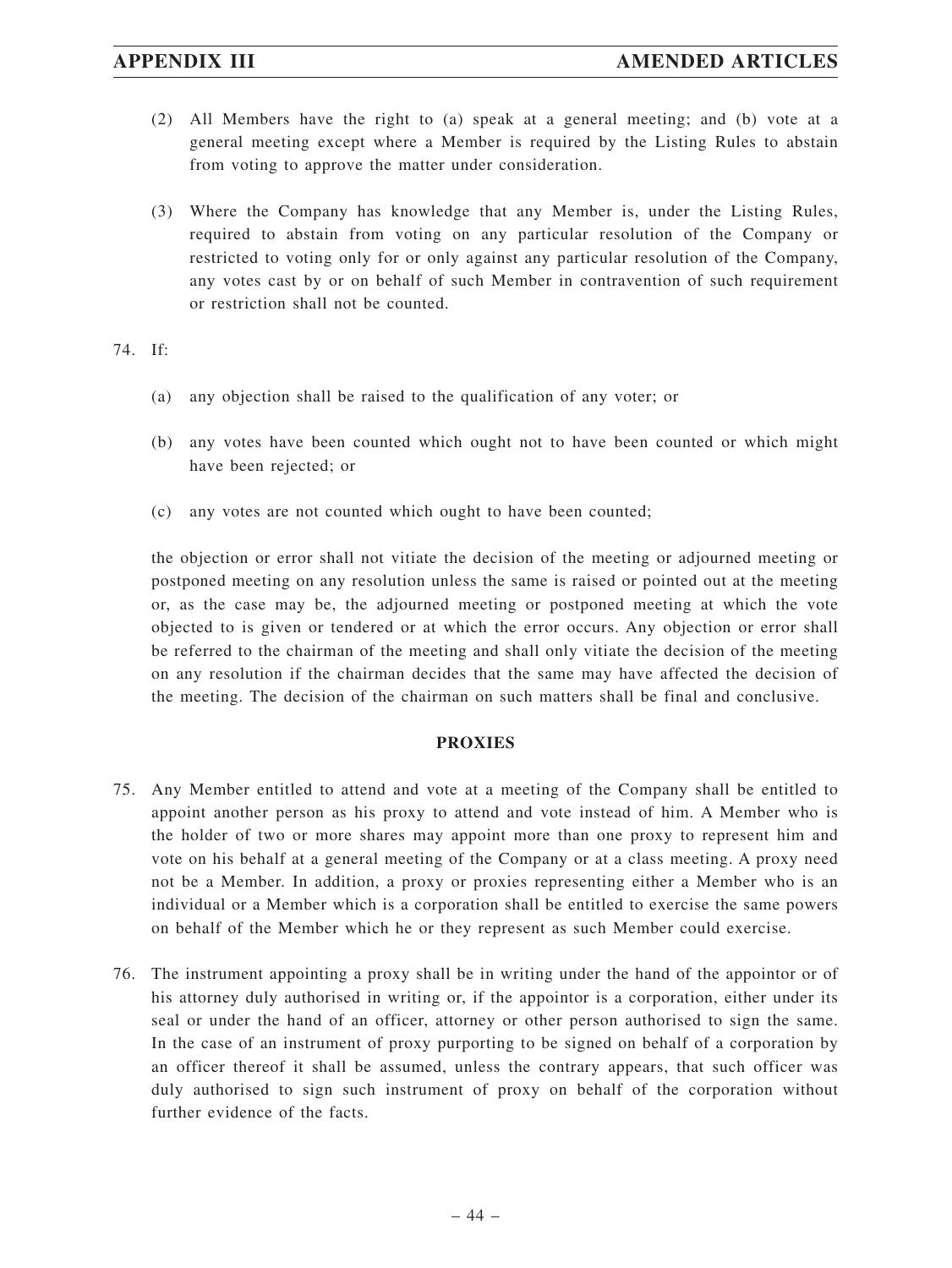## **APPENDIX III AMENDED ARTICLES**

- 77. (1) The Company may, at its absolute discretion, provide an electronic address for the receipt of any document or information relating to proxies for a general meeting (including any instrument of proxy or invitation to appoint a proxy, any document necessary to show the validity of, or otherwise relating to, an appointment of proxy (whether or not required under these Articles) and notice of termination of the authority of a proxy). If such an electronic address is provided, the Company shall be deemed to have agreed that any such document or information (relating to proxies as aforesaid) may be sent by electronic means to that address, subject as hereafter provided and subject to any other limitations or conditions specified by the Company when providing the address. Without limitation, the Company may from time to time determine that any such electronic address may be used generally for such matters or specifically for particular meetings or purposes and, if so, the Company may provide different electronic addresses for different purposes. The Company may also impose any conditions on the transmission of and its receipt of such electronic communications including, for the avoidance of doubt, imposing any security or encryption arrangements as may be specified by the Company. If any document or information required to be sent to the Company under this Article is sent to the Company by electronic means, such document or information is not treated as validly delivered to or deposited with the Company if the same is not received by the Company at its designated electronic address provided in accordance with this Article or if no electronic address is so designated by the Company for the receipt of such document or information.
	- (2) The instrument appointing a proxy and (if required by the Board) the power of attorney or other authority (if any) under which it is signed, or a certified copy of such power or authority, shall be delivered to such place or one of such places (if any) as may be specified for that purpose in or by way of note to or in any document accompanying the Notice convening the meeting (or, if no place is so specified at the Registration Office or the Office, as may be appropriate), or if the Company has provided an electronic address in accordance with the preceding paragraph, shall be received at the electronic address specified, not less than forty-eight (48) hours before the time appointed for holding the meeting or adjourned meeting or postponed meeting at which the person named in the instrument proposes to vote. No instrument appointing a proxy shall be valid after the expiration of twelve (12) months from the date named in it as the date of its execution, except at an adjourned meeting or postponed meeting in cases where the meeting was originally held within twelve (12) months from such date. Delivery of an instrument appointing a proxy shall not preclude a Member from attending and voting at the meeting convened and in such event, the instrument appointing a proxy shall be deemed to be revoked.
- 78. Instruments of proxy shall be in any common form or in such other form as the Board may approve (provided that this shall not preclude the use of the two-way form) and the Board may, if it thinks fit, send out with the Notice of any meeting forms of instrument of proxy for use at the meeting. The instrument of proxy shall be deemed to confer authority to vote on any amendment of a resolution put to the meeting for which it is given as the proxy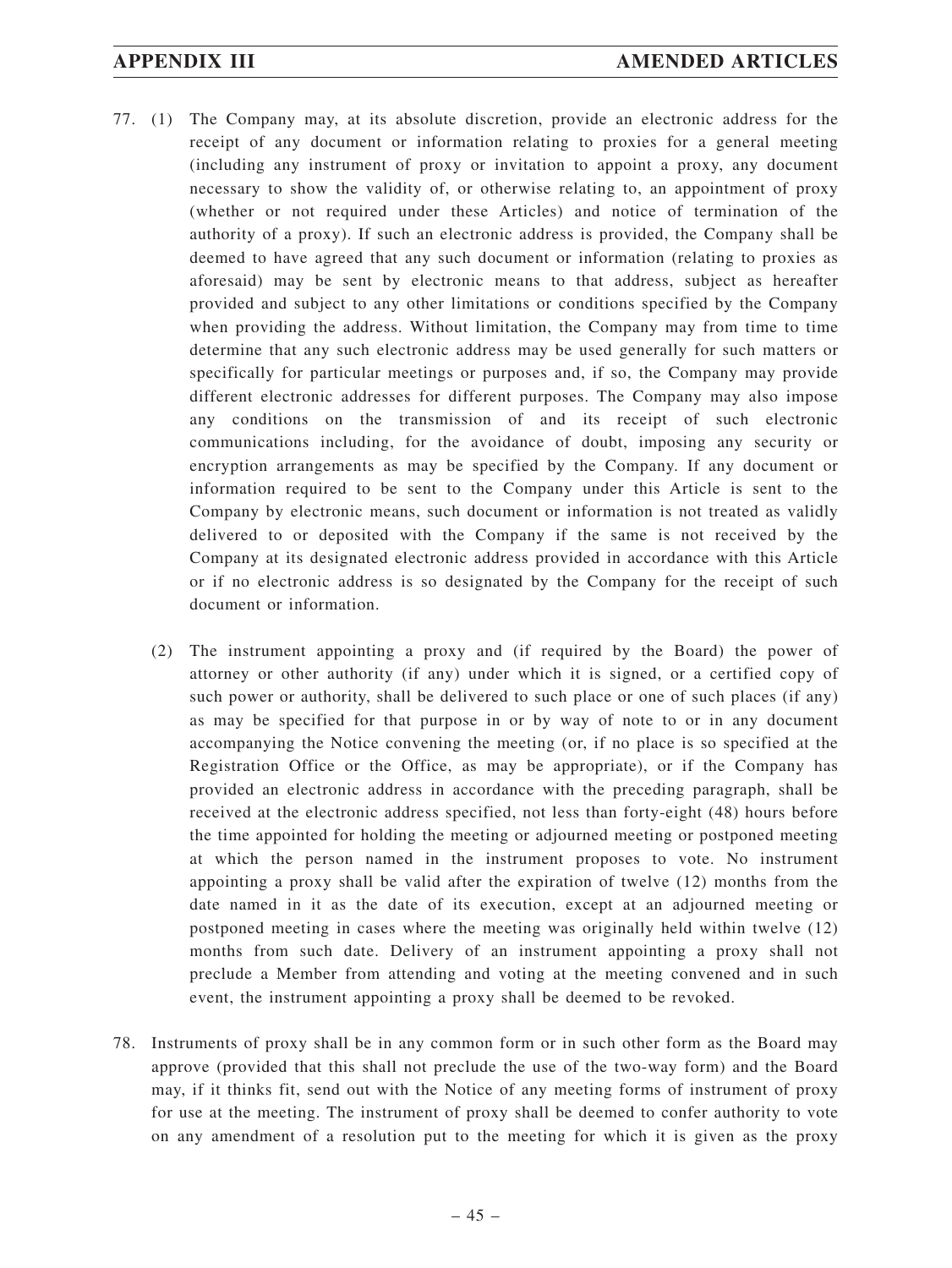thinks fit. The instrument of proxy shall, unless the contrary is stated therein, be valid as well for any adjournment or postponement of the meeting as for the meeting to which it relates. The Board may decide, either generally or in any particular case, to treat a proxy appointment as valid notwithstanding that the appointment or any of the information required under these Articles has not been received in accordance with the requirements of these Articles. Subject to aforesaid, if the proxy appointment and any of the information required under these Articles is not received in the manner set out in these Articles, the appointee shall not be entitled to vote in respect of the shares in question.

- 79. A vote given in accordance with the terms of an instrument of proxy shall be valid notwithstanding the previous death or insanity of the principal, or revocation of the instrument of proxy or of the authority under which it was executed, provided that no intimation in writing of such death, insanity or revocation shall have been received by the Company at the Office or the Registration Office (or such other place as may be specified for the delivery of instruments of proxy in the Notice convening the meeting or other document sent therewith) two (2) hours at least before the commencement of the meeting or adjourned meeting or postponed meeting, at which the instrument of proxy is used.
- 80. Anything which under these Articles a Member may do by proxy he may likewise do by his duly appointed attorney and the provisions of these Articles relating to proxies and instruments appointing proxies shall apply *mutatis mutandis* in relation to any such attorney and the instrument under which such attorney is appointed.

## **CORPORATIONS ACTING BY REPRESENTATIVES**

- 81. (1) Any corporation which is a Member may by resolution of its directors or other governing body authorise such person as it thinks fit to act as its representative at any meeting of the Company or at any meeting of any class of Members. The person so authorised shall be entitled to exercise the same powers on behalf of such corporation as the corporation could exercise if it were an individual Member and such corporation shall for the purposes of these Articles be deemed to be present in person at any such meeting if a person so authorised is present thereat.
	- (2) If a clearing house (or its nominee(s)), being a corporation, is a Member, it may authorise such persons as it thinks fit to act as its representatives at any meeting of the Company or at any meeting of any class of Members provided that, if more than one person is so authorised, the authorisation shall specify the number and class of shares in respect of which each such representative is so authorised. Each person so authorised under the provisions of this Article shall be deemed to have been duly authorised without further evidence of the facts and be entitled to exercise the same rights and powers on behalf of the clearing house (or its nominee(s)) as if such person was the registered holder of the shares of the Company held by the clearing house (or its nominee(s)) including, where a show of hands is allowed, the right to vote individually on a show of hands.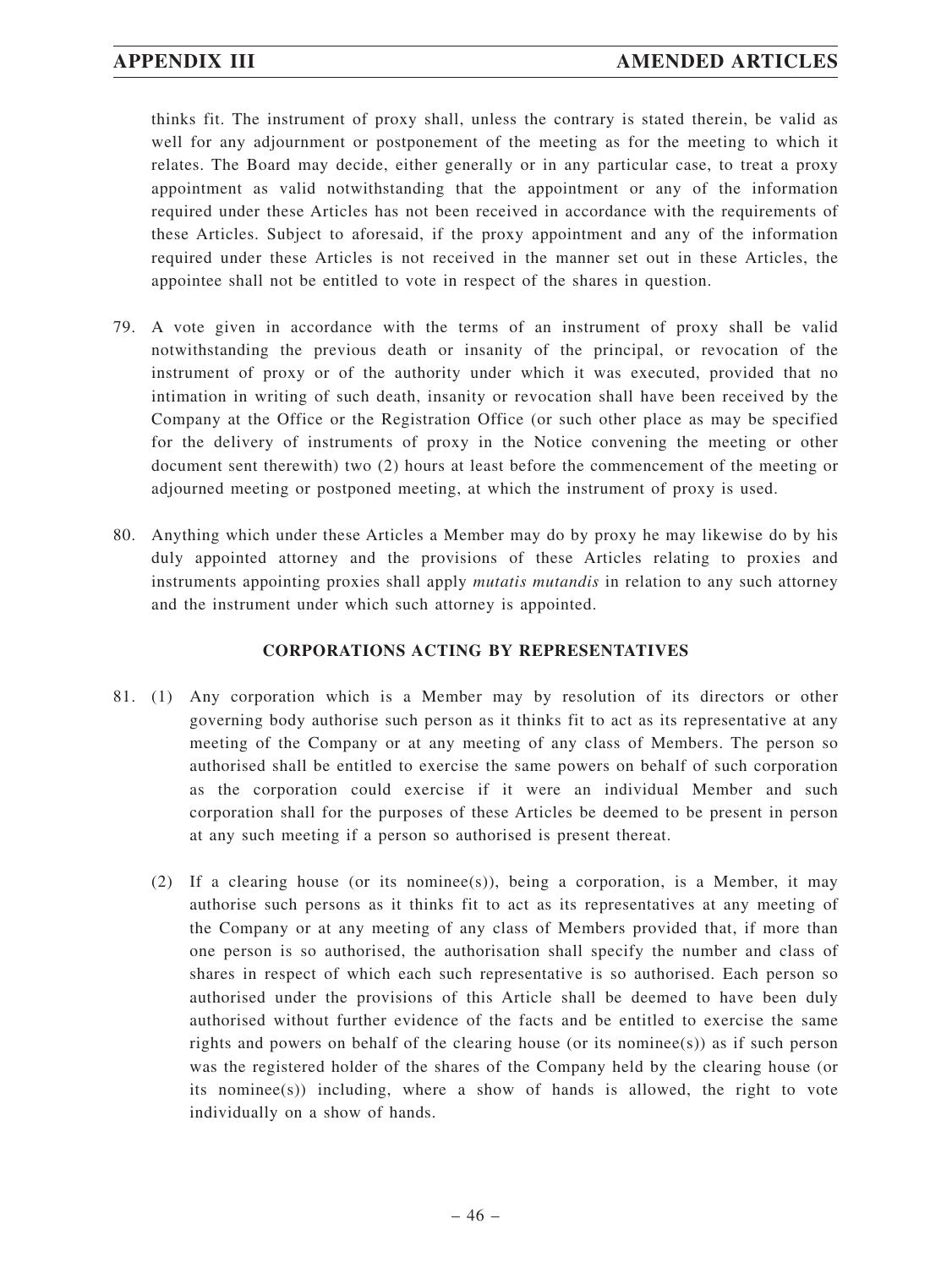(3) Any reference in these Articles to a duly authorised representative of a Member being a corporation shall mean a representative authorised under the provisions of this Article.

## **WRITTEN RESOLUTIONS OF MEMBERS**

82. A resolution in writing signed (in such manner as to indicate, expressly or impliedly, unconditional approval) by or on behalf of all persons for the time being entitled to receive notice of and to attend and vote at general meetings of the Company shall, for the purposes of these Articles, be treated as a resolution duly passed at a general meeting of the Company and, where relevant, as a special resolution so passed. Any such resolution shall be deemed to have been passed at a meeting held on the date on which it was signed by the last Member to sign, and where the resolution states a date as being the date of his signature thereof by any Member the statement shall be prima facie evidence that it was signed by him on that date. Such a resolution may consist of several documents in the like form, each signed by one or more relevant Members.

# **BOARD OF DIRECTORS**

- 83. (1) Unless otherwise determined by the Company in general meeting, the number of Directors shall not be less than two (2). There shall be no maximum number of Directors unless otherwise determined from time to time by the Members in general meeting. The Directors shall be elected or appointed in the first place by the subscribers to the Memorandum of Association or by a majority of them and thereafter in accordance with Article 84 called for such purpose and who shall hold office for such term as the Members may determine or, in the absence of such determination, in accordance with Article 84 or until their successors are elected or appointed or their office is otherwise vacated.
	- (2) Subject to the Articles and the Act, the Company may by ordinary resolution elect any person to be a Director either to fill a casual vacancy on the Board, or as an addition to the existing Board.
	- (3) The Directors shall have the power from time to time and at any time to appoint any person as a Director either to fill a casual vacancy on the Board or as an addition to the existing Board. Any Director so appointedappointed by the Board to fill a casual vacancy shall hold office until the first general meeting of Members after his appointment and be subject to re-election at such meeting and any Director appointed by the Board as an addition to the existing Board shall hold office only until the next following annual general meeting of the Company and shall then be eligible for re-election.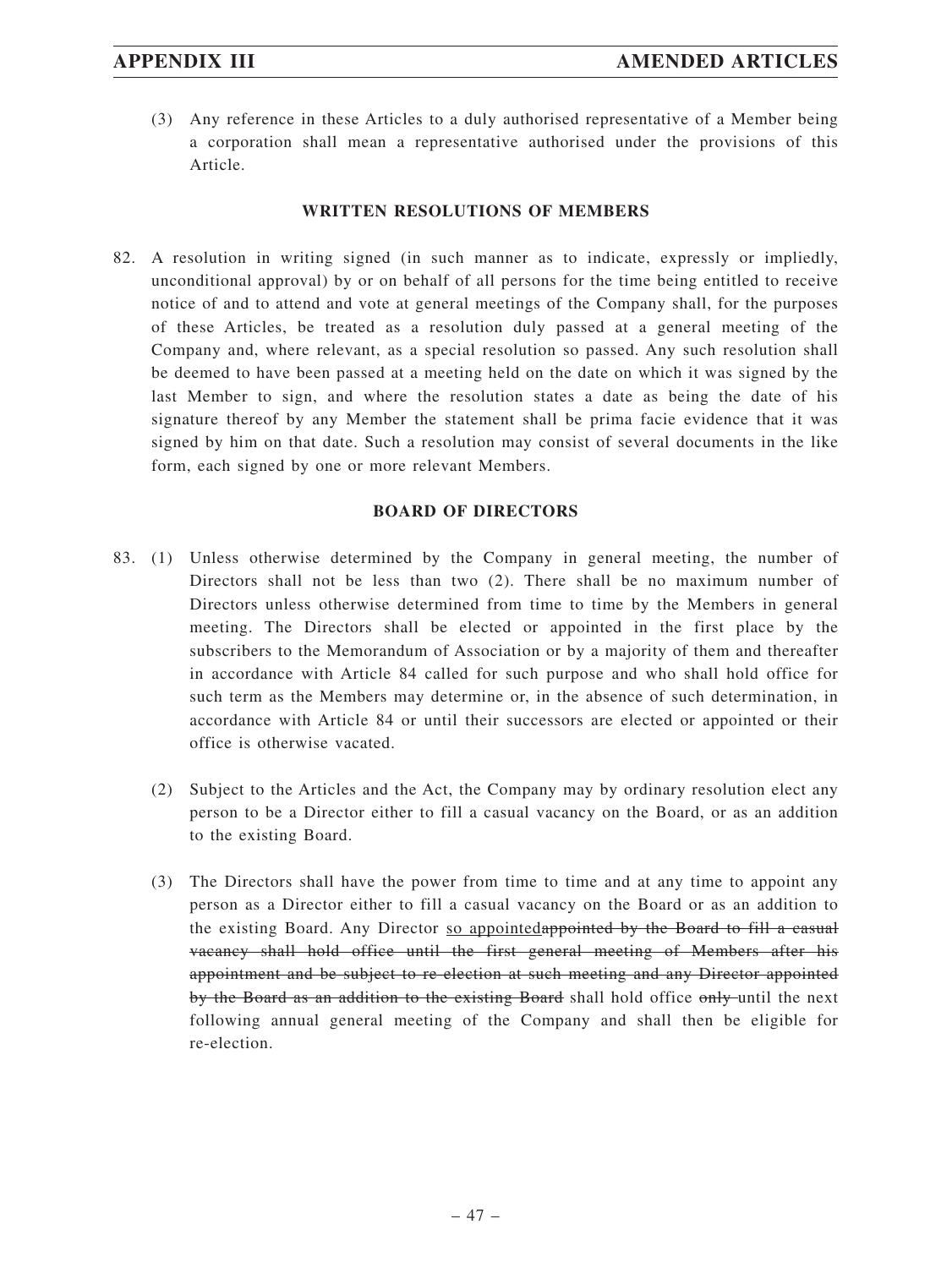- (4) Neither a Director nor an alternate Director shall be required to hold any shares of the Company by way of qualification and a Director or alternate Director (as the case may be) who is not a Member shall be entitled to receive notice of and to attend and speak at any general meeting of the Company and of all classes of shares of the Company.
- (5) The Members may, at any general meeting convened and held in accordance with these Articles, by ordinary resolution remove a Director at any time before the expiration of his period of office notwithstanding anything to the contrary in these Articles or in any agreement between the Company and such Director (but without prejudice to any claim for damages under any such agreement).
- (6) A vacancy on the Board created by the removal of a Director under the provisions of subparagraph (5) above may be filled by the election or appointment by ordinary resolution the Members at the meeting at which such Director is removed.
- (7) The Company may from time to time in general meeting by ordinary resolution increase or reduce the number of Directors but so that the number of Directors shall never be less than two (2).

## **RETIREMENT OF DIRECTORS**

- 84. (1) Notwithstanding any other provisions in the Articles, at each annual general meeting one-third of the Directors for the time being (or, if their number is not a multiple of three (3), the number nearest to but not less than one-third) shall retire from office by rotation provided that every Director shall be subject to retirement at an annual general meeting at least once every three years.
	- (2) A retiring Director shall be eligible for re-election and shall continue to act as a Director throughout the meeting at which he retires. The Directors to retire by rotation shall include (so far as necessary to ascertain the number of directors to retire by rotation) any Director who wishes to retire and not to offer himself for re-election. Any further Directors so to retire shall be those of the other Directors subject to retirement by rotation who have been longest in office since their last re-election or appointment and so that as between persons who became or were last re-elected Directors on the same day those to retire shall (unless they otherwise agree among themselves) be determined by lot. Any Director appointed by the Board pursuant to Article 83(3) shall not be taken into account in determining which particular Directors or the number of Directors who are to retire by rotation.
- 85. No person other than a Director retiring at the meeting shall, unless recommended by the Directors for election, be eligible for election as a Director at any general meeting unless a Notice signed by a Member (other than the person to be proposed) duly qualified to attend and vote at the meeting for which such notice is given of his intention to propose such person for election and also a Notice signed by the person to be proposed of his willingness to be elected shall have been lodged at the head office or at the Registration Office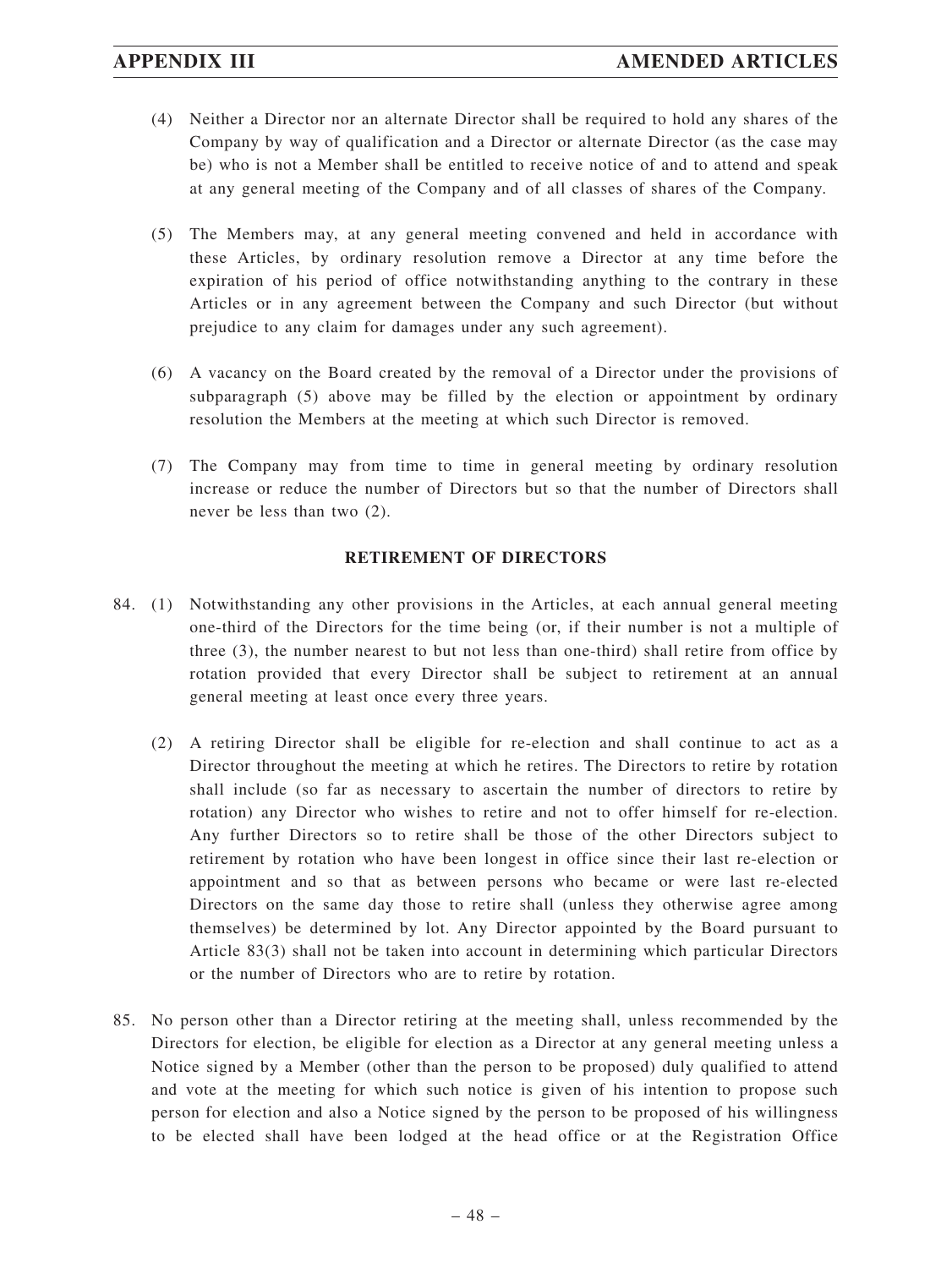provided that the minimum length of the period, during which such Notice(s) are given, shall be at least seven (7) days and that (if the Notices are submitted after the despatch of the notice of the general meeting appointed for such election) the period for lodgment of such Notice(s) shall commence on the day after the despatch of the notice of the general meeting appointed for such election and end no later than seven (7) days prior to the date of such general meeting.

## **DISQUALIFICATION OF DIRECTORS**

- 86. The office of a Director shall be vacated if the Director:
	- (1) resigns his office by notice in writing delivered to the Company at the Office or tendered at a meeting of the Board;
	- (2) becomes of unsound mind or dies;
	- (3) without special leave of absence from the Board, is absent from meetings of the Board for six consecutive months, and his alternate Director, if any, shall not during such period have attended in his stead and the Board resolves that his office be vacated;
	- (4) becomes bankrupt or has a receiving order made against him or suspends payment or compounds with his creditors;
	- (5) is prohibited by law from being a Director; or
	- (6) ceases to be a Director by virtue of any provision of the Statutes or is removed from office pursuant to these Articles.

### **EXECUTIVE DIRECTORS**

- 87. The Board may from time to time appoint any one or more of its body to be a managing director, joint managing director or deputy managing director or to hold any other employment or executive office with the Company for such period (subject to their continuance as Directors) and upon such terms as the Board may determine and the Board may revoke or terminate any of such appointments. Any such revocation or termination as aforesaid shall be without prejudice to any claim for damages that such Director may have against the Company or the Company may have against such Director. A Director appointed to an office under this Article shall be subject to the same provisions as to removal as the other Directors of the Company, and he shall (subject to the provisions of any contract between him and the Company) ipso facto and immediately cease to hold such office if he shall cease to hold the office of Director for any cause.
- 88. Notwithstanding Articles 93, 94, 95 and 96, an executive director appointed to an office under Article 87 hereof shall receive such remuneration (whether by way of salary, commission, participation in profits or otherwise or by all or any of those modes) and such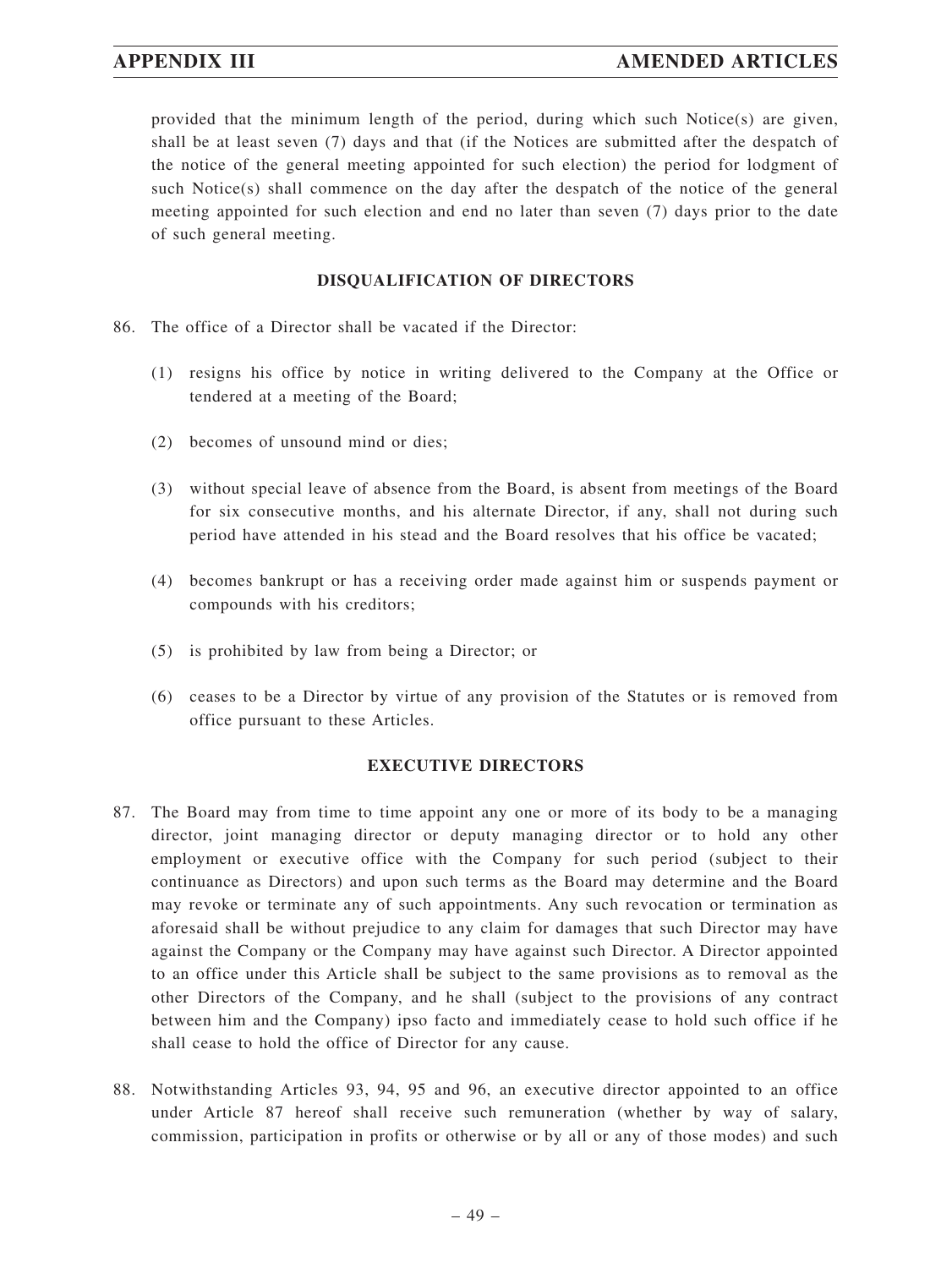other benefits (including pension and/or gratuity and/or other benefits on retirement) and allowances as the Board may from time to time determine, and either in addition to or in lieu of his remuneration as a Director.

### **ALTERNATE DIRECTORS**

- 89. Any Director may at any time by Notice delivered to the Office or head office or at a meeting of the Directors appoint any person (including another Director) to be his alternate Director. Any person so appointed shall have all the rights and powers of the Director or Directors for whom such person is appointed in the alternative provided that such person shall not be counted more than once in determining whether or not a quorum is present. An alternate Director may be removed at any time by the body which appointed him and, subject thereto, the office of alternate Director shall continue until the happening of any event which, if he were a Director, would cause him to vacate such office or if his appointor ceases for any reason to be a Director. Any appointment or removal of an alternate Director shall be effected by Notice signed by the appointor and delivered to the Office or head office or tendered at a meeting of the Board. An alternate Director may also be a Director in his own right and may act as alternate to more than one Director. An alternate Director shall, if his appointor so requests, be entitled to receive notices of meetings of the Board or of committees of the Board to the same extent as, but in lieu of, the Director appointing him and shall be entitled to such extent to attend and vote as a Director at any such meeting at which the Director appointing him is not personally present and generally at such meeting to exercise and discharge all the functions, powers and duties of his appointor as a Director and for the purposes of the proceedings at such meeting the provisions of these Articles shall apply as if he were a Director save that as an alternate for more than one Director his voting rights shall be cumulative.
- 90. An alternate Director shall only be a Director for the purposes of the Act and shall only be subject to the provisions of the Act insofar as they relate to the duties and obligations of a Director when performing the functions of the Director for whom he is appointed in the alternative and shall alone be responsible to the Company for his acts and defaults and shall not be deemed to be the agent of or for the Director appointing him. An alternate Director shall be entitled to contract and be interested in and benefit from contracts or arrangements or transactions and to be repaid expenses and to be indemnified by the Company to the same extent *mutatis mutandis* as if he were a Director but he shall not be entitled to receive from the Company any fee in his capacity as an alternate Director except only such part, if any, of the remuneration otherwise payable to his appointor as such appointor may by Notice to the Company from time to time direct.
- 91. Every person acting as an alternate Director shall have one vote for each Director for whom he acts as alternate (in addition to his own vote if he is also a Director). If his appointor is for the time being absent from Hong Kong or otherwise not available or unable to act, the signature of an alternate Director to any resolution in writing of the Board or a committee of the Board of which his appointor is a member shall, unless the notice of his appointment provides to the contrary, be as effective as the signature of his appointor.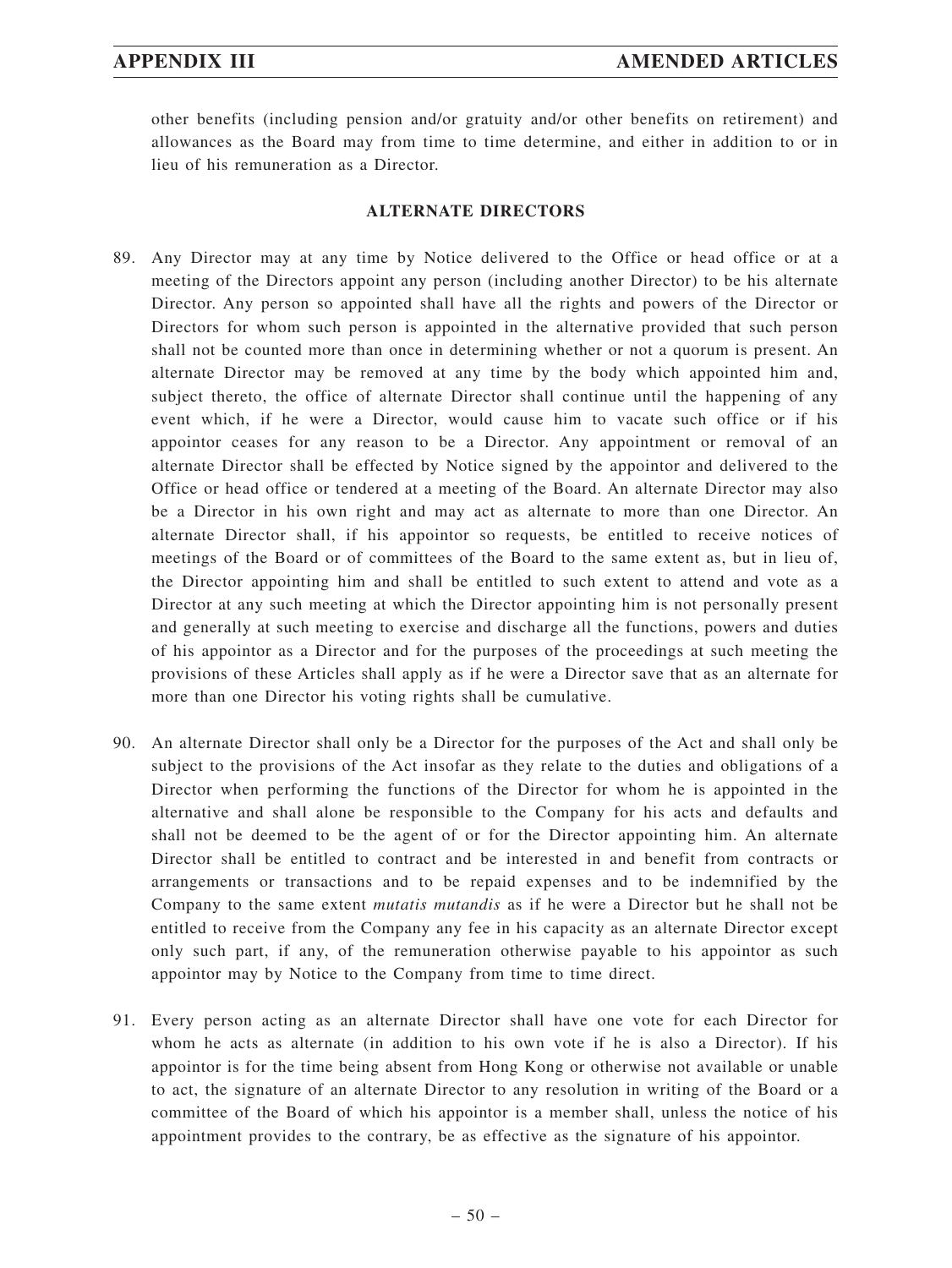92. An alternate Director shall ipso facto cease to be an alternate Director if his appointor ceases for any reason to be a Director, however, such alternate Director or any other person may be re-appointed by the Directors to serve as an alternate Director PROVIDED always that, if at any meeting any Director retires but is re-elected at the same meeting, any appointment of such alternate Director pursuant to these Articles which was in force immediately before his retirement shall remain in force as though he had not retired.

## **DIRECTORS' FEES AND EXPENSES**

- 93. The ordinary remuneration of the Directors shall from time to time be determined by the Company in general meeting and shall (unless otherwise directed by the resolution by which it is voted) be divided amongst the Board in such proportions and in such manner as the Board may agree or, failing agreement, equally, except that any Director who shall hold office for part only of the period in respect of which such remuneration is payable shall be entitled only to rank in such division for a proportion of remuneration related to the period during which he has held office. Such remuneration shall be deemed to accrue from day to day.
- 94. Each Director shall be entitled to be repaid or prepaid all travelling, hotel and incidental expenses reasonably incurred or expected to be incurred by him in attending meetings of the Board or committees of the Board or general meetings or separate meetings of any class of shares or of debentures of the Company or otherwise in connection with the discharge of his duties as a Director.
- 95. Any Director who, by request, goes or resides abroad for any purpose of the Company or who performs services which in the opinion of the Board go beyond the ordinary duties of a Director may be paid such extra remuneration (whether by way of salary, commission, participation in profits or otherwise) as the Board may determine and such extra remuneration shall be in addition to or in substitution for any ordinary remuneration provided for by or pursuant to any other Article.
- 96. The Board shall obtain the approval of the Company in general meeting before making any payment to any Director or past Director of the Company by way of compensation for loss of office, or as consideration for or in connection with his retirement from office (not being payment to which the Director is contractually entitled).

## **DIRECTORS' INTERESTS**

- 97. A Director may:
	- (a) hold any other office or place of profit with the Company (except that of Auditor) in conjunction with his office of Director for such period and upon such terms as the Board may determine. Any remuneration (whether by way of salary, commission,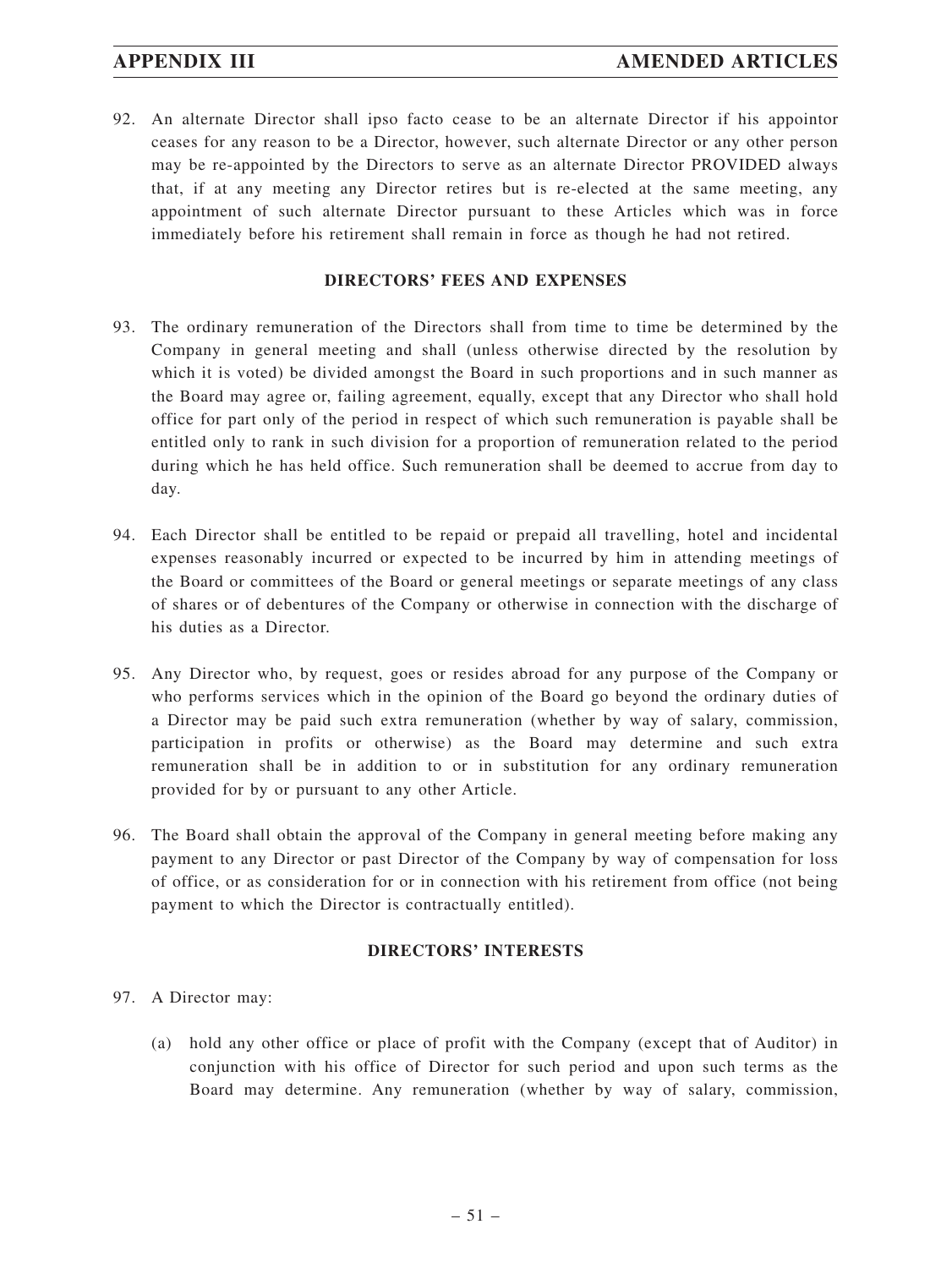participation in profits or otherwise) paid to any Director in respect of any such other office or place of profit shall be in addition to any remuneration provided for by or pursuant to any other Article;

- (b) act by himself or his firm in a professional capacity for the Company (otherwise than as Auditor) and he or his firm may be remunerated for professional services as if he were not a Director;
- (c) continue to be or become a director, managing director, joint managing director, deputy managing director, executive director, manager or other officer or member of any other company promoted by the Company or in which the Company may be interested as a vendor, shareholder or otherwise and (unless otherwise agreed) no such Director shall be accountable for any remuneration, profits or other benefits received by him as a director, managing director, joint managing director, deputy managing director, executive director, manager or other officer or member of or from his interests in any such other company. Subject as otherwise provided by these Articles the Directors may exercise or cause to be exercised the voting powers conferred by the shares in any other company held or owned by the Company, or exercisable by them as Directors of such other company in such manner in all respects as they think fit (including the exercise thereof in favour of any resolution appointing themselves or any of them directors, managing directors, joint managing directors, deputy managing directors, executive directors, managers or other officers of such company) or voting or providing for the payment of remuneration to the director, managing director, joint managing director, deputy managing director, executive director, manager or other officers of such other company and any Director may vote in favour of the exercise of such voting rights in manner aforesaid notwithstanding that he may be, or about to be, appointed a director, managing director, joint managing director, deputy managing director, executive director, manager or other officer of such a company, and that as such he is or may become interested in the exercise of such voting rights in manner aforesaid.
- 98. Subject to the Act and to these Articles, no Director or proposed or intending Director shall be disqualified by his office from contracting with the Company, either with regard to his tenure of any office or place of profit or as vendor, purchaser or in any other manner whatsoever, nor shall any such contract or any other contract or arrangement in which any Director is in any way interested be liable to be avoided, nor shall any Director so contracting or being so interested be liable to account to the Company or the Members for any remuneration, profit or other benefits realised by any such contract or arrangement by reason of such Director holding that office or of the fiduciary relationship thereby established provided that such Director shall disclose the nature of his interest in any contract or arrangement in which he is interested in accordance with Article 99 herein.
- 99. A Director who to his knowledge is in any way, whether directly or indirectly, interested in a contract or arrangement or proposed contract or arrangement with the Company shall declare the nature of his interest at the meeting of the Board at which the question of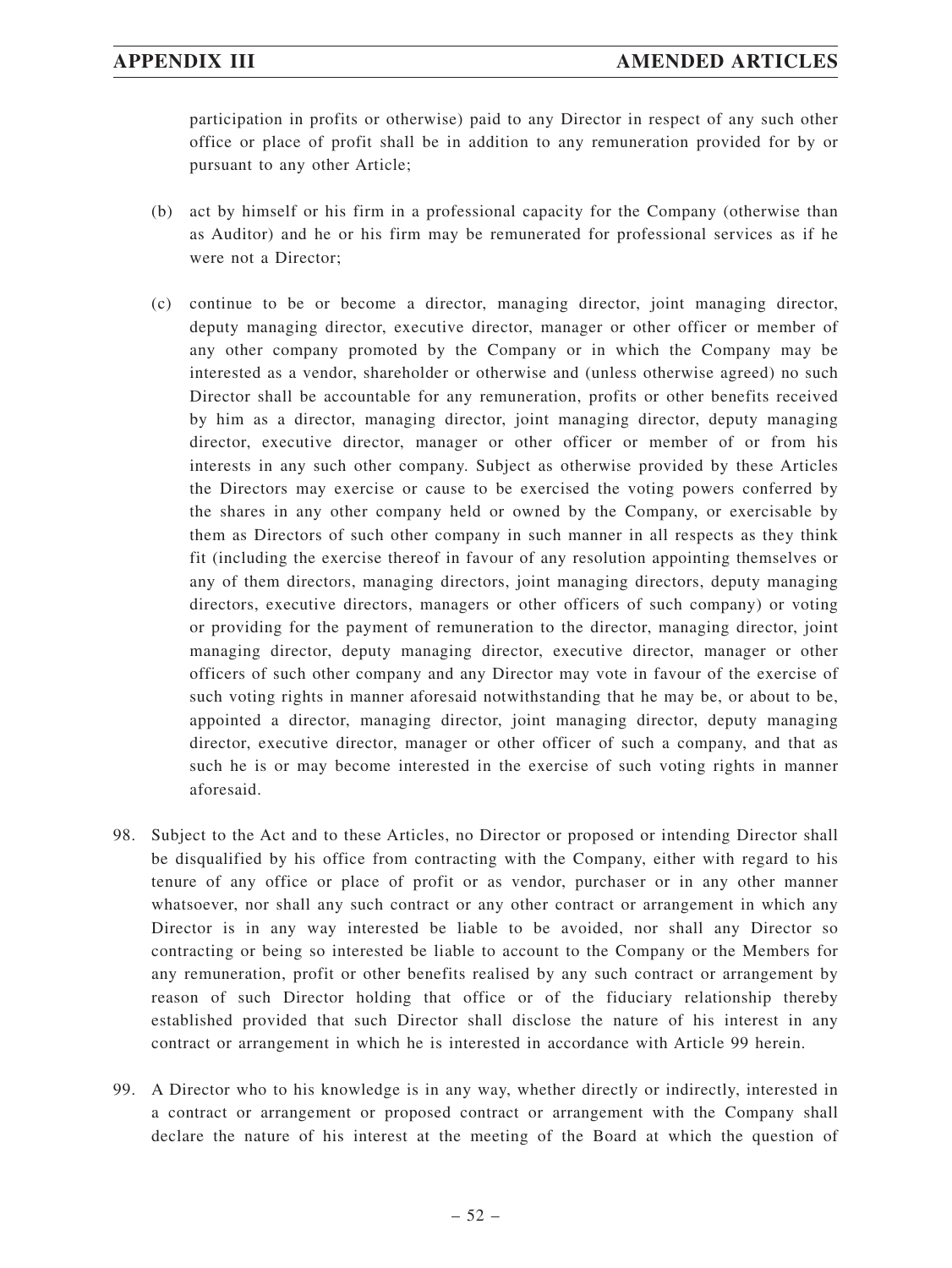# **APPENDIX III AMENDED ARTICLES**

entering into the contract or arrangement is first considered, if he knows his interest then exists, or in any other case at the first meeting of the Board after he knows that he is or has become so interested. For the purposes of this Article, a general Notice to the Board by a Director to the effect that:

- (a) he is a member or officer of a specified company or firm and is to be regarded as interested in any contract or arrangement which may after the date of the Notice be made with that company or firm; or
- (b) he is to be regarded as interested in any contract or arrangement which may after the date of the Notice be made with a specified person who is connected with him;

shall be deemed to be a sufficient declaration of interest under this Article in relation to any such contract or arrangement, provided that no such Notice shall be effective unless either it is given at a meeting of the Board or the Director takes reasonable steps to secure that it is brought up and read at the next Board meeting after it is given.

- 100. (1) A Director shall not vote (nor be counted in the quorum) on any resolution of the Board approving any contract or arrangement or any other proposal in which he or any of his close associates is materially interested, but this prohibition shall not apply to any of the following matters namely:
	- (i) any contract or arrangement for the giving to such Director or his close associate(s) any security or indemnity in respect of money lent by him or any of his close associate(s) or obligations incurred or undertaken by him or any of his close associate(s) at the request of or for the benefit of the Company or any of its subsidiaries;
	- (ii) any contract or arrangement for the giving of any security or indemnity to a third party in respect of a debt or obligation of the Company or any of its subsidiaries for which the Director or his close associate(s) has himself/themselves assumed responsibility in whole or in part whether alone or jointly under a guarantee or indemnity or by the giving of security;
	- (iii) any contract or arrangement concerning an offer of shares or debentures or other securities of or by the Company or any other company which the Company may promote or be interested in for subscription or purchase, where the Director or his close associate(s) is/are or is/are to be interested as a participant in the underwriting or sub-underwriting of the offer;
	- (iv) any contract or arrangement in which the Director or his close associate(s) is/are interested in the same manner as other holders of shares or debentures or other securities of the Company by virtue only of his/their interest in shares or debentures or other securities of the Company; or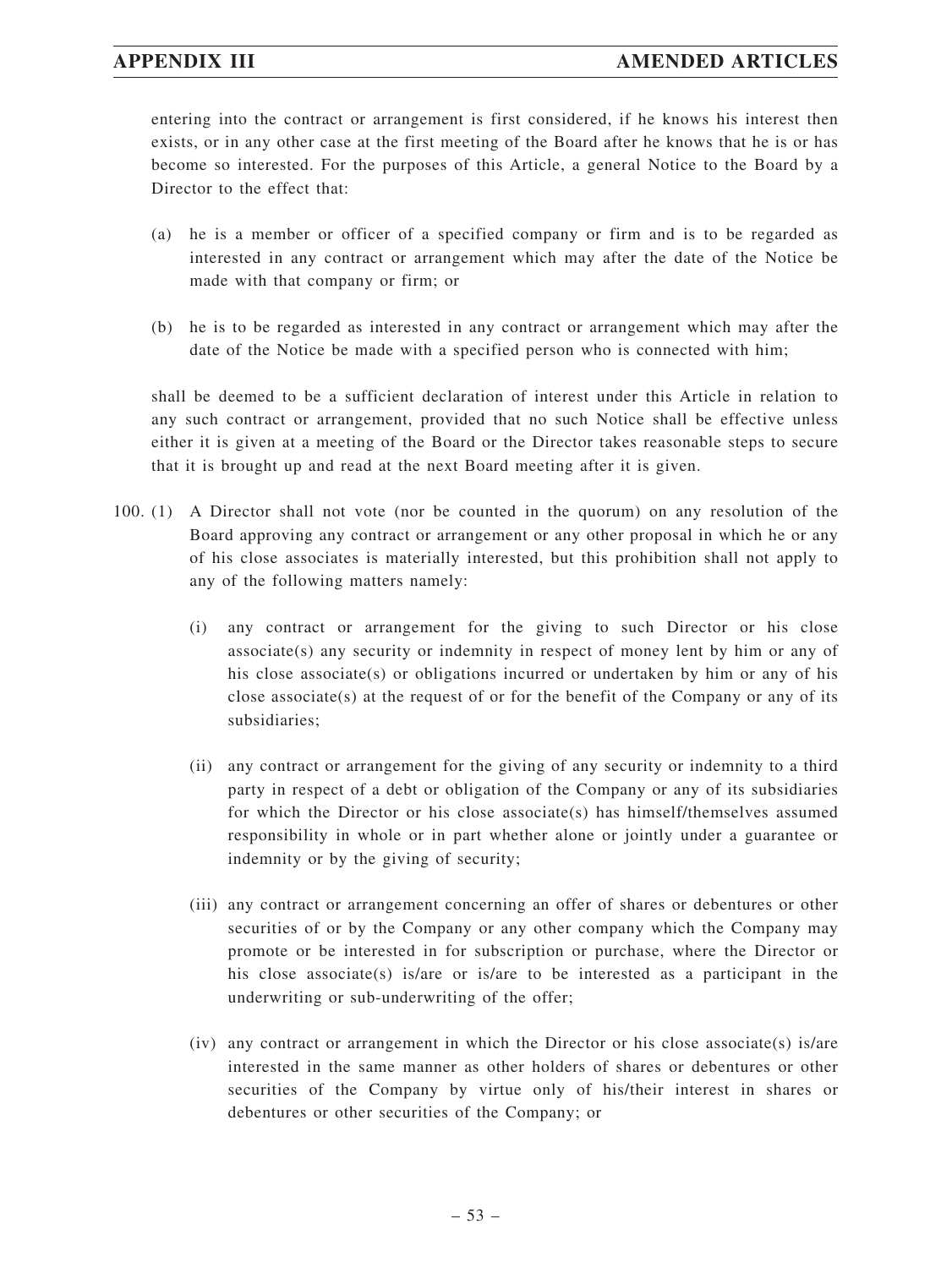- (v) any proposal or arrangement concerning the adoption, modification or operation of a share option scheme, a pension fund or retirement, death or disability benefits scheme or other arrangement which relates both to Directors or his close associate(s) and to employees of the Company or of any of its subsidiaries and does not provide in respect of any Director, or his close associate(s), as such any privilege or advantage not accorded generally to the class of persons to which such scheme or fund relates.
- (2) If any question shall arise at any meeting of the Board as to the materiality of the interest of a Director (other than the chairman of the meeting) or as to the entitlement of any Director (other than such chairman) to vote and such question is not resolved by his voluntarily agreeing to abstain from voting, such question shall be referred to the chairman of the meeting and his ruling in relation to such other Director shall be final and conclusive except in a case where the nature or extent of the interest of the Director concerned as known to such Director has not been fairly disclosed to the Board. If any question as aforesaid shall arise in respect of the chairman of the meeting such question shall be decided by a resolution of the Board (for which purpose such chairman shall not vote thereon) and such resolution shall be final and conclusive except in a case where the nature or extent of the interest of such chairman as known to such chairman has not been fairly disclosed to the Board.

## **GENERAL POWERS OF THE DIRECTORS**

- 101. (1) The business of the Company shall be managed and conducted by the Board, which may pay all expenses incurred in forming and registering the Company and may exercise all powers of the Company (whether relating to the management of the business of the Company or otherwise) which are not by the Statutes or by these Articles required to be exercised by the Company in general meeting, subject nevertheless to the provisions of the Statutes and of these Articles and to such regulations being not inconsistent with such provisions, as may be prescribed by the Company in general meeting, but no regulations made by the Company in general meeting shall invalidate any prior act of the Board which would have been valid if such regulations had not been made. The general powers given by this Article shall not be limited or restricted by any special authority or power given to the Board by any other Article.
	- (2) Any person contracting or dealing with the Company in the ordinary course of business shall be entitled to rely on any written or oral contract or agreement or deed, document or instrument entered into or executed as the case may be by any two of the Directors acting jointly on behalf of the Company and the same shall be deemed to be validly entered into or executed by the Company as the case may be and shall, subject to any rule of law, be binding on the Company.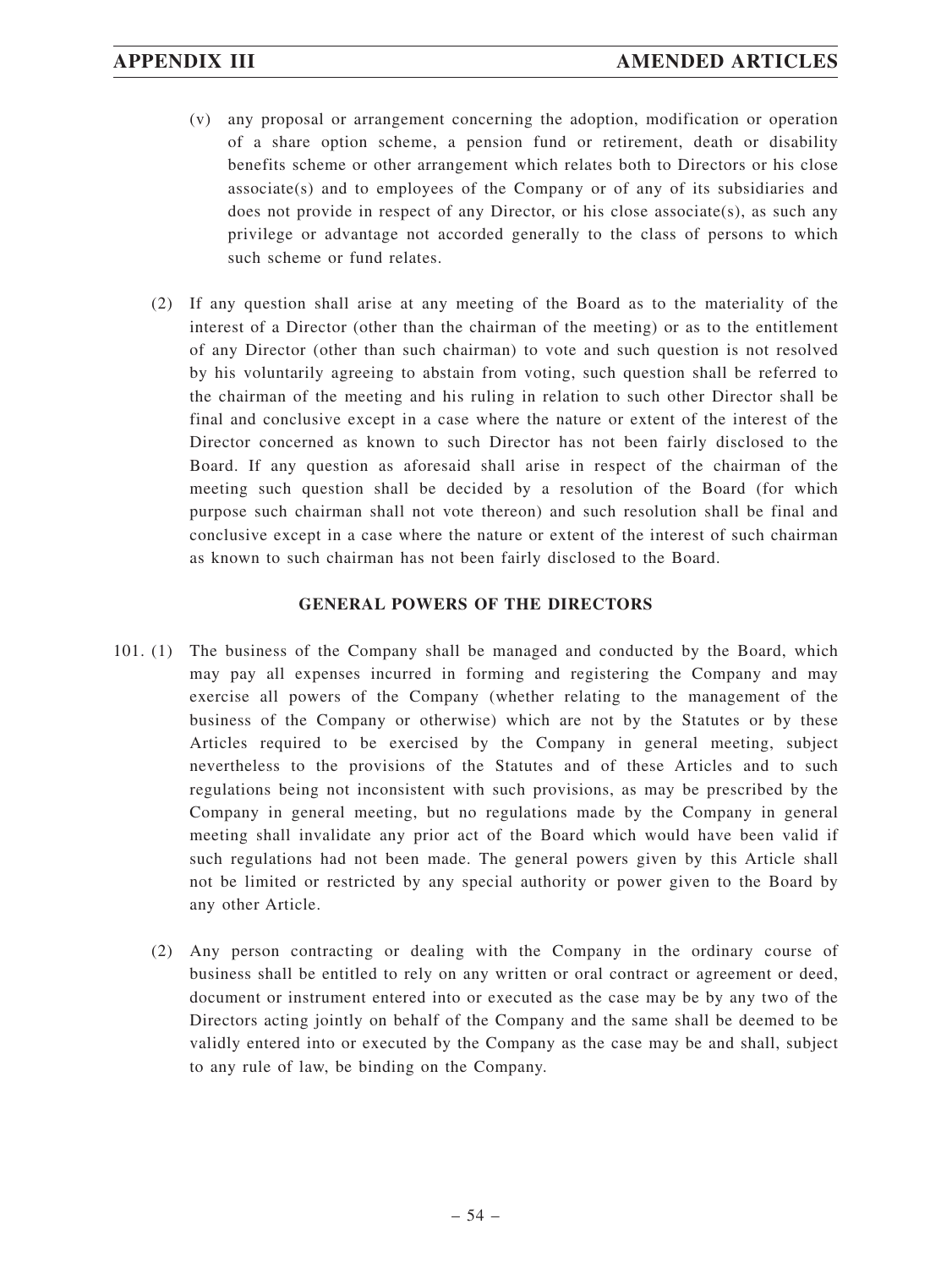- (3) Without prejudice to the general powers conferred by these Articles it is hereby expressly declared that the Board shall have the following powers:
	- (a) to give to any person the right or option of requiring at a future date that an allotment shall be made to him of any share at par or at such premium as may be agreed;
	- (b) to give to any Directors, officers or servants of the Company an interest in any particular business or transaction or participation in the profits thereof or in the general profits of the Company either in addition to or in substitution for a salary or other remuneration; and
	- (c) to resolve that the Company be deregistered in the Cayman Islands and continued in a named jurisdiction outside the Cayman Islands subject to the provisions of the Act.
- (4) The Company shall not make any loan, directly or indirectly, to a Director or his close  $associate(s)$  if and to the extent it would be prohibited by the Companies Ordinance (Chapter 622 of the laws of Hong Kong) as if the Company were a company incorporated in Hong Kong.

Article 101(4) shall only have effect for so long as the shares of the Company are listed on The Stock Exchange of Hong Kong Limited.

- 102. The Board may establish any regional or local boards or agencies for managing any of the affairs of the Company in any place, and may appoint any persons to be members of such local boards, or any managers or agents, and may fix their remuneration (either by way of salary or by commission or by conferring the right to participation in the profits of the Company or by a combination of two or more of these modes) and pay the working expenses of any staff employed by them upon the business of the Company. The Board may delegate to any regional or local board, manager or agent any of the powers, authorities and discretions vested in or exercisable by the Board (other than its powers to make calls and forfeit shares), with power to sub-delegate, and may authorise the members of any of them to fill any vacancies therein and to act notwithstanding vacancies. Any such appointment or delegation may be made upon such terms and subject to such conditions as the Board may think fit, and the Board may remove any person appointed as aforesaid, and may revoke or vary such delegation, but no person dealing in good faith and without notice of any such revocation or variation shall be affected thereby.
- 103. The Board may by power of attorney appoint under the Seal any company, firm or person or any fluctuating body of persons, whether nominated directly or indirectly by the Board, to be the attorney or attorneys of the Company for such purposes and with such powers, authorities and discretions (not exceeding those vested in or exercisable by the Board under these Articles) and for such period and subject to such conditions as it may think fit, and any such power of attorney may contain such provisions for the protection and convenience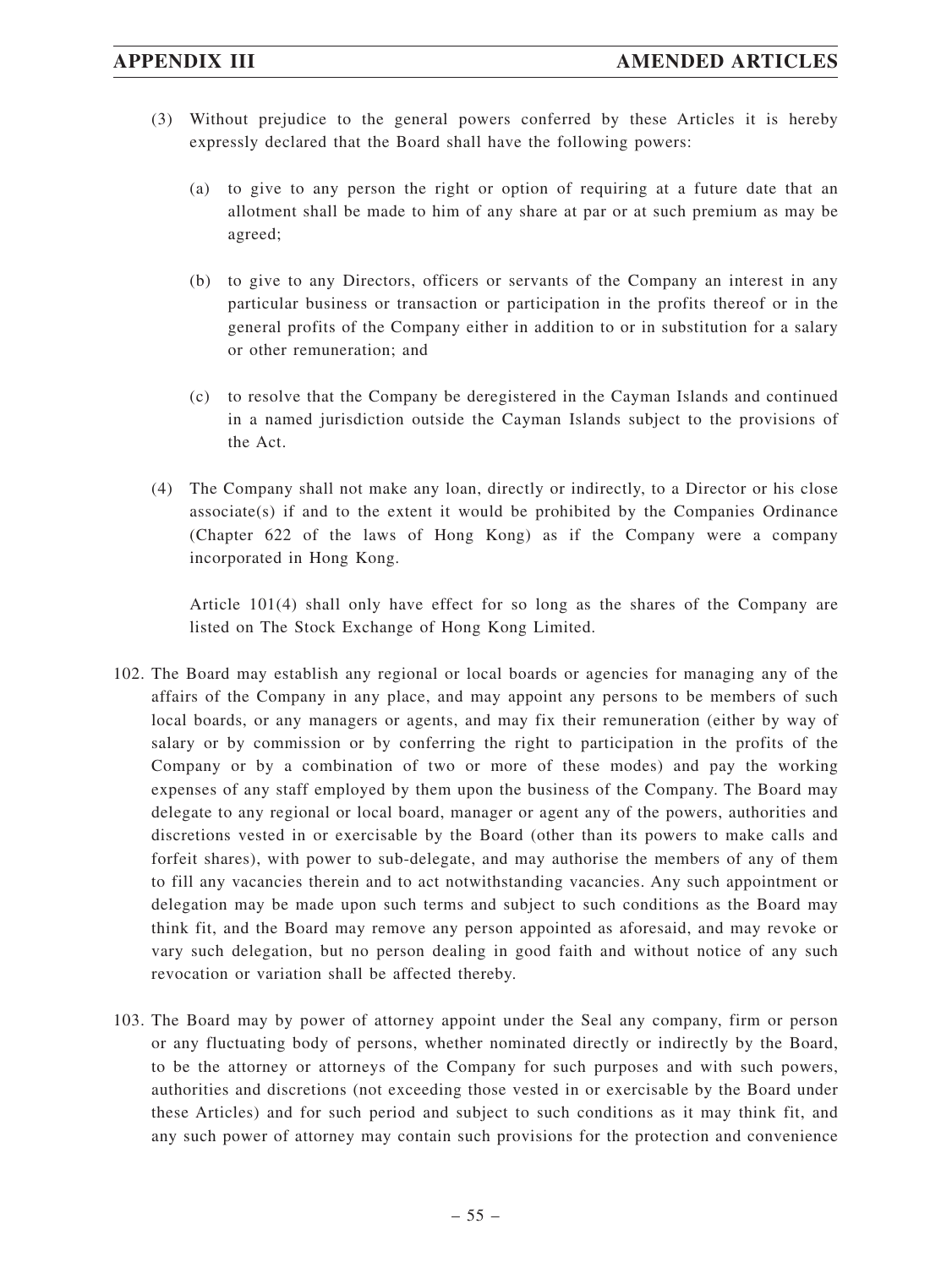# **APPENDIX III AMENDED ARTICLES**

of persons dealing with any such attorney as the Board may think fit, and may also authorise any such attorney to sub-delegate all or any of the powers, authorities and discretions vested in him. Such attorney or attorneys may, if so authorised under the Seal of the Company, execute any deed or instrument under their personal seal with the same effect as the affixation of the Company's Seal.

- 104. The Board may entrust to and confer upon a managing director, joint managing director, deputy managing director, an executive director or any Director any of the powers exercisable by it upon such terms and conditions and with such restrictions as it thinks fit, and either collaterally with, or to the exclusion of, its own powers, and may from time to time revoke or vary all or any of such powers but no person dealing in good faith and without notice of such revocation or variation shall be affected thereby.
- 105. All cheques, promissory notes, drafts, bills of exchange and other instruments, whether negotiable or transferable or not, and all receipts for moneys paid to the Company shall be signed, drawn, accepted, endorsed or otherwise executed, as the case may be, in such manner as the Board shall from time to time by resolution determine. The Company's banking accounts shall be kept with such banker or bankers as the Board shall from time to time determine.
- 106. (1) The Board may establish or concur or join with other companies (being subsidiary companies of the Company or companies with which it is associated in business) in establishing and making contributions out of the Company's moneys to any schemes or funds for providing pensions, sickness or compassionate allowances, life assurance or other benefits for employees (which expression as used in this and the following paragraph shall include any Director or ex-Director who may hold or have held any executive office or any office of profit under the Company or any of its subsidiary companies) and ex-employees of the Company and their dependants or any class or classes of such person.
	- (2) The Board may pay, enter into agreements to pay or make grants of revocable or irrevocable, and either subject or not subject to any terms or conditions, pensions or other benefits to employees and ex-employees and their dependants, or to any of such persons, including pensions or benefits additional to those, if any, to which such employees or ex-employees or their dependants are or may become entitled under any such scheme or fund as mentioned in the last preceding paragraph. Any such pension or benefit may, as the Board considers desirable, be granted to an employee either before and in anticipation of or upon or at any time after his actual retirement.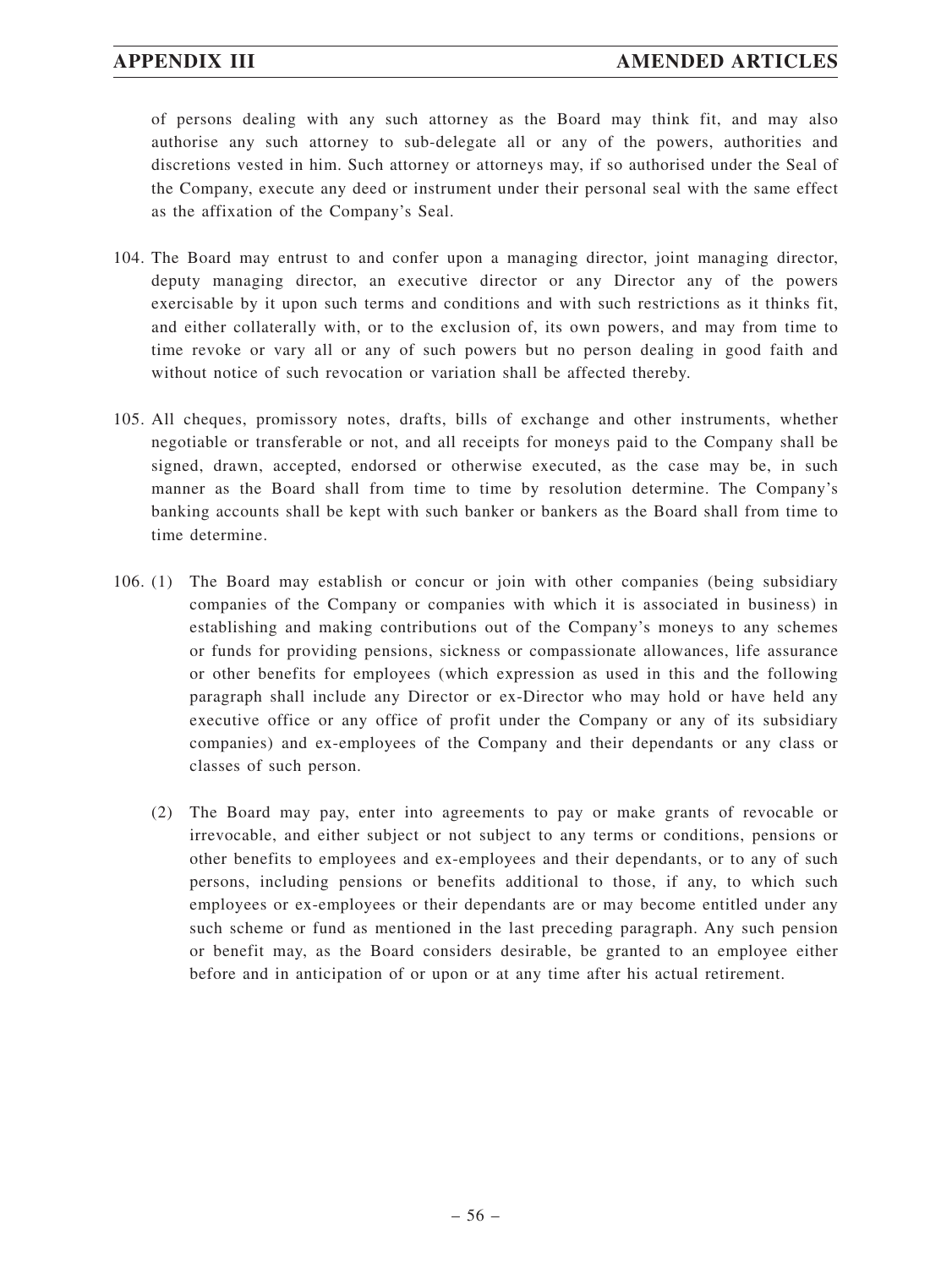### **BORROWING POWERS**

- 107. The Board may exercise all the powers of the Company to raise or borrow money and to mortgage or charge all or any part of the undertaking, property and assets (present and future) and uncalled capital of the Company and, subject to the Act, to issue debentures, bonds and other securities, whether outright or as collateral security for any debt, liability or obligation of the Company or of any third party.
- 108. Debentures, bonds and other securities may be made assignable free from any equities between the Company and the person to whom the same may be issued.
- 109. Any debentures, bonds or other securities may be issued at a discount (other than shares), premium or otherwise and with any special privileges as to redemption, surrender, drawings, allotment of shares, attending and voting at general meetings of the Company, appointment of Directors and otherwise.
- 110. (1) Where any uncalled capital of the Company is charged, all persons taking any subsequent charge thereon shall take the same subject to such prior charge, and shall not be entitled, by notice to the Members or otherwise, to obtain priority over such prior charge.
	- (2) The Board shall cause a proper register to be kept, in accordance with the provisions of the Act, of all charges specifically affecting the property of the Company and of any series of debentures issued by the Company and shall duly comply with the requirements of the Act in regard to the registration of charges and debentures therein specified and otherwise.

# **PROCEEDINGS OF THE DIRECTORS**

- 111. The Board may meet for the despatch of business, adjourn and otherwise regulate its meetings as it considers appropriate. Questions arising at any meeting shall be determined by a majority of votes. In the case of any equality of votes the chairman of the meeting shall have an additional or casting vote.
- 112. A meeting of the Board may be convened by the Secretary on request of a Director or by any Director. The Secretary shall convene a meeting of the Board whenever he shall be required so to do by any Director. Notice of a meeting of the Board shall be deemed to be duly given to a Director if it is given to such Director in writing or verbally (including in person or by telephone) or by electronic means to an electronic address from time to time notified to the Company by such Director or (if the recipient consents to it being made available on a website) by making it available on a website or by telephone or in such other manner as the Board may from time to time determine.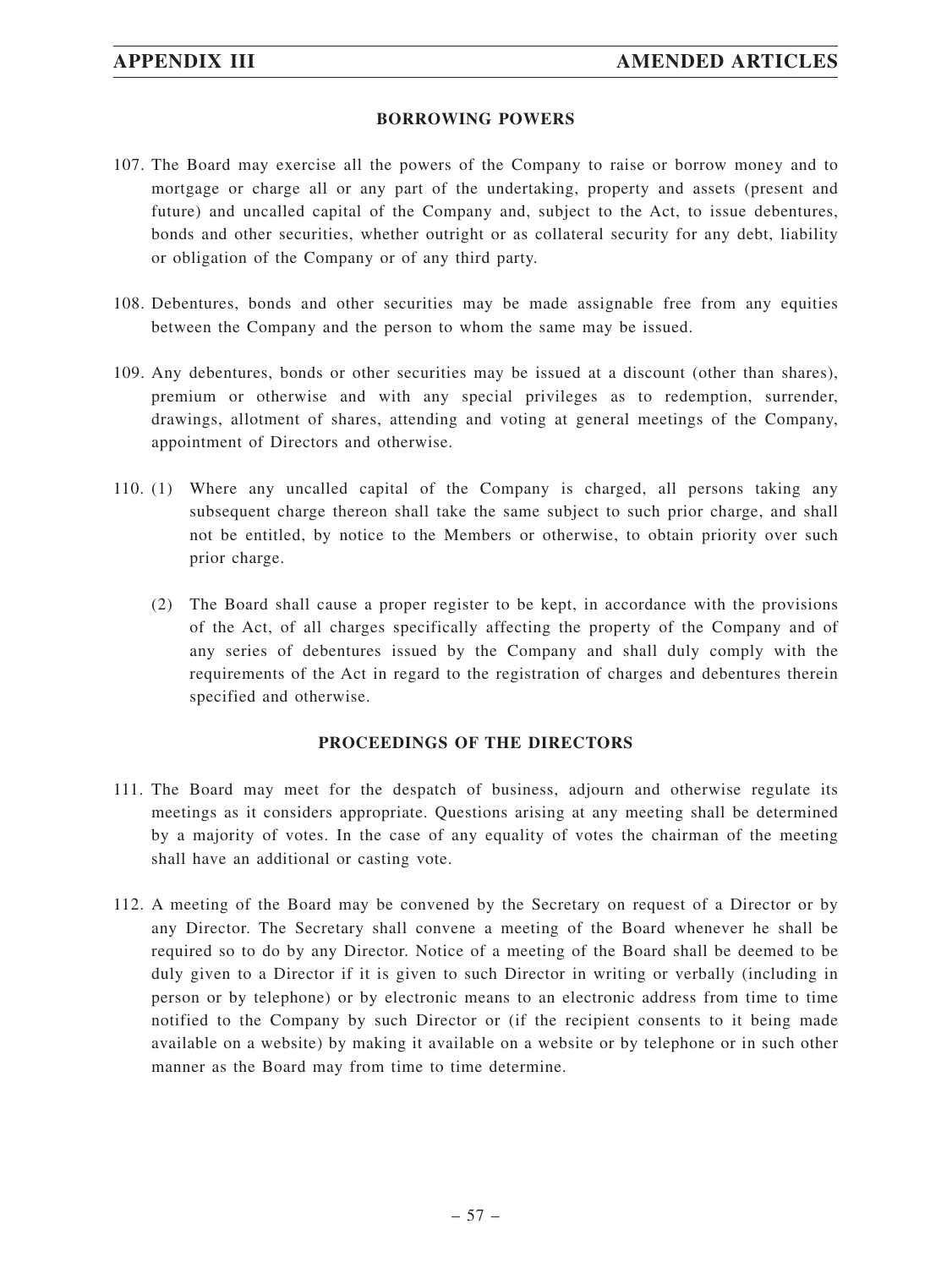- 113. (1) The quorum necessary for the transaction of the business of the Board may be fixed by the Board and, unless so fixed at any other number, shall be two (2). An alternate Director shall be counted in a quorum in the case of the absence of a Director for whom he is the alternate provided that he shall not be counted more than once for the purpose of determining whether or not a quorum is present.
	- (2) Directors may participate in any meeting of the Board by means of a conference telephone, electronic or other communications equipment through which all persons participating in the meeting can communicate with each other simultaneously and instantaneously and, for the purpose of counting a quorum, such participation shall constitute presence at a meeting as if those participating were present in person.
	- (3) Any Director who ceases to be a Director at a Board meeting may continue to be present and to act as a Director and be counted in the quorum until the termination of such Board meeting if no other Director objects and if otherwise a quorum of Directors would not be present.
- 114. The continuing Directors or a sole continuing Director may act notwithstanding any vacancy in the Board but, if and so long as the number of Directors is reduced below the minimum number fixed by or in accordance with these Articles, the continuing Directors or Director, notwithstanding that the number of Directors is below the number fixed by or in accordance with these Articles as the quorum or that there is only one continuing Director, may act for the purpose of filling vacancies in the Board or of summoning general meetings of the Company but not for any other purpose.
- 115. The Board may elect one or more chairman and one or more deputy chairman of its meetings and determine the period for which they are respectively to hold such office. If no chairman or deputy chairman is elected, or if at any meeting no chairman or deputy chairman is present within five (5) minutes after the time appointed for holding the same, the Directors present may choose one of their number to be chairman of the meeting.
- 116. A meeting of the Board at which a quorum is present shall be competent to exercise all the powers, authorities and discretions for the time being vested in or exercisable by the Board.
- 117. (1) The Board may delegate any of its powers, authorities and discretions to committees, consisting of such Director or Directors and other persons as it thinks fit, and they may, from time to time, revoke such delegation or revoke the appointment of and discharge any such committees either wholly or in part, and either as to persons or purposes. Any committee so formed shall, in the exercise of the powers, authorities and discretions so delegated, conform to any regulations which may be imposed on it by the Board.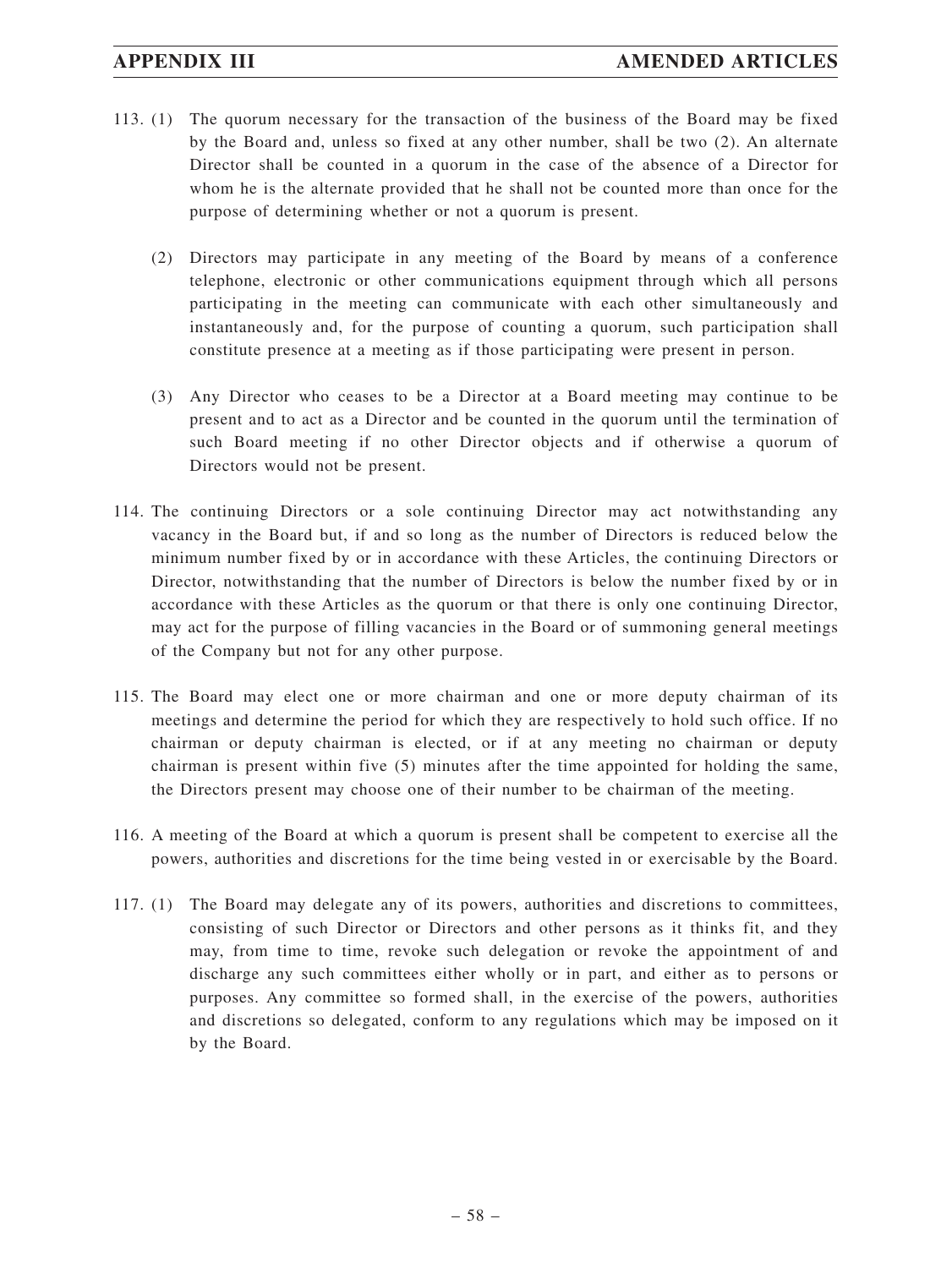- (2) All acts done by any such committee in conformity with such regulations, and in fulfilment of the purposes for which it was appointed, but not otherwise, shall have like force and effect as if done by the Board, and the Board shall have power, with the consent of the Company in general meeting, to remunerate the members of any such committee, and charge such remuneration to the current expenses of the Company.
- 118. The meetings and proceedings of any committee consisting of two or more members shall be governed by the provisions contained in these Articles for regulating the meetings and proceedings of the Board so far as the same are applicable and are not superseded by any regulations imposed by the Board under the last preceding Article.
- 119. A resolution in writing signed by all the Directors except such as are temporarily unable to act through ill-health or disability, and all the alternate Directors, if appropriate, whose appointors are temporarily unable to act as aforesaid shall (provided that such number is sufficient to constitute a quorum and further provided that a copy of such resolution has been given or the contents thereof communicated to all the Directors for the time being entitled to receive notices of Board meetings in the same manner as notices of meetings are required to be given by these Articles) be as valid and effectual as if a resolution had been passed at a meeting of the Board duly convened and held. A notification of consent to such resolution given by a Director in writing to the Board by any means (including by means of electronic communication) shall be deemed to be his/her signature to such resolution in writing for the purpose of this Article. Such resolution may be contained in one document or in several documents in like form each signed by one or more of the Directors or alternate Directors and for this purpose a facsimile signature of a Director or an alternate Director shall be treated as valid. Notwithstanding the foregoing, a resolution in writing shall not be passed in lieu of a meeting of the Board for the purposes of considering any matter or business in which a substantial shareholder of the Company or a Director has a conflict of interest and the Board has determined that such conflict of interest to be material.
- 120. All acts bona fide done by the Board or by any committee or by any person acting as a Director or members of a committee, shall, notwithstanding that it is afterwards discovered that there was some defect in the appointment of any member of the Board or such committee or person acting as aforesaid or that they or any of them were disqualified or had vacated office, be as valid as if every such person had been duly appointed and was qualified and had continued to be a Director or member of such committee.

### **MANAGERS**

121. The Board may from time to time appoint a general manager, a manager or managers of the Company and may fix his or their remuneration either by way of salary or commission or by conferring the right to participation in the profits of the Company or by a combination of two or more of these modes and pay the working expenses of any of the staff of the general manager, manager or managers who may be employed by him or them upon the business of the Company.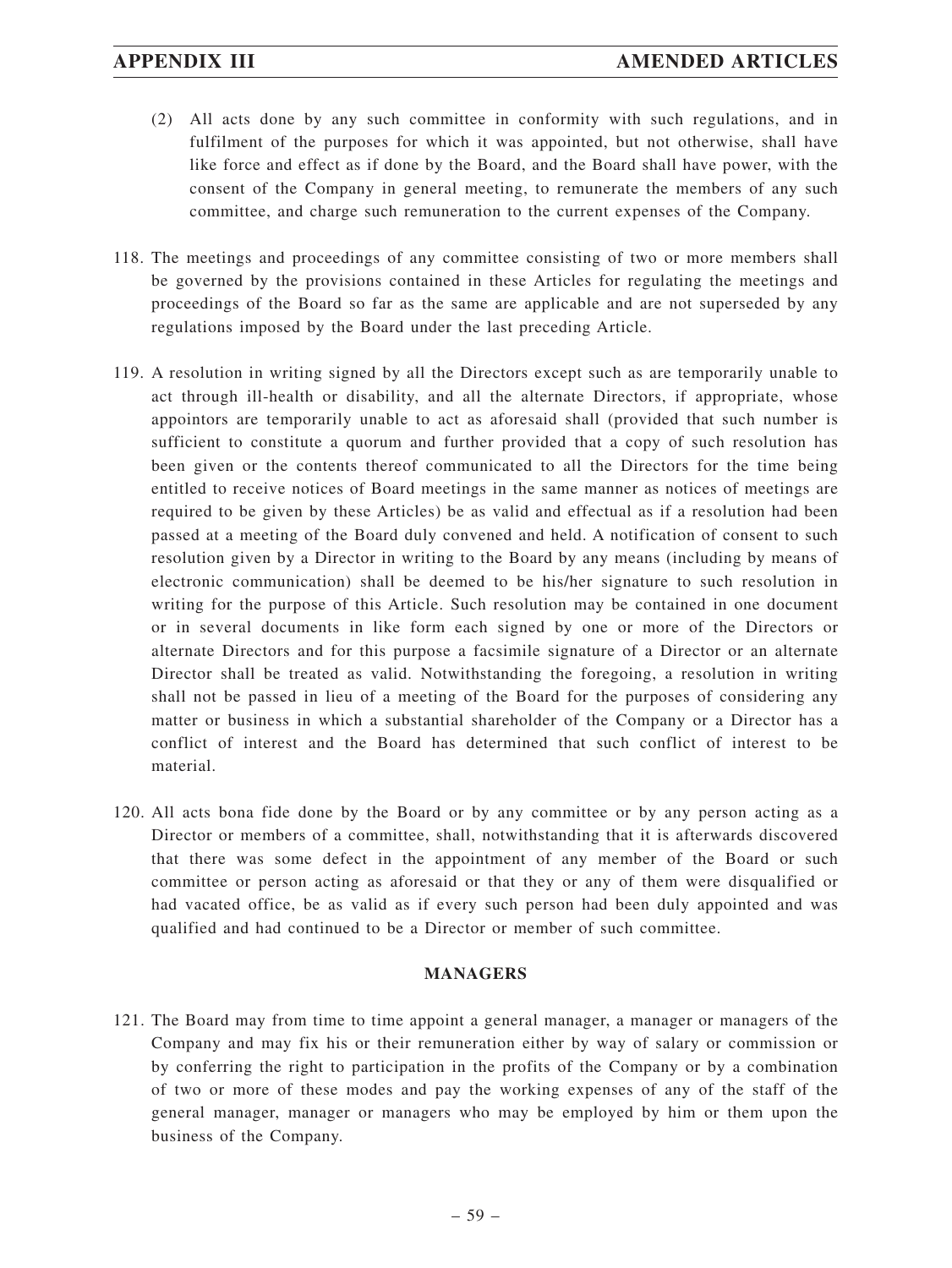- 122. The appointment of such general manager, manager or managers may be for such period as the Board may decide, and the Board may confer upon him or them all or any of the powers of the Board as they may think fit.
- 123. The Board may enter into such agreement or agreements with any such general manager, manager or managers upon such terms and conditions in all respects as the Board may in their absolute discretion think fit, including a power for such general manager, manager or managers to appoint an assistant manager or managers or other employees whatsoever under them for the purpose of carrying on the business of the Company.

### **OFFICERS**

- 124. (1) The officers of the Company shall consist of at least one chairman, the Directors and Secretary and such additional officers (who may or may not be Directors) as the Board may from time to time determine, all of whom shall be deemed to be officers for the purposes of the Act and these Articles.
	- (2) The Directors shall, as soon as may be after each appointment or election of Directors, elect amongst the Directors a chairman and if more than one (1) Director is proposed for this office, the Directors may elect more than one chairman in such manner as the Directors may determine.
	- (3) The officers shall receive such remuneration as the Directors may from time to time determine.
- 125. (1) The Secretary and additional officers, if any, shall be appointed by the Board and shall hold office on such terms and for such period as the Board may determine. If thought fit, two (2) or more persons may be appointed as joint Secretaries. The Board may also appoint from time to time on such terms as it thinks fit one or more assistant or deputy Secretaries.
	- (2) The Secretary shall attend all meetings of the Members and shall keep correct minutes of such meetings and enter the same in the proper books provided for the purpose. He shall perform such other duties as are prescribed by the Act or these Articles or as may be prescribed by the Board.
- 126. The officers of the Company shall have such powers and perform such duties in the management, business and affairs of the Company as may be delegated to them by the Directors from time to time.
- 127. A provision of the Act or of these Articles requiring or authorising a thing to be done by or to a Director and the Secretary shall not be satisfied by its being done by or to the same person acting both as Director and as or in place of the Secretary.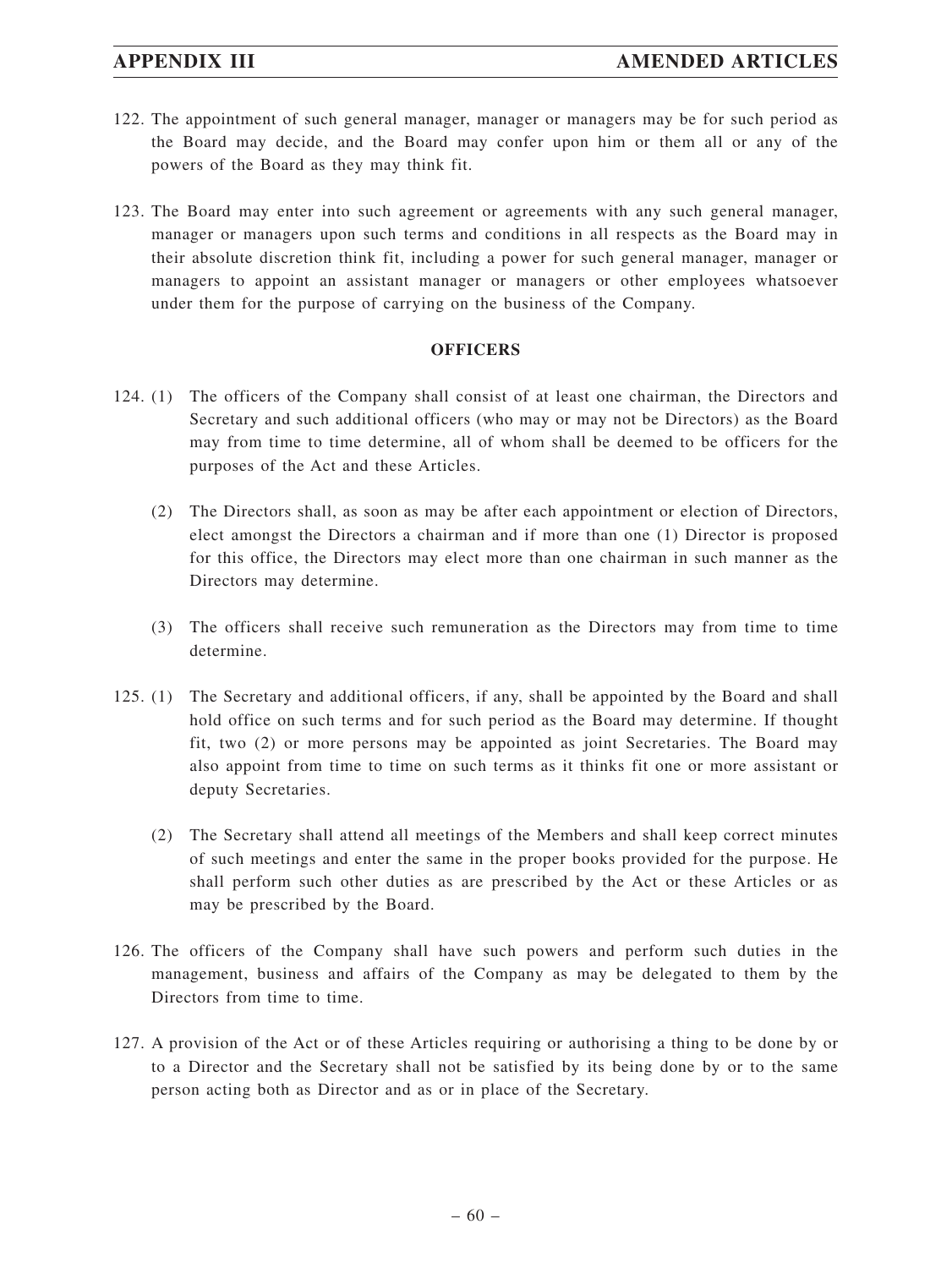### **REGISTER OF DIRECTORS AND OFFICERS**

128. The Company shall cause to be kept in one or more books at its Office a Register of Directors and Officers in which there shall be entered the full names and addresses of the Directors and Officers and such other particulars as required by the Act or as the Directors may determine. The Company shall send to the Registrar of Companies in the Cayman Islands a copy of such register, and shall from time to time notify to the said Registrar of any change that takes place in relation to such Directors and Officers as required by the Act.

### **MINUTES**

- 129. (1) The Board shall cause minutes to be duly entered in books provided for the purpose:
	- (a) of all elections and appointments of officers;
	- (b) of the names of the Directors present at each meeting of the Directors and of any committee of the Directors;
	- (c) of all resolutions and proceedings of each general meeting of the Members, meetings of the Board and meetings of committees of the Board and where there are managers, of all proceedings of meetings of the managers.
	- (2) Minutes shall be kept by the Secretary at the head office.

### **SEAL**

130. (1) The Company shall have one or more Seals, as the Board may determine. For the purpose of sealing documents creating or evidencing securities issued by the Company, the Company may have a securities seal which is a facsimile of the Seal of the Company with the addition of the word "Securities" on its face or in such other form as the Board may approve. The Board shall provide for the custody of each Seal and no Seal shall be used without the authority of the Board or of a committee of the Board authorised by the Board in that behalf. Subject as otherwise provided in these Articles, any instrument to which a Seal is affixed shall be signed autographically by one Director and the Secretary or by two Directors or by such other person (including a Director) or persons as the Board may appoint, either generally or in any particular case, save that as regards any certificates for shares or debentures or other securities of the Company the Board may by resolution determine that such signatures or either of them shall be dispensed with or affixed by some method or system of mechanical signature. Every instrument executed in manner provided by this Article shall be deemed to be sealed and executed with the authority of the Board previously given.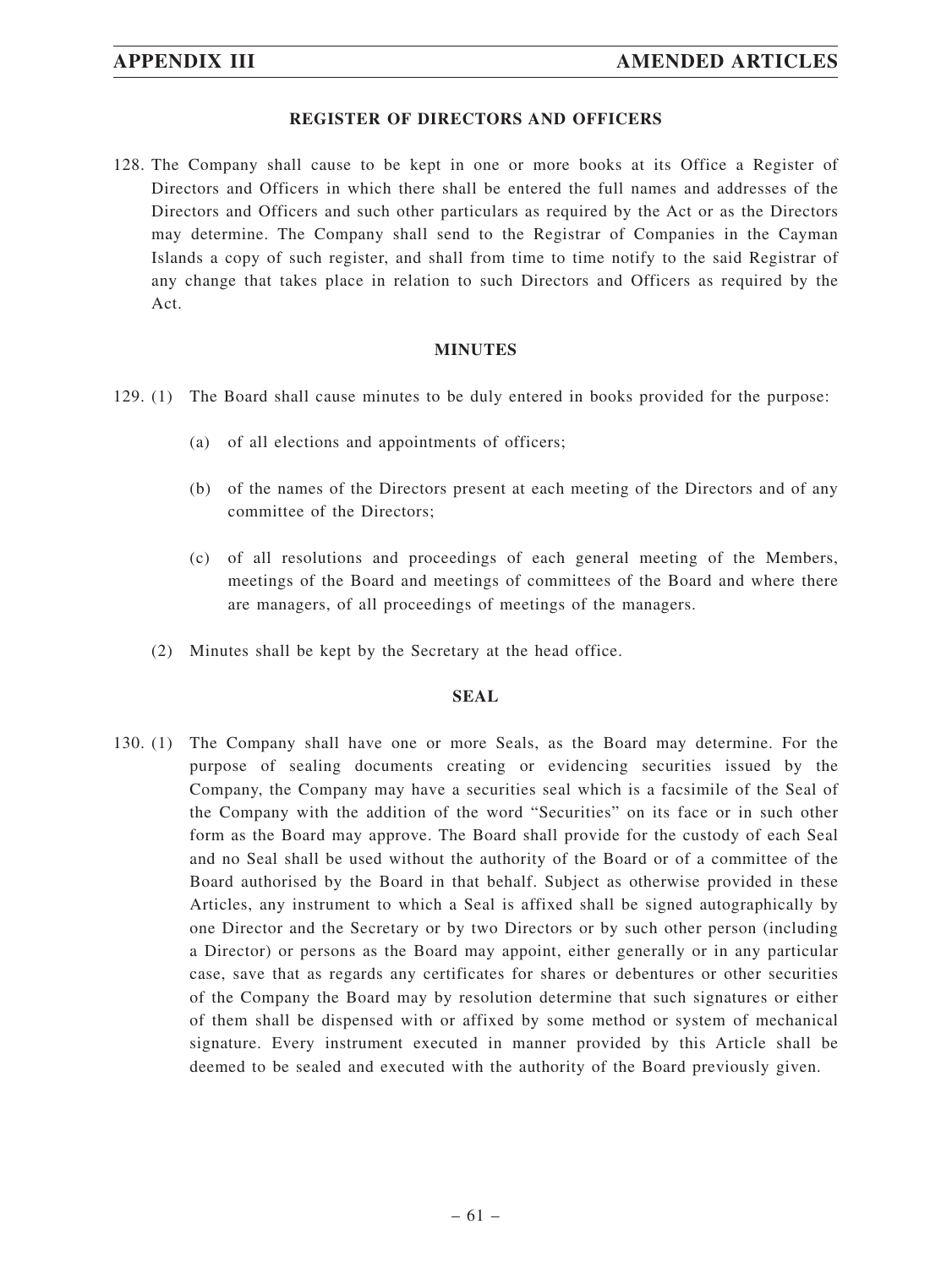(2) Where the Company has a Seal for use abroad, the Board may by writing under the Seal appoint any agent or committee abroad to be the duly authorised agent of the Company for the purpose of affixing and using such Seal and the Board may impose restrictions on the use thereof as may be thought fit. Wherever in these Articles reference is made to the Seal, the reference shall, when and so far as may be applicable, be deemed to include any such other Seal as aforesaid.

## **AUTHENTICATION OF DOCUMENTS**

131. Any Director or the Secretary or any person appointed by the Board for the purpose may authenticate any documents affecting the constitution of the Company and any resolution passed by the Company or the Board or any committee, and any books, records, documents and accounts relating to the business of the Company, and to certify copies thereof or extracts therefrom as true copies or extracts, and if any books, records, documents or accounts are elsewhere than at the Office or the head office the local manager or other officer of the Company having the custody thereof shall be deemed to be a person so appointed by the Board. A document purporting to be a copy of a resolution, or an extract from the minutes of a meeting, of the Company or of the Board or any committee which is so certified shall be conclusive evidence in favour of all persons dealing with the Company upon the faith thereof that such resolution has been duly passed or, as the case may be, that such minutes or extract is a true and accurate record of proceedings at a duly constituted meeting.

## **DESTRUCTION OF DOCUMENTS**

- 132. (1) The Company shall be entitled to destroy the following documents at the following times:
	- (a) any share certificate which has been cancelled at any time after the expiry of one (1) year from the date of such cancellation;
	- (b) any dividend mandate or any variation or cancellation thereof or any notification of change of name or address at any time after the expiry of two (2) years from the date such mandate variation cancellation or notification was recorded by the Company;
	- (c) any instrument of transfer of shares which has been registered at any time after the expiry of seven (7) years from the date of registration;
	- (d) any allotment letters after the expiry of seven (7) years from the date of issue thereof; and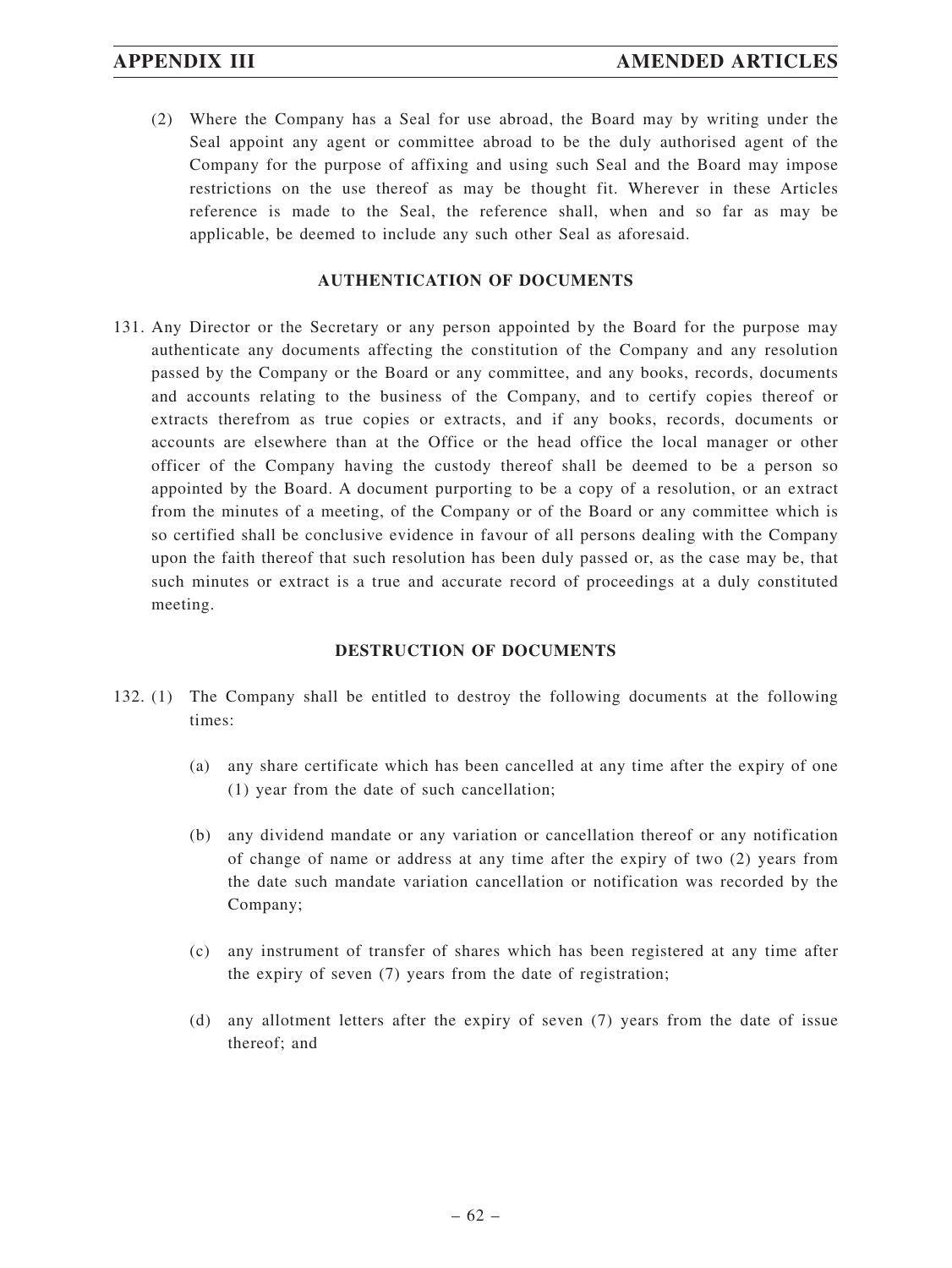(e) copies of powers of attorney, grants of probate and letters of administration at any time after the expiry of seven (7) years after the account to which the relevant power of attorney, grant of probate or letters of administration related has been closed;

and it shall conclusively be presumed in favour of the Company that every entry in the Register purporting to be made on the basis of any such documents so destroyed was duly and properly made and every share certificate so destroyed was a valid certificate duly and properly cancelled and that every instrument of transfer so destroyed was a valid and effective instrument duly and properly registered and that every other document destroyed hereunder was a valid and effective document in accordance with the recorded particulars thereof in the books or records of the Company. Provided always that: (1) the foregoing provisions of this Article shall apply only to the destruction of a document in good faith and without express notice to the Company that the preservation of such document was relevant to a claim; (2) nothing contained in this Article shall be construed as imposing upon the Company any liability in respect of the destruction of any such document earlier than as aforesaid or in any case where the conditions of proviso (1) above are not fulfilled; and (3) references in this Article to the destruction of any document include references to its disposal in any manner.

(2) Notwithstanding any provision contained in these Articles, the Directors may, if permitted by applicable law, authorise the destruction of documents set out in sub-paragraphs (a) to (e) of paragraph (1) of this Article and any other documents in relation to share registration which have been microfilmed or electronically stored by the Company or by the share registrar on its behalf provided always that this Article shall apply only to the destruction of a document in good faith and without express notice to the Company and its share registrar that the preservation of such document was relevant to a claim.

## **DIVIDENDS AND OTHER PAYMENTS**

- 133. Subject to the Act, the Company in general meeting may from time to time declare dividends in any currency to be paid to the Members but no dividend shall be declared in excess of the amount recommended by the Board.
- 134. Dividends may be declared and paid out of the profits of the Company, realised or unrealised, or from any reserve set aside from profits which the Directors determine is no longer needed. With the sanction of an ordinary resolution dividends may also be declared and paid out of share premium account or any other fund or account which can be authorised for this purpose in accordance with the Act.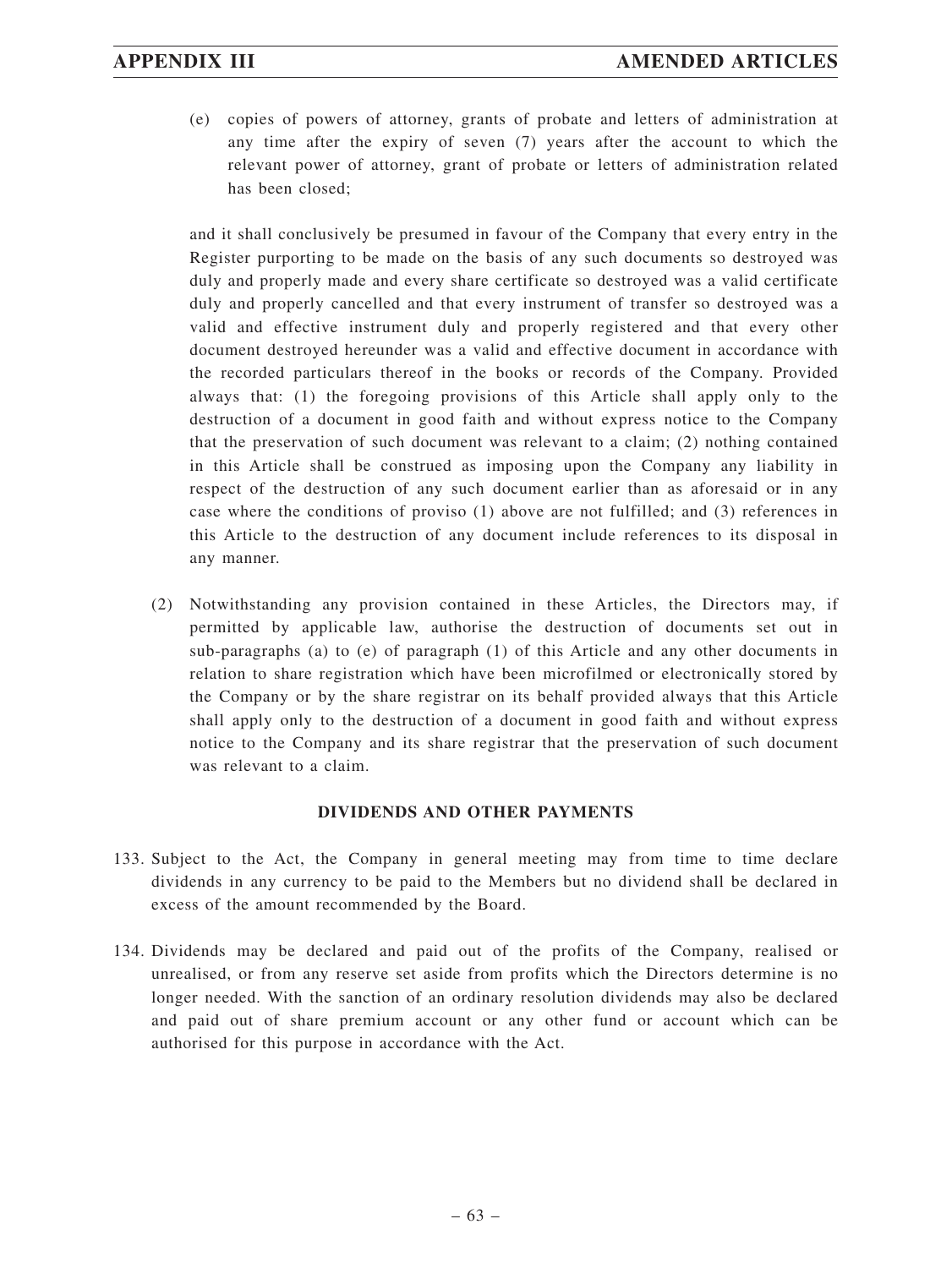- 135. Except in so far as the rights attaching to, or the terms of issue of, any share otherwise provide:
	- (a) all dividends shall be declared and paid according to the amounts paid up on the shares in respect of which the dividend is paid, but no amount paid up on a share in advance of calls shall be treated for the purposes of this Article as paid up on the share; and
	- (b) all dividends shall be apportioned and paid pro rata according to the amounts paid up on the shares during any portion or portions of the period in respect of which the dividend is paid.
- 136. The Board may from time to time pay to the Members such interim dividends as appear to the Board to be justified by the profits of the Company and in particular (but without prejudice to the generality of the foregoing) if at any time the share capital of the Company is divided into different classes, the Board may pay such interim dividends in respect of those shares in the capital of the Company which confer on the holders thereof deferred or non-preferential rights as well as in respect of those shares which confer on the holders thereof preferential rights with regard to dividend and provided that the Board acts bona fide the Board shall not incur any responsibility to the holders of shares conferring any preference for any damage that they may suffer by reason of the payment of an interim dividend on any shares having deferred or non-preferential rights and may also pay any fixed dividend which is payable on any shares of the Company half-yearly or on any other dates, whenever such profits, in the opinion of the Board, justifies such payment.
- 137. The Board may deduct from any dividend or other moneys payable to a Member by the Company on or in respect of any shares all sums of money (if any) presently payable by him to the Company on account of calls or otherwise.
- 138. No dividend or other moneys payable by the Company on or in respect of any share shall bear interest against the Company.
- 139. Any dividend, interest or other sum payable in cash to the holder of shares may be paid by cheque or warrant sent through the post addressed to the holder at his registered address or, in the case of joint holders, addressed to the holder whose name stands first in the Register in respect of the shares at his address as appearing in the Register or addressed to such person and at such address as the holder or joint holders may in writing direct. Every such cheque or warrant shall, unless the holder or joint holders otherwise direct, be made payable to the order of the holder or, in the case of joint holders, to the order of the holder whose name stands first on the Register in respect of such shares, and shall be sent at his or their risk and payment of the cheque or warrant by the bank on which it is drawn shall constitute a good discharge to the Company notwithstanding that it may subsequently appear that the same has been stolen or that any endorsement thereon has been forged. Any one of two or more joint holders may give effectual receipts for any dividends or other moneys payable or property distributable in respect of the shares held by such joint holders.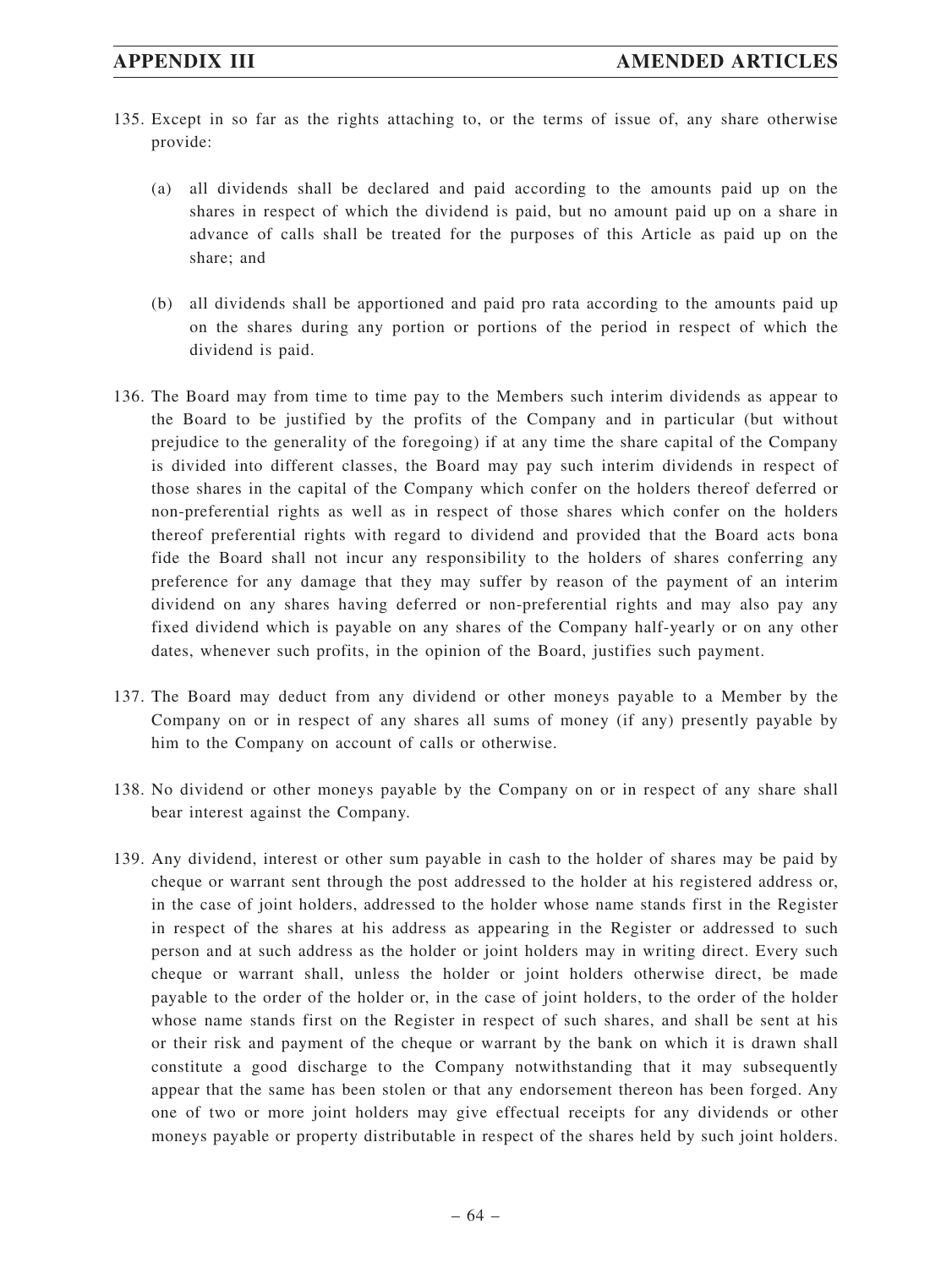- 140. All dividends or bonuses unclaimed for one (1) year after having been declared may be invested or otherwise made use of by the Board for the benefit of the Company until claimed. Any dividend or bonuses unclaimed after a period of six (6) years from the date of declaration shall be forfeited and shall revert to the Company. The payment by the Board of any unclaimed dividend or other sums payable on or in respect of a share into a separate account shall not constitute the Company a trustee in respect thereof.
- 141. Whenever the Board or the Company in general meeting has resolved that a dividend be paid or declared, the Board may further resolve that such dividend be satisfied wholly or in part by the distribution of specific assets of any kind and in particular of paid up shares, debentures or warrants to subscribe securities of the Company or any other company, or in any one or more of such ways, and where any difficulty arises in regard to the distribution the Board may settle the same as it thinks expedient, and in particular may issue certificates in respect of fractions of shares, disregard fractional entitlements or round the same up or down, and may fix the value for distribution of such specific assets, or any part thereof, and may determine that cash payments shall be made to any Members upon the footing of the value so fixed in order to adjust the rights of all parties, and may vest any such specific assets in trustees as may seem expedient to the Board and may appoint any person to sign any requisite instruments of transfer and other documents on behalf of the persons entitled to the dividend, and such appointment shall be effective and binding on the Members. The Board may resolve that no such assets shall be made available to Members with registered addresses in any particular territory or territories where, in the absence of a registration statement or other special formalities, such distribution of assets would or might, in the opinion of the Board, be unlawful or impracticable and in such event the only entitlement of the Members aforesaid shall be to receive cash payments as aforesaid. Members affected as a result of the foregoing sentence shall not be or be deemed to be a separate class of Members for any purpose whatsoever.
- 142. (1) Whenever the Board or the Company in general meeting has resolved that a dividend be paid or declared on any class of the share capital of the Company, the Board may further resolve either:
	- (a) that such dividend be satisfied wholly or in part in the form of an allotment of shares credited as fully paid up, provided that the Members entitled thereto will be entitled to elect to receive such dividend (or part thereof if the Board so determines) in cash in lieu of such allotment. In such case, the following provisions shall apply:
		- (i) the basis of any such allotment shall be determined by the Board;
		- (ii) the Board, after determining the basis of allotment, shall give not less than two (2) weeks' Notice to the holders of the relevant shares of the right of election accorded to them and shall send with such notice forms of election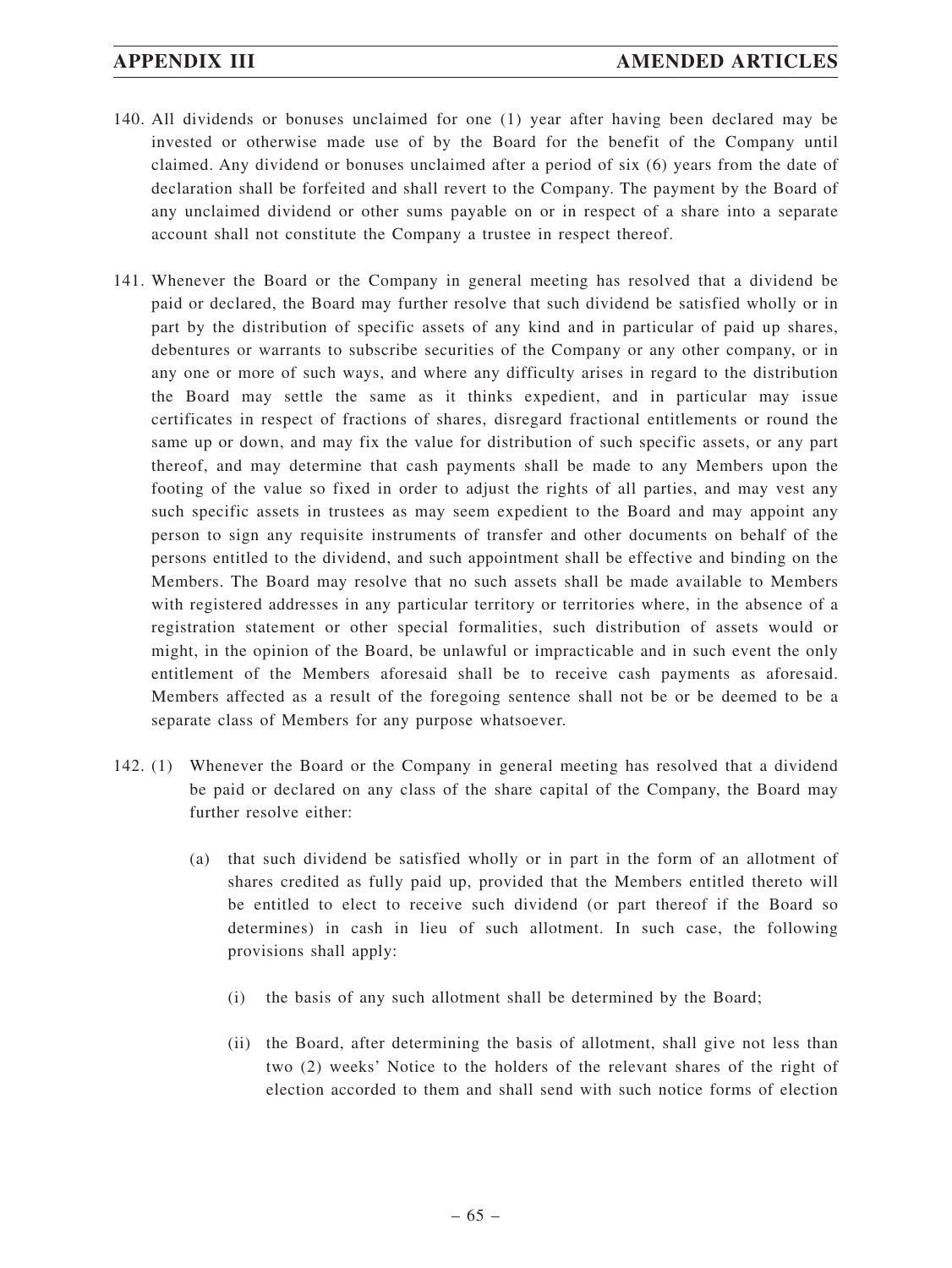and specify the procedure to be followed and the place at which and the latest date and time by which duly completed forms of election must be lodged in order to be effective;

- (iii) the right of election may be exercised in respect of the whole or part of that portion of the dividend in respect of which the right of election has been accorded; and
- (iv) the dividend (or that part of the dividend to be satisfied by the allotment of shares as aforesaid) shall not be payable in cash on shares in respect whereof the cash election has not been duly exercised ("**the non-elected shares**") and in satisfaction thereof shares of the relevant class shall be allotted credited as fully paid up to the holders of the non-elected shares on the basis of allotment determined as aforesaid and for such purpose the Board shall capitalise and apply out of any part of the undivided profits of the Company (including profits carried and standing to the credit of any reserves or other special account, share premium account, capital redemption reserve other than the Subscription Rights Reserve (as defined below)) as the Board may determine, such sum as may be required to pay up in full the appropriate number of shares of the relevant class for allotment and distribution to and amongst the holders of the non-elected shares on such basis; or
- (b) that the Members entitled to such dividend shall be entitled to elect to receive an allotment of shares credited as fully paid up in lieu of the whole or such part of the dividend as the Board may think fit. In such case, the following provisions shall apply:
	- (i) the basis of any such allotment shall be determined by the Board;
	- (ii) the Board, after determining the basis of allotment, shall give not less than two (2) weeks' Notice to the holders of the relevant shares of the right of election accorded to them and shall send with such notice forms of election and specify the procedure to be followed and the place at which and the latest date and time by which duly completed forms of election must be lodged in order to be effective;
	- (iii) the right of election may be exercised in respect of the whole or part of that portion of the dividend in respect of which the right of election has been accorded; and
	- (iv) the dividend (or that part of the dividend in respect of which a right of election has been accorded) shall not be payable in cash on shares in respect whereof the share election has been duly exercised ("**the elected shares**") and in lieu thereof shares of the relevant class shall be allotted credited as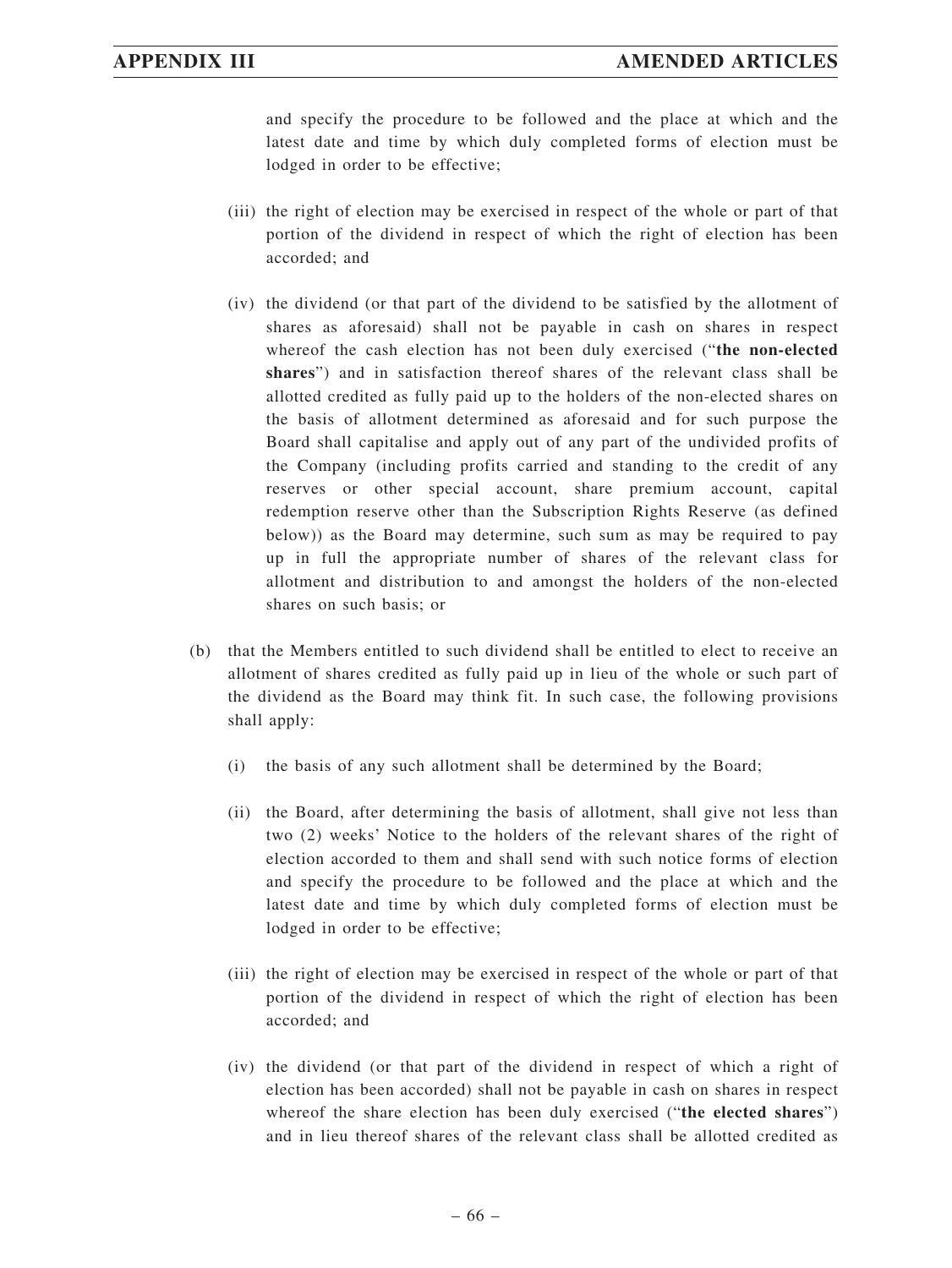fully paid up to the holders of the elected shares on the basis of allotment determined as aforesaid and for such purpose the Board shall capitalise and apply out of any part of the undivided profits of the Company (including profits carried and standing to the credit of any reserves or other special account, share premium account, capital redemption reserve other than the Subscription Rights Reserve (as defined below)) as the Board may determine, such sum as may be required to pay up in full the appropriate number of shares of the relevant class for allotment and distribution to and amongst the holders of the elected shares on such basis.

- (2) (a) The shares allotted pursuant to the provisions of paragraph (1) of this Article shall rank *pari passu* in all respects with shares of the same class (if any) then in issue save only as regards participation in the relevant dividend or in any other distributions, bonuses or rights paid, made, declared or announced prior to or contemporaneously with the payment or declaration of the relevant dividend unless, contemporaneously with the announcement by the Board of their proposal to apply the provisions of sub-paragraph (a) or (b) of paragraph (1) of this Article in relation to the relevant dividend or contemporaneously with their announcement of the distribution, bonus or rights in question, the Board shall specify that the shares to be allotted pursuant to the provisions of paragraph (1) of this Article shall rank for participation in such distribution, bonus or rights.
	- (b) The Board may do all acts and things considered necessary or expedient to give effect to any capitalisation pursuant to the provisions of paragraph (1) of this Article, with full power to the Board to make such provisions as it thinks fit in the case of shares becoming distributable in fractions (including provisions whereby, in whole or in part, fractional entitlements are aggregated and sold and the net proceeds distributed to those entitled, or are disregarded or rounded up or down or whereby the benefit of fractional entitlements accrues to the Company rather than to the Members concerned). The Board may authorise any person to enter into on behalf of all Members interested, an agreement with the Company providing for such capitalisation and matters incidental thereto and any agreement made pursuant to such authority shall be effective and binding on all concerned.
- (3) The Company may upon the recommendation of the Board by ordinary resolution resolve in respect of any one particular dividend of the Company that notwithstanding the provisions of paragraph (1) of this Article a dividend may be satisfied wholly in the form of an allotment of shares credited as fully paid up without offering any right to shareholders to elect to receive such dividend in cash in lieu of such allotment.
- (4) The Board may on any occasion determine that rights of election and the allotment of shares under paragraph (1) of this Article shall not be made available or made to any shareholders with registered addresses in any territory where, in the absence of a registration statement or other special formalities, the circulation of an offer of such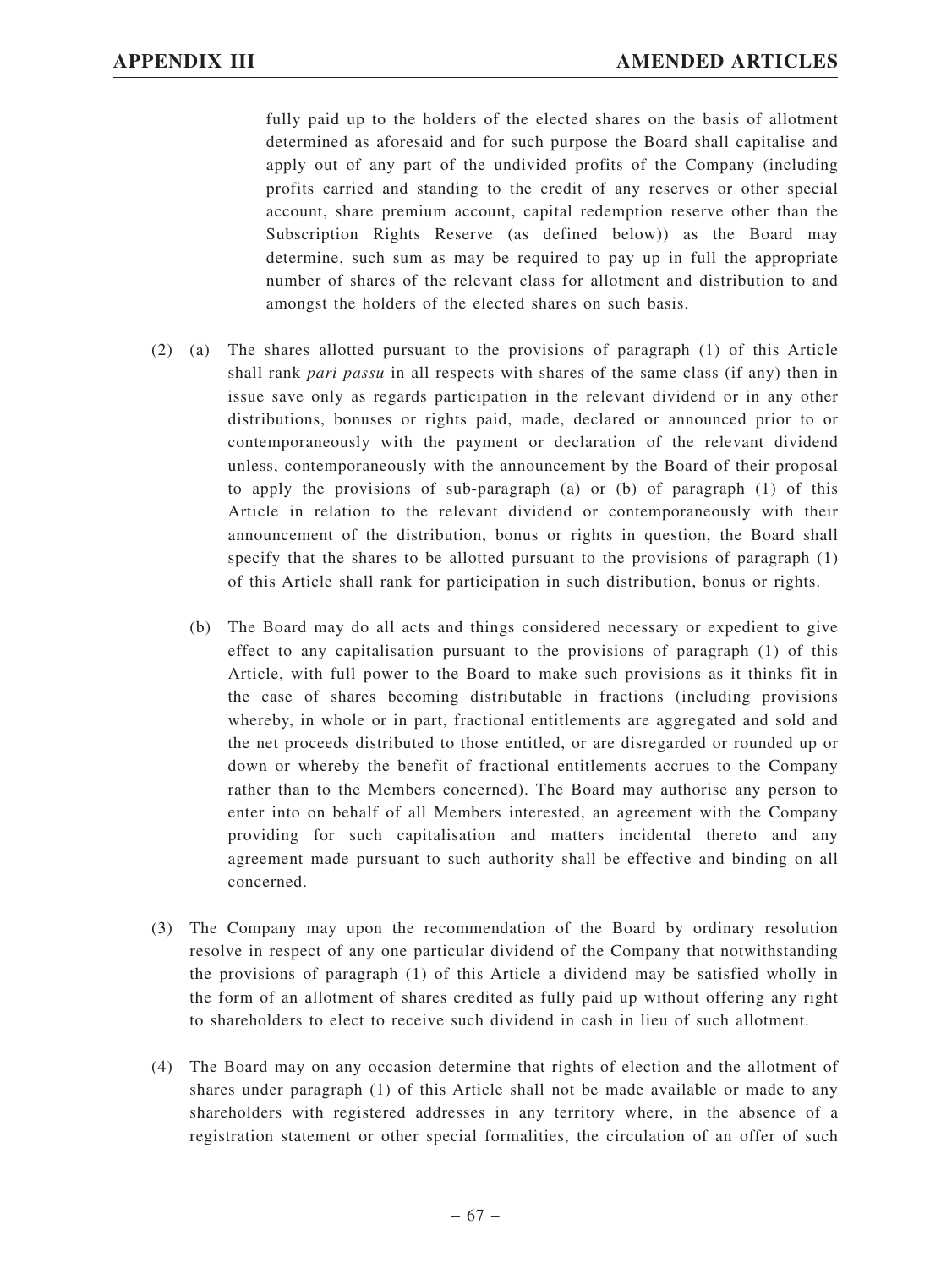rights of election or the allotment of shares would or might, in the opinion of the Board, be unlawful or impracticable, and in such event the provisions aforesaid shall be read and construed subject to such determination. Members affected as a result of the foregoing sentence shall not be or be deemed to be a separate class of Members for any purpose whatsoever.

(5) Any resolution declaring a dividend on shares of any class, whether a resolution of the Company in general meeting or a resolution of the Board, may specify that the same shall be payable or distributable to the persons registered as the holders of such shares at the close of business on a particular date, notwithstanding that it may be a date prior to that on which the resolution is passed, and thereupon the dividend shall be payable or distributable to them in accordance with their respective holdings so registered, but without prejudice to the rights inter se in respect of such dividend of transferors and transferees of any such shares. The provisions of this Article shall *mutatis mutandis* apply to bonuses, capitalisation issues, distributions of realised capital profits or offers or grants made by the Company to the Members.

### **RESERVES**

- 143. (1) The Board shall establish an account to be called the share premium account and shall carry to the credit of such account from time to time a sum equal to the amount or value of the premium paid on the issue of any share in the Company. Unless otherwise provided by the provisions of these Articles, the Board may apply the share premium account in any manner permitted by the Act. The Company shall at all times comply with the provisions of the Act in relation to the share premium account.
	- (2) Before recommending any dividend, the Board may set aside out of the profits of the Company such sums as it determines as reserves which shall, at the discretion of the Board, be applicable for any purpose to which the profits of the Company may be properly applied and pending such application may, also at such discretion, either be employed in the business of the Company or be invested in such investments as the Board may from time to time think fit and so that it shall not be necessary to keep any investments constituting the reserve or reserves separate or distinct from any other investments of the Company. The Board may also without placing the same to reserve carry forward any profits which it may think prudent not to distribute.

## **CAPITALISATION**

144. (1) The Company may, upon the recommendation of the Board, at any time and from time to time pass an ordinary resolution to the effect that it is desirable to capitalise all or any part of any amount for the time being standing to the credit of any reserve or fund (including a share premium account and capital redemption reserve and the profit and loss account) whether or not the same is available for distribution and accordingly that such amount be set free for distribution among the Members or any class of Members who would be entitled thereto if it were distributed by way of dividend and in the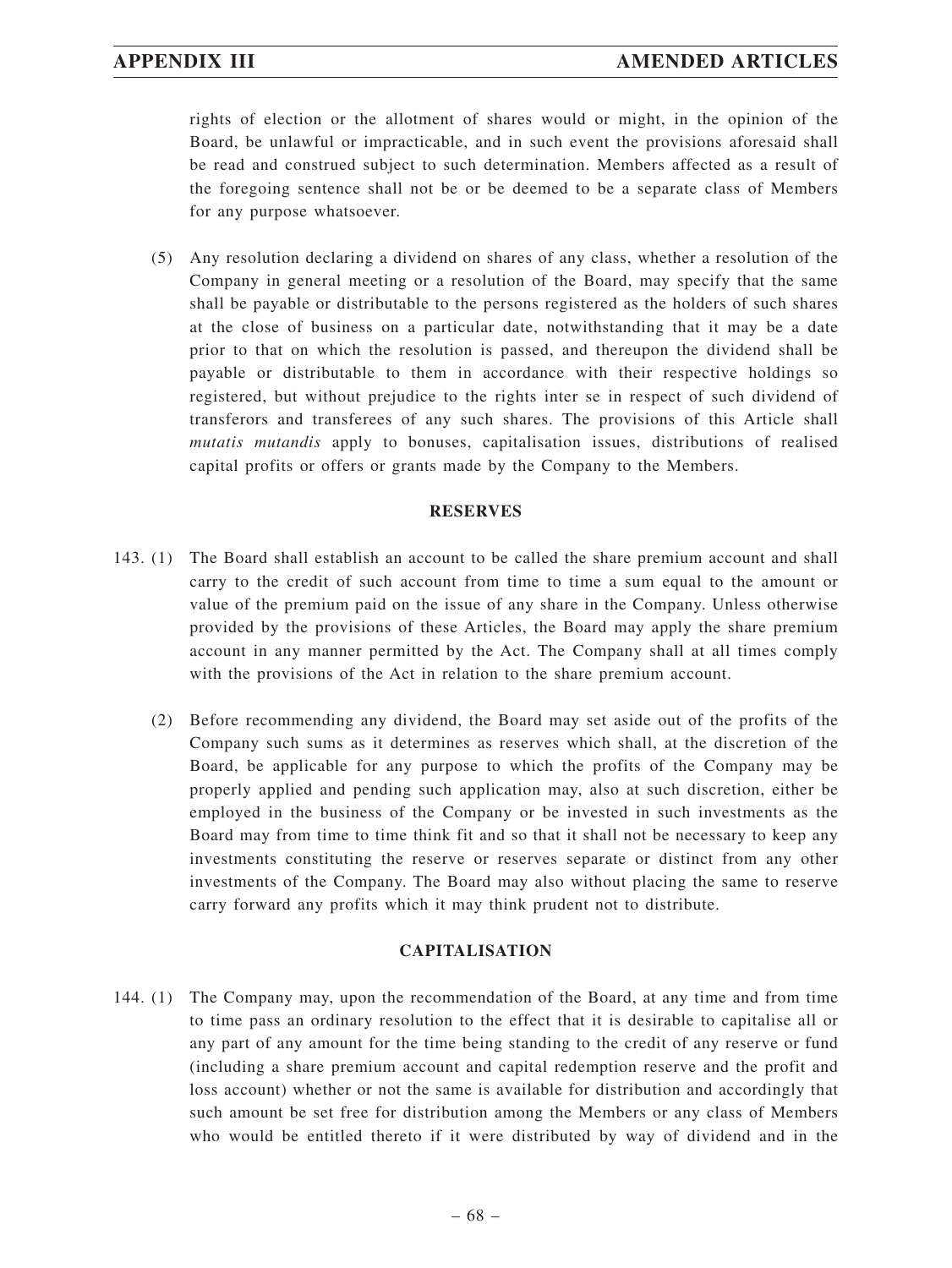same proportions, on the footing that the same is not paid in cash but is applied either in or towards paying up the amounts for the time being unpaid on any shares in the Company held by such Members respectively or in paying up in full unissued shares, debentures or other obligations of the Company, to be allotted and distributed credited as fully paid up among such Members, or partly in one way and partly in the other, and the Board shall give effect to such resolution provided that, for the purposes of this Article, a share premium account and any capital redemption reserve or fund representing unrealised profits, may be applied only in paying up in full unissued shares of the Company to be allotted to such Members credited as fully paid.

- (2) Notwithstanding any provisions in these Articles, the Board may resolve to capitalise all or any part of any amount for the time being standing to the credit of any reserve or fund (including a share premium account and the profit and loss account) whether or not the same is available for distribution by applying such sum in paying up unissued shares to be allotted to (i) employees (including directors) of the Company and/or its affiliates (meaning any individual, corporation, partnership, association, joint-stock company, trust, unincorporated association or other entity (other than the Company) that directly, or indirectly through one or more intermediaries, controls, is controlled by or is under common control with, the Company) upon exercise or vesting of any options or awards granted under any share incentive scheme or employee benefit scheme or other arrangement which relates to such persons that has been adopted or approved by the Members at a general meeting, or (ii) any trustee of any trust to whom shares are to be allotted and issued by the Company in connection with the operation of any share incentive scheme or employee benefit scheme or other arrangement which relates to such persons that has been adopted or approved by the Members at a general meeting.
- 145. The Board may settle, as it considers appropriate, any difficulty arising in regard to any distribution under the last preceding Article and in particular may issue certificates in respect of fractions of shares or authorise any person to sell and transfer any fractions or may resolve that the distribution should be as nearly as may be practicable in the correct proportion but not exactly so or may ignore fractions altogether, and may determine that cash payments shall be made to any Members in order to adjust the rights of all parties, as may seem expedient to the Board. The Board may appoint any person to sign on behalf of the persons entitled to participate in the distribution any contract necessary or desirable for giving effect thereto and such appointment shall be effective and binding upon the Members.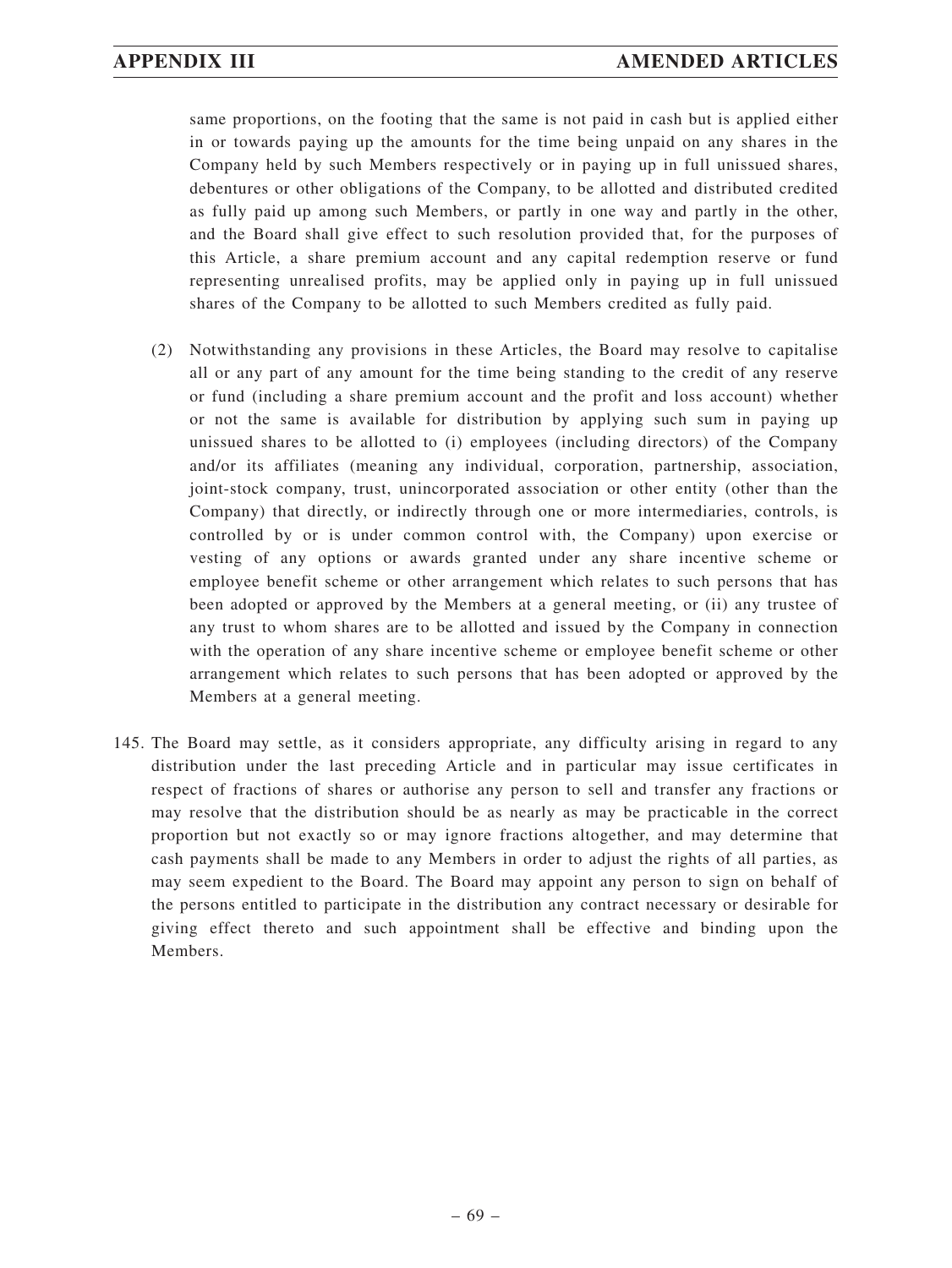### **SUBSCRIPTION RIGHTS RESERVE**

- 146. The following provisions shall have effect to the extent that they are not prohibited by and are in compliance with the Act:
	- (1) If, so long as any of the rights attached to any warrants issued by the Company to subscribe for shares of the Company shall remain exercisable, the Company does any act or engages in any transaction which, as a result of any adjustments to the subscription price in accordance with the provisions of the conditions of the warrants, would reduce the subscription price to below the par value of a share, then the following provisions shall apply:
		- (a) as from the date of such act or transaction the Company shall establish and thereafter (subject as provided in this Article) maintain in accordance with the provisions of this Article a reserve (the "**Subscription Rights Reserve**") the amount of which shall at no time be less than the sum which for the time being would be required to be capitalised and applied in paying up in full the nominal amount of the additional shares required to be issued and allotted credited as fully paid pursuant to sub-paragraph (c) below on the exercise in full of all the subscription rights outstanding and shall apply the Subscription Rights Reserve in paying up such additional shares in full as and when the same are allotted;
		- (b) the Subscription Rights Reserve shall not be used for any purpose other than that specified above unless all other reserves of the Company (other than share premium account) have been extinguished and will then only be used to make good losses of the Company if and so far as is required by law;
		- (c) upon the exercise of all or any of the subscription rights represented by any warrant, the relevant subscription rights shall be exercisable in respect of a nominal amount of shares equal to the amount in cash which the holder of such warrant is required to pay on exercise of the subscription rights represented thereby (or, as the case may be the relevant portion thereof in the event of a partial exercise of the subscription rights) and, in addition, there shall be allotted in respect of such subscription rights to the exercising warrantholder, credited as fully paid, such additional nominal amount of shares as is equal to the difference between:
			- (i) the said amount in cash which the holder of such warrant is required to pay on exercise of the subscription rights represented thereby (or, as the case may be, the relevant portion thereof in the event of a partial exercise of the subscription rights); and
			- (ii) the nominal amount of shares in respect of which such subscription rights would have been exercisable having regard to the provisions of the conditions of the warrants, had it been possible for such subscription rights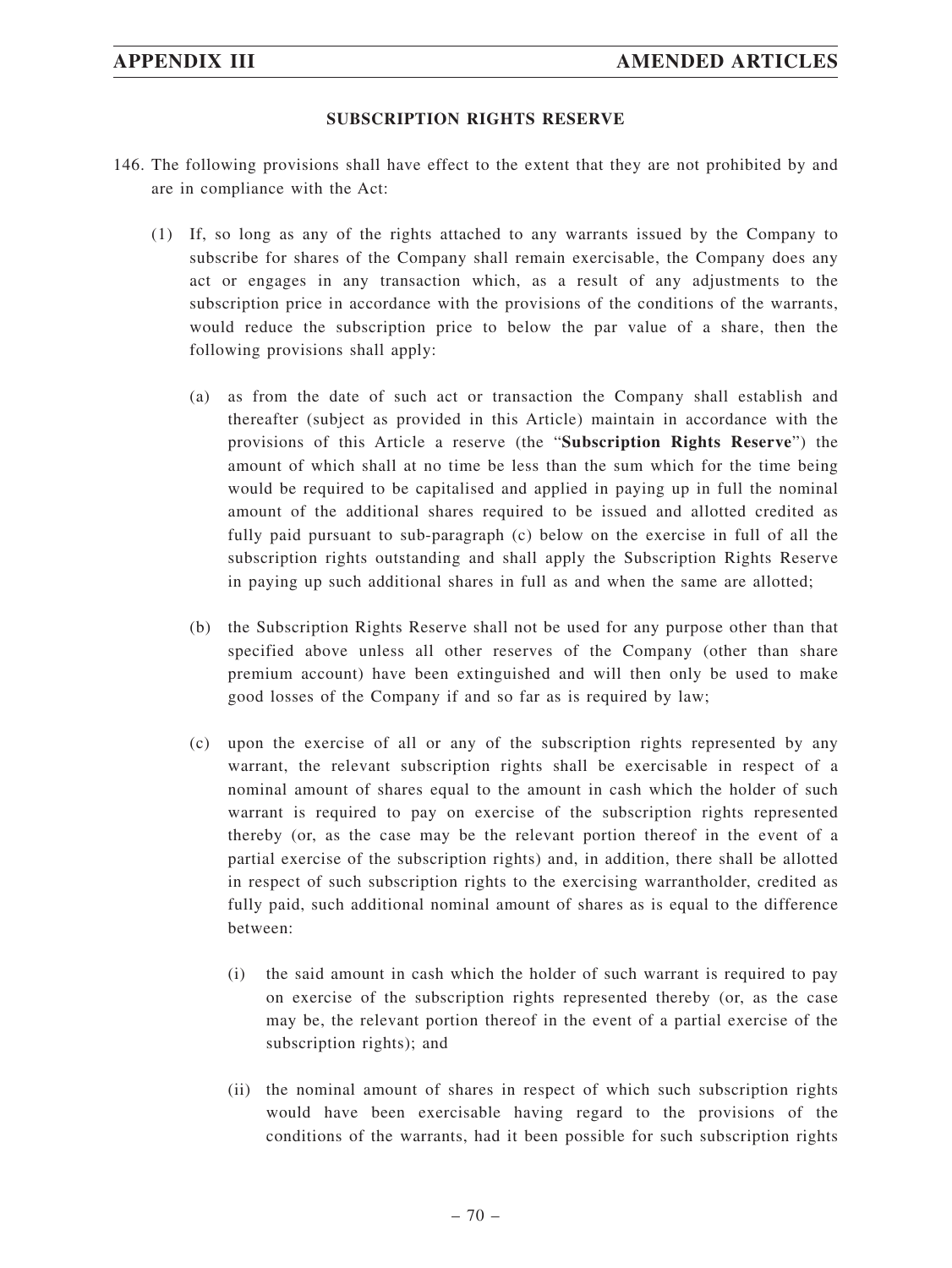to represent the right to subscribe for shares at less than par and immediately upon such exercise so much of the sum standing to the credit of the Subscription Rights Reserve as is required to pay up in full such additional nominal amount of shares shall be capitalised and applied in paying up in full such additional nominal amount of shares which shall forthwith be allotted credited as fully paid to the exercising warrantholders; and

- (d) if, upon the exercise of the subscription rights represented by any warrant, the amount standing to the credit of the Subscription Rights Reserve is not sufficient to pay up in full such additional nominal amount of shares equal to such difference as aforesaid to which the exercising warrantholder is entitled, the Board shall apply any profits or reserves then or thereafter becoming available (including, to the extent permitted by law, share premium account) for such purpose until such additional nominal amount of shares is paid up and allotted as aforesaid and until then no dividend or other distribution shall be paid or made on the fully paid shares of the Company then in issue. Pending such payment and allotment, the exercising warrantholder shall be issued by the Company with a certificate evidencing his right to the allotment of such additional nominal amount of shares. The rights represented by any such certificate shall be in registered form and shall be transferable in whole or in part in units of one share in the like manner as the shares for the time being are transferable, and the Company shall make such arrangements in relation to the maintenance of a register therefor and other matters in relation thereto as the Board may think fit and adequate particulars thereof shall be made known to each relevant exercising warrantholder upon the issue of such certificate.
- (2) Shares allotted pursuant to the provisions of this Article shall rank pari passu in all respects with the other shares allotted on the relevant exercise of the subscription rights represented by the warrant concerned. Notwithstanding anything contained in paragraph (1) of this Article, no fraction of any share shall be allotted on exercise of the subscription rights.
- (3) The provision of this Article as to the establishment and maintenance of the Subscription Rights Reserve shall not be altered or added to in any way which would vary or abrogate, or which would have the effect of varying or abrogating the provisions for the benefit of any warrantholder or class of warrantholders under this Article without the sanction of a special resolution of such warrantholders or class of warrantholders.
- (4) A certificate or report by the auditors for the time being of the Company as to whether or not the Subscription Rights Reserve is required to be established and maintained and if so the amount thereof so required to be established and maintained, as to the purposes for which the Subscription Rights Reserve has been used, as to the extent to which it has been used to make good losses of the Company, as to the additional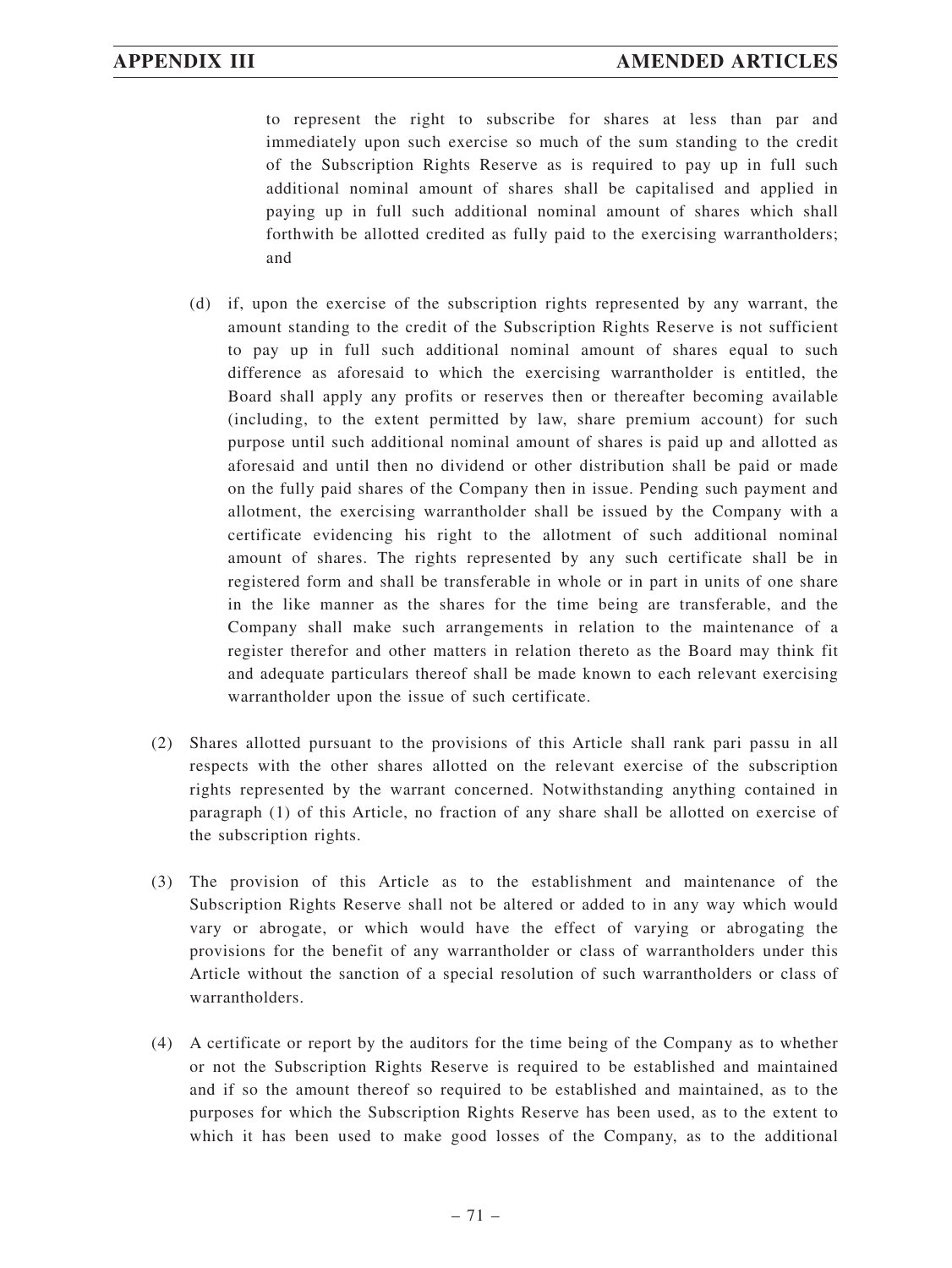nominal amount of shares required to be allotted to exercising warrantholders credited as fully paid, and as to any other matter concerning the Subscription Rights Reserve shall (in the absence of manifest error) be conclusive and binding upon the Company and all warrantholders and shareholders.

### **ACCOUNTING RECORDS**

- 147. The Board shall cause true accounts to be kept of the sums of money received and expended by the Company, and the matters in respect of which such receipt and expenditure take place, and of the property, assets, credits and liabilities of the Company and of all other matters required by the Act or necessary to give a true and fair view of the Company's affairs and to explain its transactions.
- 148. The accounting records shall be kept at the Office or, at such other place or places as the Board decides and shall always be open to inspection by the Directors. No Member (other than a Director) shall have any right of inspecting any accounting record or book or document of the Company except as conferred by law or authorised by the Board or the Company in general meeting.
- 149. Subject to Article 150, a printed copy of the Directors' report, accompanied by the balance sheet and profit and loss account, including every document required by law to be annexed thereto, made up to the end of the applicable financial year and containing a summary of the assets and liabilities of the Company under convenient heads and a statement of income and expenditure, together with a copy of the Auditors' report, shall be sent to each person entitled thereto at least twenty-one (21) days before the date of the general meeting and at the same time as the notice of annual general meeting and laid before the Company at the annual general meeting held in accordance with Article 56 provided that this Article shall not require a copy of those documents to be sent to any person whose address the Company is not aware or to more than one of the joint holders of any shares or debentures.
- 150. Subject to due compliance with all applicable Statutes, rules and regulations, including, without limitation, the Lasting Rules, and to obtaining all necessary consents, if any, required thereunder, the requirements of Article 149 shall be deemed satisfied in relation to any person by sending to the person in any manner not prohibited by the Statutes, summarised financial statements derived from the Company's annual accounts and the directors' report which shall be in the form and containing the information required by applicable laws and regulations, provided that any person who is otherwise entitled to the annual financial statements of the Company and the directors' report thereon may, if he so requires by notice in writing served on the Company, demand that the Company sends to him, in addition to summarised financial statements, a complete printed copy of the Company's annual financial statement and the directors' report thereon.
- 151. The requirement to send to a person referred to in Article 149 the documents referred to in that article or a summary financial report in accordance with Article 150 shall be deemed satisfied where, in accordance with all applicable Statutes, rules and regulations, including,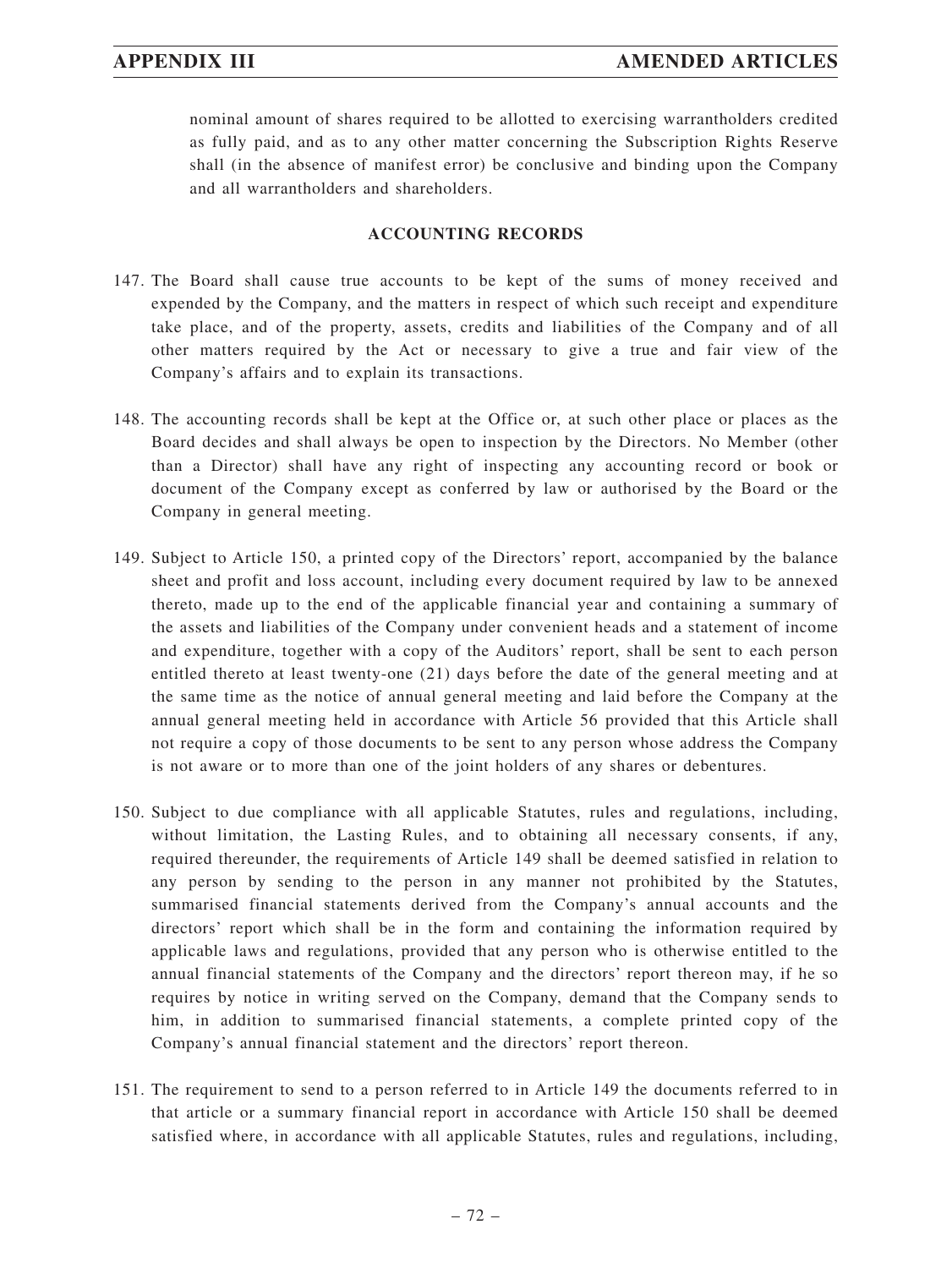# **APPENDIX III AMENDED ARTICLES**

without limitation, the Listing Rules, the Company publishes copies of the documents referred to in Article 149 and, if applicable, a summary financial report complying with Article 150, on the Company's computer network or in any other permitted manner (including by sending any form of electronic communication), and that person has agreed or is deemed to have agreed to treat the publication or receipt of such documents in such manner as discharging the Company's obligation to send to him a copy of such documents.

#### **AUDIT**

- 152. (1) At the annual general meeting or at a subsequent extraordinary general meeting in each year, the Members shall appoint an auditor to audit the accounts of the Company and such auditor shall hold office until the next annual general meeting. Such auditor may be a Member but no Director or officer or employee of the Company shall, during his continuance in office, be eligible to act as an auditor of the Company.
	- (2) The Members may, at any general meeting convened and held in accordance with these Articles, by ordinaryspecial resolution remove the Auditor at any time before the expiration of his term of office and shall by ordinary resolution at that meeting appoint another Auditor in his stead for the remainder of his term.
- 153. Subject to the Act the accounts of the Company shall be audited at least once in every year.
- 154. The remuneration of the Auditor shall be fixed by the Company in general meeting or in such manner as the Members may determine.
- 155. The Directors may fill any casual vacancy in the office of Auditor but while any such vacancy continues, the surviving or continuing Auditor or Auditors, if any, may act. The remuneration of any Auditor appointed by the Directors under this Article may be fixed by the Board. Subject to Article 152(2), an Auditor appointed under this Article shall hold office until the next following annual general meeting of the Company and shall then be subject to appointment by the Members under Article 152(1) at such remuneration to be determined by the Members under Article 154.If the office of auditor becomes vacant by the resignation or death of the Auditor, or by his becoming incapable of acting by reason of illness or other disability at a time when his services are required, the Directors shall fill the vacancy and fix the remuneration of the Auditor so appointed.
- 156. The Auditor shall at all reasonable times have access to all books kept by the Company and to all accounts and vouchers relating thereto; and he may call on the Directors or officers of the Company for any information in their possession relating to the books or affairs of the Company.
- 157. The statement of income and expenditure and the balance sheet provided for by these Articles shall be examined by the Auditor and compared by him with the books, accounts and vouchers relating thereto; and he shall make a written report thereon stating whether such statement and balance sheet are drawn up so as to present fairly the financial position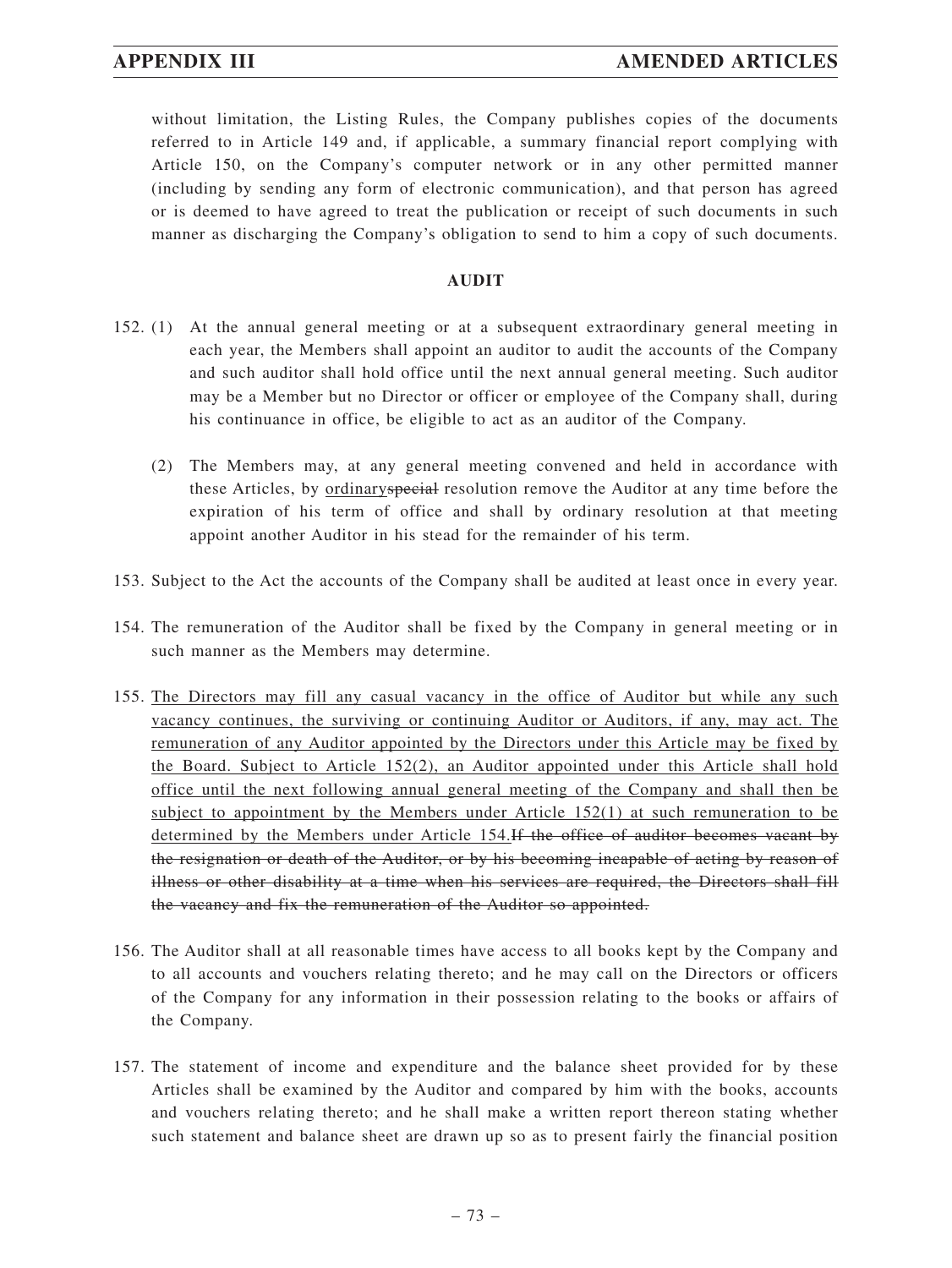of the Company and the results of its operations for the period under review and, in case information shall have been called for from Directors or officers of the Company, whether the same has been furnished and has been satisfactory. The financial statements of the Company shall be audited by the Auditor in accordance with generally accepted auditing standards. The Auditor shall make a written report thereon in accordance with generally accepted auditing standards and the report of the Auditor shall be submitted to the Members in general meeting. The generally accepted auditing standards referred to herein may be those of a country or jurisdiction other than the Cayman Islands. If so, the financial statements and the report of the Auditor should disclose this fact and name such country or jurisdiction.

#### **NOTICES**

- 158. (1) Any Notice or document (including any "corporate communication" within the meaning ascribed thereto under the Listing Rules), whether or not, to be given or issued under these Articles from the Company shall be in writing or by cable, telex or facsimile transmission message or other form of electronic transmission or electronic communication and any such Notice and document may be given or issued by the following means:
	- (a) by serving it personally on the relevant person;
	- (b) by sending it through the post in a prepaid envelope addressed to such Member at his registered address as appearing in the Register or at any other address supplied by him to the Company for the purpose;
	- (c) by delivering or leaving it at such address as aforesaid;
	- (d) by placing an advertisement in appropriate newspapers or other publication and where applicable, in accordance with the requirements of the Designated Stock Exchange;
	- (e) by sending or transmitting it as an electronic communication to the relevant person at such electronic address as he may provide under Article 158(5), subject to the Company complying with the Statutes and any other applicable laws, rules and regulations from time to time in force with regard to any requirements for the obtaining of consent (or deemed consent) from such person;
	- (f) by publishing it on the Company's website to which the relevant person may have access, subject to the Company complying with the Statutes and any other applicable laws, rules and regulations from time to time in force with regard to any requirements for the obtaining of consent (or deemed consent) from such person and/or for giving notification to any such person stating that the notice, document or publication is available on the Company's computer network website (a "**notice of availability**"); or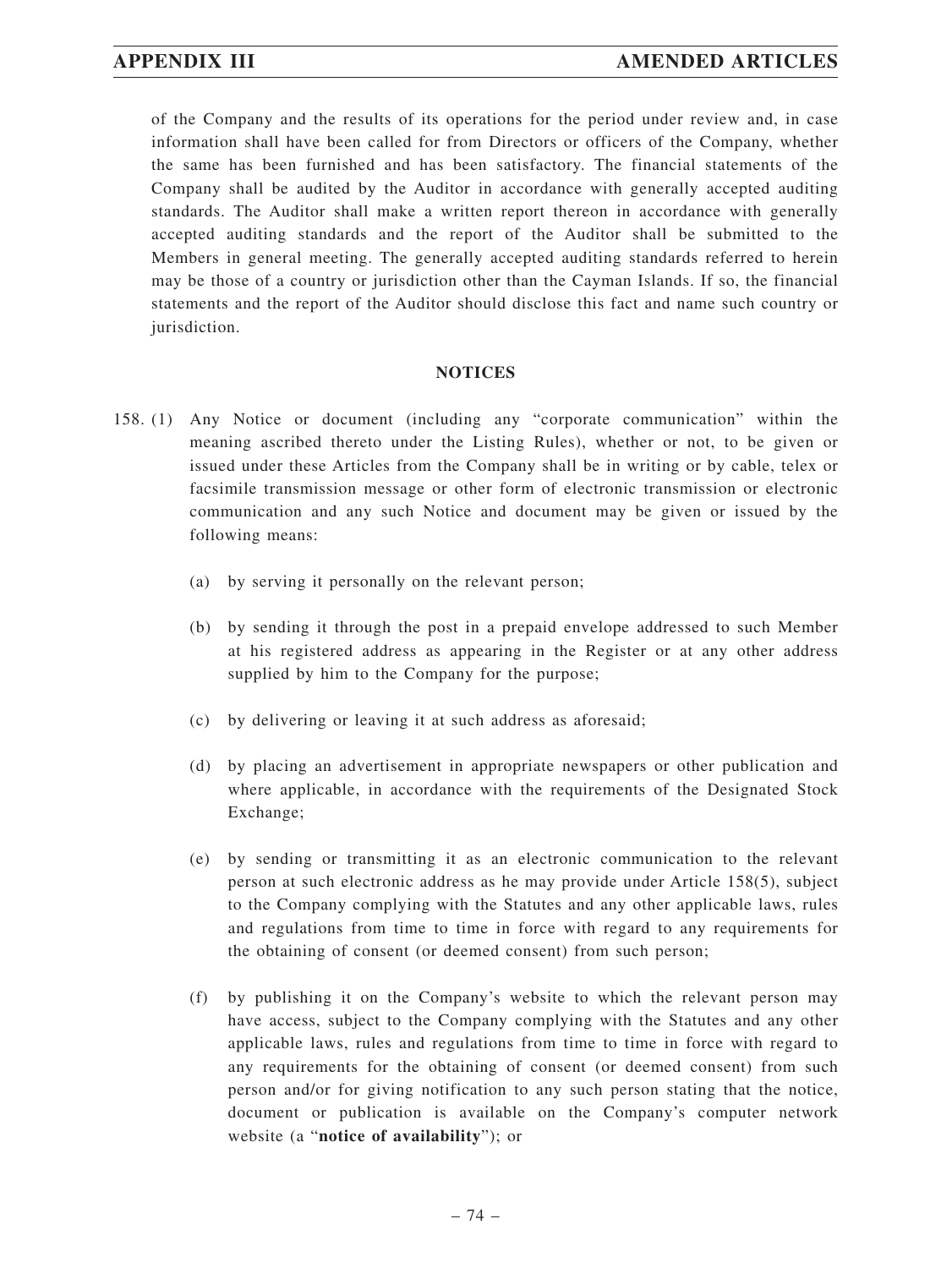- (g) by sending or otherwise making it available to such person through such other means to the extent permitted by and in accordance with the Statutes and other applicable laws, rules and regulations.
- (2) The notice of availability may be given to the Member by any of the means set out above other than by posting it on a website.
- (3) In the case of joint holders of a share all notices shall be given to that one of the joint holders whose name stands first in the Register and notice so given shall be deemed a sufficient service on or delivery to all the joint holders.
- (4) Every person who, by operation of law, transfer, transmission, or other means whatsoever, shall become entitled to any share, shall be bound by every notice in respect of such share, which, previously to his name and address (including electronic address) being entered in the Register as the registered holder of such share, shall have been duly given to the person from whom he derives title to such share.
- (5) Every Member or a person who is entitled to receive notice from the Company under the provisions of the Statutes or these Articles may register with the Company an electronic address to which notices can be served upon him.
- (6) Subject to any applicable laws, rules and regulations and the terms of these Articles, any notice, document or publication, including but not limited to the documents referred to in Articles, 149, 150 and 158 shall be given in the English language save that with the express indication of preference or election by a member to receive such notice, document or publication in Chinese, may be given to such member in the Chinese language only.
- 159. Any Notice or other document:
	- (a) if served or delivered by post, shall where appropriate be sent by airmail and shall be deemed to have been served or delivered on the day following that on which the envelope containing the same, properly prepaid and addressed, is put into the post; in proving such service or delivery it shall be sufficient to prove that the envelope or wrapper containing the notice or document was properly addressed and put into the post and a certificate in writing signed by the Secretary or other officer of the Company or other person appointed by the Board that the envelope or wrapper containing the Notice or other document was so addressed and put into the post shall be conclusive evidence thereof;
	- (b) if sent by electronic communication, shall be deemed to be given on the day on which it is transmitted from the server of the Company or its agent. A Notice placed on the Company's website or the website of the Designated Stock Exchange, is deemed given by the Company to a Member on the day following that on which a notice of availability is deemed served on the Member;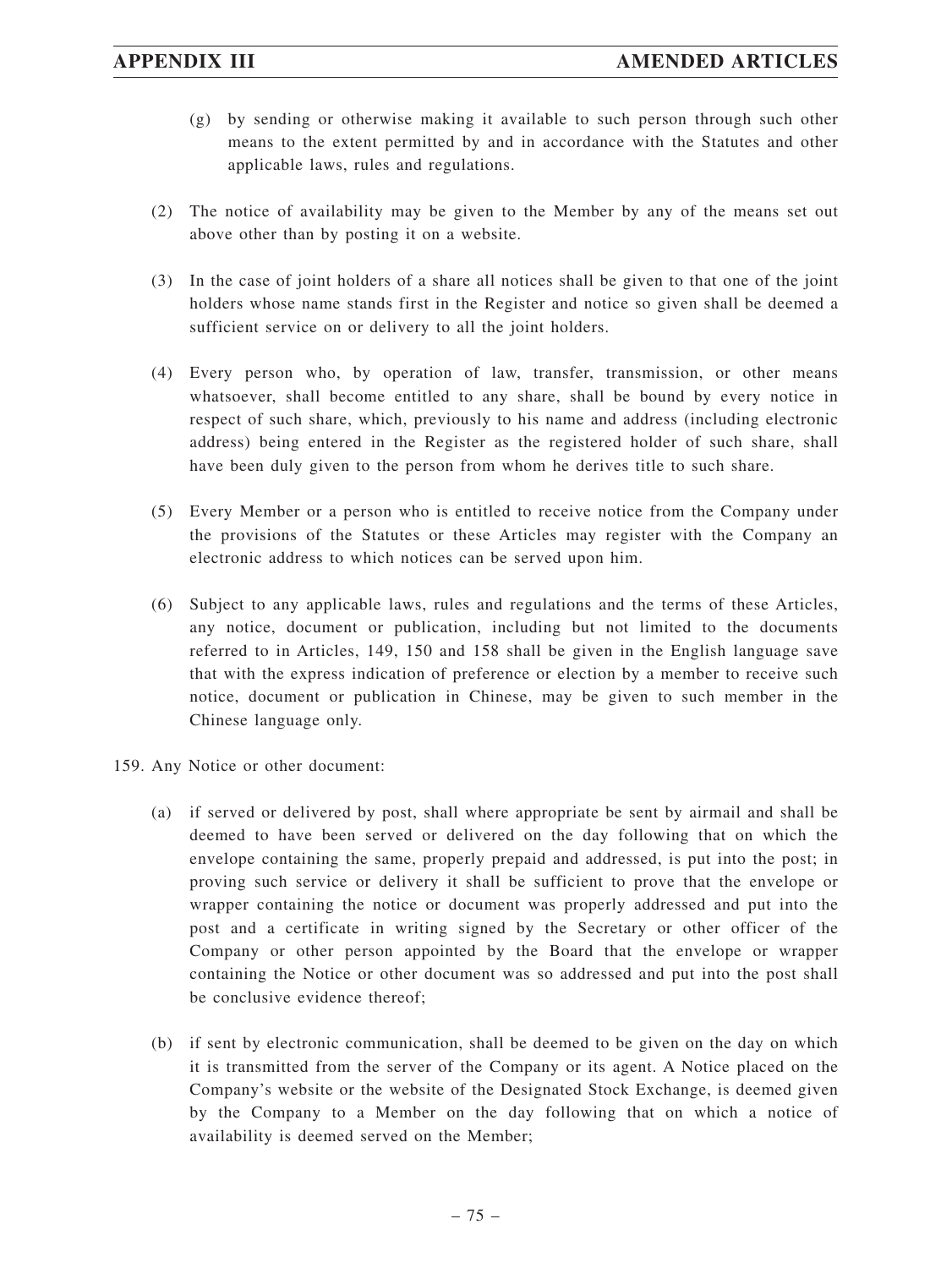- (c) if published on the Company's website, shall be deemed to have been served on the day on which the notice, document or publication first so appears on the Company's website to which the relevant person may have access or the day on which the notice of availability is deemed to have been served or delivered to such person under these Articles, whichever is later;
- (d) if served or delivered in any other manner contemplated by these Articles, shall be deemed to have been served or delivered at the time of personal service or delivery or, as the case may be, at the time of the relevant despatch or transmission; and in proving such service or delivery a certificate in writing signed by the Secretary or other officer of the Company or other person appointed by the Board as to the act and time of such service, delivery, despatch or transmission shall be conclusive evidence thereof; and
- (e) if published as an advertisement in a newspaper or other publication permitted under these Articles, shall be deemed to have been served on the day on which the advertisement first so appears.
- 160. (1) Any Notice or other document delivered or sent by post to or left at the registered address of any Member in pursuance of these Articles shall, notwithstanding that such Member is then dead or bankrupt or that any other event has occurred, and whether or not the Company has notice of the death or bankruptcy or other event, be deemed to have been duly served or delivered in respect of any share registered in the name of such Member as sole or joint holder unless his name shall, at the time of the service or delivery of the Notice or document, have been removed from the Register as the holder of the share, and such service or delivery shall for all purposes be deemed a sufficient service or delivery of such Notice or document on all persons interested (whether jointly with or as claiming through or under him) in the share.
	- (2) A Notice may be given by the Company to the person entitled to a share in consequence of the death, mental disorder or bankruptcy of a Member by sending it through the post in a prepaid letter, envelope or wrapper addressed to him by name, or by the title of representative of the deceased, or trustee of the bankrupt, or by any like description, at the address, if any, supplied for the purpose by the person claiming to be so entitled, or (until such an address has been so supplied) by giving the Notice in any manner in which the same might have been given if the death, mental disorder or bankruptcy had not occurred.
	- (3) Any person who by operation of law, transfer or other means whatsoever shall become entitled to any share shall be bound by every notice in respect of such share which prior to his name and address being entered on the Register shall have been duly given to the person from whom he derives his title to such share.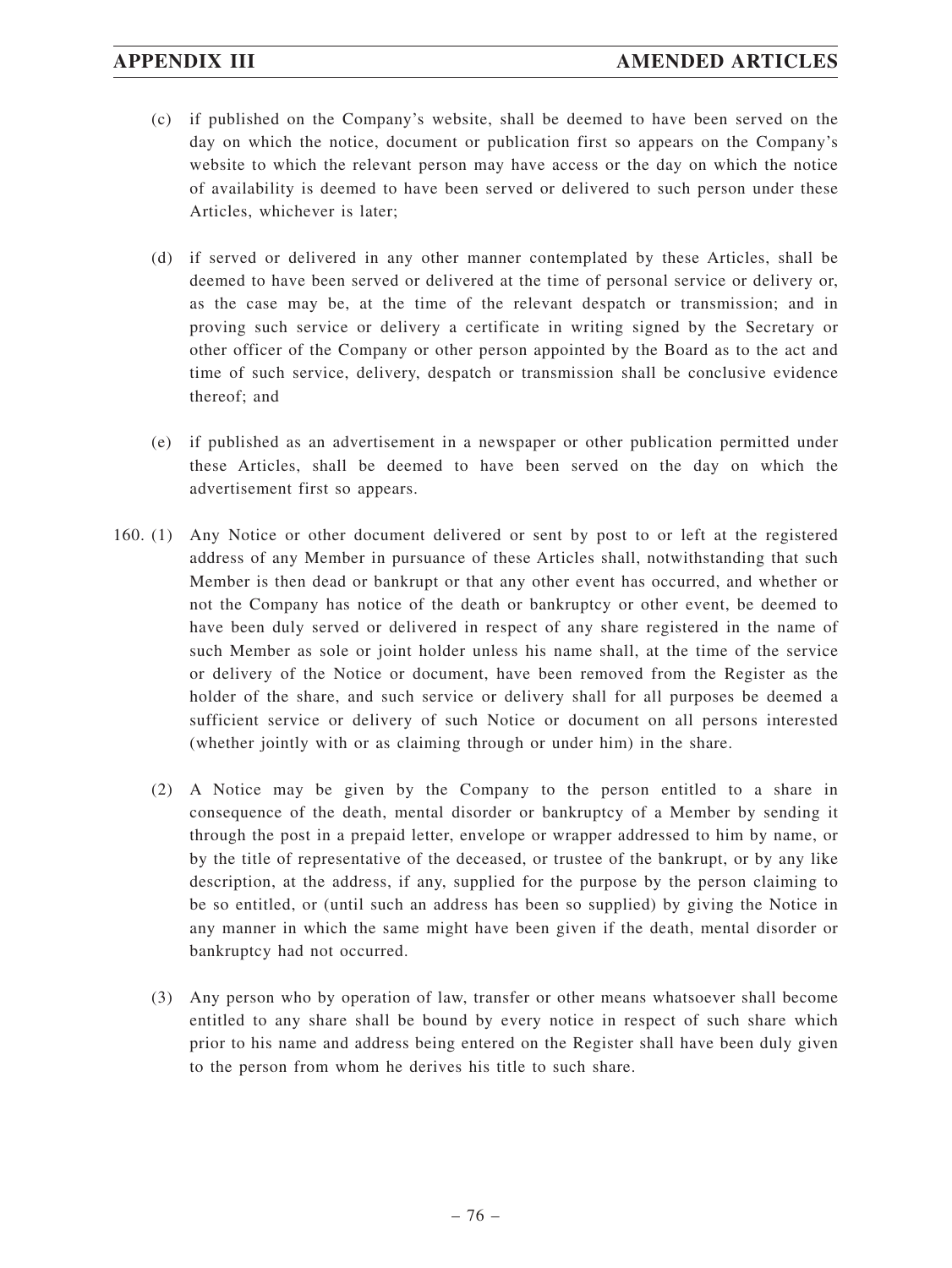#### **SIGNATURES**

161. For the purposes of these Articles, a facsimile or electronic transmission message purporting to come from a holder of shares or, as the case may be, a Director or alternate Director, or, in the case of a corporation which is a holder of shares from a director or the secretary thereof or a duly appointed attorney or duly authorised representative thereof for it and on its behalf, shall in the absence of express evidence to the contrary available to the person relying thereon at the relevant time be deemed to be a document or instrument in writing signed by such holder or Director or alternate Director in the terms in which it is received.

#### **WINDING UP**

- 162. (1) Subject to article 162(2), theThe Board shall have power in the name and on behalf of the Company to present a petition to the court for the Company to be wound up.
	- (2) A resolution that the Company be wound up by the court or be wound up voluntarily shall be a special resolution.
- 163. (1) Subject to any special rights, privileges or restrictions as to the distribution of available surplus assets on liquidation for the time being attached to any class or classes of shares (i) if the Company shall be wound up and the assets available for distribution amongst the Members shall be more than sufficient to repay the whole of the capital paid up at the commencement of the winding up, the excess shall be distributed *pari passu* amongst such members in proportion to the amount paid up on the shares held by them respectively and (ii) if the Company shall be wound up and the assets available for distribution amongst the Members as such shall be insufficient to repay the whole of the paid-up capital such assets shall be distributed so that, as nearly as may be, the losses shall be borne by the Members in proportion to the capital paid up, or which ought to have been paid up, at the commencement of the winding up on the shares held by them respectively.
	- (2) If the Company shall be wound up (whether the liquidation is voluntary or by the court) the liquidator may, with the authority of a special resolution and any other sanction required by the Act, divide among the Members in specie or kind the whole or any part of the assets of the Company and whether or not the assets shall consist of properties of one kind or shall consist of properties to be divided as aforesaid of different kinds, and may for such purpose set such value as he deems fair upon any one or more class or classes of property and may determine how such division shall be carried out as between the Members or different classes of Members. The liquidator may, with the like authority, vest any part of the assets in trustees upon such trusts for the benefit of the Members as the liquidator with the like authority shall think fit, and the liquidation of the Company may be closed and the Company dissolved, but so that no contributory shall be compelled to accept any shares or other property in respect of which there is a liability.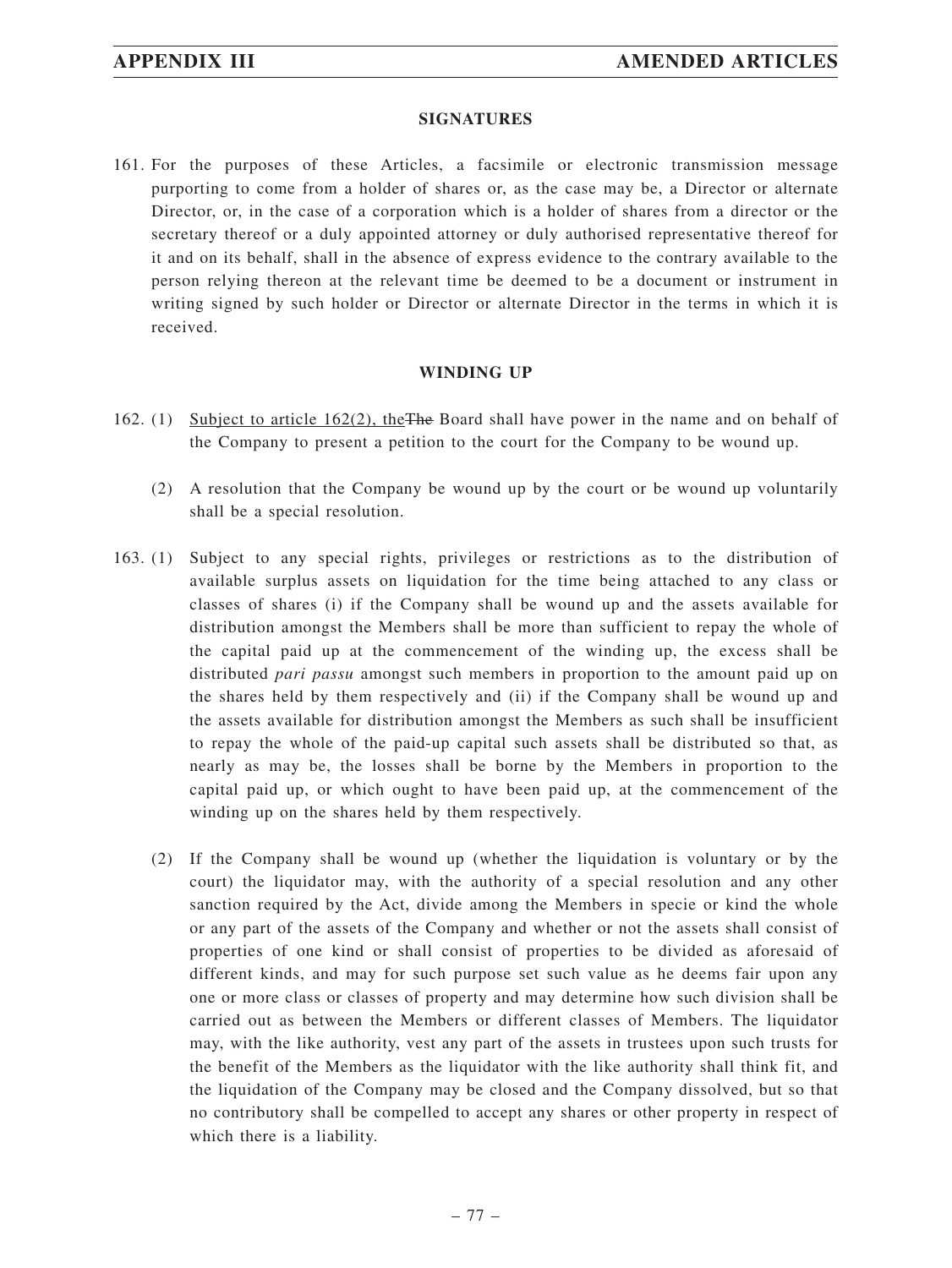#### **INDEMNITY**

- 164. (1) The Directors, Secretary and other officers and every Auditor of the Company at any time, whether at present or in the past, and the liquidator or trustees (if any) acting or who have acted in relation to any of the affairs of the Company and everyone of them, and everyone of their heirs, executors and administrators, shall be indemnified and secured harmless out of the assets and profits of the Company from and against all actions, costs, charges, losses, damages and expenses which they or any of them, their or any of their heirs, executors or administrators, shall or may incur or sustain by or by reason of any act done, concurred in or omitted in or about the execution of their duty, or supposed duty, in their respective offices or trusts; and none of them shall be answerable for the acts, receipts, neglects or defaults of the other or others of them or for joining in any receipts for the sake of conformity, or for any bankers or other persons with whom any moneys or effects belonging to the Company shall or may be lodged or deposited for safe custody, or for insufficiency or deficiency of any security upon which any moneys of or belonging to the Company shall be placed out on or invested, or for any other loss, misfortune or damage which may happen in the execution of their respective offices or trusts, or in relation thereto; PROVIDED THAT this indemnity shall not extend to any matter in respect of any fraud or dishonesty which may attach to any of said persons.
	- (2) Each Member agrees to waive any claim or right of action he might have, whether individually or by or in the right of the Company, against any Director on account of any action taken by such Director, or the failure of such Director to take any action in the performance of his duties with or for the Company; PROVIDED THAT such waiver shall not extend to any matter in respect of any fraud or dishonesty which may attach to such Director.

### **FINANCIAL YEAR**

165. Unless otherwise determined by the Directors, the financial year end of the Company shall be 31st of December in each year.

# **AMENDMENT TO MEMORANDUM AND ARTICLES OF ASSOCIATION AND NAME OF COMPANY**

165. No Article shall be rescinded, altered or amended and no new Article shall be made until the same has been approved by a special resolution of the Members. A special resolution shall be required to alter the provisions of the memorandum of association or to change the name of the Company.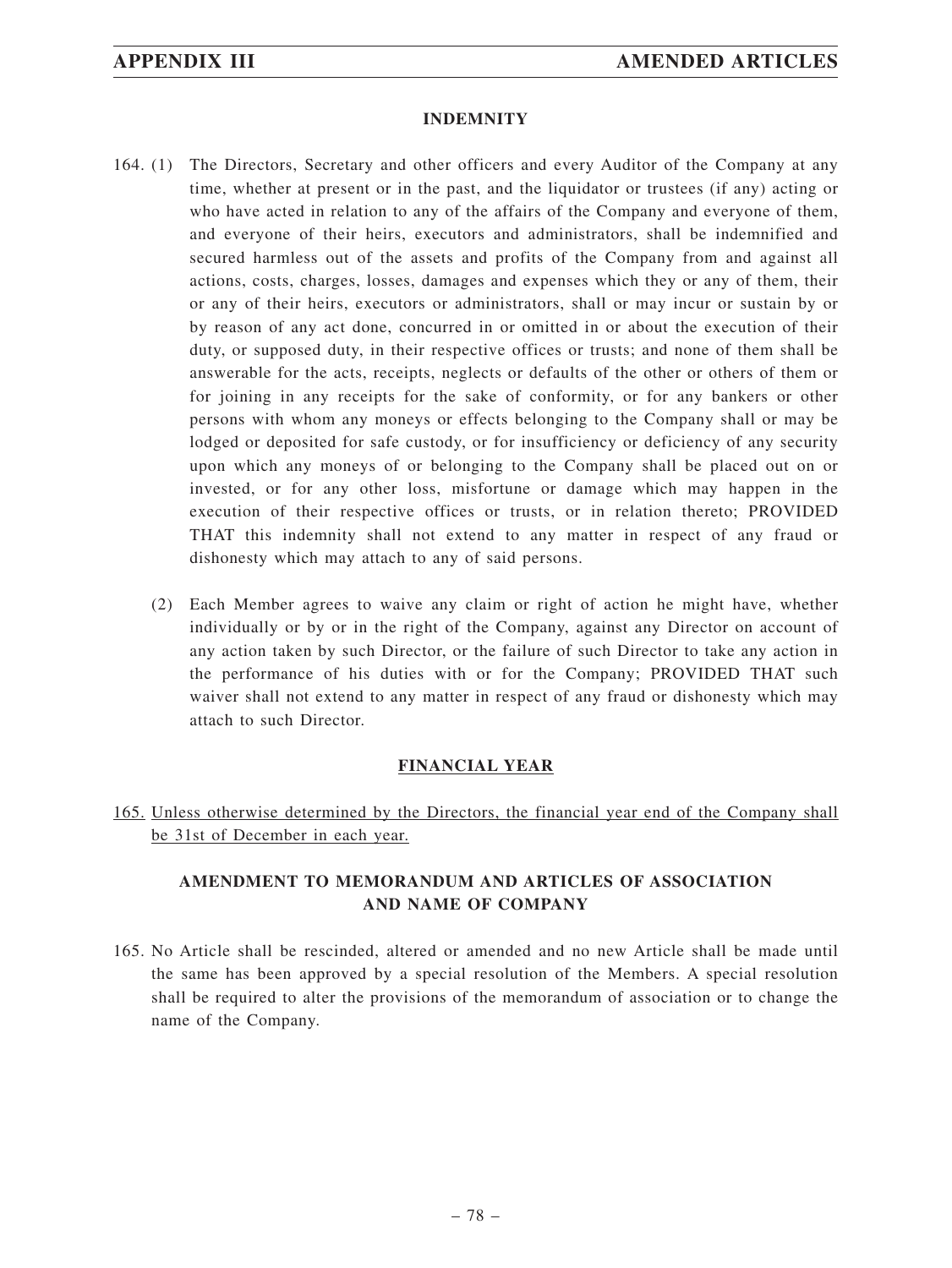### **INFORMATION**

166. No Member shall be entitled to require discovery of or any information respecting any detail of the Company's trading or any matter which is or may be in the nature of a trade secret or secret process which may relate to the conduct of the business of the Company and which in the opinion of the Directors it will be inexpedient in the interests of the members of the Company to communicate to the public.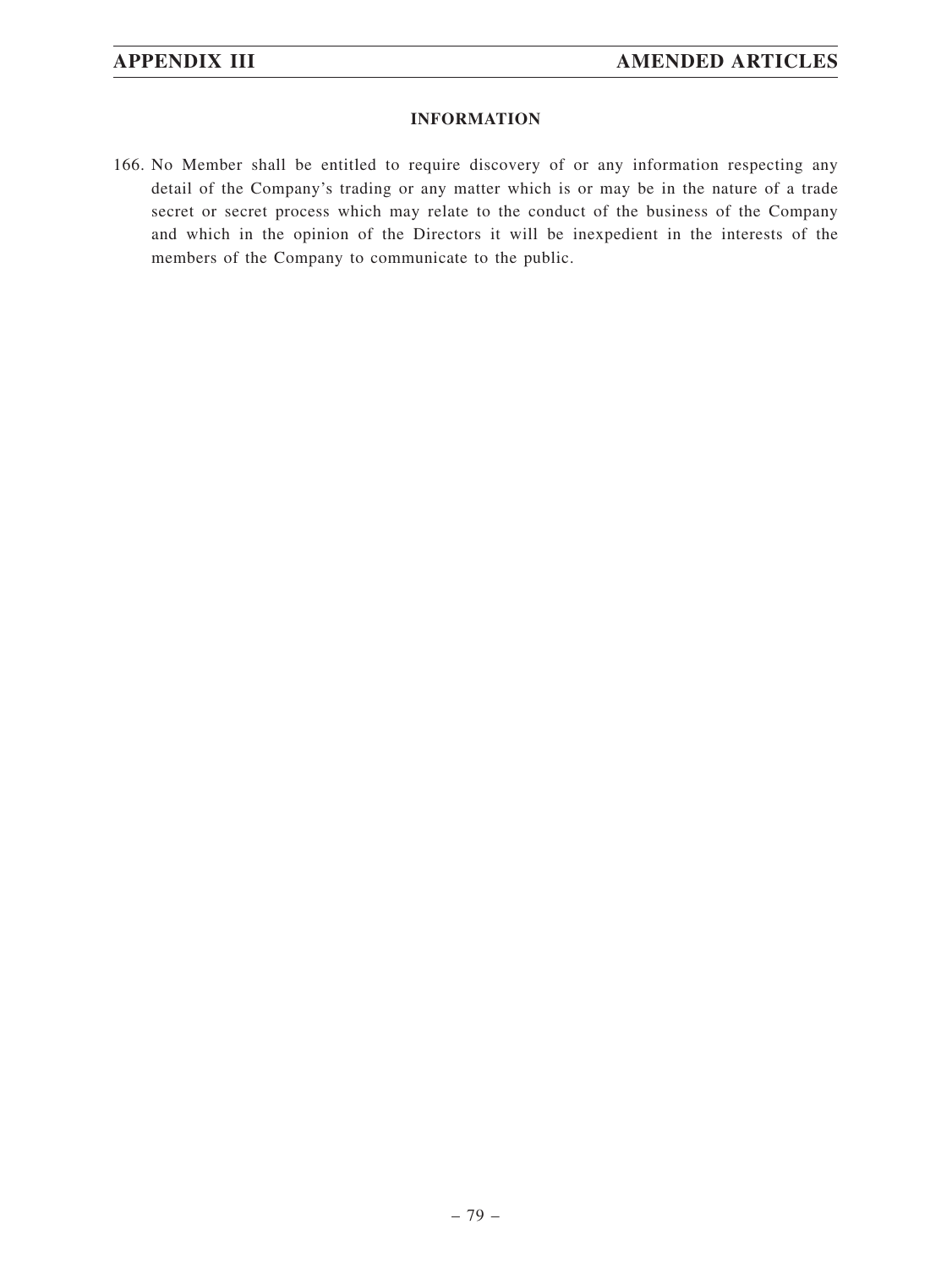# **Maxicity Holdings Limited 豐城控股有限公司**

(Incorporated in the Cayman Islands with members' limited liability) **(Stock Code: 2295)**

**NOTICE IS HEREBY GIVEN** that the annual general meeting (the "**Annual General Meeting**") of Maxicity Holdings Limited (the "**Company**") will be held at Room 1A, 6/F., Harbour Crystal Centre, 100 Granville Road, Tsimshatsui and by electronic means on Friday, 20 May 2022 at 10:30 a.m. (Hong Kong time) (or any adjournment thereof) for the purpose of considering and, if thought fit, passing, with or without amendments, the following resolutions as ordinary resolutions of the Company:

### **ORDINARY BUSINESS**

- 1. To receive and adopt the audited consolidated financial statements of the Company and its subsidiaries and the reports of the directors of the Company (the "**Directors**") and the auditors of the Company for the year ended 31 December 2021.
- 2. To re-elect the following Directors pursuant to the Articles of Association of the Company:
	- (i) Ms. Chiao Siu Ling as an independent non-executive Director; and
	- (ii) Mr. Tso Ping Cheong Brian as an independent non-executive Director.
- 3. To authorise the board of Directors (the "**Board**") to fix the Directors' remuneration.
- 4. To re-appoint Grant Thornton Hong Kong Limited as the auditors of the Company to hold office until the conclusion of the next annual general meeting of the Company and to authorise the Board to fix their remuneration.

# **SPECIAL BUSINESS**

To consider as special business, and if thought fit, to pass with or without amendments, the following resolutions as ordinary resolutions:

#### 5. "**THAT**:

(A) subject to paragraph (C) below, pursuant to the Rules Governing the Listing of Securities on Main Board of The Stock Exchange of Hong Kong Limited, the exercise by the Directors during the Relevant Period (as defined below) of all the powers of the Company to allot, issue and deal with unissued ordinary shares of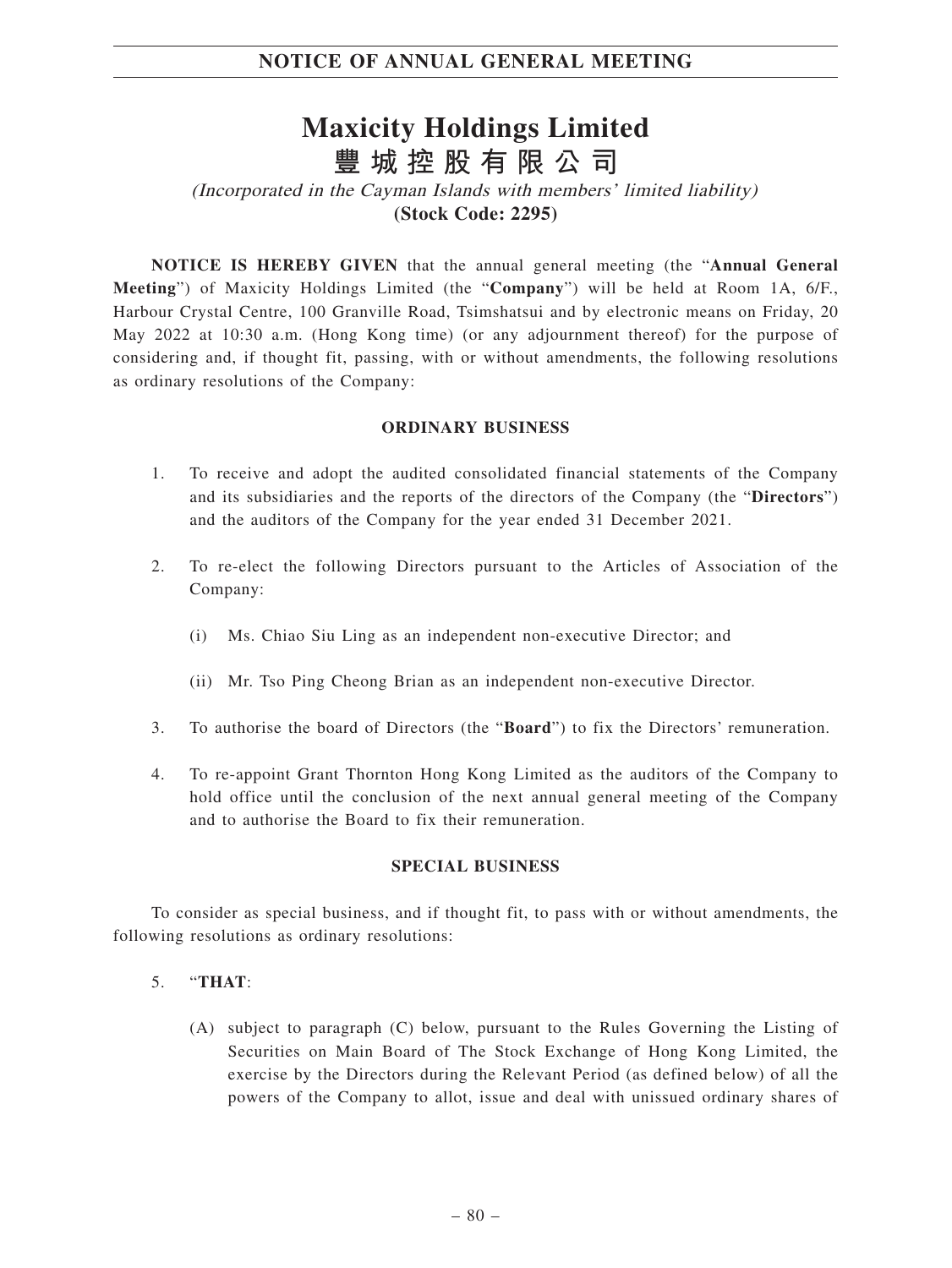HK\$0.01 each in the share capital of the Company (the "**Share(s)**") and to make or grant offers, agreements or options which might require the exercise of such powers be and is hereby approved generally and unconditionally;

- (B) the approval in paragraph (A) above shall be in addition to any other authorisation given to the Directors and shall authorise the Directors during the Relevant Period (as defined below) to make or grant offers, agreements or options which might require the exercise of such powers after the end of the Relevant Period (as defined below);
- (C) the total number of Shares allotted and issued, or agreed conditionally or unconditionally to be allotted and issued (whether pursuant to options or otherwise) by the Directors pursuant to the approval in paragraph (A) of this Resolution, otherwise than pursuant to (a) a Rights Issue (as defined below); or (b) the grant or exercise of any option under the share option scheme of the Company; or (c) any scrip dividend or similar arrangement providing for the allotment and issue of Shares in lieu of the whole or part of a dividend on Shares in accordance with the Articles of Association of the Company in force from time to time; or (d) any issue of Shares upon the exercise of rights of subscription or conversion under the terms of any warrants of the Company or any securities which are convertible into Shares, shall not exceed the aggregate of:
	- (i) 20% of the total number of Shares in issue as at the date of the passing of this resolution; and
	- (ii) provided that ordinary resolution No. 6 is passed, the total number of Shares repurchased by the Company subsequent to the passing of this resolution (up to a maximum equivalent to 10% of the total number of Shares in issue on the date of the passing of this resolution), and the authority pursuant to paragraph (A) of this resolution shall be limited accordingly;
- (D) for the purpose of this resolution:

"**Relevant Period**" means the period from the passing of this resolution until whichever is the earliest of:

- (i) the conclusion of the next annual general meeting of the Company;
- (ii) the expiration of the period within which the next annual general meeting of the Company is required by the Articles of Association of the Company, or any other applicable law of the Cayman Islands to be held; and
- (iii) the passing of an ordinary resolution by the shareholders of the Company in general meeting revoking or varying the authority given to the Directors by this resolution;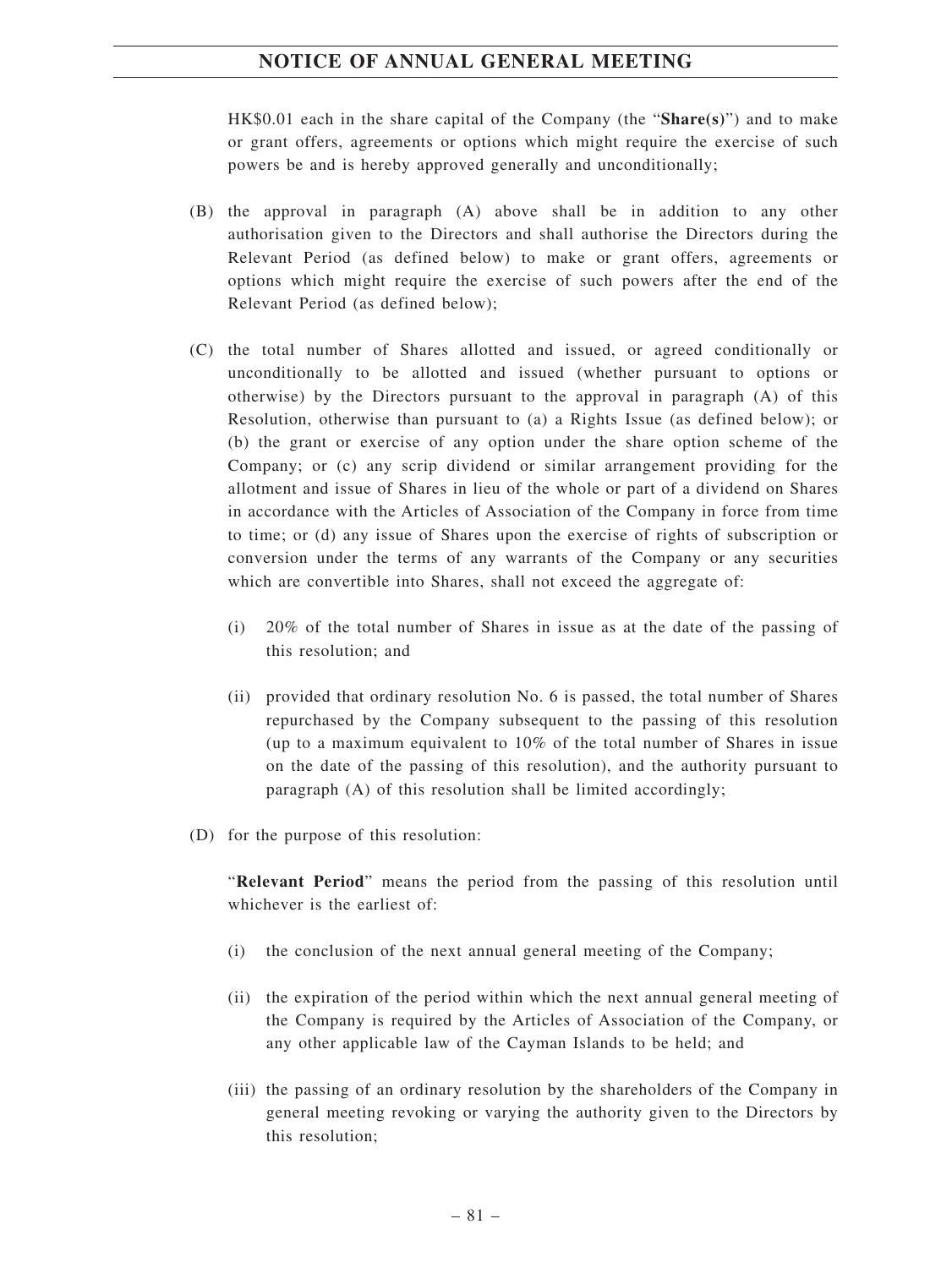"**Rights Issue**" means an offer of Shares in the Company, or offer or issue of warrants, options or other securities giving rights to subscribe for Shares open for a period fixed by the Directors to holders of Shares on the register of members on a fixed record date in proportion to their holdings of such Shares, subject to such exclusions or other arrangements as the Directors may deem necessary or expedient in relation to fractional entitlements or having regard to any restrictions or obligations under the laws of, or the requirements of, or the expense or delay which may be involved in determining the existence or extent of any restrictions or obligations under the laws of, or the requirements of, any jurisdiction outside Hong Kong or any recognised regulatory body or any stock exchange outside Hong Kong."

### 6. "**THAT**:

- (A) subject to paragraph (B) below, the exercise by the Directors during the Relevant Period (as defined below) of all powers of the Company to repurchase its Shares in the capital of the Company on Main Board of The Stock Exchange of Hong Kong Limited or any other stock exchange on which the Shares may be listed and recognized by the Securities and Futures Commission and The Stock Exchange of Hong Kong Limited for such purpose, and otherwise in accordance with the rules and regulations of the Securities and Futures Commission, The Stock Exchange of Hong Kong Limited, the Company Act, Chapter 22 (Act 3 of 1961, as consolidated and revised) of the Cayman Islands and all other applicable laws in this regard, be and is hereby approved generally and unconditionally;
- (B) the total number of Shares authorised to be repurchased or agreed conditionally or unconditionally to be repurchased by the Directors pursuant to the approval in paragraph (A) above shall not exceed 10% of the total number of Shares in issue as at the date of the passing of this resolution and the said approval shall be limited accordingly; and
- (C) for the purposes of this resolution:

"**Relevant Period**" means the period from the passing of this resolution until whichever is the earliest of:

- (i) the conclusion of the next annual general meeting of the Company;
- (ii) the expiration of the period within which the next annual general meeting of the Company is required either by the Articles of Association of Company or any other applicable law of the Cayman Islands to be held; and
- (iii) the passing of an ordinary resolution by the shareholders of the Company in general meeting revoking or varying the authority given to the Directors by this resolution."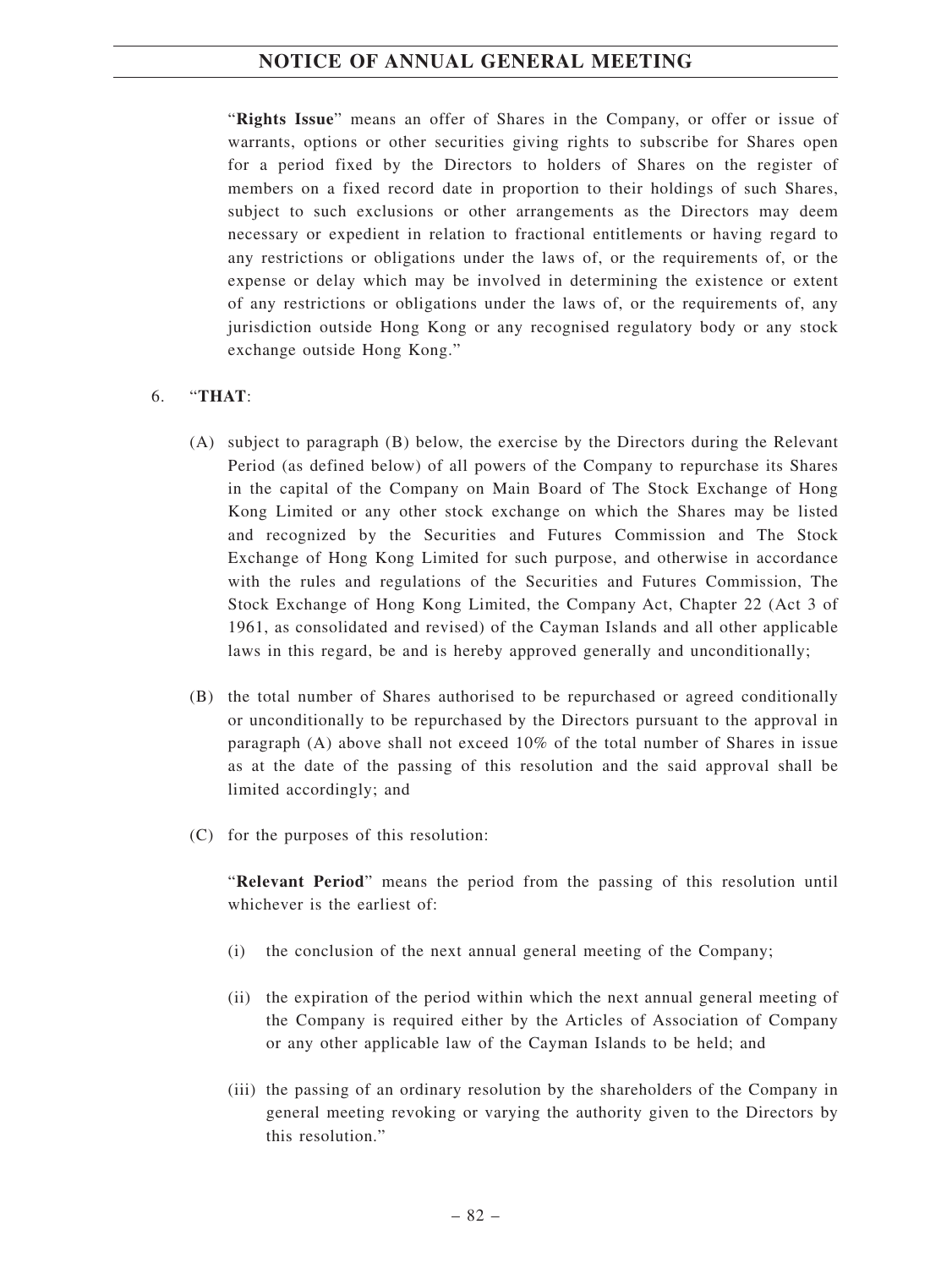7. "**THAT** conditional upon the passing of ordinary resolutions No. 5 and No. 6 above, the aggregate number of Shares that shall have been repurchased by the Company after the date thereof pursuant to and in accordance with the said ordinary resolution No. 6 shall be added to the aggregate number of Shares that may be allotted and issued or agreed conditionally or unconditionally to be allotted and issued by the Directors pursuant to the general mandate to allot and issue shares granted to the Directors by the said ordinary resolution No. 5."

To consider as special business, and if thought fit, to pass with or without amendments, the following resolution as a special resolution:

- 8. "**THAT**:
	- (A) The second amended and restated articles of association of the Company (the "**Amended Articles of Association**") (a copy of which has been produced to this meeting and marked "A" and initialled by the chairman of this meeting for the purpose of identification) be and is hereby approved and adopted as the new articles of association of the Company in substitution for and to the exclusion of the existing amended and restated articles of association of the Company with effect from the close of this meeting; and
	- (B) Any one director or officer of the Company be and is hereby authorised to execute all such documents and do all such other acts and things as he/she may, in his/her absolute discretion, consider necessary, desirable or expedient to effect the adoption of the Amended Articles and any of the foregoing."

By order of the Board **Maxicity Holdings Limited Sieh Shing Kee** *Chairman*

Hong Kong, 14 April 2022

*Notes:*

- i. In the view of the recent development of the COVID-19 pandemic and the announcement of the Hong Kong Government on the latest Prevention and Control of Disease (Prohibition on Gathering) Regulation (Chapter 599G of the Laws of Hong Kong) and Prevention and Control of Disease (Requirements and Directions) (Business and Premises) Regulation (Chapter 599F of the Laws of Hong Kong), Shareholders are reminded to refer to the section headed "SPECIAL ARRANGEMENTS AND PRECAUTIONARY MEASURES FOR THE ANNUAL GENERAL MEETING" on page i to ii this Circular which forms part of this notice.
- ii. For the purpose of determining the shareholders of the Company who are entitled to attend and vote at the Annual General Meeting, the register of members of the Company will be closed from Tuesday, 17 May 2022 to Friday, 20 May 2022 (both days inclusive), during which no transfer of Shares can be registered. In order to qualify for attending and voting at the Annual General Meeting, all transfer documents should be lodged for registration with the Company's branch share registrar in Hong Kong, Boardroom Share Registrars (HK) Limited at 2103B, 21/F, 148 Electric Road, North Point, Hong Kong, no later than 4:30 p.m. on Monday, 16 May 2022.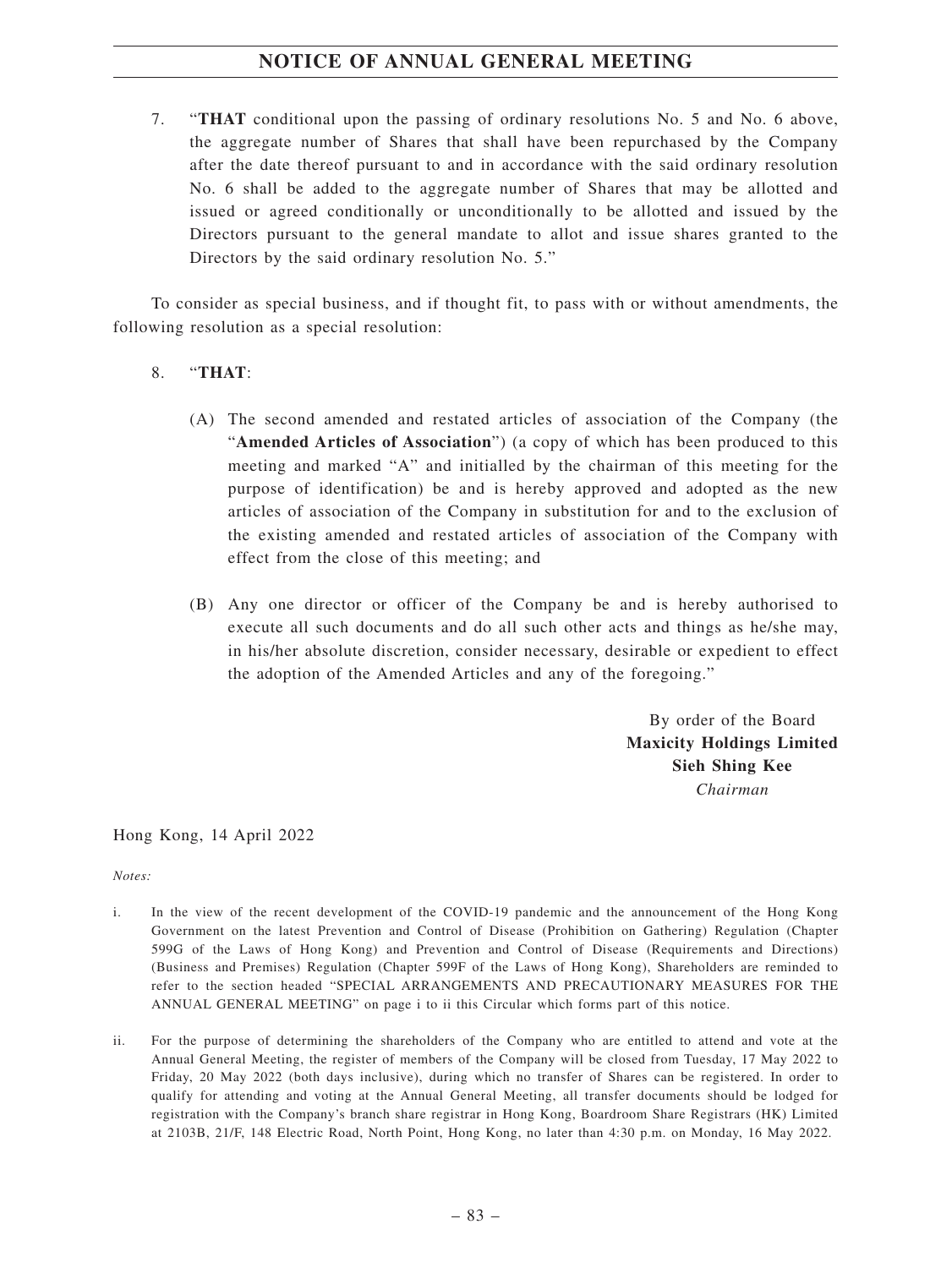- iii. Any member of the Company entitled to attend and vote at a meeting of the Company or a meeting of the holder of any class of shares in the Company shall be entitled to appoint another person as his proxy to attend and vote instead of him. On a poll, votes may be given either personally or by proxy. A proxy need not be a member of the Company. A member holding two or more shares may appoint more than one proxy to attend on the same occasion. If more than one proxy is so appointed, the appointment shall specify the number and class of shares in respect of which each such proxy is so appointed.
- iv. The instrument appointing a proxy shall be in writing under the hand of the appointor or of his attorney duly authorised in writing, or if the appointor is a corporation, either under seal, or under the hand of an officer or attorney duly authorised.
- v. To be valid, a form of proxy together with the power of attorney or other authority, if any, under which it is signed or a notarially certified copy of that power or authority shall be deposited to the Company's branch registrar in Hong Kong, Boardroom Share Registrars (HK) Limited at Room 2103B, 21/F, 148 Electric Road, North Point, Hong Kong and in any event not less than 48 hours before the time appointed for the holding of the Annual General Meeting or adjourned meeting (as the case may be). The Company reminds Shareholders who wish to exercise his/her/its voting rights that they are strongly encouraged to appoint the Chairman of the AGM as their proxy to vote on the relevant resolution at the AGM.
- vi. Delivery of an instrument appointing a proxy shall not preclude a member from attending and voting by electronic means at the Annual General Meeting and in such event, the instrument appointing a proxy shall be deemed to be revoked.
- vii. Where there are joint holders of any shares of the Company, any one of such joint holders may vote at the Annual General Meeting or its adjourned meeting, either in person or by proxy, in respect of such share as if he/she was solely entitled thereto, but if more than one of such joint holders be present at any meeting, the vote of the senior who tenders a vote, whether in person or by proxy, shall be accepted to the exclusion of the votes of the other joint holders, and for this purpose, seniority shall be determined by the order in which the names stand in the register of members in respect of the joint holding.
- viii. A form of proxy for use at the Annual General Meeting or its adjourned meeting is enclosed.
- ix. In relation to the proposed resolutions No. 5 and No. 7 above, approval is being sought from the members for the grant to the Directors of a general mandate to authorise the allotment and issue of shares of the Company under the Listing Rules. The Directors have no immediate plans to issue any new shares of the Company.
- x. In relation to the proposed resolution No. 6 above, the Directors wish to state that they will exercise the powers conferred thereby to repurchase shares of the Company in circumstances which they consider appropriate for the benefit of the Company and the members. An explanatory statement containing the information necessary to enable members to make an informed decision to vote on the proposed resolution as required by the Listing Rules is set out in Appendix I of the circular.
- xi. According to Rule 13.39(4) of the Listing Rules, the voting at the meeting or its adjourned meeting will be taken by poll.
- xii. As at the date of this announcement, the executive Directors are Mr. Sieh Shing Kee and Mr. Ho Ka Ki; and the independent non-executive Directors are Ms. Chiao Siu Ling, Mr. Kwong Che Sing, Mr. Ling Siu Tsang and Mr. Tso Ping Cheong Brian.